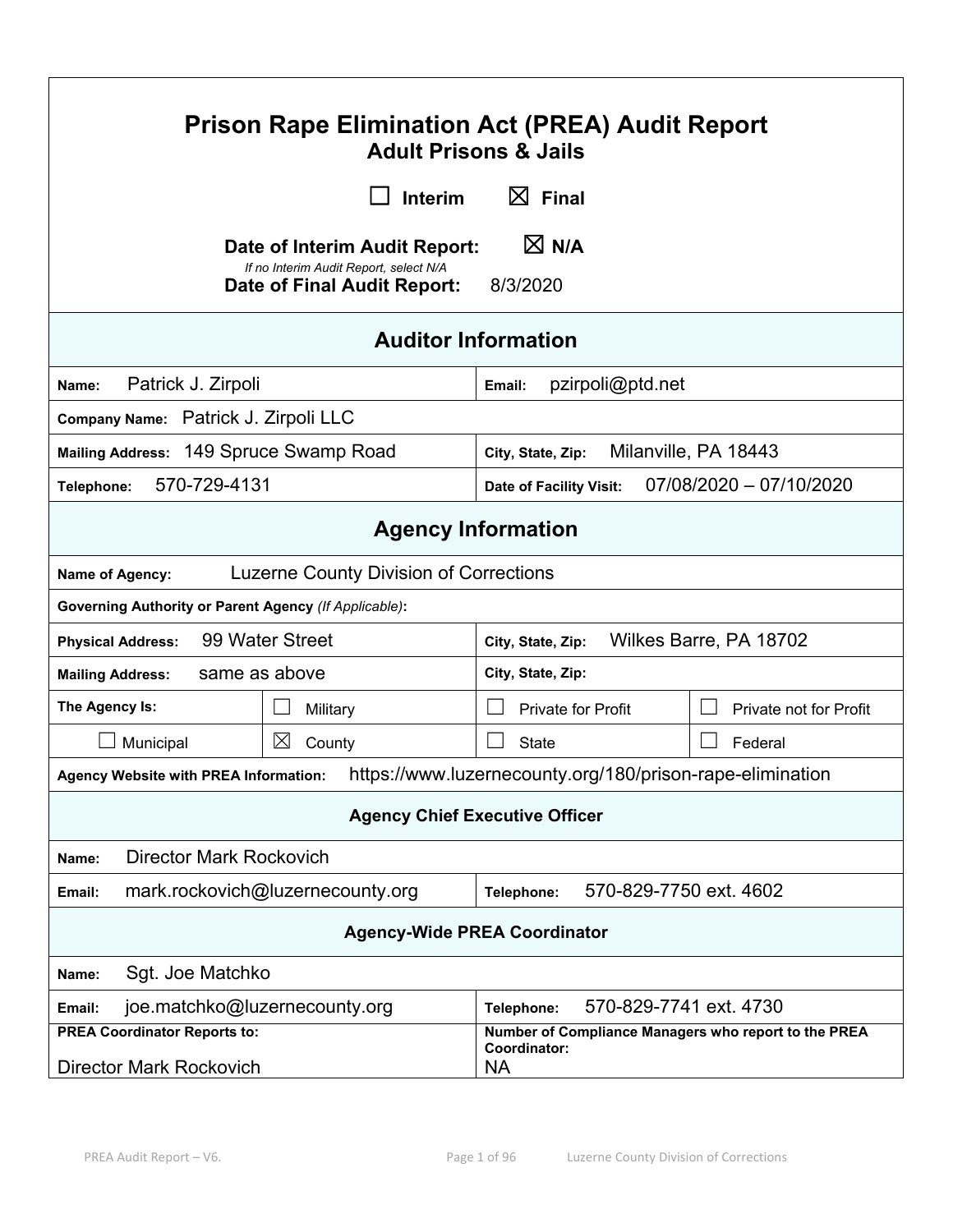| <b>Facility Information</b>                                                                                                                                                                                                                                                                               |                                                                                                                                 |                   |                           |                                                           |
|-----------------------------------------------------------------------------------------------------------------------------------------------------------------------------------------------------------------------------------------------------------------------------------------------------------|---------------------------------------------------------------------------------------------------------------------------------|-------------------|---------------------------|-----------------------------------------------------------|
|                                                                                                                                                                                                                                                                                                           | Name of Facility: Luzerne County Division of Corrections                                                                        |                   |                           |                                                           |
| <b>Physical Address: 99 Water Street</b>                                                                                                                                                                                                                                                                  |                                                                                                                                 | City, State, Zip: |                           | Wilkes Barre, PA 18702                                    |
| Mailing Address (if different from above):                                                                                                                                                                                                                                                                |                                                                                                                                 | City, State, Zip: |                           |                                                           |
| The Facility Is:                                                                                                                                                                                                                                                                                          | Military                                                                                                                        |                   | <b>Private for Profit</b> | Private not for Profit                                    |
| Municipal                                                                                                                                                                                                                                                                                                 | $\boxtimes$<br>County                                                                                                           | State             |                           | Federal                                                   |
| <b>Facility Type:</b>                                                                                                                                                                                                                                                                                     | Prison                                                                                                                          |                   | $\boxtimes$               | Jail                                                      |
| <b>Facility Website with PREA Information:</b>                                                                                                                                                                                                                                                            |                                                                                                                                 |                   |                           | https://www.luzernecounty.org/180/prison-rape-elimination |
| Has the facility been accredited within the past 3 years?                                                                                                                                                                                                                                                 | $\Box$ Yes                                                                                                                      | $\boxtimes$ No    |                           |                                                           |
| If the facility has been accredited within the past 3 years, select the accrediting organization(s) - select all that apply (N/A if<br>the facility has not been accredited within the past 3 years):<br><b>ACA</b><br><b>NCCHC</b><br><b>CALEA</b><br>Other (please name or describe:<br>$\boxtimes$ N/A |                                                                                                                                 |                   |                           |                                                           |
| <b>Annual Internal Operational Audit</b>                                                                                                                                                                                                                                                                  | If the facility has completed any internal or external audits other than those that resulted in accreditation, please describe: |                   |                           |                                                           |
| Warden/Jail Administrator/Sheriff/Director                                                                                                                                                                                                                                                                |                                                                                                                                 |                   |                           |                                                           |
| <b>Director Mark Rockovich</b><br>Name:                                                                                                                                                                                                                                                                   |                                                                                                                                 |                   |                           |                                                           |
| Email:                                                                                                                                                                                                                                                                                                    | 570-829-7750 ext. 4602<br>mark.rockovich@luzernecounty.org<br>Telephone:                                                        |                   |                           |                                                           |
|                                                                                                                                                                                                                                                                                                           | <b>Facility PREA Compliance Manager</b>                                                                                         |                   |                           |                                                           |
| Sgt. Joe Matchko<br>Name:                                                                                                                                                                                                                                                                                 |                                                                                                                                 |                   |                           |                                                           |
| joe.matchko@luzernecounty.org<br>Email:                                                                                                                                                                                                                                                                   |                                                                                                                                 | Telephone:        | 570-829-7741 ext. 4730    |                                                           |
| Facility Health Service Administrator L N/A                                                                                                                                                                                                                                                               |                                                                                                                                 |                   |                           |                                                           |
| <b>Antoinette Terrana</b><br>Name:                                                                                                                                                                                                                                                                        |                                                                                                                                 |                   |                           |                                                           |
| Email:                                                                                                                                                                                                                                                                                                    | Antoinette.terrana@wexfordhealth.com                                                                                            | Telephone:        | 570-829-7741 ext. 4630    |                                                           |
| <b>Facility Characteristics</b>                                                                                                                                                                                                                                                                           |                                                                                                                                 |                   |                           |                                                           |
| <b>Designated Facility Capacity:</b>                                                                                                                                                                                                                                                                      | 778                                                                                                                             |                   |                           |                                                           |
| <b>Current Population of Facility:</b>                                                                                                                                                                                                                                                                    | 315                                                                                                                             |                   |                           |                                                           |
| 685<br>Average daily population for the past 12 months:                                                                                                                                                                                                                                                   |                                                                                                                                 |                   |                           |                                                           |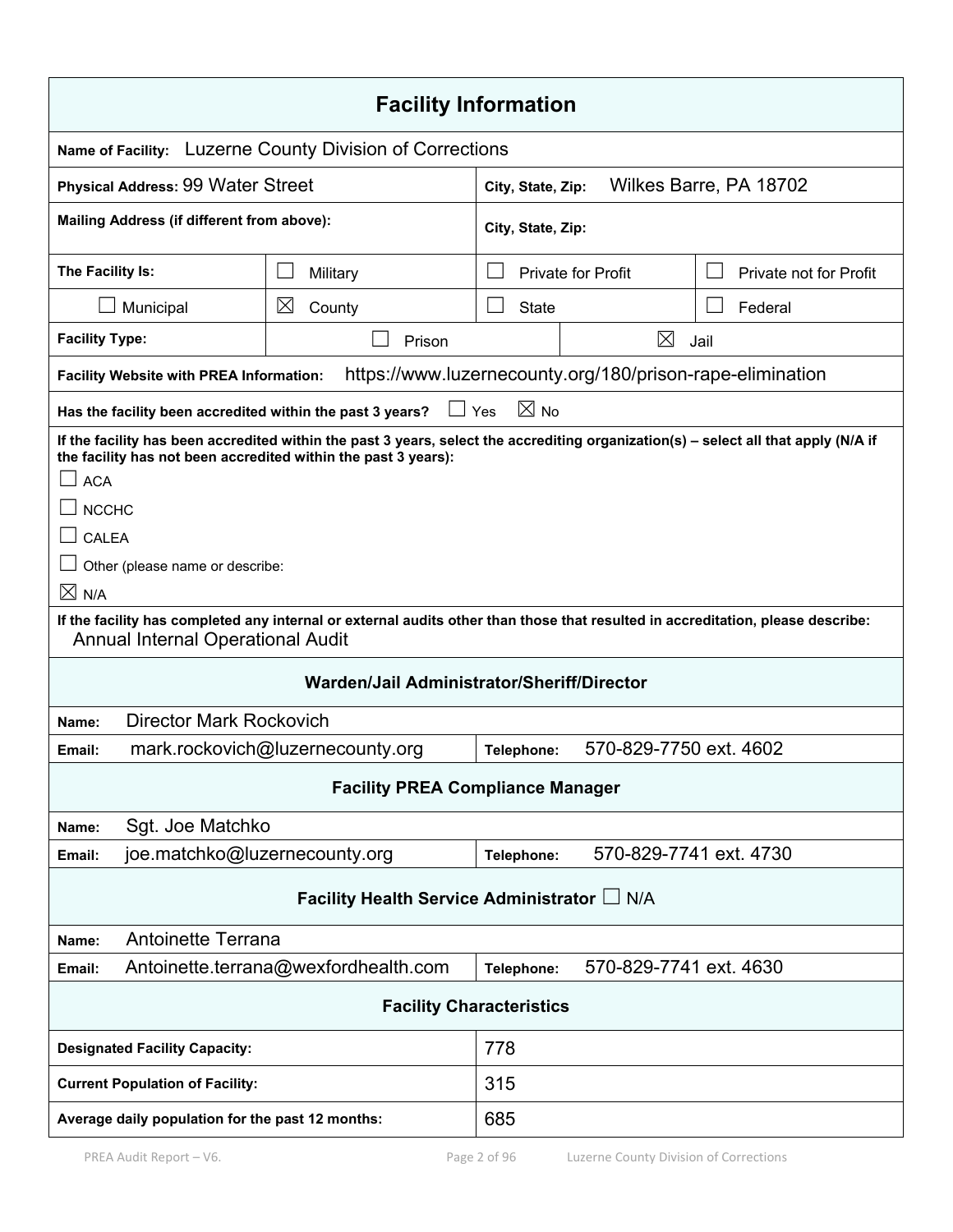| Has the facility been over capacity at any point in the past 12<br>months?                                                                                                                                                                                                                                                                                                                                                                                                                                                                                                                                                                                                                                                                                       |  | $\boxtimes$ Yes<br><b>No</b>                           |            |
|------------------------------------------------------------------------------------------------------------------------------------------------------------------------------------------------------------------------------------------------------------------------------------------------------------------------------------------------------------------------------------------------------------------------------------------------------------------------------------------------------------------------------------------------------------------------------------------------------------------------------------------------------------------------------------------------------------------------------------------------------------------|--|--------------------------------------------------------|------------|
| Which population(s) does the facility hold?                                                                                                                                                                                                                                                                                                                                                                                                                                                                                                                                                                                                                                                                                                                      |  | $\boxtimes$ Both Females and Males<br>Females<br>Males |            |
| Age range of population:                                                                                                                                                                                                                                                                                                                                                                                                                                                                                                                                                                                                                                                                                                                                         |  | 18 and above                                           |            |
| Average length of stay or time under supervision:                                                                                                                                                                                                                                                                                                                                                                                                                                                                                                                                                                                                                                                                                                                |  | 228 days                                               |            |
| Facility security levels/inmate custody levels:                                                                                                                                                                                                                                                                                                                                                                                                                                                                                                                                                                                                                                                                                                                  |  | Minimum through Maximum                                |            |
| Number of inmates admitted to facility during the past 12 months:                                                                                                                                                                                                                                                                                                                                                                                                                                                                                                                                                                                                                                                                                                |  |                                                        | 4478       |
| Number of inmates admitted to facility during the past 12 months whose length of stay<br>in the facility was for 72 hours or more:                                                                                                                                                                                                                                                                                                                                                                                                                                                                                                                                                                                                                               |  |                                                        | 3210       |
| Number of inmates admitted to facility during the past 12 months whose length of stay<br>in the facility was for 30 days or more:                                                                                                                                                                                                                                                                                                                                                                                                                                                                                                                                                                                                                                |  |                                                        | 1875       |
| Does the facility hold youthful inmates?                                                                                                                                                                                                                                                                                                                                                                                                                                                                                                                                                                                                                                                                                                                         |  | $\boxtimes$ Yes<br><b>No</b>                           |            |
| Number of youthful inmates held in the facility during the past 12 months: (N/A if the<br>facility never holds youthful inmates)                                                                                                                                                                                                                                                                                                                                                                                                                                                                                                                                                                                                                                 |  |                                                        | N/A<br>- 5 |
| Does the audited facility hold inmates for one or more other agencies (e.g. a State<br>correctional agency, U.S. Marshals Service, Bureau of Prisons, U.S. Immigration and<br><b>Customs Enforcement)?</b>                                                                                                                                                                                                                                                                                                                                                                                                                                                                                                                                                       |  | ⊠<br>Yes<br>No                                         |            |
| <b>Federal Bureau of Prisons</b><br>U.S. Marshals Service<br>U.S. Immigration and Customs Enforcement<br><b>Bureau of Indian Affairs</b><br>U.S. Military branch<br>Select all other agencies for which the audited<br>$\boxtimes$ State or Territorial correctional agency<br>facility holds inmates: Select all that apply (N/A if the<br>$\boxtimes$<br>audited facility does not hold inmates for any other<br>County correctional or detention agency<br>agency or agencies):<br>Judicial district correctional or detention facility<br>City or municipal correctional or detention facility (e.g. police lockup or<br>city jail)<br>Private corrections or detention provider<br>Other - please name or describe: Click or tap here to enter text.<br>N/A |  |                                                        |            |
| Number of staff currently employed by the facility who may have contact with inmates:                                                                                                                                                                                                                                                                                                                                                                                                                                                                                                                                                                                                                                                                            |  | 306                                                    |            |
| Number of staff hired by the facility during the past 12 months who may have contact<br>with inmates:                                                                                                                                                                                                                                                                                                                                                                                                                                                                                                                                                                                                                                                            |  | 17                                                     |            |
| Number of contracts in the past 12 months for services with contractors who may<br>have contact with inmates:                                                                                                                                                                                                                                                                                                                                                                                                                                                                                                                                                                                                                                                    |  | 5                                                      |            |
| Number of individual contractors who have contact with inmates, currently authorized<br>to enter the facility:                                                                                                                                                                                                                                                                                                                                                                                                                                                                                                                                                                                                                                                   |  | 203                                                    |            |
| Number of volunteers who have contact with inmates, currently authorized to enter the<br>facility:                                                                                                                                                                                                                                                                                                                                                                                                                                                                                                                                                                                                                                                               |  |                                                        |            |
|                                                                                                                                                                                                                                                                                                                                                                                                                                                                                                                                                                                                                                                                                                                                                                  |  |                                                        | 523        |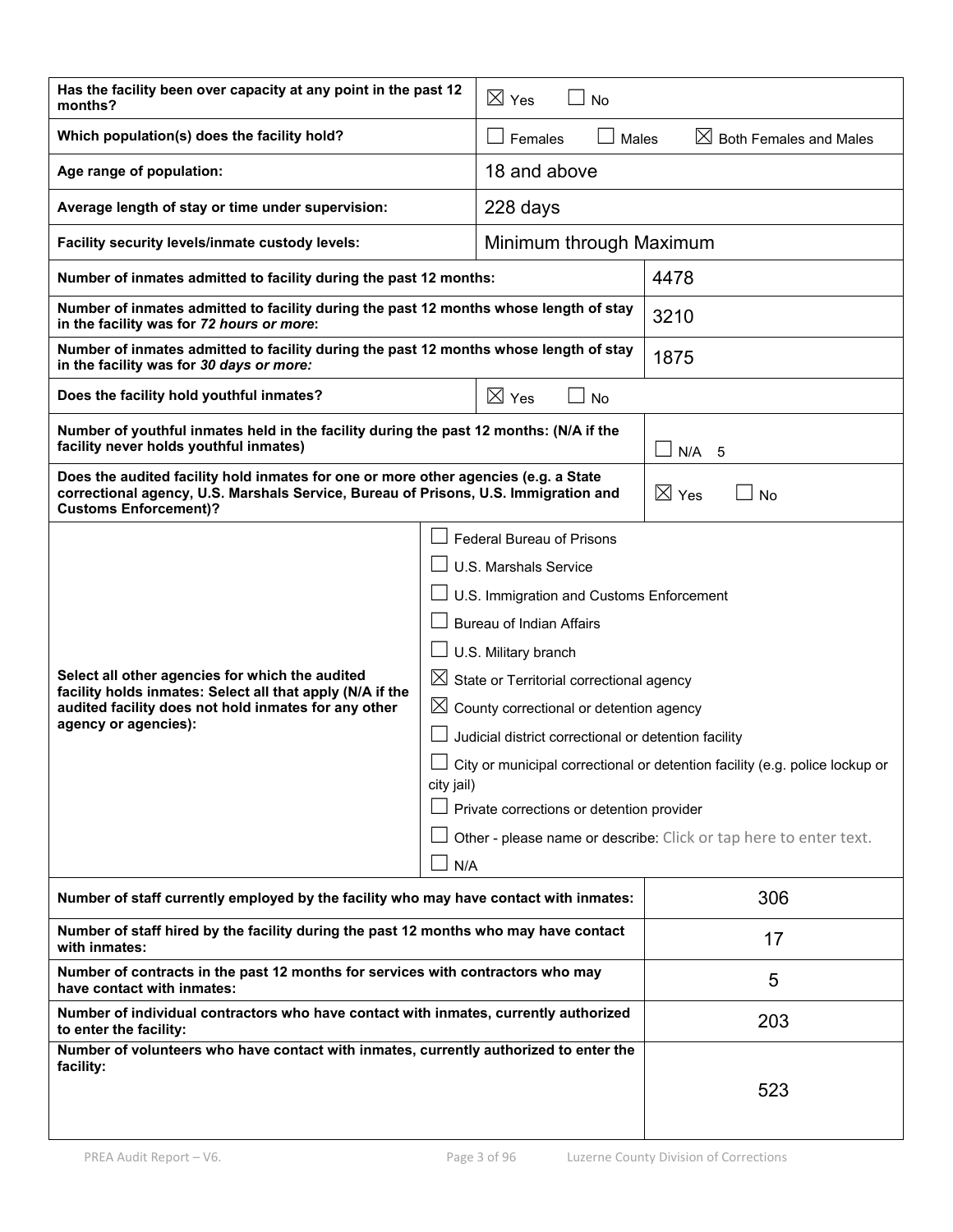| <b>Physical Plant</b>                                                                                                                                                                                                                                                                                                                                                                                                                                                                                                                                                                                                                                                                                                                                                                                                                                                                                                                                                                                                                                                                                                                                                                                                                                                                                                                                                                                                                                                                                                                                                                                                                                                                                                                                                                         |                 |           |     |
|-----------------------------------------------------------------------------------------------------------------------------------------------------------------------------------------------------------------------------------------------------------------------------------------------------------------------------------------------------------------------------------------------------------------------------------------------------------------------------------------------------------------------------------------------------------------------------------------------------------------------------------------------------------------------------------------------------------------------------------------------------------------------------------------------------------------------------------------------------------------------------------------------------------------------------------------------------------------------------------------------------------------------------------------------------------------------------------------------------------------------------------------------------------------------------------------------------------------------------------------------------------------------------------------------------------------------------------------------------------------------------------------------------------------------------------------------------------------------------------------------------------------------------------------------------------------------------------------------------------------------------------------------------------------------------------------------------------------------------------------------------------------------------------------------|-----------------|-----------|-----|
| <b>Number of buildings:</b>                                                                                                                                                                                                                                                                                                                                                                                                                                                                                                                                                                                                                                                                                                                                                                                                                                                                                                                                                                                                                                                                                                                                                                                                                                                                                                                                                                                                                                                                                                                                                                                                                                                                                                                                                                   |                 |           |     |
| Auditors should count all buildings that are part of the facility, whether inmates are<br>formally allowed to enter them or not. In situations where temporary structures have<br>been erected (e.g., tents) the auditor should use their discretion to determine whether<br>to include the structure in the overall count of buildings. As a general rule, if a<br>temporary structure is regularly or routinely used to hold or house inmates, or if the<br>temporary structure is used to house or support operational functions for more than a<br>short period of time (e.g., an emergency situation), it should be included in the overall<br>count of buildings.                                                                                                                                                                                                                                                                                                                                                                                                                                                                                                                                                                                                                                                                                                                                                                                                                                                                                                                                                                                                                                                                                                                       | $\overline{2}$  |           |     |
| Number of inmate housing units:                                                                                                                                                                                                                                                                                                                                                                                                                                                                                                                                                                                                                                                                                                                                                                                                                                                                                                                                                                                                                                                                                                                                                                                                                                                                                                                                                                                                                                                                                                                                                                                                                                                                                                                                                               |                 |           |     |
| Enter 0 if the facility does not have discrete housing units. DOJ PREA Working Group<br>FAQ on the definition of a housing unit: How is a "housing unit" defined for the<br>purposes of the PREA Standards? The question has been raised in particular as it<br>relates to facilities that have adjacent or interconnected units. The most common<br>concept of a housing unit is architectural. The generally agreed-upon definition is a<br>space that is enclosed by physical barriers accessed through one or more doors of<br>various types, including commercial-grade swing doors, steel sliding doors,<br>interlocking sally port doors, etc. In addition to the primary entrance and exit,<br>additional doors are often included to meet life safety codes. The unit contains<br>sleeping space, sanitary facilities (including toilets, lavatories, and showers), and a<br>dayroom or leisure space in differing configurations. Many facilities are designed with<br>modules or pods clustered around a control room. This multiple-pod design provides<br>the facility with certain staff efficiencies and economies of scale. At the same time, the<br>design affords the flexibility to separately house inmates of differing security levels, or<br>who are grouped by some other operational or service scheme. Generally, the control<br>room is enclosed by security glass, and in some cases, this allows inmates to see into<br>neighboring pods. However, observation from one unit to another is usually limited by<br>angled site lines. In some cases, the facility has prevented this entirely by installing<br>one-way glass. Both the architectural design and functional use of these multiple pods<br>indicate that they are managed as distinct housing units. | 30              |           |     |
| Number of single cell housing units:                                                                                                                                                                                                                                                                                                                                                                                                                                                                                                                                                                                                                                                                                                                                                                                                                                                                                                                                                                                                                                                                                                                                                                                                                                                                                                                                                                                                                                                                                                                                                                                                                                                                                                                                                          | 3               |           |     |
| Number of multiple occupancy cell housing units:                                                                                                                                                                                                                                                                                                                                                                                                                                                                                                                                                                                                                                                                                                                                                                                                                                                                                                                                                                                                                                                                                                                                                                                                                                                                                                                                                                                                                                                                                                                                                                                                                                                                                                                                              | 19              |           |     |
| Number of open bay/dorm housing units:                                                                                                                                                                                                                                                                                                                                                                                                                                                                                                                                                                                                                                                                                                                                                                                                                                                                                                                                                                                                                                                                                                                                                                                                                                                                                                                                                                                                                                                                                                                                                                                                                                                                                                                                                        | 8               |           |     |
| Number of segregation cells (for example, administrative, disciplinary, protective<br>custody, etc.):                                                                                                                                                                                                                                                                                                                                                                                                                                                                                                                                                                                                                                                                                                                                                                                                                                                                                                                                                                                                                                                                                                                                                                                                                                                                                                                                                                                                                                                                                                                                                                                                                                                                                         | 13              |           |     |
| In housing units, does the facility maintain sight and sound separation between<br>youthful inmates and adult inmates? (N/A if the facility never holds youthful inmates)                                                                                                                                                                                                                                                                                                                                                                                                                                                                                                                                                                                                                                                                                                                                                                                                                                                                                                                                                                                                                                                                                                                                                                                                                                                                                                                                                                                                                                                                                                                                                                                                                     | $\boxtimes$ Yes | No        | N/A |
| Does the facility have a video monitoring system, electronic surveillance system, or<br>other monitoring technology (e.g. cameras, etc.)?                                                                                                                                                                                                                                                                                                                                                                                                                                                                                                                                                                                                                                                                                                                                                                                                                                                                                                                                                                                                                                                                                                                                                                                                                                                                                                                                                                                                                                                                                                                                                                                                                                                     | $\boxtimes$ Yes | <b>No</b> |     |
| Has the facility installed or updated a video monitoring system, electronic surveillance<br>system, or other monitoring technology in the past 12 months?                                                                                                                                                                                                                                                                                                                                                                                                                                                                                                                                                                                                                                                                                                                                                                                                                                                                                                                                                                                                                                                                                                                                                                                                                                                                                                                                                                                                                                                                                                                                                                                                                                     |                 |           |     |
|                                                                                                                                                                                                                                                                                                                                                                                                                                                                                                                                                                                                                                                                                                                                                                                                                                                                                                                                                                                                                                                                                                                                                                                                                                                                                                                                                                                                                                                                                                                                                                                                                                                                                                                                                                                               | $\boxtimes$ Yes | <b>No</b> |     |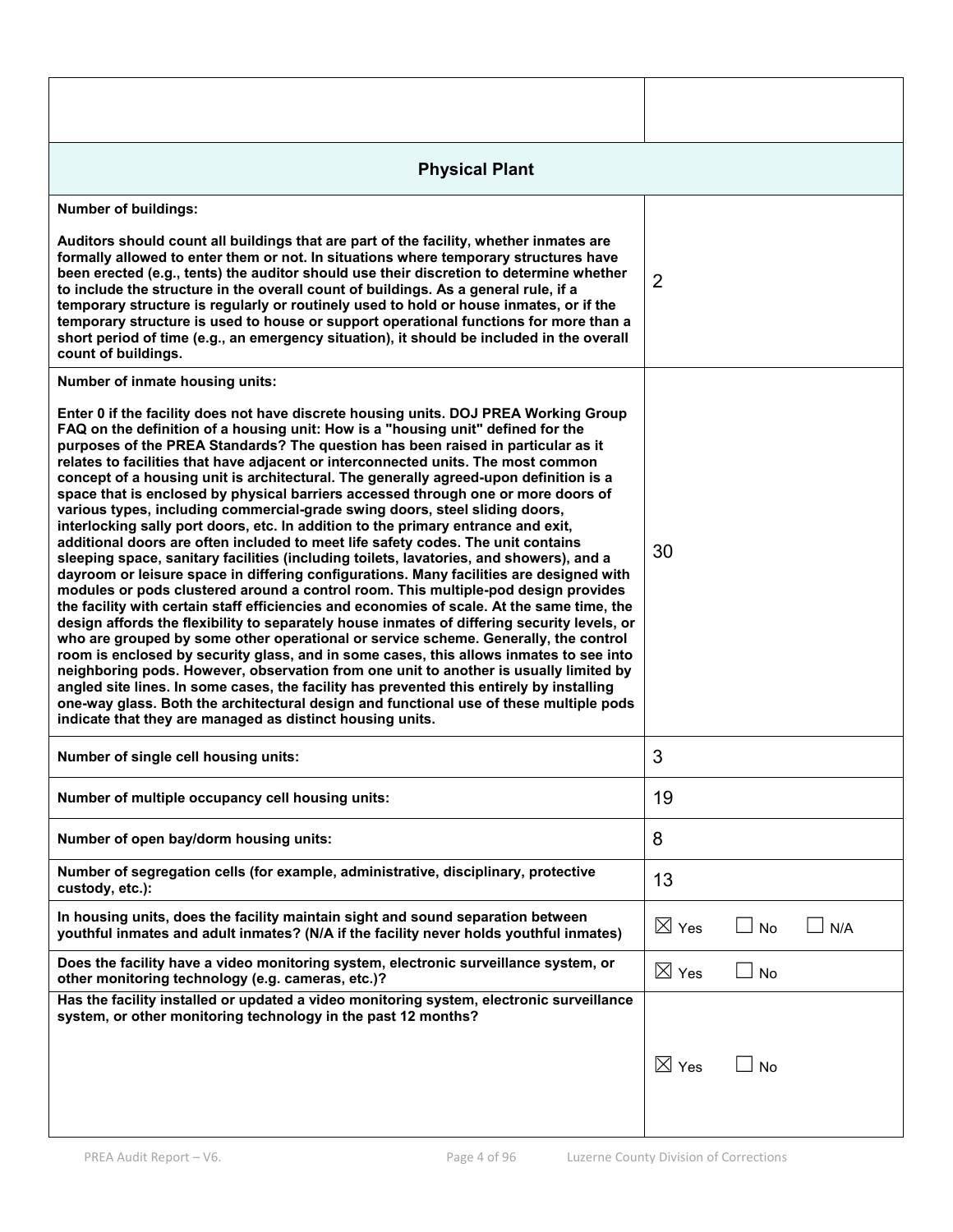| <b>Medical and Mental Health Services and Forensic Medical Exams</b>                                                                                                                                                                                                                                                                                                    |                                                                              |                                                                                                |
|-------------------------------------------------------------------------------------------------------------------------------------------------------------------------------------------------------------------------------------------------------------------------------------------------------------------------------------------------------------------------|------------------------------------------------------------------------------|------------------------------------------------------------------------------------------------|
| Are medical services provided on-site?                                                                                                                                                                                                                                                                                                                                  | $\boxtimes$ Yes<br><b>No</b>                                                 |                                                                                                |
| Are mental health services provided on-site?                                                                                                                                                                                                                                                                                                                            | $\boxtimes$ Yes<br><b>No</b>                                                 |                                                                                                |
| Where are sexual assault forensic medical exams provided?<br>Select all that apply.                                                                                                                                                                                                                                                                                     | On-site<br>$\boxtimes$ Local hospital/clinic<br>Rape Crisis Center<br>Center | Other (please name or describe: One Safe Place Family Justice                                  |
|                                                                                                                                                                                                                                                                                                                                                                         | <b>Investigations</b>                                                        |                                                                                                |
|                                                                                                                                                                                                                                                                                                                                                                         | <b>Criminal Investigations</b>                                               |                                                                                                |
| Number of investigators employed by the agency and/or facility who are responsible<br>for conducting CRIMINAL investigations into allegations of sexual abuse or sexual<br>harassment:                                                                                                                                                                                  |                                                                              | $\mathbf 0$                                                                                    |
| When the facility received allegations of sexual abuse or sexual harassment (whether<br>staff-on-inmate or inmate-on-inmate), CRIMINAL INVESTIGATIONS are conducted by:<br>Select all that apply.                                                                                                                                                                       |                                                                              | Facility investigators<br>Agency investigators<br>$\boxtimes$ An external investigative entity |
| Local police department<br>Local sheriff's department<br>Select all external entities responsible for CRIMINAL<br>State police<br>INVESTIGATIONS: Select all that apply (N/A if no<br>external entities are responsible for criminal<br>A U.S. Department of Justice component<br>investigations)<br>Other (please name or describe: District Attorney's Office)<br>N/A |                                                                              |                                                                                                |
|                                                                                                                                                                                                                                                                                                                                                                         | <b>Administrative Investigations</b>                                         |                                                                                                |
| Number of investigators employed by the agency and/or facility who are responsible<br>for conducting ADMINISTRATIVE investigations into allegations of sexual abuse or<br>6<br>sexual harassment?                                                                                                                                                                       |                                                                              |                                                                                                |
| $\boxtimes$ Facility investigators<br>When the facility receives allegations of sexual abuse or sexual harassment (whether<br>staff-on-inmate or inmate-on-inmate), ADMINISTRATIVE INVESTIGATIONS are<br>Agency investigators<br>conducted by: Select all that apply<br>An external investigative entity                                                                |                                                                              |                                                                                                |
| Local police department<br>Select all external entities responsible for<br><b>ADMINISTRATIVE INVESTIGATIONS: Select all that</b><br>Local sheriff's department<br>apply (N/A if no external entities are responsible for<br>State police<br>administrative investigations)<br>A U.S. Department of Justice component<br>Other (please name or describe:                 |                                                                              |                                                                                                |
|                                                                                                                                                                                                                                                                                                                                                                         | $\boxtimes$ N/A                                                              |                                                                                                |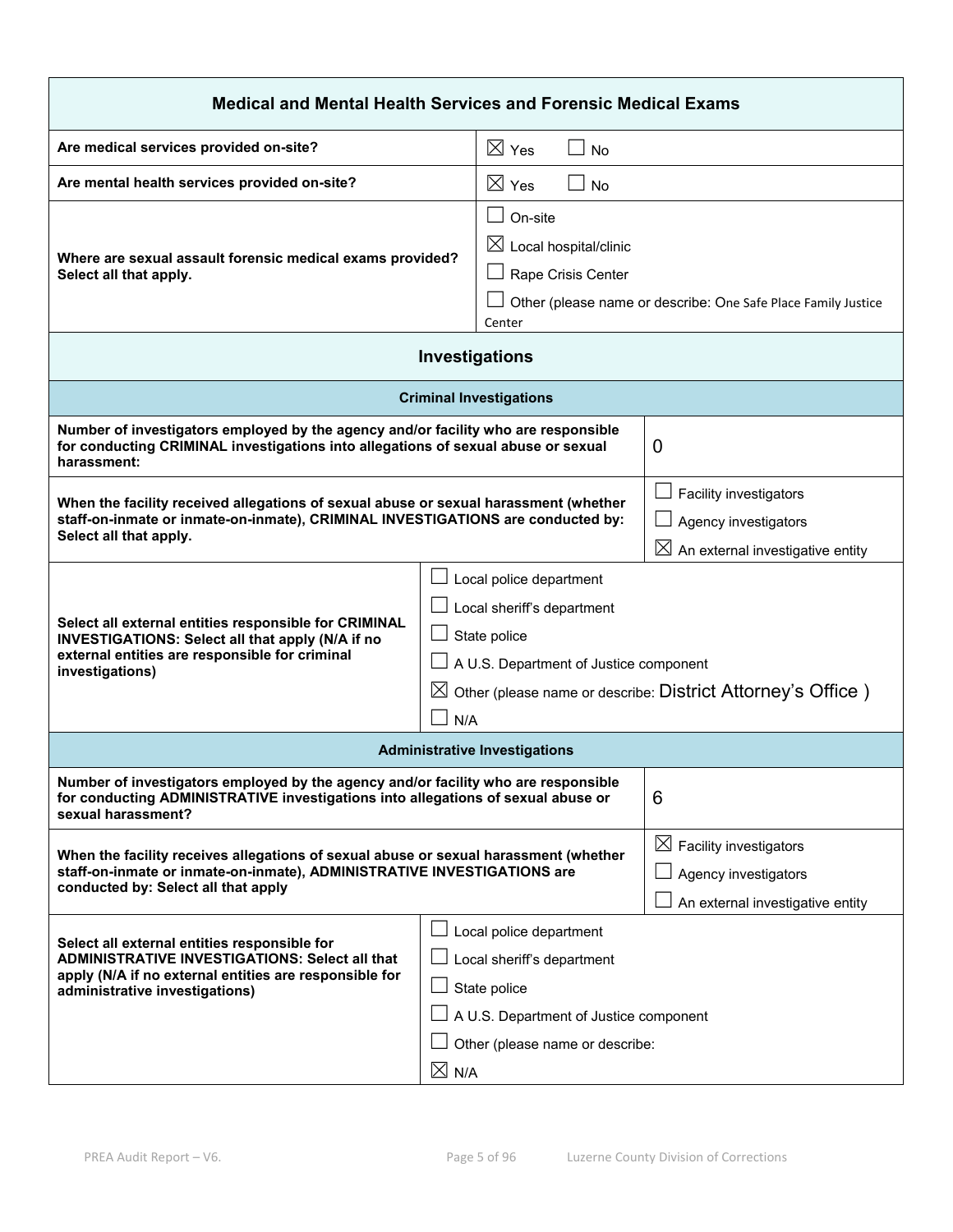# **Audit Findings**

# **Audit Narrative (including Audit Methodology)**

#### **Pre-Onsite Audit Phase**

#### **Audit Planning and Logistics:**

I had the opportunity to discuss the audit process and expectations of both parties with the Previous PREA Coordinator Kristina Jordon. We coordinated the dates for the onsite audits at the facility. During these conversations we outlined an overall audit schedule and notified the facility of the estimated time of arrival onsite.

#### **Posting Notice of the Audit:**

I forwarded the audit posting to the Agency PREA Coordinator on May 20, 2020. The posting included the dates of the audit, purpose of the audit, my contact information and a statement regarding the confidentiality of any communication received. The postings were placed throughout the facility, including all housing units, visiting areas, recreational areas and all common areas. I verified the placement of the audit notices through time stamped photographs and during the facility tour, and inmate and staff interviews. I did not receive any letters from inmates, nor staff.

#### **Review of Agency and Facility Policies, Procedures and Supporting Documentation:**

The PREA Coordinator provided me a flash drive containing all Luzerne County Division of Corrections Policies and Procedures related to the Prison Rape Elimination Act, as well as documentation that all Policies and Procedures were practiced on a daily basis. They also provided me a completed PRE-Audit Questionnaire. The Policies, Procedures, and Documents reviewed during this phase of the audit are listed under Onsite Audit, with all documentation reviewed during the course of the audit.

#### **Outreach to Community Advocacy Organizations:**

I contacted the Luzerne County Victim's Resource Center who provides victim advocacy. They knew of no issues at the facility.

#### **Onsite Audit Phase**

#### **Site Review:**

*The audit was conducted during the Covid 19 Pandemic. The Agency and Auditor took all necessary precautions outlined by the Luzerne County Divisions of Corrections. These precautions included temperature check prior to entering the facility, universal masking for all staff, and visitors. During the facility tour social distancing was practiced. The staff and inmate interviews were conducted with the participants seated at minimum of 6 feet apart, and both wearing masks.* 

The PREA Coordinator and I met on July 8, 2020 at approximately 8:00 a.m. to conduct a briefing and facility tour. We discussed the onsite portion of the audit, including facility tour, inmate and staff interview location, and document review. During the tour I had the opportunity to view all areas of the facility. I interacted with both staff and inmates, as well as observed the interaction between the staff and inmates. I was able to verify the location of cameras throughout the facility, as well as the camera monitor locations. While on the housing units I observed the related PREA information, Audit Posting, and applicable policies and procedures posted in the common areas, which are accessible to all inmates. These postings were further observed in common areas throughout the facility. While conducting the tour I reviewed log books on the housing units.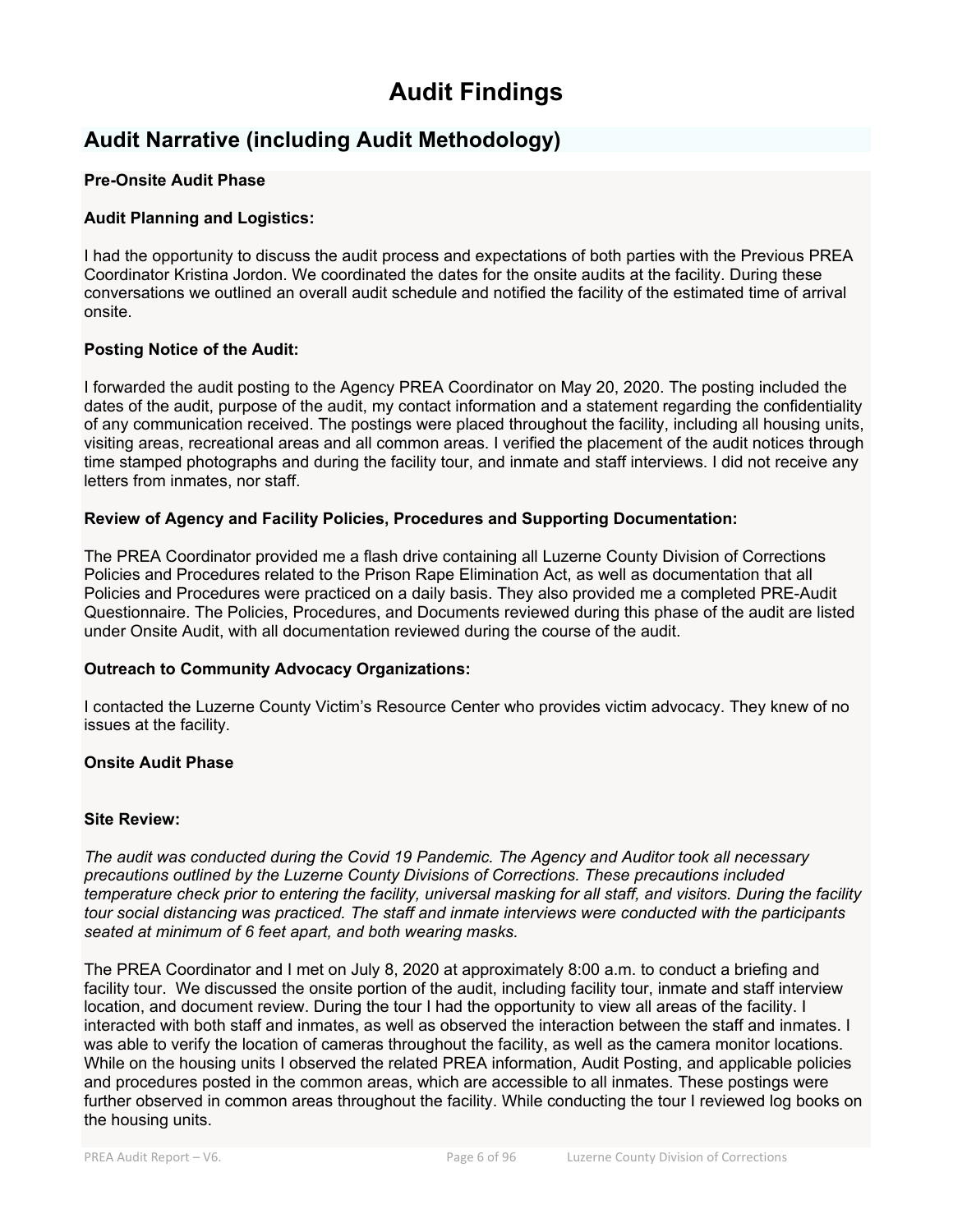The inmate interviews began immediately following the facility tour. They were conducted in private rooms. These areas provided privacy for the interviews. The inmates were randomly selected from inmates on the housing units. During this process I interviewed inmates in the following categories:

| <b>Interview Type</b>                          | Number         |
|------------------------------------------------|----------------|
| Random Inmate Interviews                       | 15             |
| Youthful Inmates                               | 4              |
| Inmates with a Physical Disability             | 2              |
| Inmates who are Blind, Deaf, or Hard of        |                |
| Hearing                                        | 1              |
| Inmates who are Limited English Proficient     | 1              |
| Inmates with a Cognitive Disability            | $\overline{2}$ |
| Inmates who Identify as Lesbian, Gay or        |                |
| <b>Bisexual</b>                                | 3              |
| Inmates who identify as Transgender or         | 0              |
| Intersex                                       |                |
| Inmates in Segregated Housing for High Risk of | $\Omega$       |
| Sexual Victimization                           |                |
| Inmates who Reported Sexual Abuse              | $\Omega$       |
| Inmates who Reported Sexual Victimization      |                |
| During Risk Screening                          | 3              |
|                                                |                |
| <b>Total Inmate Interviews</b>                 | 31             |

During the interview process several targeted categories of inmates were not being housed at the facility. I conducted the interviews with all inmates in the same manner, a preamble to the interview was related to the inmate explaining the purpose of the interview, and how they were selected and explaining to them that they did not have to speak with me if they choose not to. No inmates refused to speak with me. All inmates were asked questions related to the Random Inmate Interviews, and if they were in a targeted category, I asked those additional questions. During the interviews I utilized a copy of the initial PREA information received by inmates, and Screening form to visually stimulate the inmate's recollection of their initial intake process.

The staff interviews were conducted in various areas on all days of the audit. The facility was currently working three shifts, interviews were conducted on all shifts. During the process I interviewed staff in the following categories:

| Interview Type                                | Number         |
|-----------------------------------------------|----------------|
| <b>Random Staff Interviews</b>                | 11             |
| Intermediate or Higher-Level Staff Conducting |                |
| <b>Unannounced Rounds and Intake Staff</b>    | 3              |
| Line Staff who Supervise Youthful Inmates     | Not Applicable |
| Education and Program Staff who Work with     |                |
| Youthful Inmates                              | Not Applicable |
| Medical and Mental Health Staff               | 4              |
| <b>Administrative Staff</b>                   |                |
| <b>Volunteers and Contractors</b>             | 2              |
| <b>Investigative Staff</b>                    |                |
| <b>Training Officer</b>                       |                |
| Staff who Perform Screening                   | 2              |
| Staff who Supervise Inmates in Segregated     |                |
| Housing                                       | 1              |
| Staff on the Sexual Abuse Incident Review     |                |
| Team                                          |                |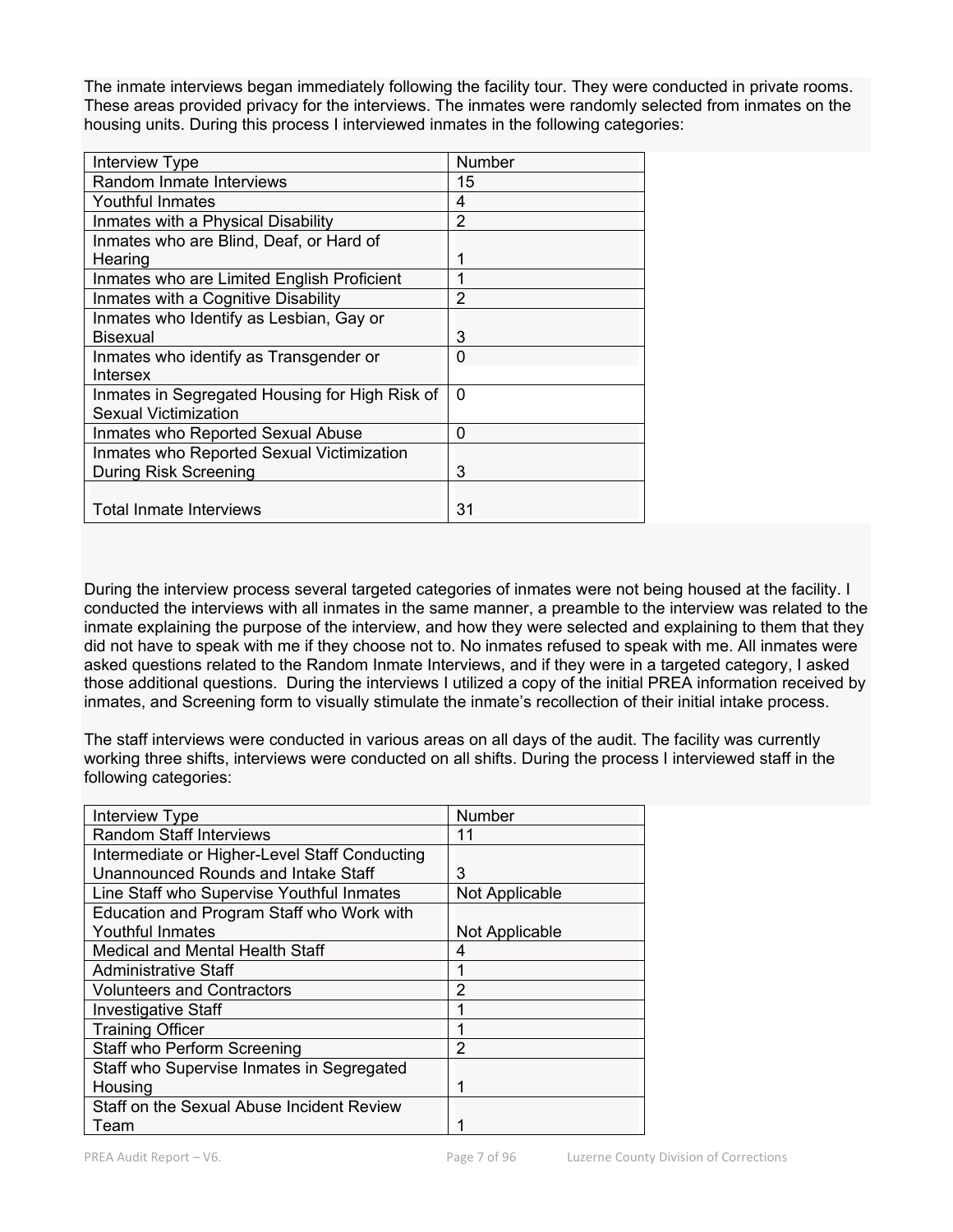| <b>First Responders</b>       |    |
|-------------------------------|----|
| <b>PREA Coordinator</b>       |    |
| Warden                        |    |
|                               |    |
|                               |    |
| <b>Total Staff Interviews</b> | 31 |

I conducted the interviews with all staff in the same manner, a preamble to the interview was related to the staff member explaining the purpose of the interview, and how they were selected and explaining to them that they did not have to speak with me if they choose not to. No staff refused to speak with me. All interviewed staff was asked questions related to the Random Staff Interviews, and if they were in a targeted category, they were then asked questions pertaining to that area. During the interviews I utilized a copy of the training they received and any documentation related to a specific targeted interview. These items were used to visually stimulate the staff's recollection on the daily practices at the facility.

The onsite documentation review was conducted during all days of the audit process. The onsite documentation was reviewed at the source, all files, and facility documents were retrieved by me. The following is a list of documentation reviewed during the Pre-Audit, Onsite Audit and Post Audit Phases, with the applicable standard to each.

| <b>Documentation Reviewed Pre-Audit, Onsite</b><br><b>Audit and Post Audit Phases</b>                                                                                                                                                                                    | <b>Applicable Standard</b>                                                                    |
|--------------------------------------------------------------------------------------------------------------------------------------------------------------------------------------------------------------------------------------------------------------------------|-----------------------------------------------------------------------------------------------|
| Luzerne County Division of Corrections Prison<br>Rape Elimination Act (PREA) Policy<br>Organizational Chart                                                                                                                                                              | Standard 115.11: Zero tolerance of sexual<br>abuse and sexual harassment; PREA<br>coordinator |
| Luzerne County Division of Corrections Prison<br>Rape Elimination Act (PREA) Policy                                                                                                                                                                                      | Standard 115.12: Contracting with other entities<br>for the confinement of inmates            |
| Luzerne County Division of Corrections Prison<br>Rape Elimination Act (PREA) Policy<br>Shift briefings and Security reports<br>Shift log reports<br>Camera List<br><b>Staffing Analysis</b><br>Staffing level memos<br>Staffing plan<br><b>PREA Rounds Documentation</b> | Standard 115.13: Supervision and Monitoring                                                   |
| Luzerne County Division of Corrections Prison<br>Rape Elimination Act (PREA) Policy<br><b>Youthful Inmates Post Orders</b>                                                                                                                                               | Standard 115.14: Youthful inmates                                                             |
| Luzerne County Division of Corrections Prison<br>Rape Elimination Act (PREA) Policy<br>Guidance on Cross Gender and Transgender<br><b>Searches Training</b>                                                                                                              | Standard 115.15: Limits to cross-gender<br>viewing and searches                               |
| Luzerne County Division of Corrections Prison<br>Rape Elimination Act (PREA) Policy<br>Spanish handouts and materials<br>Luzerne County District Attorney's Office<br>interpretation resources                                                                           | Standard 115.16: Inmates with Disabilities and<br>Inmates who are Limited English Proficient  |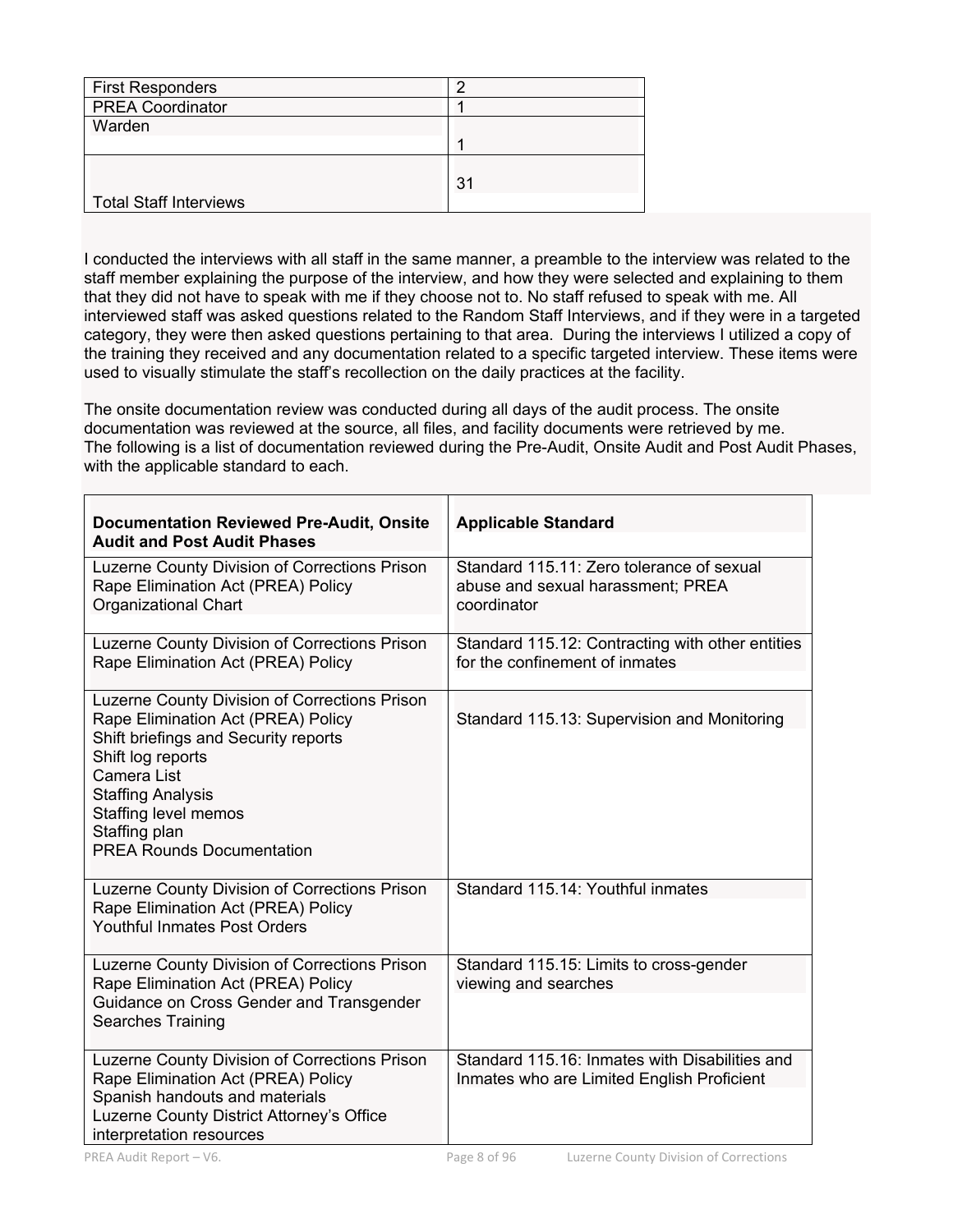| Luzerne County Division of Corrections Prison<br>Rape Elimination Act (PREA) Policy<br><b>County Application</b><br>Disclosure pf PREA Hiring and Promotions<br>Employee Acknowledgement<br><b>Completed Criminal History Checks</b>     | Standard 115.17: Hiring and Promotion<br><b>Decisions</b>                         |
|------------------------------------------------------------------------------------------------------------------------------------------------------------------------------------------------------------------------------------------|-----------------------------------------------------------------------------------|
| Luzerne County Division of Corrections Prison<br>Rape Elimination Act (PREA) Policy<br>Camera List                                                                                                                                       | Standard 115.18: Upgrades to facilities and<br>technologies                       |
| Luzerne County Division of Corrections Prison<br>Rape Elimination Act (PREA) Policy<br>Local Hospital Information<br><b>SART Team MOU</b><br><b>Wellpath Policies</b>                                                                    | Standard 115.21: Evidence Protocol and<br><b>Forensic Medical Examination</b>     |
| Luzerne County Division of Corrections Prison<br>Rape Elimination Act (PREA) Policy<br><b>PREA Investigation</b>                                                                                                                         | Standard 115.22: Policies to Ensure Referral of<br>Allegations for Investigations |
| Luzerne County Division of Corrections Prison<br>Rape Elimination Act (PREA) Policy<br>Training materials for Staff<br><b>Training Acknowledgement Forms</b>                                                                             | Standard 115.31: Employee Training                                                |
| Luzerne County Division of Corrections Prison<br>Rape Elimination Act (PREA) Policy<br><b>Contractor and Volunteer Orientation</b><br><b>PREA Volunteer and Contractor Training</b><br><b>Completed Acknowledgement Forms</b>            | Standard 115.32: Volunteer and Contractor<br>Training                             |
| Luzerne County Division of Corrections Prison<br>Rape Elimination Act (PREA) Policy<br><b>Booking Screening</b><br><b>Crisis Center Poster</b><br>Inmate Handbook<br>Orientation materials<br><b>PREA Pamphlet</b><br>PREA Sign Off Form | Standard 115.33: Inmate Education                                                 |
| Luzerne County Division of Corrections Prison<br>Rape Elimination Act (PREA) Policy<br><b>Investigators Certificates</b>                                                                                                                 | Standard 115.34: Specialized training:<br>Investigations                          |
| Luzerne County Division of Corrections Prison<br>Rape Elimination Act (PREA) Policy<br><b>Wellpath Policies</b><br><b>Certificates for Training</b>                                                                                      | Standard 115.35: Specialized training: Medical<br>and mental health care          |
| Luzerne County Division of Corrections Prison<br>Rape Elimination Act (PREA) Policy<br>Screening forms<br><b>Classification Screening</b><br><b>Medical Screening Forms</b><br>Inmate Orientation                                        | Standard 115.41: Screening for risk of<br>victimization and abusiveness           |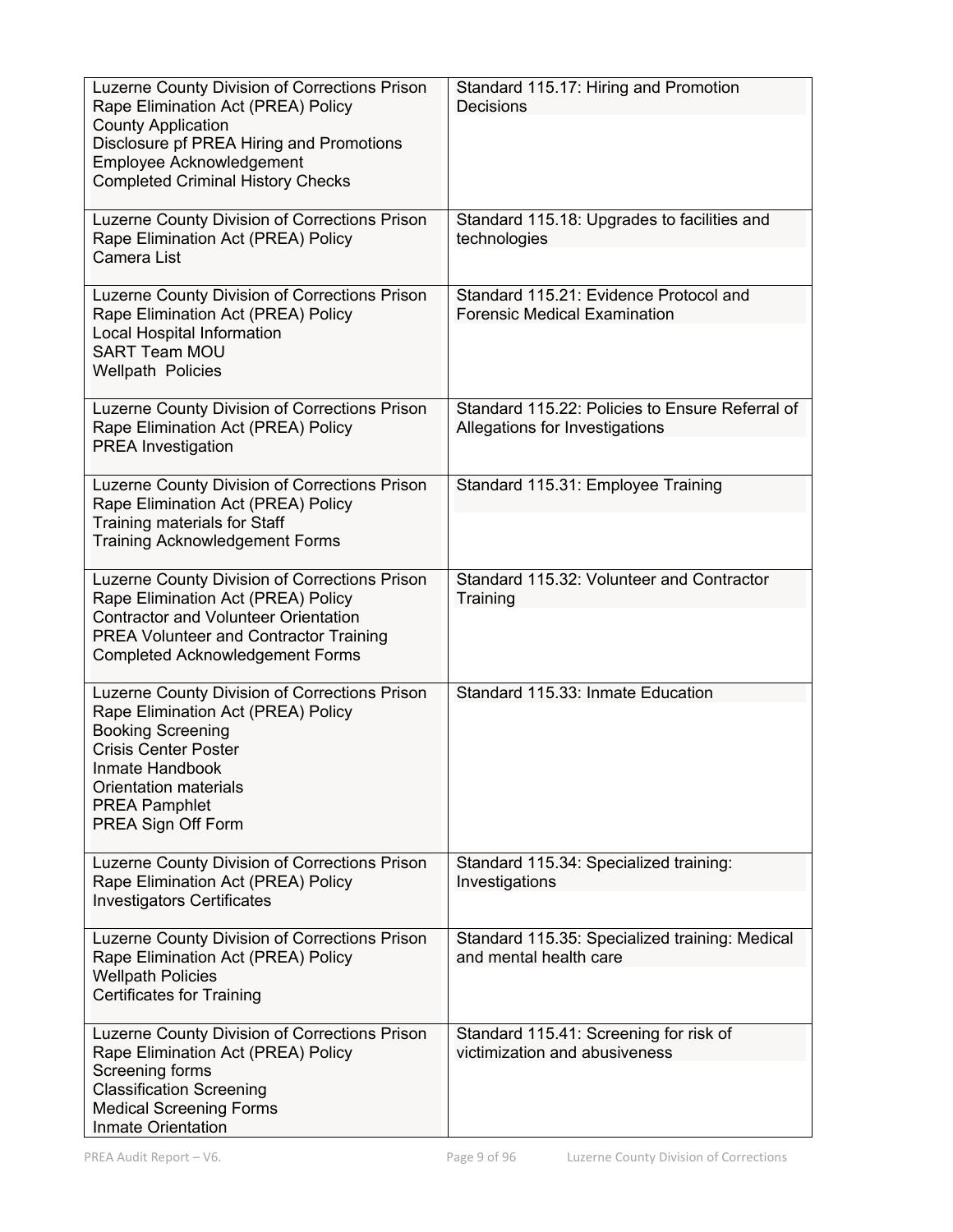| Luzerne County Division of Corrections Prison<br>Rape Elimination Act (PREA) Policy<br>Screening forms<br><b>Classification Screening</b><br><b>Medical Screening Forms</b><br>Inmate Orientation                      | Standard 115.42: Use of screening information                              |
|------------------------------------------------------------------------------------------------------------------------------------------------------------------------------------------------------------------------|----------------------------------------------------------------------------|
| Luzerne County Division of Corrections Prison<br>Rape Elimination Act (PREA) Policy                                                                                                                                    | Standard 115.43: Protective Custody                                        |
| Luzerne County Division of Corrections Prison<br>Rape Elimination Act (PREA) Policy<br><b>PREA Pamphlet</b><br>PREA reports<br><b>PREA Website Information</b><br><b>PREA Posters</b><br>PA DOC contract for reporting | Standard 115.51: Inmate reporting                                          |
| Luzerne County Division of Corrections Prison<br>Rape Elimination Act (PREA) Policy                                                                                                                                    | Standard 115.52: Exhaustion of administrative<br>remedies                  |
| Luzerne County Division of Corrections Prison<br>Rape Elimination Act (PREA) Policy<br><b>PREA Pamphlet</b><br>Inmate Handbook<br><b>SART Team MOU</b><br><b>Victim Services Information</b>                           | Standard 115.53: Inmate access to outside<br>confidential support services |
| Luzerne County Division of Corrections Prison<br>Rape Elimination Act (PREA) Policy<br><b>PREA Pamphlet</b><br>PREA reports<br><b>PREA Website Information</b><br><b>PREA Posters</b><br>PA DOC contract for reporting | Standard 115.54: Third-party reporting                                     |
| Luzerne County Division of Corrections Prison<br>Rape Elimination Act (PREA) Policy<br>Investigative reports                                                                                                           | Standard 115.61: Staff and agency reporting<br>duties                      |
| Luzerne County Division of Corrections Prison<br>Rape Elimination Act (PREA) Policy                                                                                                                                    | Standard 115.62: Agency protection duties                                  |
| Luzerne County Division of Corrections Prison<br>Rape Elimination Act (PREA) Policy<br><b>Notification Letter</b>                                                                                                      | Standard 115.63: Reporting to other<br>confinement facilities              |
| Luzerne County Division of Corrections Prison<br>Rape Elimination Act (PREA) Policy<br><b>Investigative Reports</b>                                                                                                    | Standard 115.64: Staff first responder duties                              |
| Luzerne County Division of Corrections Prison<br>Rape Elimination Act (PREA) Policy<br><b>Investigative Reports</b><br><b>SART Team MOU</b>                                                                            | Standard 115.65: Coordinated response                                      |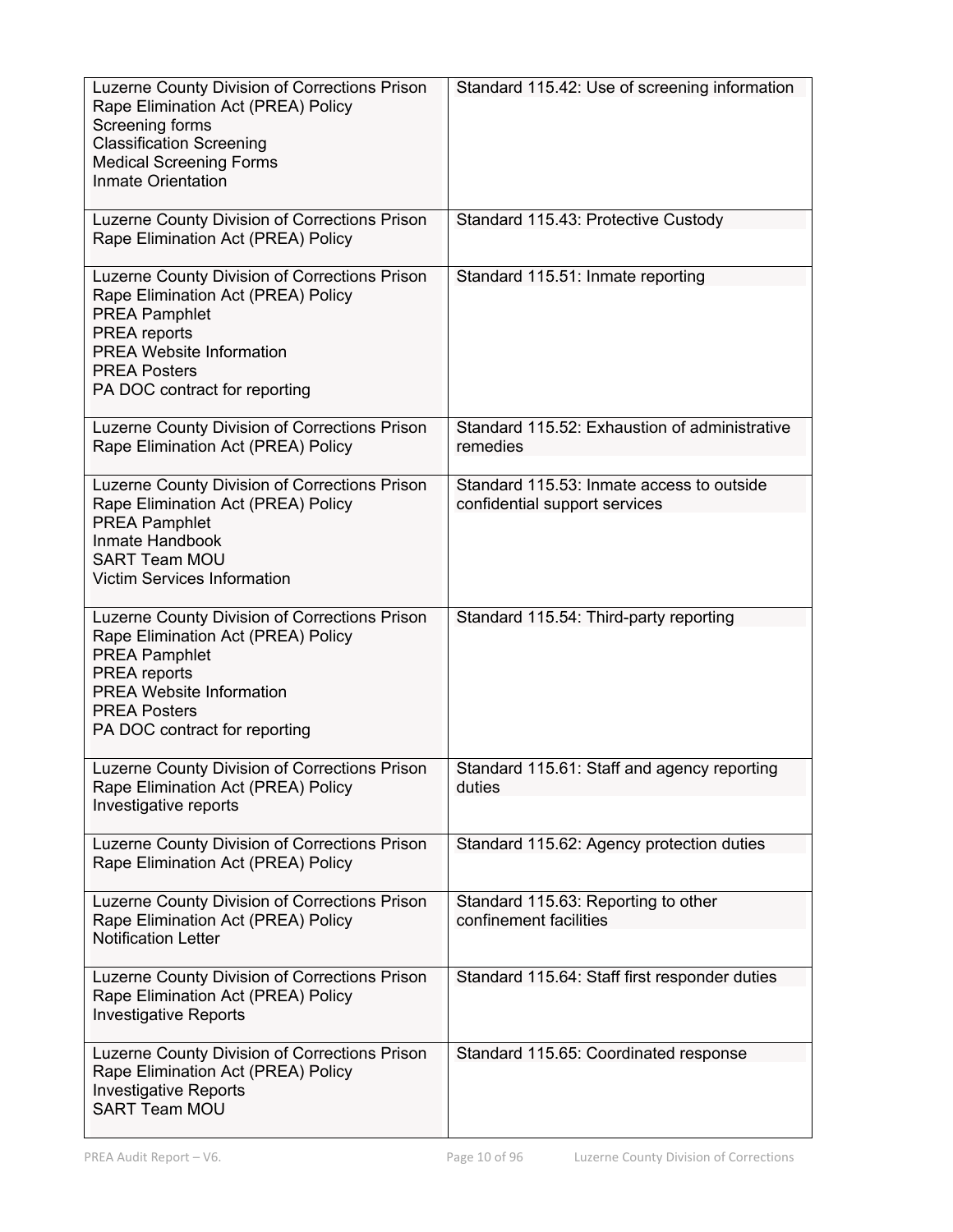| Luzerne County Division of Corrections Prison<br>Rape Elimination Act (PREA) Policy<br>Laborers International Union of North America,<br>Local 1310 Contract                                                                                                          | Standard 115.66: Preservation of ability to<br>protect inmates from contact with abusers |
|-----------------------------------------------------------------------------------------------------------------------------------------------------------------------------------------------------------------------------------------------------------------------|------------------------------------------------------------------------------------------|
| Luzerne County Division of Corrections Prison<br>Rape Elimination Act (PREA) Policy<br><b>Investigative Reports</b>                                                                                                                                                   | Standard 115.67: Agency protection against<br>retaliation                                |
| Luzerne County Division of Corrections Prison<br>Rape Elimination Act (PREA) Policy<br><b>Investigative Reports</b>                                                                                                                                                   | Standard 115.68: Post-allegation protective<br>custody                                   |
| Luzerne County Division of Corrections Prison<br>Rape Elimination Act (PREA) Policy<br><b>Investigative Reports</b>                                                                                                                                                   | Standard 115.71: Criminal and administrative<br>agency investigations                    |
| Luzerne County Division of Corrections Prison<br>Rape Elimination Act (PREA) Policy<br><b>Investigative Reports</b>                                                                                                                                                   | Standard 115.72: Evidentiary standard for<br>administrative investigations               |
| Luzerne County Division of Corrections Prison<br>Rape Elimination Act (PREA) Policy<br><b>Investigative Reports</b><br>PREA notifications to inmates                                                                                                                  | Standard 115.73: Reporting to inmates                                                    |
| Luzerne County Division of Corrections Prison<br>Rape Elimination Act (PREA) Policy<br><b>Investigative Reports</b>                                                                                                                                                   | Standard 115.76: Disciplinary sanctions for staff                                        |
| Luzerne County Division of Corrections Prison<br>Rape Elimination Act (PREA) Policy<br><b>Investigative Reports</b>                                                                                                                                                   | Standard 115.77: Corrective action for<br>contractors and volunteers                     |
| Luzerne County Division of Corrections Prison<br>Rape Elimination Act (PREA) Policy<br><b>Investigative Reports</b>                                                                                                                                                   | Standard 115.78: Disciplinary sanctions for<br>inmates                                   |
| Luzerne County Division of Corrections Prison<br>Rape Elimination Act (PREA) Policy<br><b>Screening Forms</b><br><b>Mental Health Screening Forms</b><br>Individual Health Assessments & Suicide<br>Screenings<br>Release of Information forms                        | Standard 115.81: Medical and mental health<br>screenings; history of sexual abuse        |
| Luzerne County Division of Corrections Prison<br>Rape Elimination Act (PREA) Policy<br><b>Investigative Reports</b><br><b>Medical Intake Screenings</b><br><b>Mental Health Consultation Notes</b><br>Mental Health Screening Form<br><b>WellPath Health Policies</b> | Standard 115.82: Access to emergency<br>medical and mental health services               |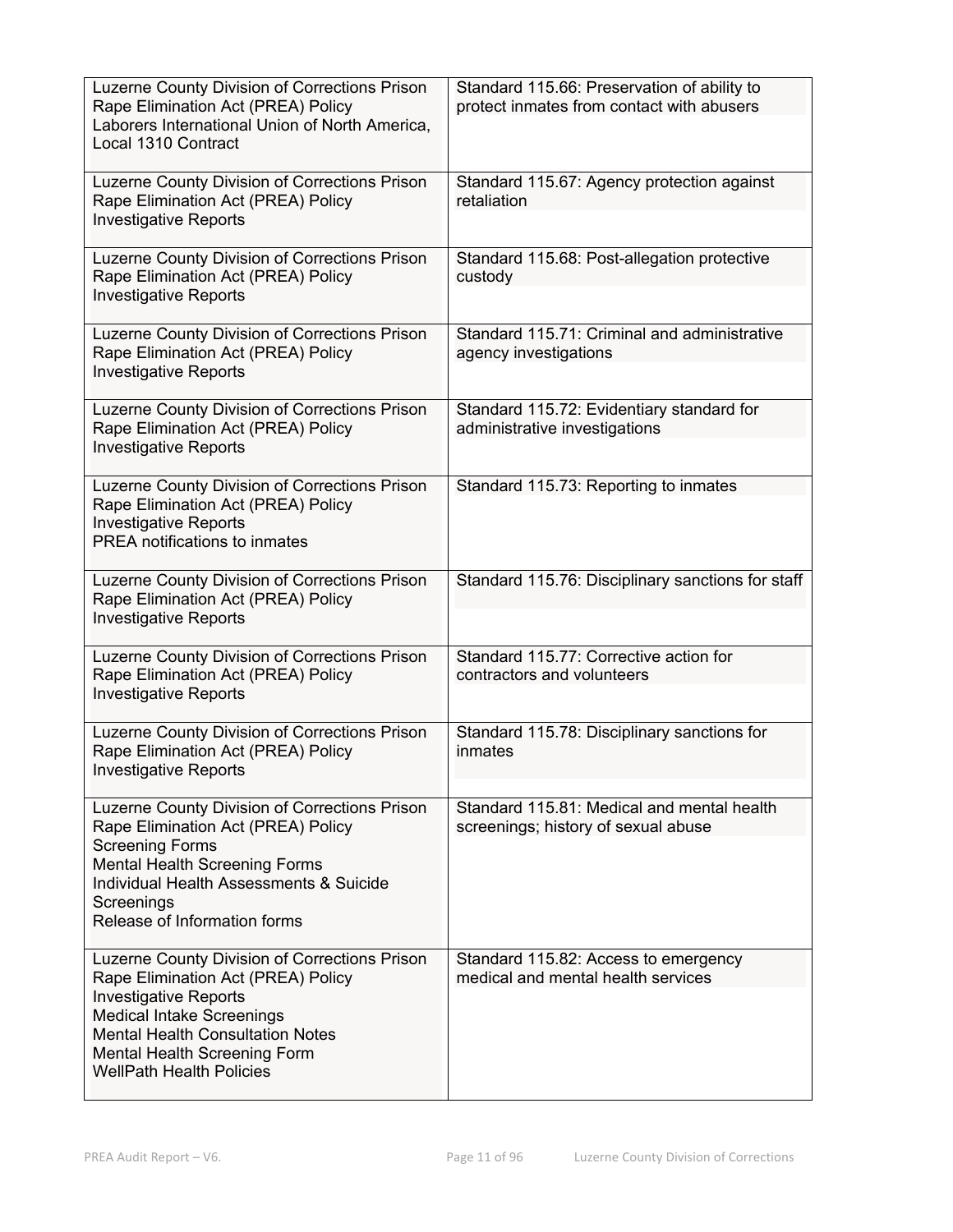| Luzerne County Division of Corrections Prison<br>Rape Elimination Act (PREA) Policy<br><b>Investigative Reports</b><br><b>WellPath Health Policies</b> | Standard 115.83: Ongoing medical and mental<br>health care for sexual abuse victims and<br>abusers |
|--------------------------------------------------------------------------------------------------------------------------------------------------------|----------------------------------------------------------------------------------------------------|
| Luzerne County Division of Corrections Prison<br>Rape Elimination Act (PREA) Policy<br><b>Investigative Reports</b><br>Incident Review Forms           | Standard 115.86: Sexual abuse incident<br>reviews                                                  |
| Luzerne County Division of Corrections Prison<br>Rape Elimination Act (PREA) Policy<br>PREA Data 2016 through 2019                                     | Standard 115.87: Data collection                                                                   |
| Luzerne County Division of Corrections Prison<br>Rape Elimination Act (PREA) Policy<br>PREA Data 2016 through 2019                                     | Standard 115.88: Data review for corrective<br>action                                              |
| Luzerne County Division of Corrections Prison<br>Rape Elimination Act (PREA) Policy<br>PREA Data 2016 through 2019                                     | Standard 115.89: Data storage, publication,<br>and destruction                                     |
| Luzerne County Division of Corrections Prison<br>Rape Elimination Act (PREA) Policy<br><b>Prior Audit Reports</b>                                      | Standard 115.401: Frequency and scope of<br>audits                                                 |
| Luzerne County Division of Corrections Prison<br>Rape Elimination Act (PREA) Policy<br><b>Prior Audit Reports</b><br><b>Agencies Website</b>           | Standard 115.403: Audit contents and findings                                                      |

At the conclusion of the Onsite Audit an exit conference was held with the administration. At this time, I provided an overview of the audit findings during the onsite audit portion.

During the staff interviews I found that the staff took ownership not only of the immediate areas they worked in, but the facility overall. This staff attitude helps in creating the respectful culture at the facility. This was further confirmed by the interviewed inmates who related that they are treated with respect by the staff.

# **Post Audit:**

Upon completion of the Pre-Audit and Onsite Audit phases I conducted a systematic evidence review of all of the information obtained during the audit process. I utilized the Compliance Tool as a guide to ensure that all aspects of each standard were met. This assurance was made by a triangulation of the policies and documentation reviewed, my personal observations during the onsite audit, and through the information received during the interviews. After taking all of these factors into account I found that the facility has met all of the standards and are in compliance with the Prison Rape Elimination Act National Standards for Prisons and Jails.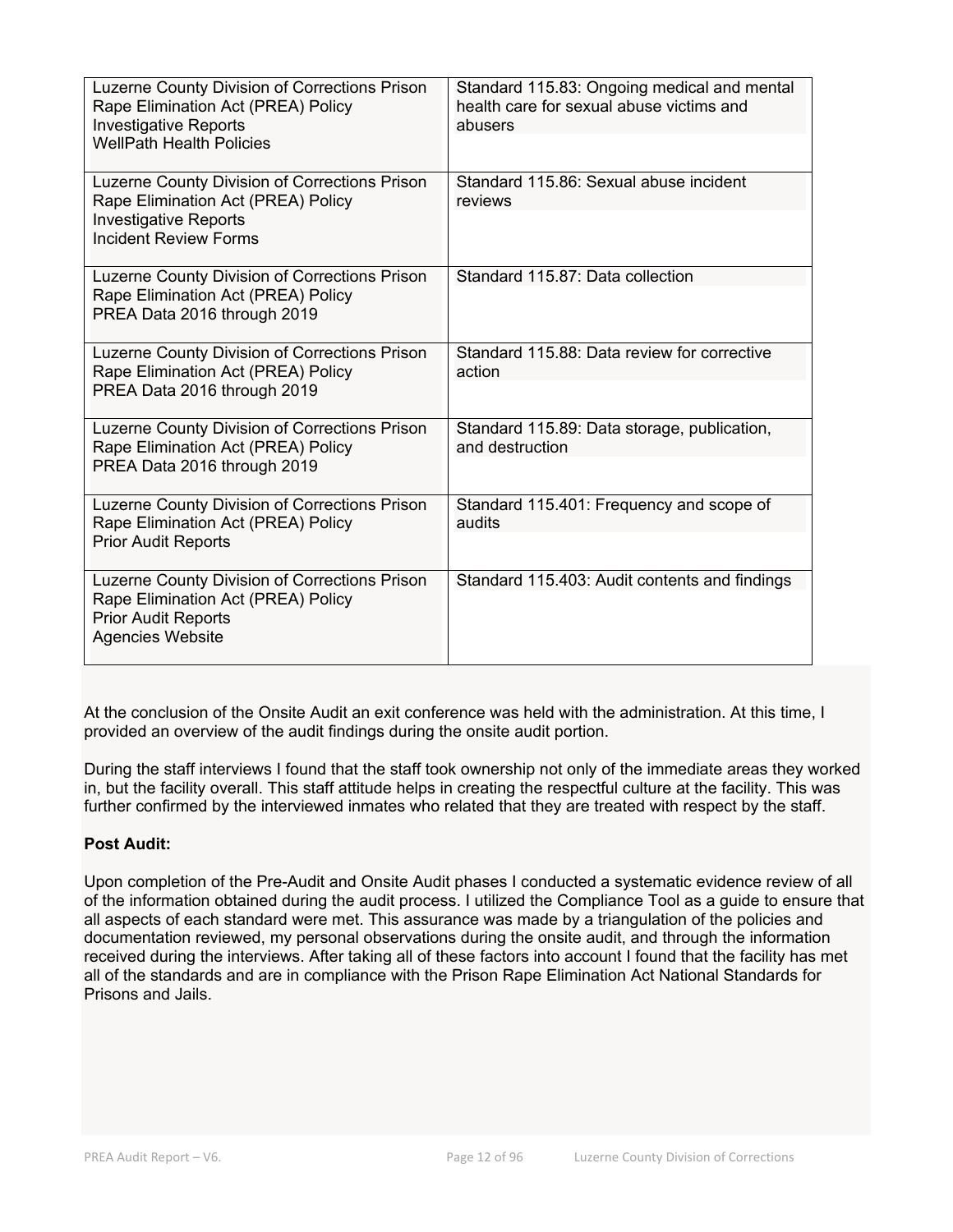# **Facility Characteristics**

The Luzerne County Division of Corrections is located at 99 Water Street Wilkes-Barre, PA 19702. The facility is located within the City of Wilkes-Barres and is in close proximity to the Luzerne County Courthouse and other government buildings. The main Correctional Facility is located on Water Street, and the Minimal Offender building is located on Reichard Street, the buildings are located on the same property, all of this property is owned and operated by Luzerne County.

The mission statement/vision statement reads as follows:

Mission Statement:

To protect public safety, to ensure the safety of Department personnel, and to provide proper custody, control and care of all offenders under the Department's jurisdiction while assisting in their re-entry into society.

Vision Statement:

To utilize effective and innovative correctional strategies through ethical leadership at all levels, while providing cost efficient, superior correctional services that makes the Luzerne County Department of Corrections the best in Pennsylvania.

The Division accomplishes this by:

- Ensuring public safety
- Operating safe and secure facilities
- Creating opportunities for successful re-entry for offenders
- Ensuring the rights of victims
- Partnering with public, private, and faith-based organizations
- Ensuring the well-being of employees and their families
- Ensuring compliance with all local, State and Federal laws, rules and regulations
- Providing accountability, integrity, and efficiency for all agency operations.

Located on a five acre lot on Water Street, the Luzerne County Prison was completed in the summer of 1870. The buildings two wings contained 72 cells – 32 of which were double cells and could accommodate 104 prisoners.

The facility became obsolete by the 1980's. An expansion and renovation project to the original jail was completed in 1987. Cells were enlarged and a five story tower increased the number of cells to 256. Since that time, the prison became known as the Luzerne County Correctional Facility.

The Ground Floor consists of the Records Department and Booking area, where all admissions and discharges occur. The Kitchen and food supplies, the Commissary and the Laundry are also on this floor. Maintenance Office and Shop and the Mechanical Rooms are here as well.

The First Floor contains the Main Entrance, the Non-Contact Visiting Room, (3) Attorney Visiting Rooms, Main Control Center, the Library, Education Room, Treatment Offices, Drug and Alcohol Program Offices, Clergy Room and the Offices for the Captains and Deputy Warden. Additional the Restrictive Housing Unit (L2), Misconduct Unit (L1), and Maximum Security Units (M1 and M2) are on this floor along with two outside restrictive recreations areas for segregation inmates. A Kitchen Workers Housing Unit and General Workers Housing Unit exist on this floor. The only entrance to the outside yard is also on this floor.

The Second Floor consists of the Medical Department with two Infirmary cells, an Examination Room, Dental Office, and Pharmacy. Mental Health Offices, Classification, a Control Center, a six cell Mental Health housing unit, and Youthful Offender Unit are also found on this floor. Two more housing units, 2C1, and 2C2 are housing inmates under Protective Custody classification. 2D1 and 2D2 units contain low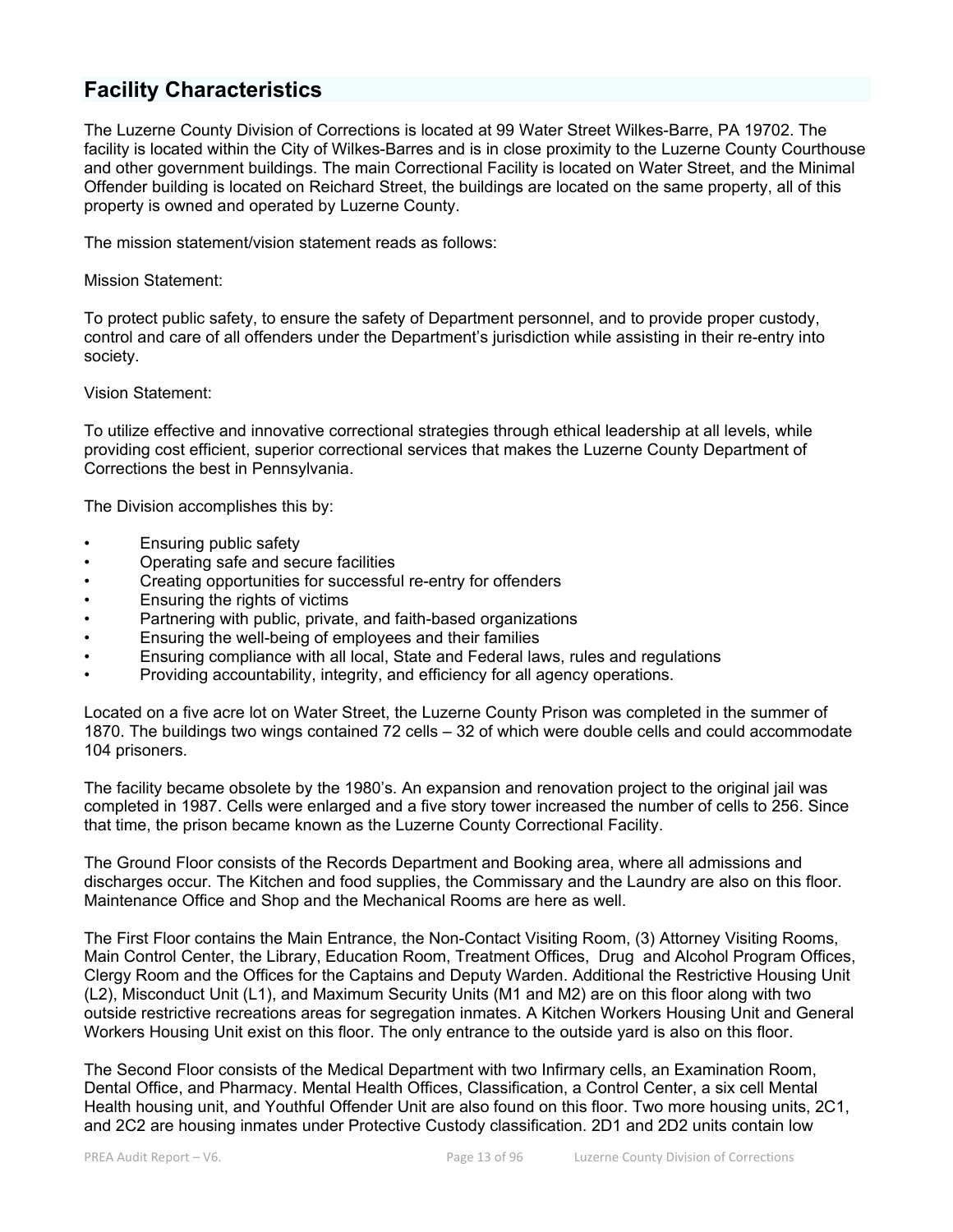custody inmates and inmates monitored by the Mental Health due to medication needs. Two ten-inmate housing units exist in dayroom areas for specials needs.

Third Floor holds a Control Center, four Housing Units, and two Dayroom Units containing Medium and Medium/Maximum classification inmates.

The Fourth Floor is entirely female inmates. A Control Center and three separate Housing Units 4A (General Population), 4B (Discipline/Segregation), 4C (In-House Workers and Work Release) make up this floor.

The Fifth Floor has a Control Center, Housing Unit 5A (Minimum/Medium classification), a 2- cell Restrictive Housing Unit, Video Conferencing Room, a Multipurpose Room and a Record Storage Room. The floor also has an outdoor yard used for recreating segregation inmates.

The overall cell construction limits any view of an inmate when they are changing or toileting. The showers are located outside of the housing areas, all showers have curtains that block any viewing.

The Minimal Offenders Unit was established and opened on October 18, 2005. Designed to hold up to 238 residents, the Facility consists of three (3) separate housing units. These units are constructed in the same manner, they are two floor open bay housing units. The bathrooms are located in a separate area of the units and are constructed to provide privacy while showering and performing bodily functions.

Cameras are located throughout the facility, with the main monitors in the security control. During my tour of the facility I found that information on the Prison Rape Elimination Act, and reporting avenues are located throughout the facility, all of this information is also available to the inmates through the kiosk system on the housing units. .

I found that administrative staff, as well as general staff moves throughout the facility frequently, this movement of staff deters any violation of the PREA policy, and more importantly provides an overall safe environment for both inmates and staff.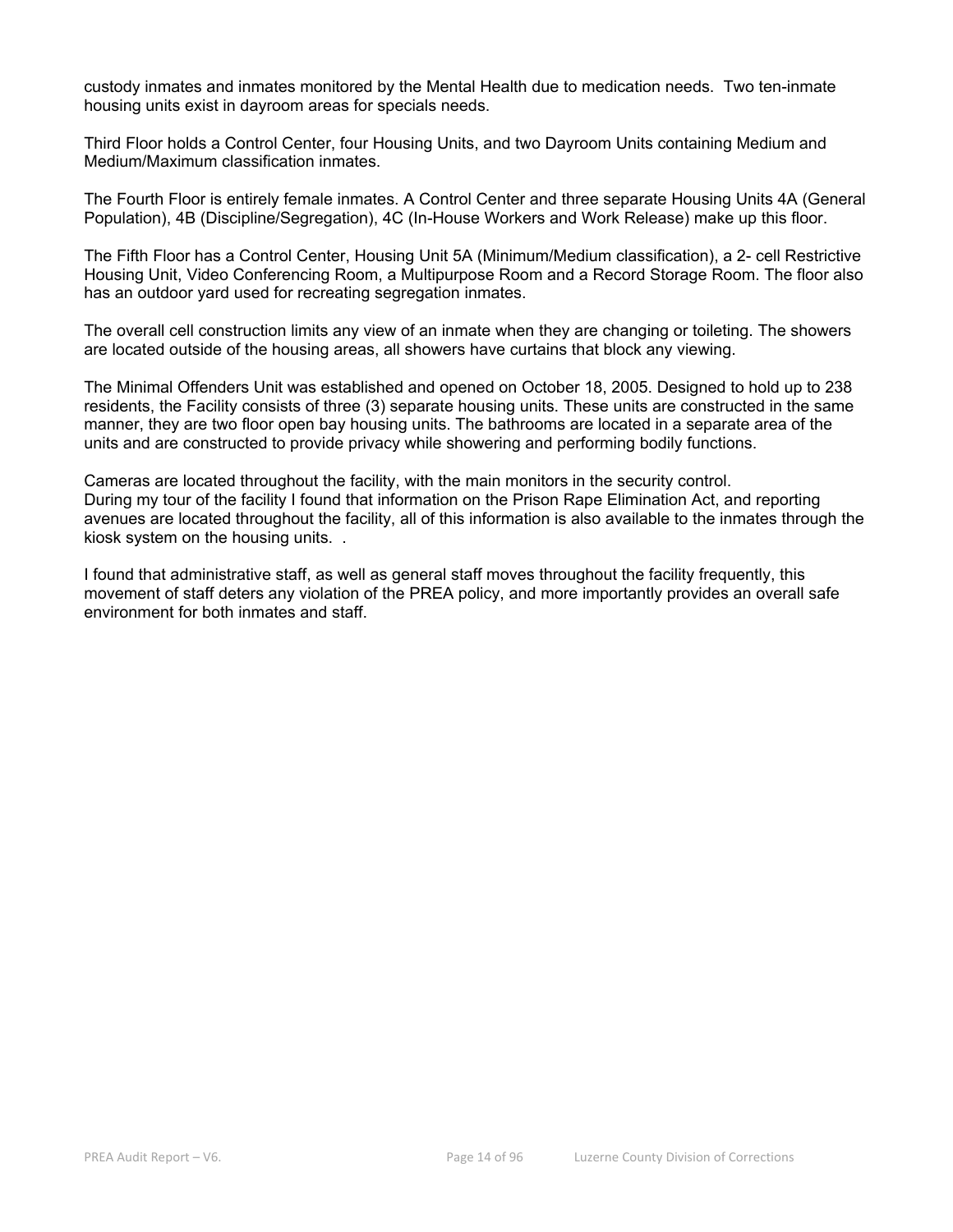# **Summary of Audit Findings**

*The summary should include the number and list of standards exceeded, number of standards met, and number and list of standards not met.* 

*Auditor Note: No standard should be found to be "Not Applicable" or "NA". A compliance determination must be made for each standard.* 

# **Standards Exceeded**

#### **Number of Standards Exceeded:** 10 **List of Standards Exceeded:**

Standard 115.11: Zero tolerance of sexual abuse and sexual harassment; PREA coordinator

- Standard 115.21: Evidence protocol and forensic medical examinations
- Standard 115.22: Policies to ensure referrals of allegations for investigations
- Standard 115.31: Employee training

Standard 115.32: Volunteer and contractor training

Standard 115.34: Specialized training: Investigations

Standard 115.35: Specialized training: Medical and mental health care

Standard 115.41: Screening for risk of victimization and abusiveness

Standard 115.65: Coordinated response

Standard 115.71: Criminal and administrative agency investigations

#### **Standards Met**

### **Number of Standards Met:** 35

Standard 115.12: Contracting with other entities for the confinement of inmates

- Standard 115.13: Supervision and monitoring
- Standard 115.14: Youthful inmates
- Standard 115.15: Limits to cross-gender viewing and searches
- Standard 115.16: Inmates with disabilities and inmates who are limited English proficient

Standard 115.17: Hiring and promotion decisions

- Standard 115.18: Upgrades to facilities and technologies
- Standard 115.33: Inmate education
- Standard 115.42: Use of screening information
- Standard 115.43: Protective Custody
- Standard 115.51: Inmate reporting
- Standard 115.52: Exhaustion of administrative remedies
- Standard 115.53: Inmate access to outside confidential support services
- Standard 115.54: Third-party reporting
- Standard 115.61: Staff and agency reporting duties
- Standard 115.62: Agency protection duties
- Standard 115.63: Reporting to other confinement facilities
- Standard 115.64: Staff first responder duties
- Standard 115.65: Coordinated response
- Standard 115.66: Preservation of ability to protect inmates from contact with abusers
- Standard 115.67: Agency protection against retaliation
- Standard 115.68: Post-allegation protective custody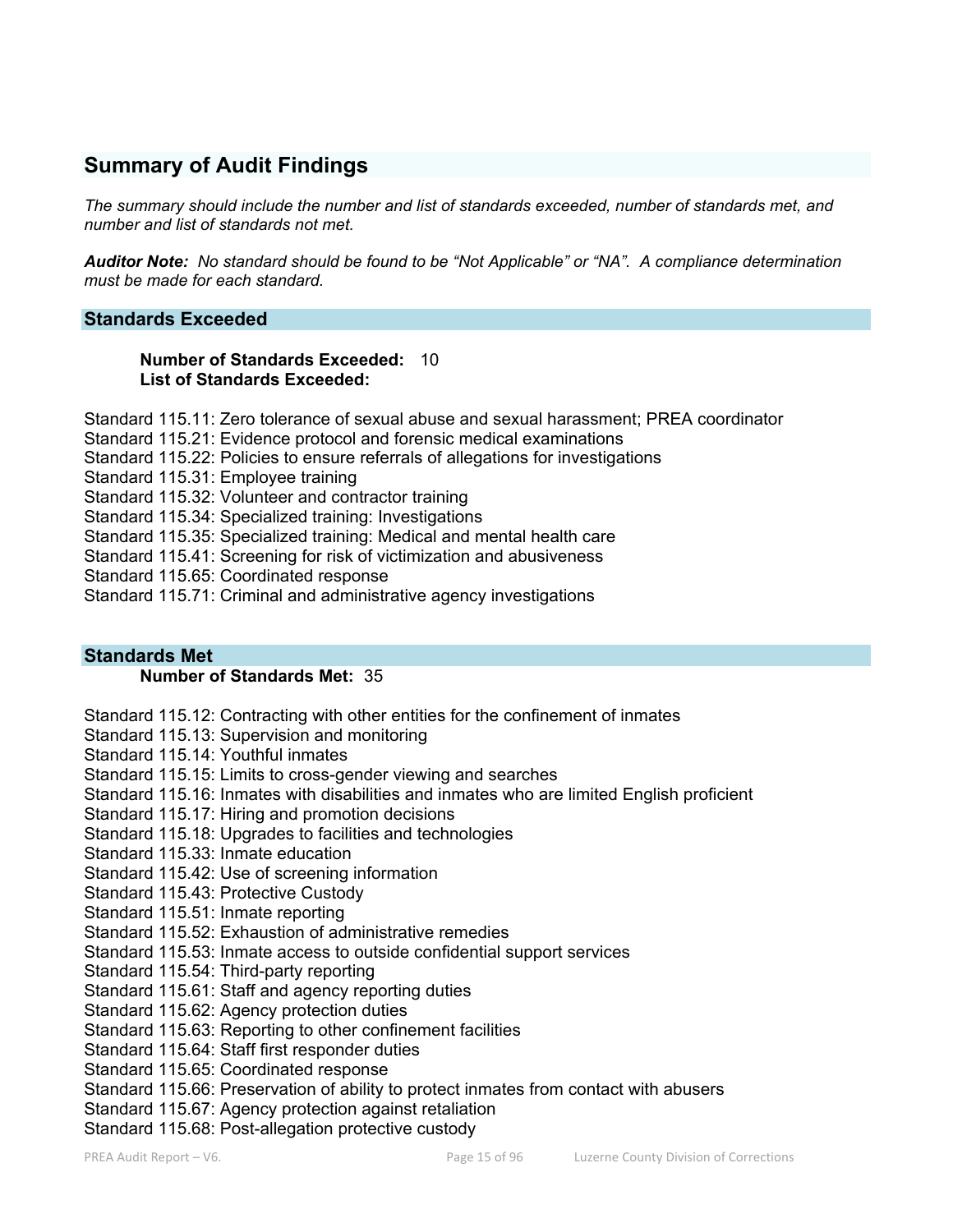Standard 115.72: Evidentiary standard for administrative investigations

Standard 115.73: Reporting to inmates

Standard 115.76: Disciplinary sanctions for staff

Standard 115.77: Corrective action for contractors and volunteers

Standard 115.78: Disciplinary sanctions for inmates

Standard 115.81: Medical and mental health screenings; history of sexual abuse

Standard 115.82: Access to emergency medical and mental health services

Standard 115.83: Ongoing medical and mental health care for sexual abuse victims and abusers

Standard 115.86: Sexual abuse incident reviews

Standard 115.87: Data collection

Standard 115.88: Data review for corrective action

Standard 115.89: Data storage, publication, and destruction

Standard 115.401: Frequency and scope of audits

Standard 115.403: Audit contents and findings

#### **Standards Not Met**

**Number of Standards Not Met: List of Standards Not Met:**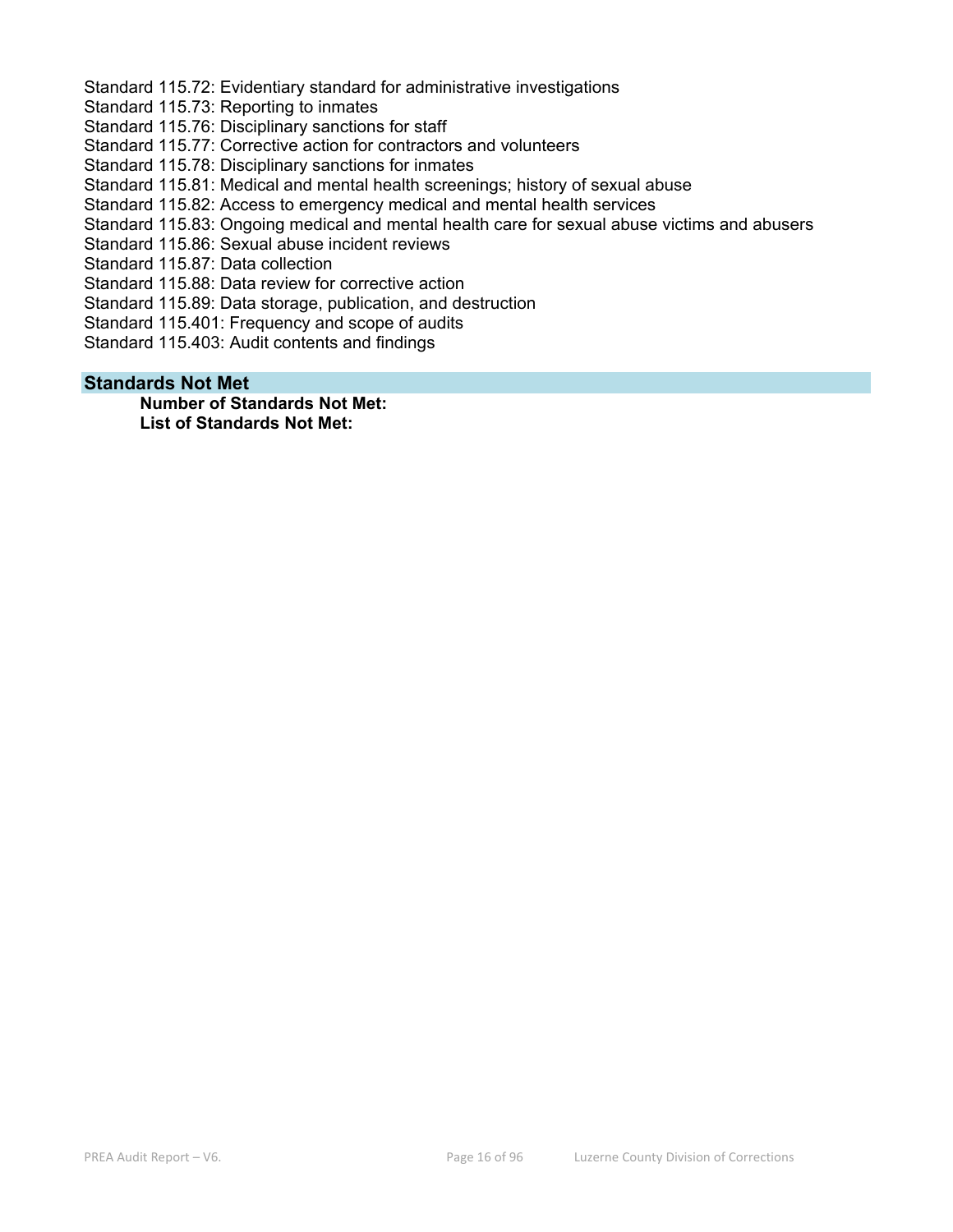# **PREVENTION PLANNING**

# **Standard 115.11: Zero tolerance of sexual abuse and sexual harassment; PREA coordinator**

# **All Yes/No Questions Must Be Answered by The Auditor to Complete the Report**

# **115.11 (a)**

- Does the agency have a written policy mandating zero tolerance toward all forms of sexual abuse and sexual harassment?  $\boxtimes$  Yes  $\Box$  No
- Does the written policy outline the agency's approach to preventing, detecting, and responding to sexual abuse and sexual harassment?  $\boxtimes$  Yes  $\Box$  No

# **115.11 (b)**

- Has the agency employed or designated an agency-wide PREA Coordinator?  $\boxtimes$  Yes  $\Box$  No
- Is the PREA Coordinator position in the upper-level of the agency hierarchy?  $\boxtimes$  Yes  $\Box$  No
- **Does the PREA Coordinator have sufficient time and authority to develop, implement, and** oversee agency efforts to comply with the PREA standards in all of its facilities?  $\boxtimes$  Yes  $\Box$  No

#### **115.11 (c)**

- If this agency operates more than one facility, has each facility designated a PREA compliance manager? (N/A if agency operates only one facility.)  $\boxtimes$  Yes  $\Box$  No  $\Box$  NA
- Does the PREA compliance manager have sufficient time and authority to coordinate the facility's efforts to comply with the PREA standards? (N/A if agency operates only one facility.)  $\boxtimes$  Yes  $\Box$  No  $\Box$  NA

#### **Auditor Overall Compliance Determination**

- ☒ **Exceeds Standard** (*Substantially exceeds requirement of standards*)
- ☐ **Meets Standard** (*Substantial compliance; complies in all material ways with the standard for the relevant review period*)
- ☐ **Does Not Meet Standard** (*Requires Corrective Action*)

# **EVIDENCE OF COMPLIANCE:**

The Luzerne County Division of Corrections Prison Rape Elimination Act (PREA) Policy outlines the agency's mandated zero tolerance toward all forms of sexual abuse and sexual harassment and further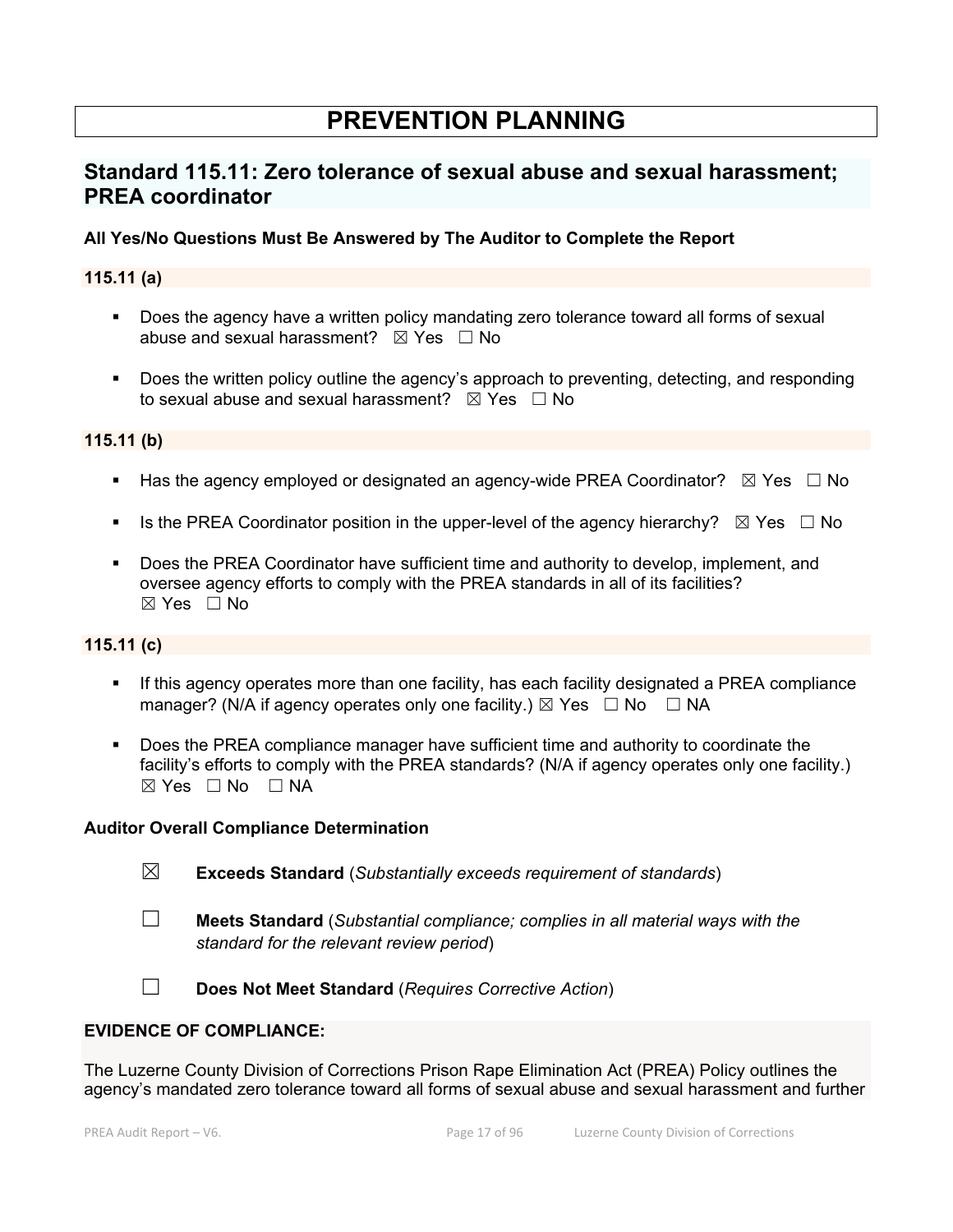outlines the agency's approach to preventing, detecting, and responding to such conduct. This policy furthermore defines all sexual abuse and sexual harassment.

I reviewed the policy in its entirety, as well as questioned staff members on its content and applicable sections to their specific duties within the facility. The staff understood the policy and its practical application to the daily operation of the facility.

The agency has designated a PREA Coordinator. During the interview he related that he has sufficient time and authority to develop, implement, and oversee agency efforts to comply with the PREA standards. I found the Agency PREA Coordinator to be well versed in the PREA Standards, and their daily application. Interviewed staff stated that the PREA Coordinator is always available to answer questions and provide advice on the implementation of the PREA policies. During the onsite portion of the audit I found the PREA Coordinator as well as all other staff dedicated to the prevention of sexual abuse and sexual harassment in the facility. The prevention of incidents of this nature is evident by the minimal amount of PREA allegations at the facility.

Prior to the onsite audit all documentation was reviewed, during the onsite portion I observed the policies in daily practice, and this was further confirmed during my interviews with both staff and inmates.

It should be noted that the PREA Coordinator has recently changed. The previous PREA Coordinator was present during the audit of the facility. The current acting PREA Coordinator, had previously filled the position.

After a careful review of all documentation, and the information received during interviews, I found that the agency has substantially exceeded the requirements of this standard, and all provisions. This decision was based on the agency's overall commitment to sexual safety in their facility.

# **Standard 115.12: Contracting with other entities for the confinement of inmates**

# **All Yes/No Questions Must Be Answered by the Auditor to Complete the Report**

#### **115.12 (a)**

 If this agency is public and it contracts for the confinement of its inmates with private agencies or other entities including other government agencies, has the agency included the entity's obligation to comply with the PREA standards in any new contract or contract renewal signed on or after August 20, 2012? (N/A if the agency does not contract with private agencies or other entities for the confinement of inmates.)  $\Box$  Yes  $\Box$  No  $\boxtimes$  NA

#### **115.12 (b)**

 Does any new contract or contract renewal signed on or after August 20, 2012 provide for agency contract monitoring to ensure that the contractor is complying with the PREA standards? (N/A if the agency does not contract with private agencies or other entities for the confinement of inmates.)  $\Box$  Yes  $\Box$  No  $\boxtimes$  NA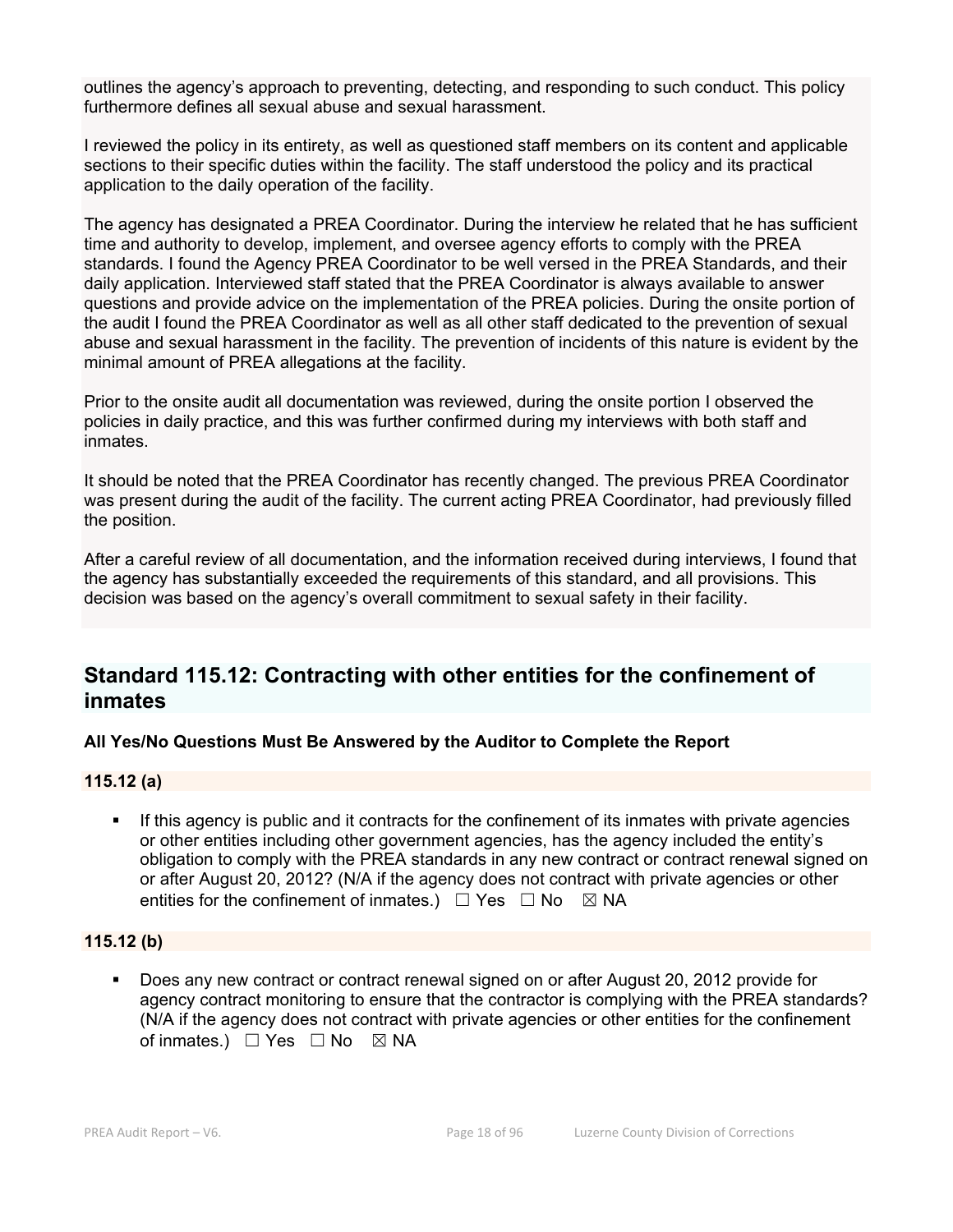# **Auditor Overall Compliance Determination**

- ☐ **Exceeds Standard** (*Substantially exceeds requirement of standards*)
- ☒ **Meets Standard** (*Substantial compliance; complies in all material ways with the standard for the relevant review period*)
- ☐ **Does Not Meet Standard** (*Requires Corrective Action*)

# **EVIDENCE OF COMPLIANCE:**

The agency does not contract with any other facility for housing of inmates. They do have agreements with other county facilities to house inmates under special circumstances. All of the counties they utilize under this agreement are compliant with the PREA standards and have been audited.

After a careful review of all documentation, and the information received during interviews, I found that the agency is substantially compliant with the requirements of this standard, and all provisions.

# **Standard 115.13: Supervision and monitoring**

# **All Yes/No Questions Must Be Answered by the Auditor to Complete the Report**

#### **115.13 (a)**

Does the facility have a documented staffing plan that provides for adequate levels of staffing and, where applicable, video monitoring, to protect inmates against sexual abuse?  $\boxtimes$  Yes  $\Box$  No

- In calculating adequate staffing levels and determining the need for video monitoring, does the staffing plan take into consideration: Generally accepted detention and correctional practices? ☒ Yes ☐ No
- In calculating adequate staffing levels and determining the need for video monitoring, does the staffing plan take into consideration: Any judicial findings of inadequacy?  $\boxtimes$  Yes  $\Box$  No
- In calculating adequate staffing levels and determining the need for video monitoring, does the staffing plan take into consideration: Any findings of inadequacy from Federal investigative agencies? ⊠ Yes □ No
- In calculating adequate staffing levels and determining the need for video monitoring, does the staffing plan take into consideration: Any findings of inadequacy from internal or external oversight bodies? ⊠ Yes □ No
- In calculating adequate staffing levels and determining the need for video monitoring, does the staffing plan take into consideration: All components of the facility's physical plant (including "blind-spots" or areas where staff or inmates may be isolated)?  $\boxtimes$  Yes  $\Box$  No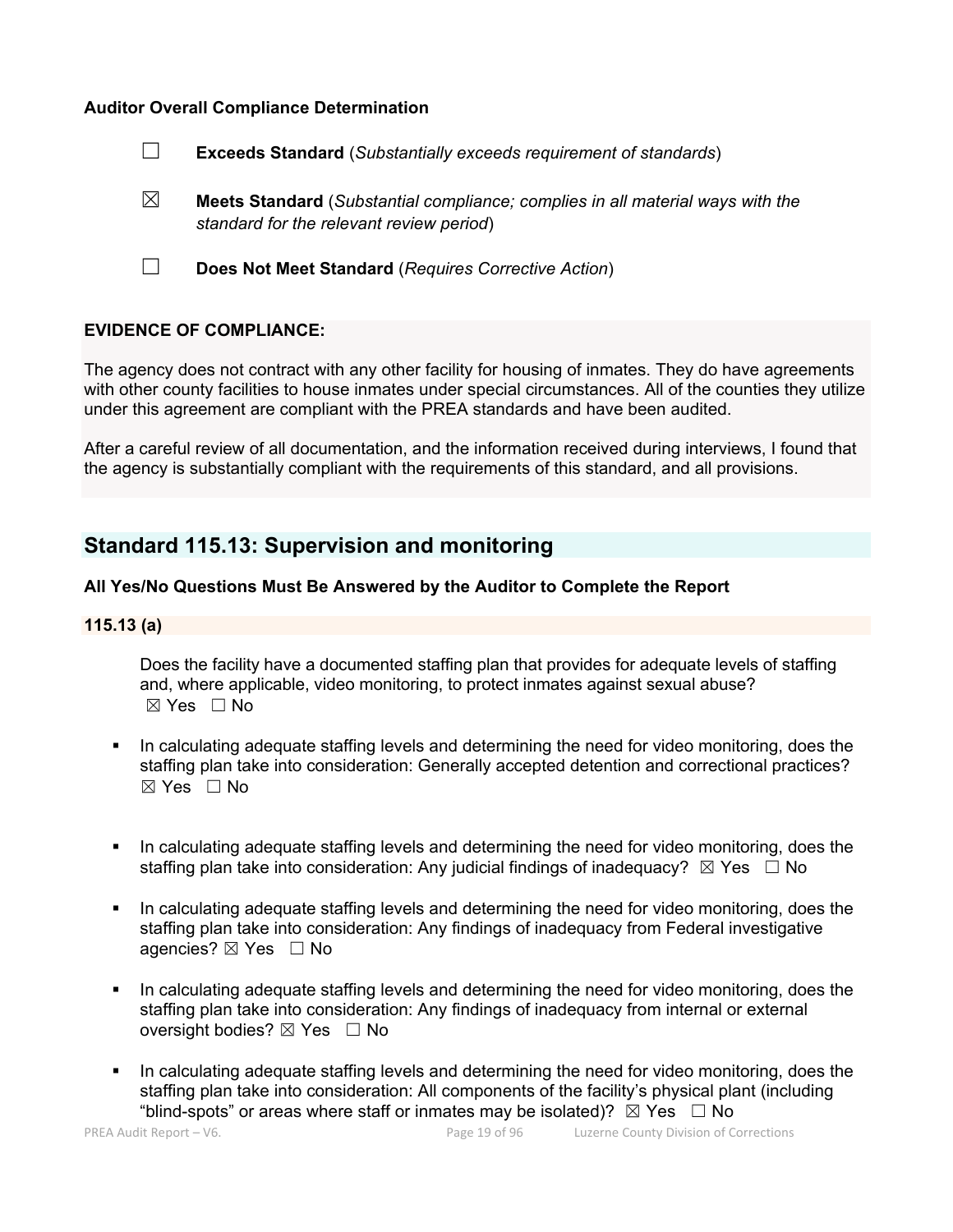- In calculating adequate staffing levels and determining the need for video monitoring, does the staffing plan take into consideration: The composition of the inmate population?  $\boxtimes$  Yes  $\Box$  No
- In calculating adequate staffing levels and determining the need for video monitoring, does the staffing plan take into consideration: The number and placement of supervisory staff?  $\boxtimes$  Yes  $\Box$  No
- In calculating adequate staffing levels and determining the need for video monitoring, does the staffing plan take into consideration: The institution programs occurring on a particular shift?  $⊠ Yes ⊡ No ⊡ NA$
- In calculating adequate staffing levels and determining the need for video monitoring, does the staffing plan take into consideration: Any applicable State or local laws, regulations, or standards? ⊠ Yes □ No
- In calculating adequate staffing levels and determining the need for video monitoring, does the staffing plan take into consideration: The prevalence of substantiated and unsubstantiated incidents of sexual abuse?  $\boxtimes$  Yes  $\Box$  No
- In calculating adequate staffing levels and determining the need for video monitoring, does the staffing plan take into consideration: Any other relevant factors?  $\boxtimes$  Yes  $\Box$  No

# **115.13 (b)**

 In circumstances where the staffing plan is not complied with, does the facility document and justify all deviations from the plan? (N/A if no deviations from staffing plan.)  $\square$  Yes  $\square$  No  $\square$  NA

# **115.13 (c)**

- In the past 12 months, has the facility, in consultation with the agency PREA Coordinator, assessed, determined, and documented whether adjustments are needed to: The staffing plan established pursuant to paragraph (a) of this section?  $\boxtimes$  Yes  $\Box$  No
- In the past 12 months, has the facility, in consultation with the agency PREA Coordinator, assessed, determined, and documented whether adjustments are needed to: The facility's deployment of video monitoring systems and other monitoring technologies?  $\boxtimes$  Yes  $\Box$  No
- In the past 12 months, has the facility, in consultation with the agency PREA Coordinator, assessed, determined, and documented whether adjustments are needed to: The resources the facility has available to commit to ensure adherence to the staffing plan?  $\boxtimes$  Yes  $\Box$  No

# **115.13 (d)**

- Has the facility/agency implemented a policy and practice of having intermediate-level or higherlevel supervisors conduct and document unannounced rounds to identify and deter staff sexual abuse and sexual harassment?  $\boxtimes$  Yes  $\Box$  No
- Is this policy and practice implemented for night shifts as well as day shifts?  $\boxtimes$  Yes  $\Box$  No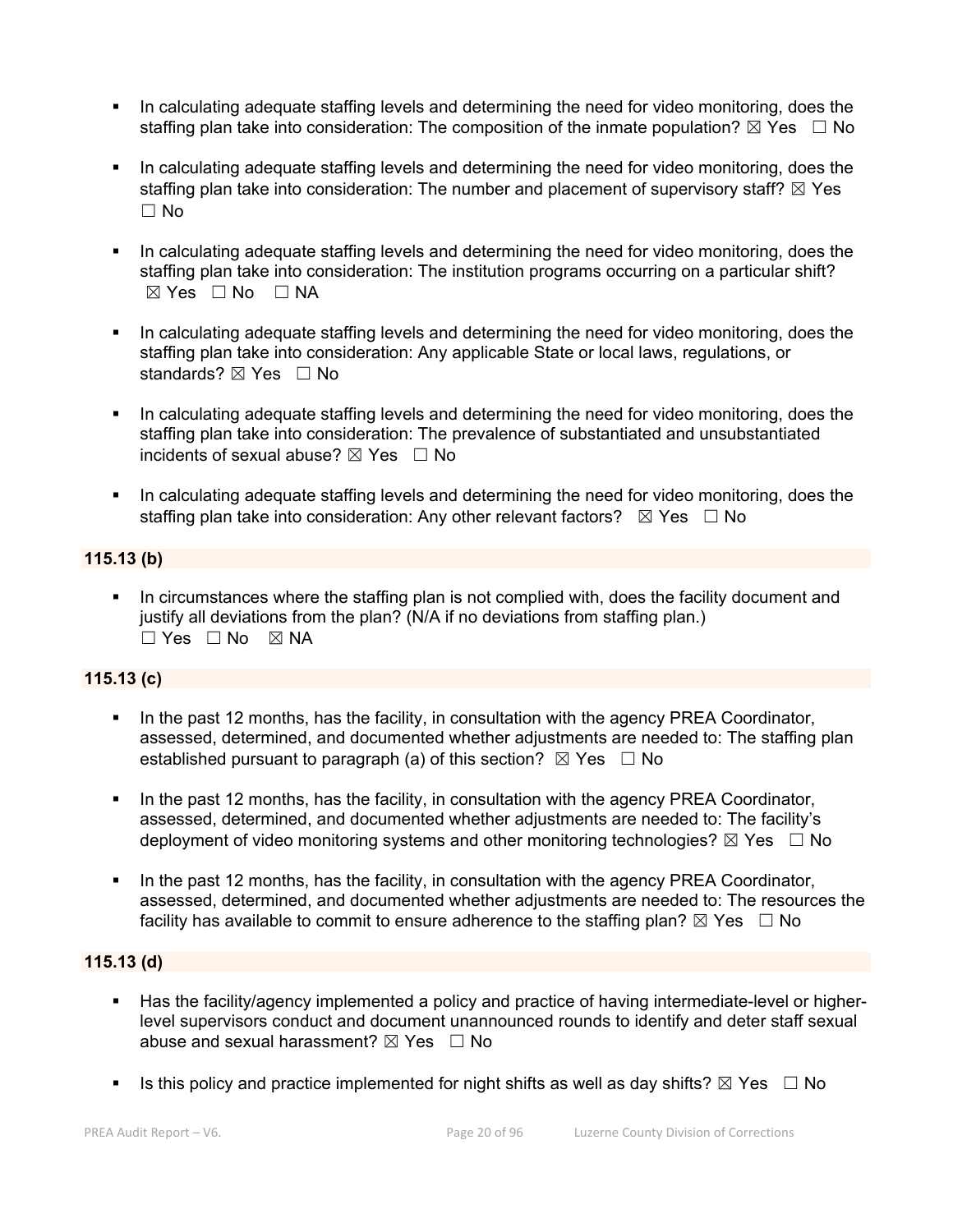Does the facility/agency have a policy prohibiting staff from alerting other staff members that these supervisory rounds are occurring, unless such announcement is related to the legitimate operational functions of the facility?  $\boxtimes$  Yes  $\Box$  No

# **Auditor Overall Compliance Determination**

- ☐ **Exceeds Standard** (*Substantially exceeds requirement of standards*)
- ☒ **Meets Standard** (*Substantial compliance; complies in all material ways with the standard for the relevant review period*)
- ☐ **Does Not Meet Standard** (*Requires Corrective Action*)

# **EVIDENCE OF COMPLIANCE:**

The agency has developed a facility staffing plan that provides for adequate levels of staffing, and, where applicable, video monitoring, to protect inmates against sexual abuse. In calculating adequate staffing levels and determining the need for video monitoring, facilities have taken into consideration all areas enumerated under this standard. Compliance was determined by reviewing the aforementioned policies. I further questioned staff on the policies and the ability to fully staff the facility at all times. I was informed that the facility will fill posts with overtime if needed to be at full compliment. The facility also has the ability to collapse posts and limit inmate activity and movement when needed.

The staffing at the facility is reviewed yearly by the administration. This was confirmed through interviews and reviewing the staffing analysis for 2019. I also reviewed documentation of staffing analysis from previous years to ensure the yearly review is consistent.

During the interviews with the administration at the facility I confirmed a daily review of the staffing at the facility. The administration meets on a regular basis. During this meeting the overall facility operations are discussed to include staffing.

The staffing plan has not been deviated from within the last 12 months. I confirmed during staff interviews that any posts would be filled with overtime if needed, and they have the ability to collapse other posts if need be.

The administration meets on a regular basis to review incidents that have occurred at the facility, as well as discussing normal facility operation. During these meetings, they discuss any adjustments that may need to be made to the staffing plan, deployment of video monitoring and other technologies, and any resources available. This was confirmed during the staff interviews.

The agency has implemented a policy and practice of having intermediate-level or higher-level supervisors conduct and document unannounced rounds to identify and deter staff sexual abuse and sexual harassment. These unannounced rounds take place during all shifts at the facility. The agency has a policy prohibiting staff from alerting other staff members that these supervisory rounds are occurring. I further confirmed the rounds are occurring during the staff and inmate interviews as well as reviewing the logs generated by the housing unit officers.

During the onsite audit I reviewed the officer keeper reports as well as the PREA Supervisor Rounds Log Book confirming the documentation of the unannounced rounds.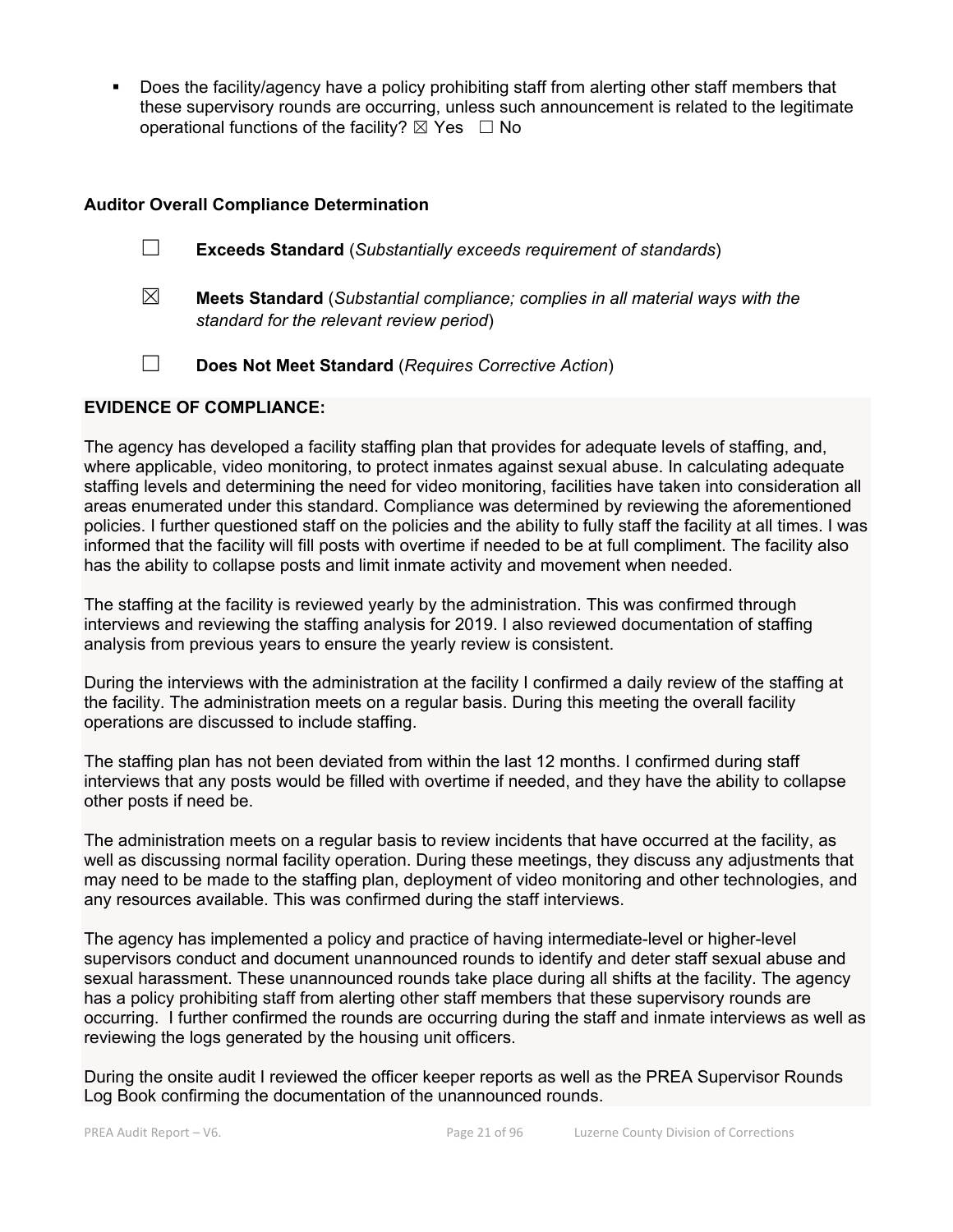After a careful review of all documentation, and the information received during interviews, I found that the agency is substantially compliant with the requirements of this standard, and all provisions.

# **Standard 115.14: Youthful inmates**

# **All Yes/No Questions Must Be Answered by the Auditor to Complete the Report**

# **115.14 (a)**

 Does the facility place all youthful inmates in housing units that separate them from sight, sound, and physical contact with any adult inmates through use of a shared dayroom or other common space, shower area, or sleeping quarters? (N/A if facility does not have youthful inmates [inmates <18 years old].)  $\boxtimes$  Yes  $\Box$  No  $\Box$  NA

# **115.14 (b)**

- In areas outside of housing units does the agency maintain sight and sound separation between youthful inmates and adult inmates? (N/A if facility does not have youthful inmates [inmates <18 years old].)  $\boxtimes$  Yes  $\Box$  No  $\Box$  NA
- In areas outside of housing units does the agency provide direct staff supervision when youthful inmates and adult inmates have sight, sound, or physical contact? (N/A if facility does not have youthful inmates [inmates <18 years old].)  $\boxtimes$  Yes  $\Box$  No  $\Box$  NA

#### **115.14 (c)**

- Does the agency make its best efforts to avoid placing youthful inmates in isolation to comply with this provision? (N/A if facility does not have youthful inmates [inmates <18 years old].)  $\boxtimes$  Yes  $\Box$  No  $\Box$  NA
- Does the agency, while complying with this provision, allow youthful inmates daily large-muscle exercise and legally required special education services, except in exigent circumstances? (N/A if facility does not have youthful inmates [inmates <18 years old].)  $\boxtimes$  Yes  $\Box$  No  $\Box$  NA
- Do youthful inmates have access to other programs and work opportunities to the extent possible? (N/A if facility does not have youthful inmates [inmates <18 years old].)  $\boxtimes$  Yes  $\Box$  No  $\Box$  NA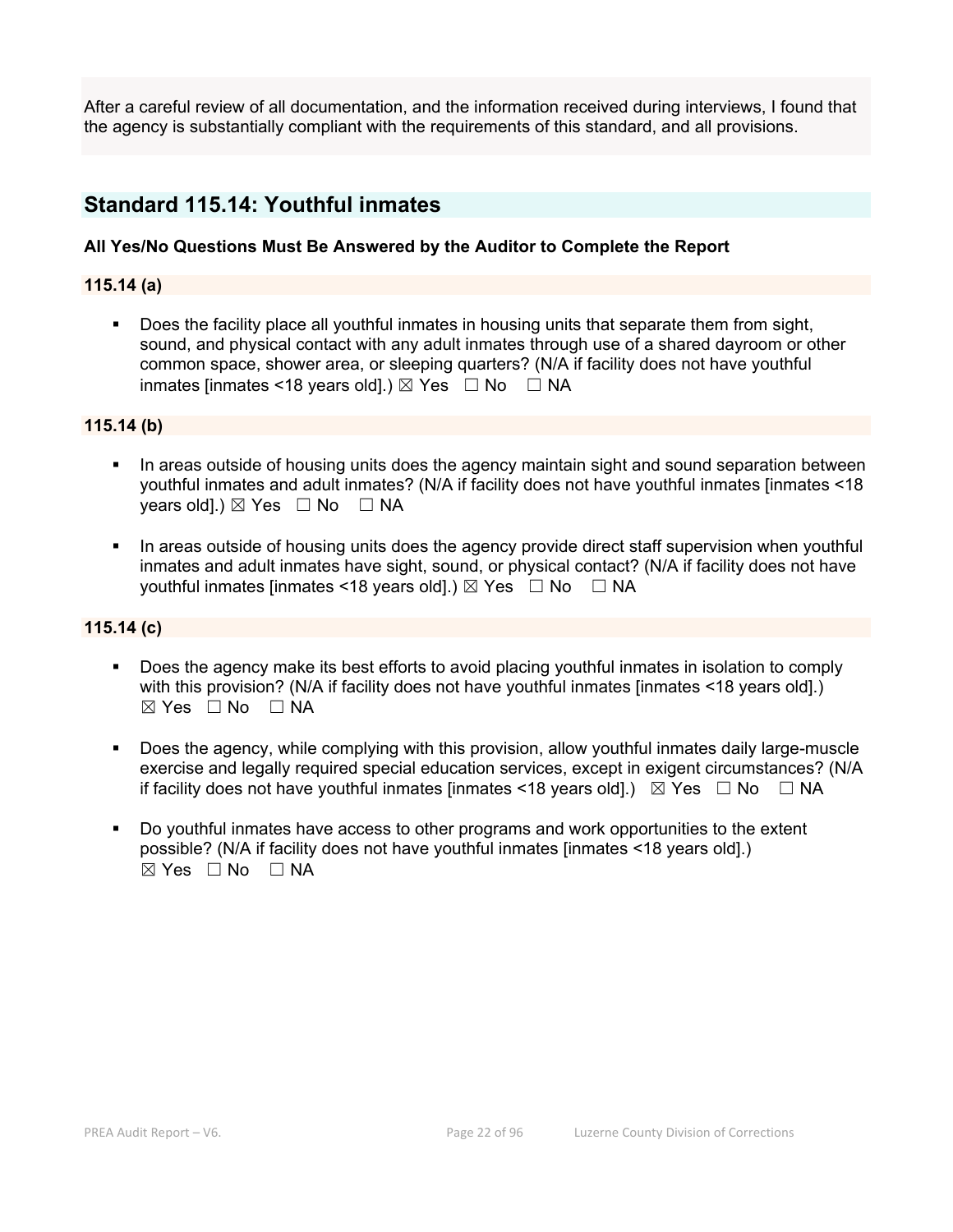# **Auditor Overall Compliance Determination**

- ☐ **Exceeds Standard** (*Substantially exceeds requirement of standards*)
- ☒ **Meets Standard** (*Substantial compliance; complies in all material ways with the standard for the relevant review period*)
- ☐ **Does Not Meet Standard** (*Requires Corrective Action*)

# **EVIDENCE OF COMPLIANCE:**

The facility has a separate housing unit for both male and female youthful inmates. The housing units are multiple occupancy. These housing units provided sight and sound separation from adult inmates. At the time of the audit four juveniles were being housed two males and two females.

The youthful inmates have access to all educational, recreational, and all other services offered to adult offenders, and are provided recreation on a daily basis.

During the interviews with the staff I confirmed that the juvenile inmates are being offered all of the services.

I further confirmed this during the interview with interviews with all four youthful inmates.

After a careful review of all documentation, and the information received during interviews, I found that the agency is substantially compliant with the requirements of this standard, and all provisions.

# **Standard 115.15: Limits to cross-gender viewing and searches**

#### **All Yes/No Questions Must Be Answered by the Auditor to Complete the Report**

# **115.15 (a)**

 Does the facility always refrain from conducting any cross-gender strip or cross-gender visual body cavity searches, except in exigent circumstances or by medical practitioners?  $\boxtimes$  Yes  $\Box$  No

#### **115.15 (b)**

- Does the facility always refrain from conducting cross-gender pat-down searches of female inmates, except in exigent circumstances? (N/A if the facility does not have female inmates.)  $\boxtimes$  Yes  $\Box$  No  $\Box$  NA
- Does the facility always refrain from restricting female inmates' access to regularly available programming or other out-of-cell opportunities in order to comply with this provision? (N/A if the facility does not have female inmates.)  $\boxtimes$  Yes  $\Box$  No  $\Box$  NA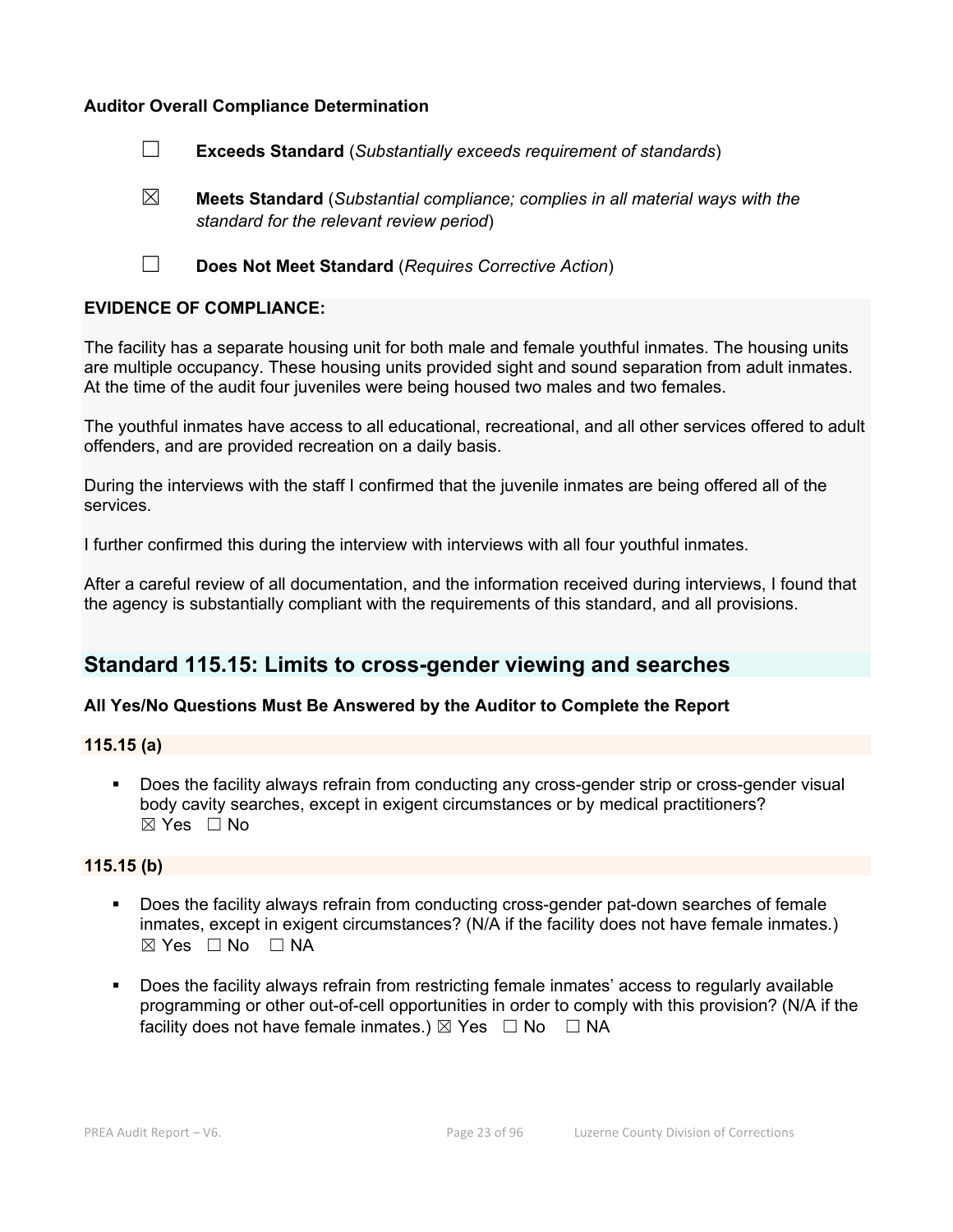# **115.15 (c)**

- Does the facility document all cross-gender strip searches and cross-gender visual body cavity searches? ⊠ Yes □ No
- Does the facility document all cross-gender pat-down searches of female inmates? (N/A if the facility does not have female inmates.)  $\boxtimes$  Yes  $\Box$  No  $\Box$  NA

#### **115.15 (d)**

- Does the facility have policies that enables inmates to shower, perform bodily functions, and change clothing without nonmedical staff of the opposite gender viewing their breasts, buttocks, or genitalia, except in exigent circumstances or when such viewing is incidental to routine cell checks? ☒ Yes ☐ No
- Does the facility have procedures that enables inmates to shower, perform bodily functions, and change clothing without nonmedical staff of the opposite gender viewing their breasts, buttocks, or genitalia, except in exigent circumstances or when such viewing is incidental to routine cell checks?  $\boxtimes$  Yes  $\Box$  No
- Does the facility require staff of the opposite gender to announce their presence when entering an inmate housing unit?  $\boxtimes$  Yes  $\Box$  No

#### **115.15 (e)**

- Does the facility always refrain from searching or physically examining transgender or intersex inmates for the sole purpose of determining the inmate's genital status?  $\boxtimes$  Yes  $\Box$  No
- If an inmate's genital status is unknown, does the facility determine genital status during conversations with the inmate, by reviewing medical records, or, if necessary, by learning that information as part of a broader medical examination conducted in private by a medical practitioner? ⊠ Yes □ No

# **115.15 (f)**

- Does the facility/agency train security staff in how to conduct cross-gender pat down searches in a professional and respectful manner, and in the least intrusive manner possible, consistent with security needs?  $\boxtimes$  Yes  $\Box$  No
- Does the facility/agency train security staff in how to conduct searches of transgender and intersex inmates in a professional and respectful manner, and in the least intrusive manner possible, consistent with security needs?  $\boxtimes$  Yes  $\Box$  No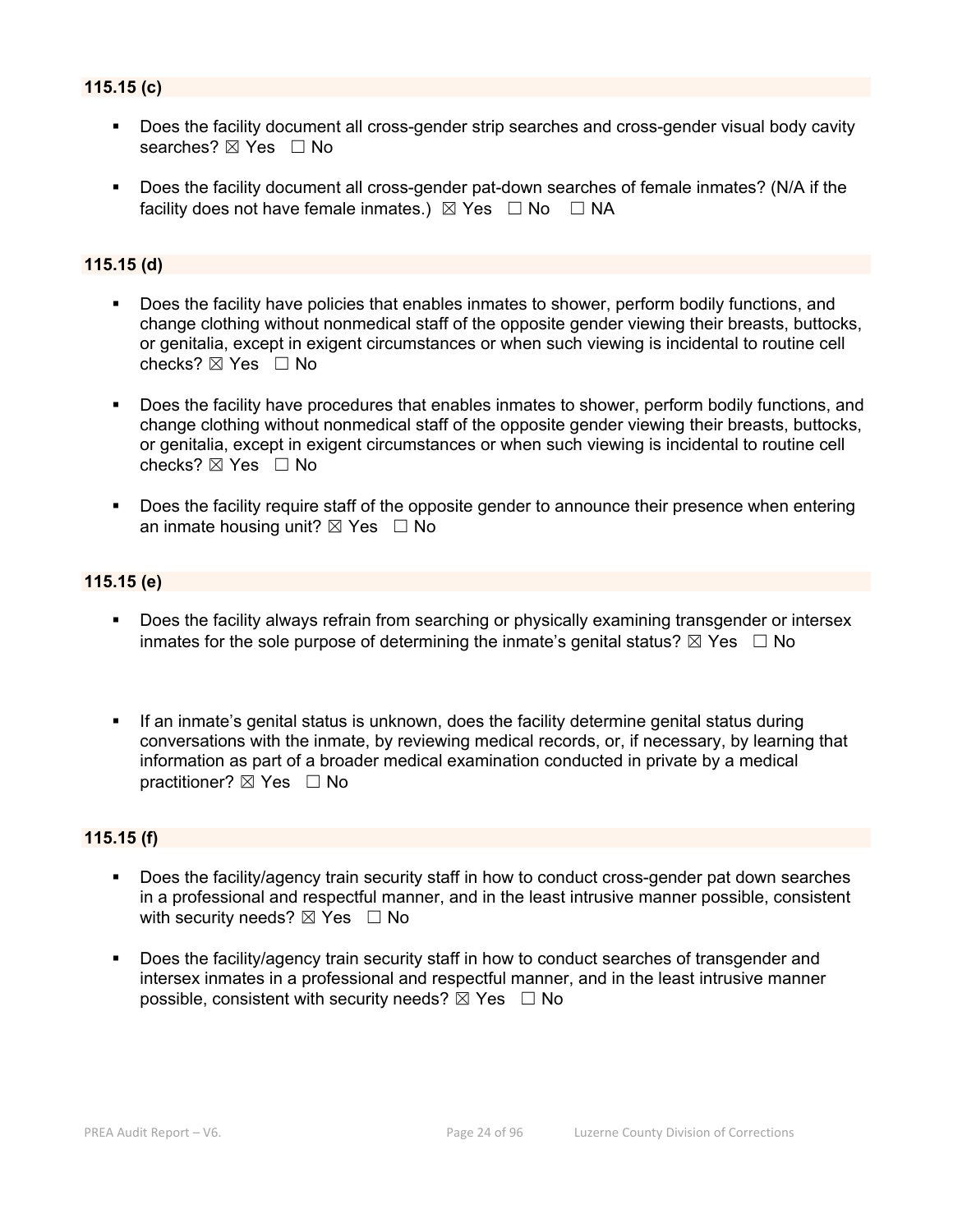#### **Auditor Overall Compliance Determination**

☐ **Exceeds Standard** (*Substantially exceeds requirement of standards*)

☒ **Meets Standard** (*Substantial compliance; complies in all material ways with the standard for the relevant review period*)

☐ **Does Not Meet Standard** (*Requires Corrective Action*)

#### **EVIDENCE OF COMPLIANCE:**

The facility does not conduct cross-gender strip searches or cross-gender visual body cavity searches unless in exigent circumstances or when performed by a medical practitioner. I confirmed this procedure during staff and inmate interviews, as well as review of policy. I also confirmed that the facility has not conducted a search under these circumstances.

The facility does no limit female movement if female staff is unavailable to search them. During staff interviews I confirmed that female staff are always present, this is part of the staffing requirements.

The above policies outline procedures and practices that enable inmates to shower, perform bodily functions, and change clothing without nonmedical staff of the opposite gender viewing their breasts, buttocks, or genitalia, except in exigent circumstances or when such viewing is incidental to routine cell checks. The policies further dictate that staff of the opposite gender announces their presence when entering an inmate housing unit. These practices were confirmed during the staff and inmate interviews as well as during the facility tour when I observed the announcements taking place. The bathrooms in the housing units are constructed to provide privacy while performing bodily functions and showering. They have either curtains or doors to provide this privacy.

The facility does not search or physically examine a transgender or intersex inmate for the sole purpose of determining the inmate's genital status. If the inmate's genital status is unknown, it is determined during conversations with the inmate, by reviewing medical records, or, if necessary, by learning that information as part of a broader medical examination conducted in private by a medical practitioner. I further confirmed the practices during the staff and medical interviews.

The agency has trained security staff in how to conduct cross-gender pat-down searches, and searches of transgender and intersex inmates, in a professional and respectful manner, and in the least intrusive manner possible, consistent with security needs. This was confirmed during staff interviews and reviewing the provided training materials.

After a careful review of all documentation, and the information received during interviews, I found that the agency is substantially compliant with the requirements of this standard, and all provisions.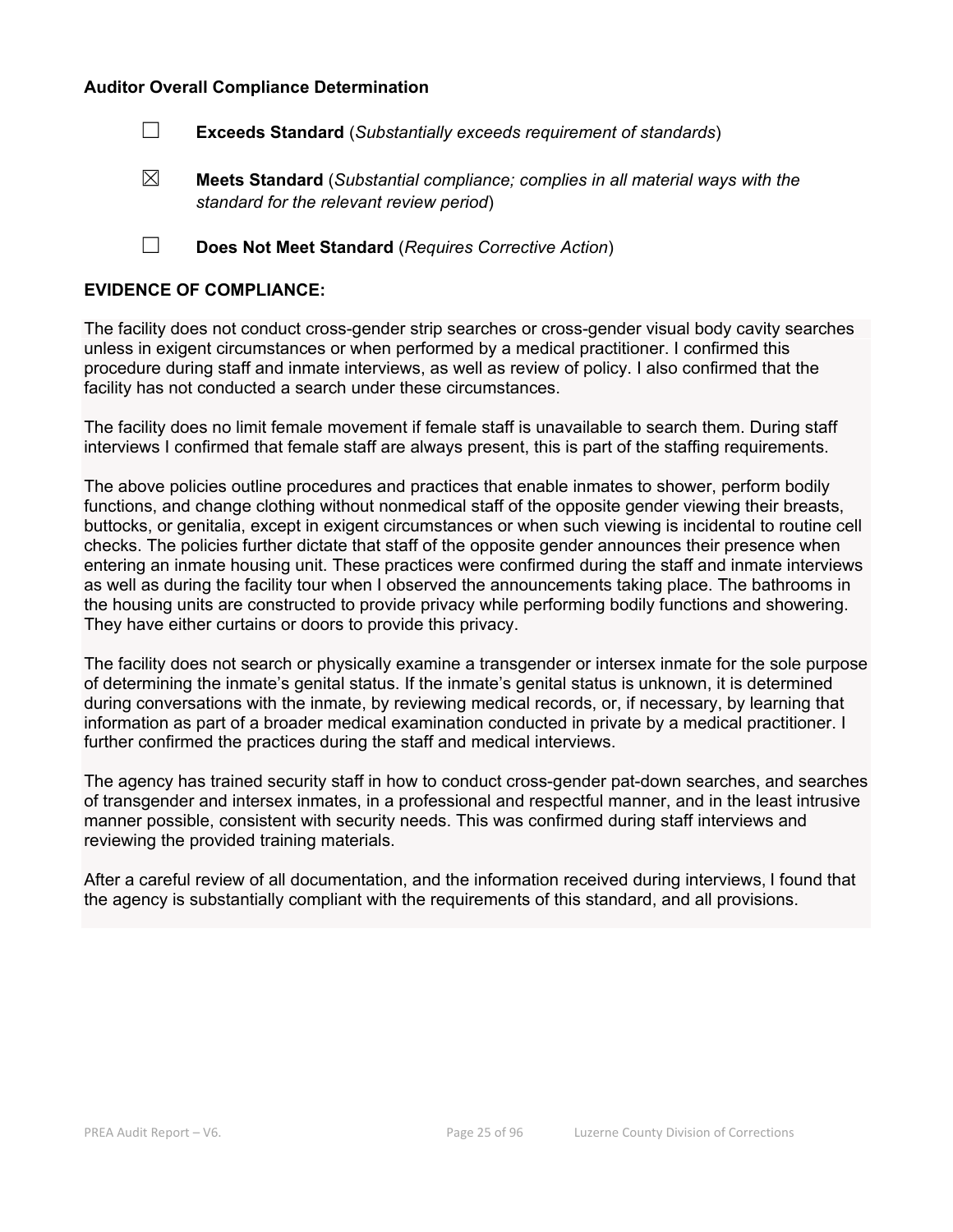# **Standard 115.16: Inmates with disabilities and inmates who are limited English proficient**

# **All Yes/No Questions Must Be Answered by the Auditor to Complete the Report**

# **115.16 (a)**

- Does the agency take appropriate steps to ensure that inmates with disabilities have an equal opportunity to participate in or benefit from all aspects of the agency's efforts to prevent, detect, and respond to sexual abuse and sexual harassment, including: inmates who are deaf or hard of hearing?  $\boxtimes$  Yes  $\Box$  No
- Does the agency take appropriate steps to ensure that inmates with disabilities have an equal opportunity to participate in or benefit from all aspects of the agency's efforts to prevent, detect, and respond to sexual abuse and sexual harassment, including: inmates who are blind or have low vision? ⊠ Yes □ No
- Does the agency take appropriate steps to ensure that inmates with disabilities have an equal opportunity to participate in or benefit from all aspects of the agency's efforts to prevent, detect, and respond to sexual abuse and sexual harassment, including: inmates who have intellectual disabilities? ☒ Yes ☐ No
- Does the agency take appropriate steps to ensure that inmates with disabilities have an equal opportunity to participate in or benefit from all aspects of the agency's efforts to prevent, detect, and respond to sexual abuse and sexual harassment, including: inmates who have psychiatric disabilities?  $\boxtimes$  Yes  $\Box$  No
- Does the agency take appropriate steps to ensure that inmates with disabilities have an equal opportunity to participate in or benefit from all aspects of the agency's efforts to prevent, detect, and respond to sexual abuse and sexual harassment, including: inmates who have speech disabilities?  $\boxtimes$  Yes  $\Box$  No
- Does the agency take appropriate steps to ensure that inmates with disabilities have an equal opportunity to participate in or benefit from all aspects of the agency's efforts to prevent, detect, and respond to sexual abuse and sexual harassment, including: Other (if "other," please explain in overall determination notes)?  $\boxtimes$  Yes  $\Box$  No
- Do such steps include, when necessary, ensuring effective communication with inmates who are deaf or hard of hearing?  $\boxtimes$  Yes  $\Box$  No
- Do such steps include, when necessary, providing access to interpreters who can interpret effectively, accurately, and impartially, both receptively and expressively, using any necessary specialized vocabulary?  $\boxtimes$  Yes  $\Box$  No
- Does the agency ensure that written materials are provided in formats or through methods that ensure effective communication with inmates with disabilities including inmates who: Have intellectual disabilities?  $\boxtimes$  Yes  $\Box$  No
- Does the agency ensure that written materials are provided in formats or through methods that ensure effective communication with inmates with disabilities including inmates who: Have limited reading skills?  $\boxtimes$  Yes  $\Box$  No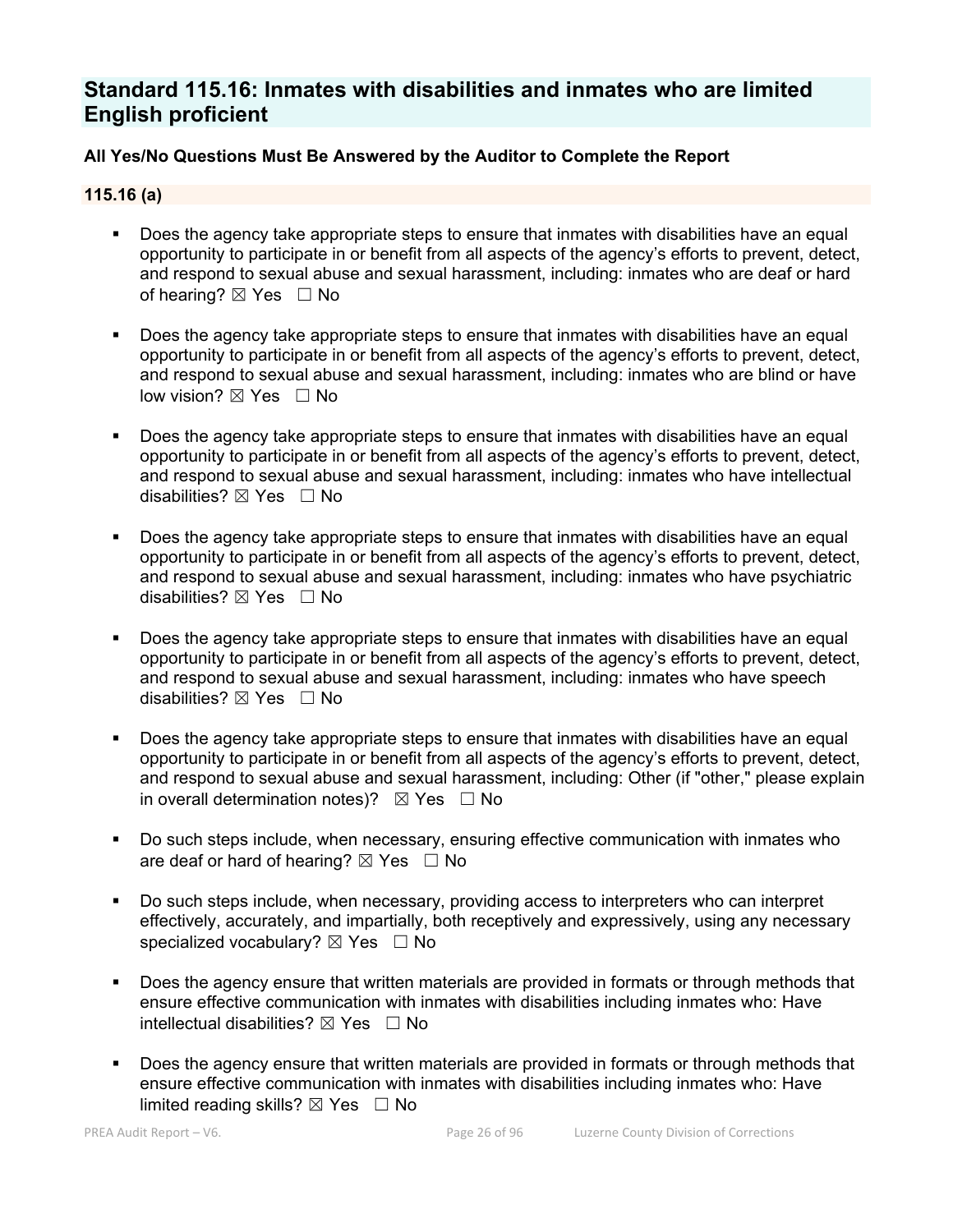Does the agency ensure that written materials are provided in formats or through methods that ensure effective communication with inmates with disabilities including inmates who: Are blind or have low vision?  $\boxtimes$  Yes  $\Box$  No

# **115.16 (b)**

- Does the agency take reasonable steps to ensure meaningful access to all aspects of the agency's efforts to prevent, detect, and respond to sexual abuse and sexual harassment to inmates who are limited English proficient?  $\boxtimes$  Yes  $\Box$  No
- Do these steps include providing interpreters who can interpret effectively, accurately, and impartially, both receptively and expressively, using any necessary specialized vocabulary?  $\boxtimes$  Yes  $\Box$  No

#### **115.16 (c)**

 Does the agency always refrain from relying on inmate interpreters, inmate readers, or other types of inmate assistance except in limited circumstances where an extended delay in obtaining an effective interpreter could compromise the inmate's safety, the performance of firstresponse duties under §115.64, or the investigation of the inmate's allegations?  $\boxtimes$  Yes  $\Box$  No

# **Auditor Overall Compliance Determination**

- ☐ **Exceeds Standard** (*Substantially exceeds requirement of standards*)
- ☒ **Meets Standard** (*Substantial compliance; complies in all material ways with the standard for the relevant review period*)
- ☐ **Does Not Meet Standard** (*Requires Corrective Action*)

### **EVIDENCE OF COMPLIANCE:**

The agency has taken appropriate steps to ensure that inmates with disabilities (including, for example, inmates who are deaf or hard of hearing, those who are blind or have low vision, or those who have intellectual, psychiatric, or speech disabilities), have an equal opportunity to participate in or benefit from all aspects of the agency's efforts to prevent, detect, and respond to sexual abuse and sexual harassment. These steps include, when necessary to ensure effective communication with inmates who are deaf or hard of hearing, providing access to interpreters who can interpret effectively, accurately, and impartially, both receptively and expressively, using any necessary specialized vocabulary. In addition, the agency shall ensure that written materials are provided in formats or through methods that ensure effective communication with inmates with disabilities, including inmates who have intellectual disabilities, limited reading skills, or who are blind or have low vision. The facility outlines the response to inmates in these categories in the above listed policies. The policies outline procedures for inmates who are not only non-English speaking, but all who are enumerated in this standard. I confirmed the use of during the staff and inmate interviews.

The agency has taken steps to ensure meaningful access to all aspects of the agency's efforts to prevent, detect, and respond to sexual abuse and sexual harassment to inmates who are limited English proficient. The agency would utilize a language line for interpretation purposes.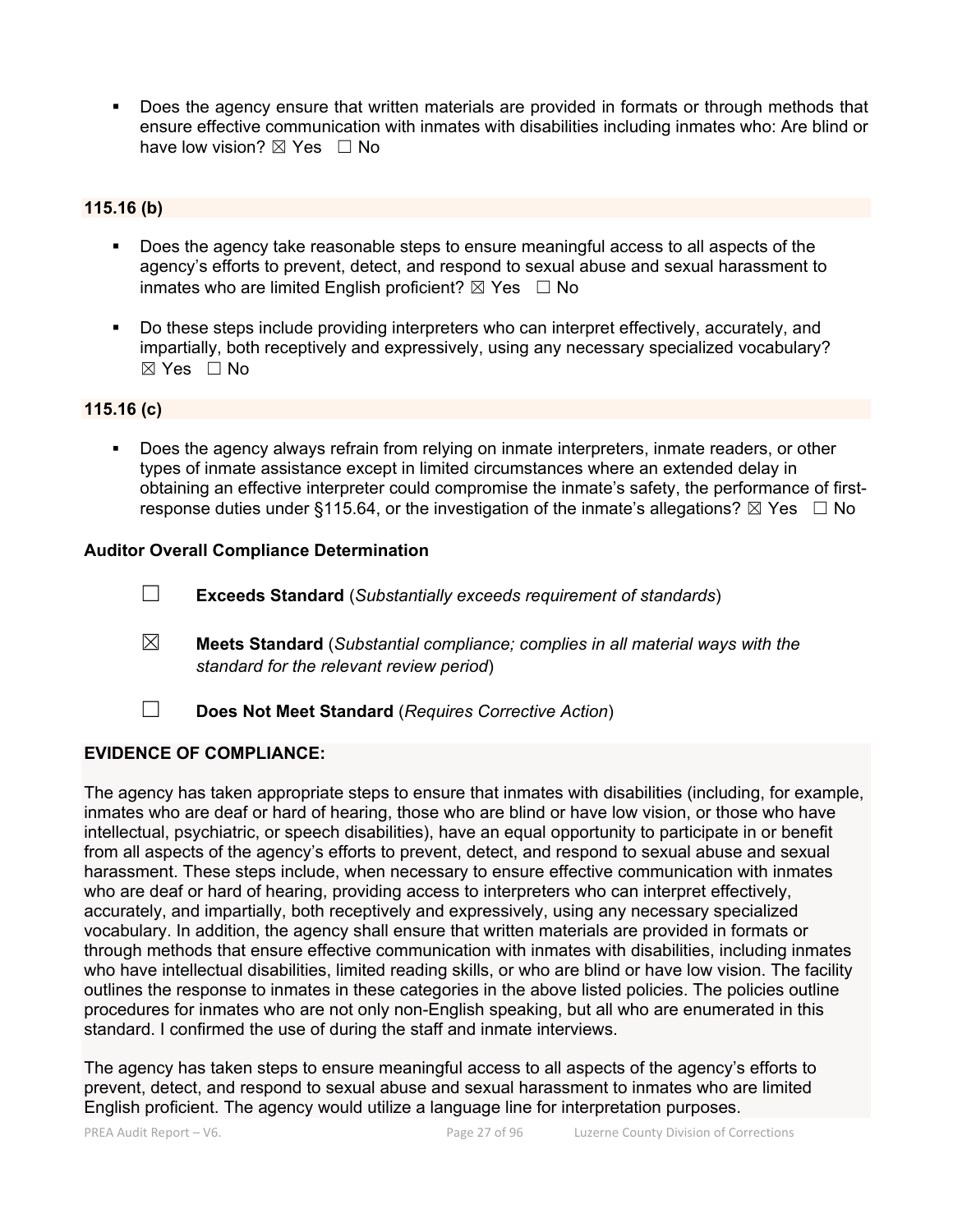The treatment staff further confirmed that they meet with the inmates within 14 days and would further provide education.

The agency does not rely on inmate interpreters, inmate readers, or other types of inmate assistants. The interviewed agency investigator is aware of the approved interpreters and confirmed during their interview that they would utilize the services available through the Luzerne County District Attorney's Office for interpretation.

During the inmate interviews I interviewed inmates with Cognitive Disabilities, on Limited English Proficient, and one inmate hard of hearing. All of these inmates related that the staff further explained the sexual abuse and sexual harassment policies, and ensured that the inmates understood the reporting avenues.

After a careful review of all documentation, and the information received during interviews, I found that the agency is substantially compliant with the requirements of this standard, and all provisions.

# **Standard 115.17: Hiring and promotion decisions**

# **All Yes/No Questions Must Be Answered by the Auditor to Complete the Report**

# **115.17 (a)**

- Does the agency prohibit the hiring or promotion of anyone who may have contact with inmates who has engaged in sexual abuse in a prison, jail, lockup, community confinement facility, juvenile facility, or other institution (as defined in 42 U.S.C. 1997)?  $\boxtimes$  Yes  $\Box$  No
- Does the agency prohibit the hiring or promotion of anyone who may have contact with inmates who has been convicted of engaging or attempting to engage in sexual activity in the community facilitated by force, overt or implied threats of force, or coercion, or if the victim did not consent or was unable to consent or refuse?  $\boxtimes$  Yes  $\Box$  No
- Does the agency prohibit the hiring or promotion of anyone who may have contact with inmates who has been civilly or administratively adjudicated to have engaged in the activity described in the question immediately above?  $\boxtimes$  Yes  $\Box$  No
- Does the agency prohibit the enlistment of services of any contractor who may have contact with inmates who has engaged in sexual abuse in a prison, jail, lockup, community confinement facility, juvenile facility, or other institution (as defined in 42 U.S.C. 1997)?  $\boxtimes$  Yes  $\Box$  No
- Does the agency prohibit the enlistment of services of any contractor who may have contact with inmates who has been convicted of engaging or attempting to engage in sexual activity in the community facilitated by force, overt or implied threats of force, or coercion, or if the victim did not consent or was unable to consent or refuse?  $\boxtimes$  Yes  $\Box$  No
- Does the agency prohibit the enlistment of services of any contractor who may have contact with inmates who has been civilly or administratively adjudicated to have engaged in the activity described in the question immediately above?  $\boxtimes$  Yes  $\Box$  No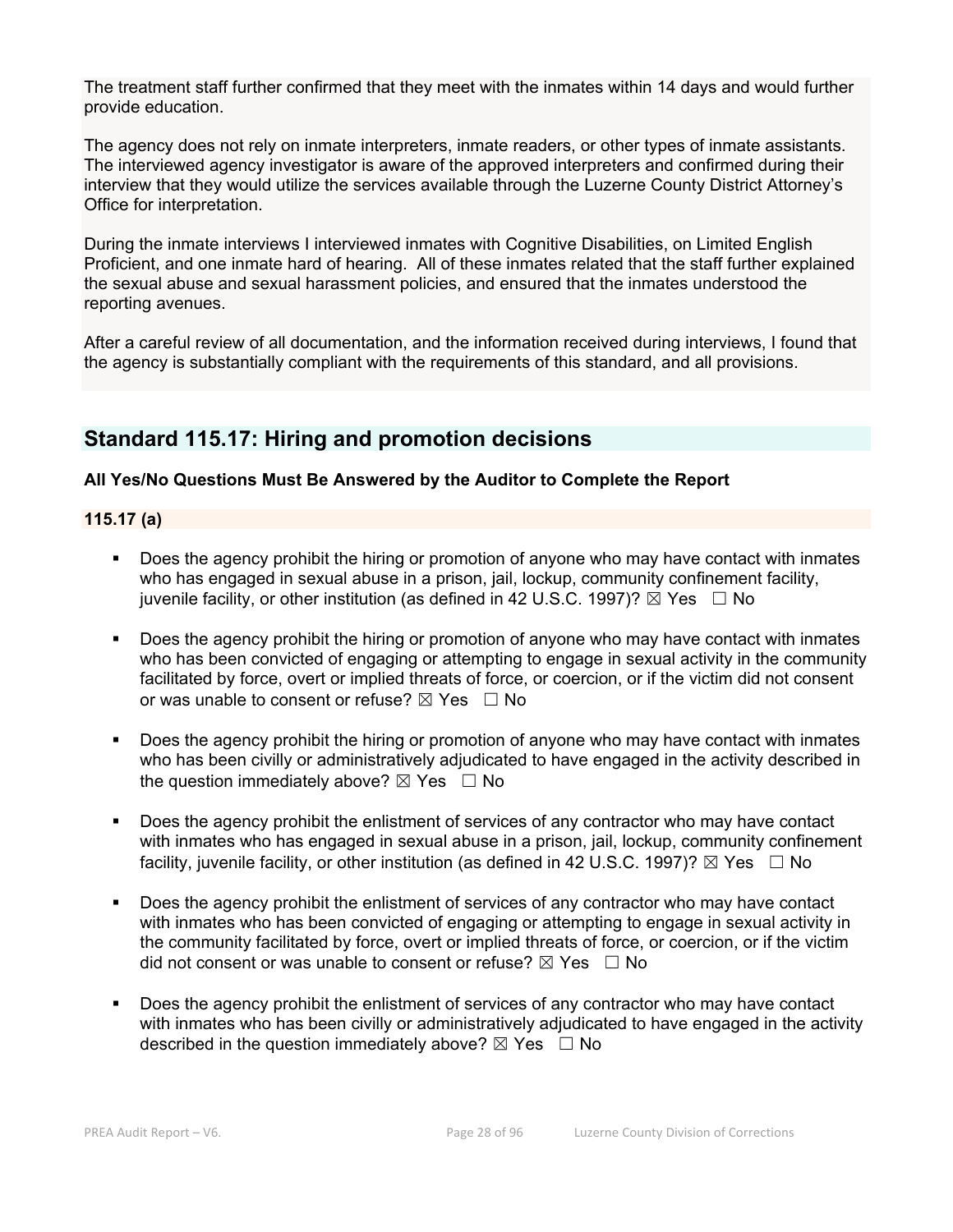# **115.17 (b)**

- Does the agency consider any incidents of sexual harassment in determining whether to hire or promote anyone who may have contact with inmates?  $\boxtimes$  Yes  $\Box$  No
- Does the agency consider any incidents of sexual harassment in determining whether to enlist the services of any contractor who may have contact with inmates?  $\boxtimes$  Yes  $\Box$  No

# **115.17 (c)**

- Before hiring new employees, who may have contact with inmates, does the agency perform a criminal background records check?  $\boxtimes$  Yes  $\Box$  No
- Before hiring new employees who may have contact with inmates, does the agency, consistent with Federal, State, and local law, make its best efforts to contact all prior institutional employers for information on substantiated allegations of sexual abuse or any resignation during a pending investigation of an allegation of sexual abuse?  $\boxtimes$  Yes  $\Box$  No

# **115.17 (d)**

Does the agency perform a criminal background records check before enlisting the services of any contractor who may have contact with inmates?  $\boxtimes$  Yes  $\Box$  No

#### **115.17 (e)**

 Does the agency either conduct criminal background records checks at least every five years of current employees and contractors who may have contact with inmates or have in place a system for otherwise capturing such information for current employees?  $\boxtimes$  Yes  $\Box$  No

# **115.17 (f)**

- Does the agency ask all applicants and employees who may have contact with inmates directly about previous misconduct described in paragraph (a) of this section in written applications or interviews for hiring or promotions?  $\boxtimes$  Yes  $\Box$  No
- **Does the agency ask all applicants and employees who may have contact with inmates directly** about previous misconduct described in paragraph (a) of this section in any interviews or written self-evaluations conducted as part of reviews of current employees?  $\boxtimes$  Yes  $\Box$  No
- Does the agency impose upon employees a continuing affirmative duty to disclose any such misconduct?  $\boxtimes$  Yes  $\Box$  No

#### **115.17 (g)**

 Does the agency consider material omissions regarding such misconduct, or the provision of materially false information, grounds for termination?  $\boxtimes$  Yes  $\Box$  No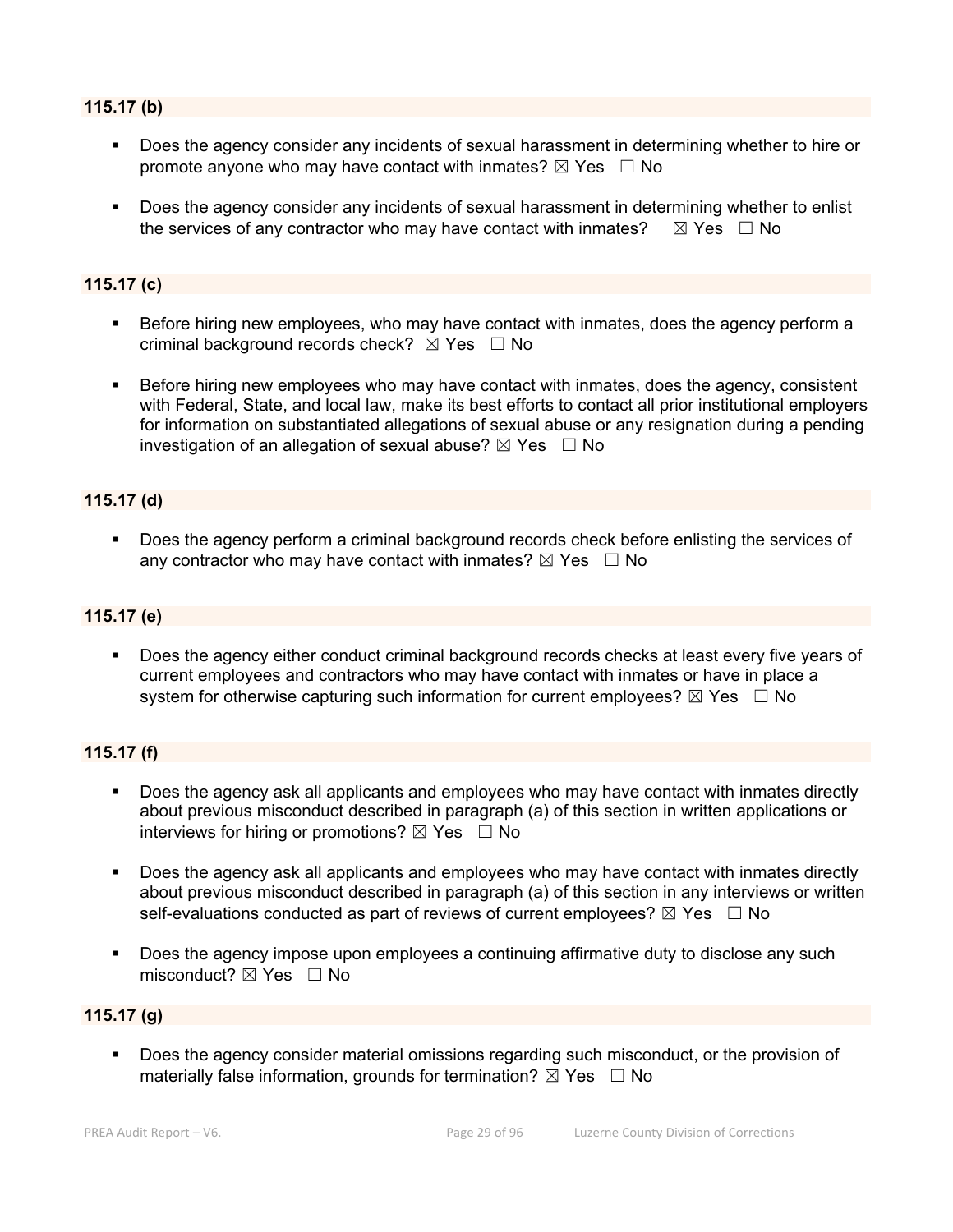# **115.17 (h)**

 Does the agency provide information on substantiated allegations of sexual abuse or sexual harassment involving a former employee upon receiving a request from an institutional employer for whom such employee has applied to work? (N/A if providing information on substantiated allegations of sexual abuse or sexual harassment involving a former employee is prohibited by law.)  $\boxtimes$  Yes  $\Box$  No  $\Box$  NA

#### **Auditor Overall Compliance Determination**

- ☐ **Exceeds Standard** (*Substantially exceeds requirement of standards*)
- ☒ **Meets Standard** (*Substantial compliance; complies in all material ways with the standard for the relevant review period*)
- ☐ **Does Not Meet Standard** (*Requires Corrective Action*)

#### **EVIDENCE OF COMPLIANCE:**

The agency has policies and procedures in place that identify anyone who had been convicted of sexual abuse in a confinement setting, engaged in or attempted to engage in sexual activity in the community or has been civilly or administratively adjudicated for the same. The agency has developed an application that specifically asks the applicant about these activities. During the interviews with staff, and administration I verified that the form is being utilized, I further verified the utilization by reviewing files, I found that the questions were asked and answered in all of the reviewed files. During the staff interviews I verified they were asked these questions.

During the documentation review, and review of files I found that this process is also being utilized in the promotion system throughout the agency. This was further confirmed through staff interviews, and interviews of promoted personnel.

The agency has also implemented a background investigation process for all new employees, contractors and volunteers. The background investigations are being conducted as per agency policy. A check through the National Crime Information Center (NCIC) is part of the process. The agency is also conducting these checks on all staff, contractors, and volunteers every 5 years. This was confirmed through interviews and reviewing documentation of the NCIC checks.

After a careful review of all documentation, and the information received during interviews, I found that the agency is substantially compliant with the requirements of this standard, and all provisions.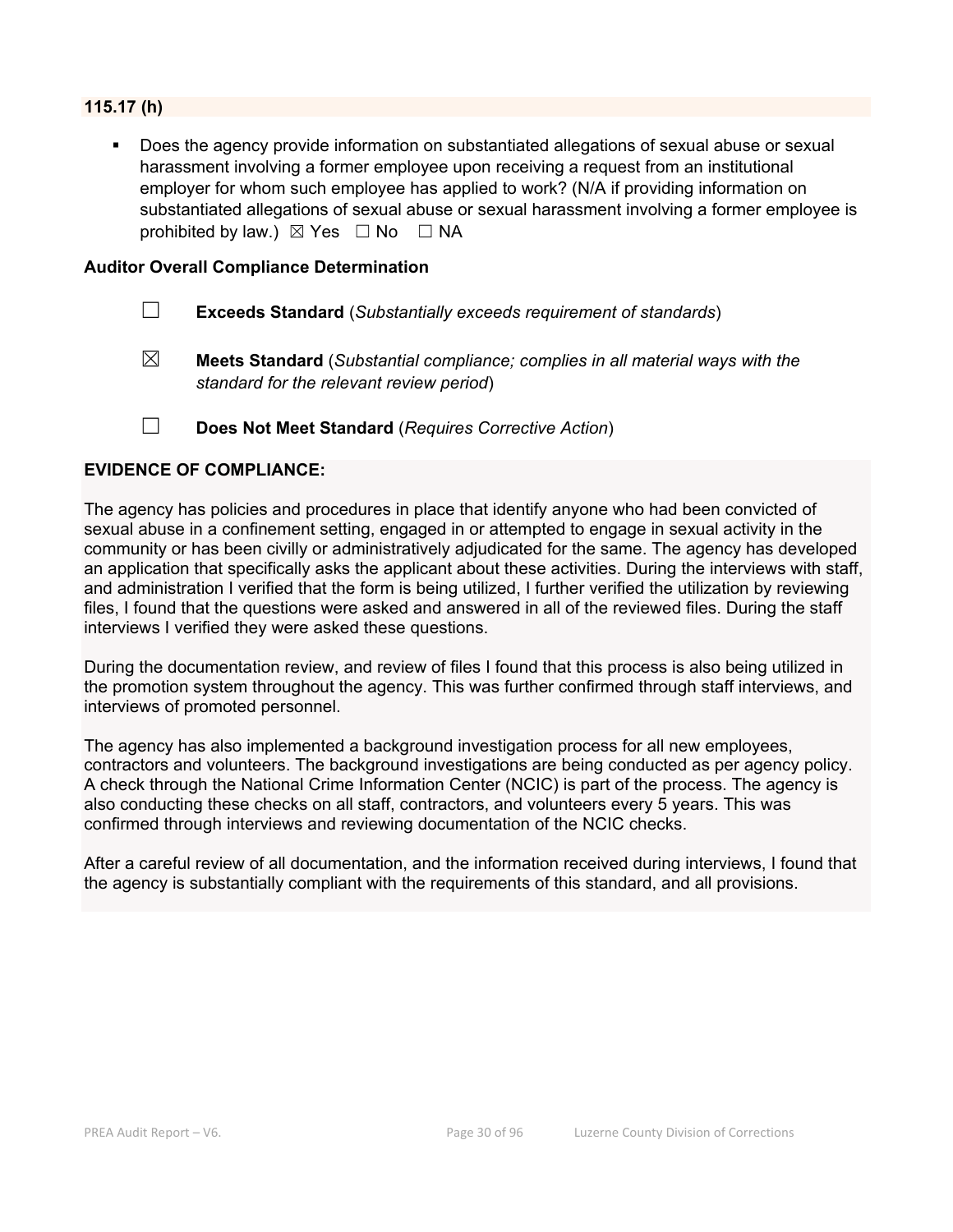# **Standard 115.18: Upgrades to facilities and technologies**

# **All Yes/No Questions Must Be Answered by the Auditor to Complete the Report**

# **115.18 (a)**

 If the agency designed or acquired any new facility or planned any substantial expansion or modification of existing facilities, did the agency consider the effect of the design, acquisition, expansion, or modification upon the agency's ability to protect inmates from sexual abuse? (N/A if agency/facility has not acquired a new facility or made a substantial expansion to existing facilities since August 20, 2012, or since the last PREA audit, whichever is later.) ☐ Yes ☐ No ☒ NA

# **115.18 (b)**

 If the agency installed or updated a video monitoring system, electronic surveillance system, or other monitoring technology, did the agency consider how such technology may enhance the agency's ability to protect inmates from sexual abuse? (N/A if agency/facility has not installed or updated a video monitoring system, electronic surveillance system, or other monitoring technology since August 20, 2012, or since the last PREA audit, whichever is later.)  $\square$  Yes  $\square$  No  $\square$  NA

# **Auditor Overall Compliance Determination**

- ☐ **Exceeds Standard** (*Substantially exceeds requirement of standards*)
- ☒ **Meets Standard** (*Substantial compliance; complies in all material ways with the standard for the relevant review period*)
- ☐ **Does Not Meet Standard** (*Requires Corrective Action*)

The agency has made no substantial expansion to this facility nor is any planned. During the interviews I confirmed that if any expansion or acquisition of facilities takes place, the overall security and safety is taken into consideration, including the sexual safety of the inmates.

The facility has added cameras in the facility. These cameras were added in areas that were considered to be blind spots, they not only provide additional sexual safety, but overall safety.

 After a careful review of all documentation, and the information received during interviews, I found that the agency is substantially compliant with the requirements of this standard, and all provisions.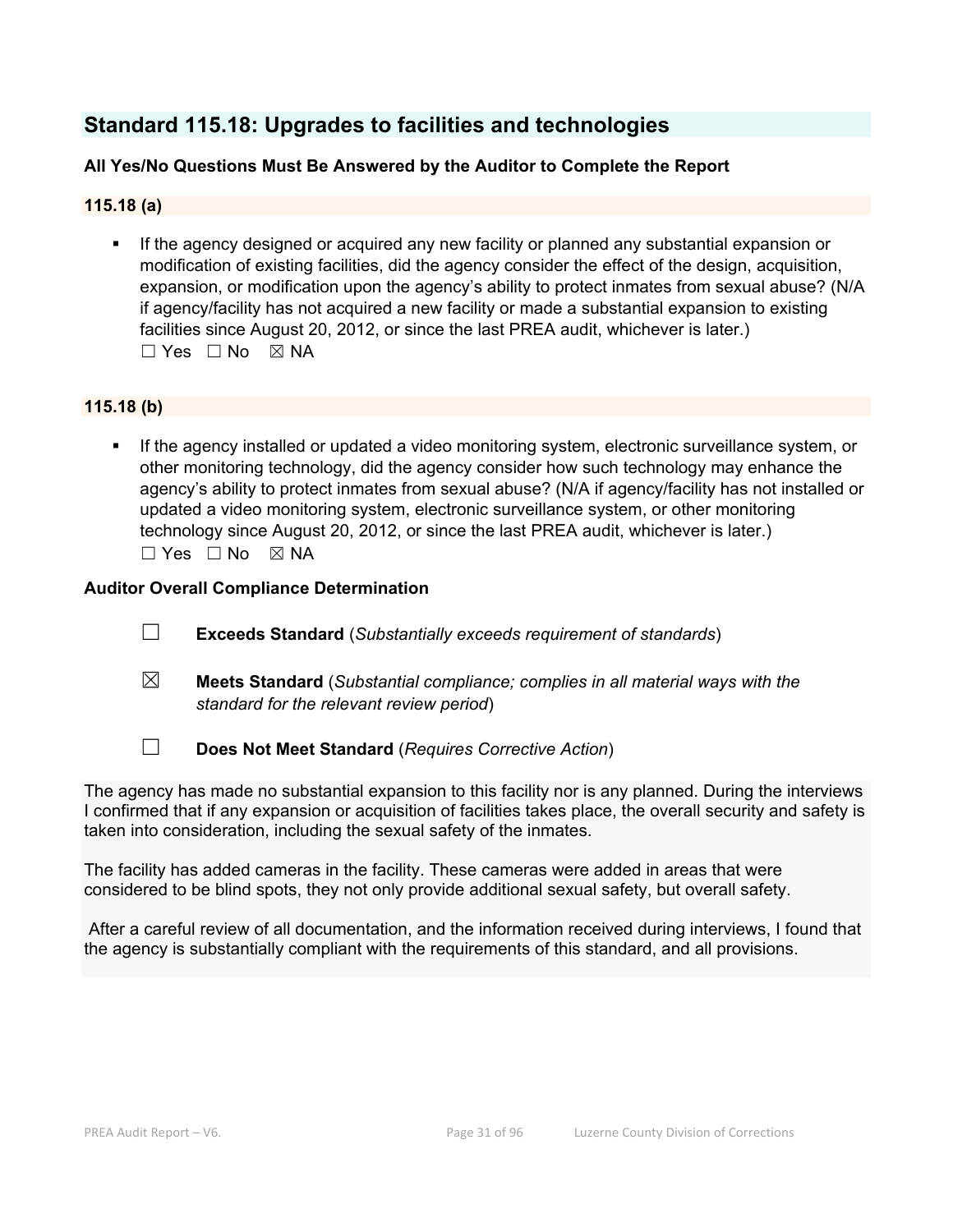# **Standard 115.21: Evidence protocol and forensic medical examinations**

# **All Yes/No Questions Must Be Answered by the Auditor to Complete the Report**

# **115.21 (a)**

 If the agency is responsible for investigating allegations of sexual abuse, does the agency follow a uniform evidence protocol that maximizes the potential for obtaining usable physical evidence for administrative proceedings and criminal prosecutions? (N/A if the agency/facility is not responsible for conducting any form of criminal OR administrative sexual abuse investigations.)  $\boxtimes$  Yes  $\Box$  No  $\Box$  NA

# **115.21 (b)**

- Is this protocol developmentally appropriate for youth where applicable? (N/A if the agency/facility is not responsible for conducting any form of criminal OR administrative sexual abuse investigations.)  $\boxtimes$  Yes  $\Box$  No  $\Box$  NA
- Is this protocol, as appropriate, adapted from or otherwise based on the most recent edition of the U.S. Department of Justice's Office on Violence Against Women publication, "A National Protocol for Sexual Assault Medical Forensic Examinations, Adults/Adolescents," or similarly comprehensive and authoritative protocols developed after 2011? (N/A if the agency/facility is not responsible for conducting any form of criminal OR administrative sexual abuse investigations.) ☒ Yes ☐ No ☐ NA

# **115.21 (c)**

- Does the agency offer all victims of sexual abuse access to forensic medical examinations, whether on-site or at an outside facility, without financial cost, where evidentiarily or medically appropriate?  $\boxtimes$  Yes  $\Box$  No
- Are such examinations performed by Sexual Assault Forensic Examiners (SAFEs) or Sexual Assault Nurse Examiners (SANEs) where possible?  $\boxtimes$  Yes  $\Box$  No
- If SAFEs or SANEs cannot be made available, is the examination performed by other qualified medical practitioners (they must have been specifically trained to conduct sexual assault forensic exams)?  $\boxtimes$  Yes  $\Box$  No
- Has the agency documented its efforts to provide SAFEs or SANEs?  $\boxtimes$  Yes  $\Box$  No

# **115.21 (d)**

Does the agency attempt to make available to the victim a victim advocate from a rape crisis center? ⊠ Yes □ No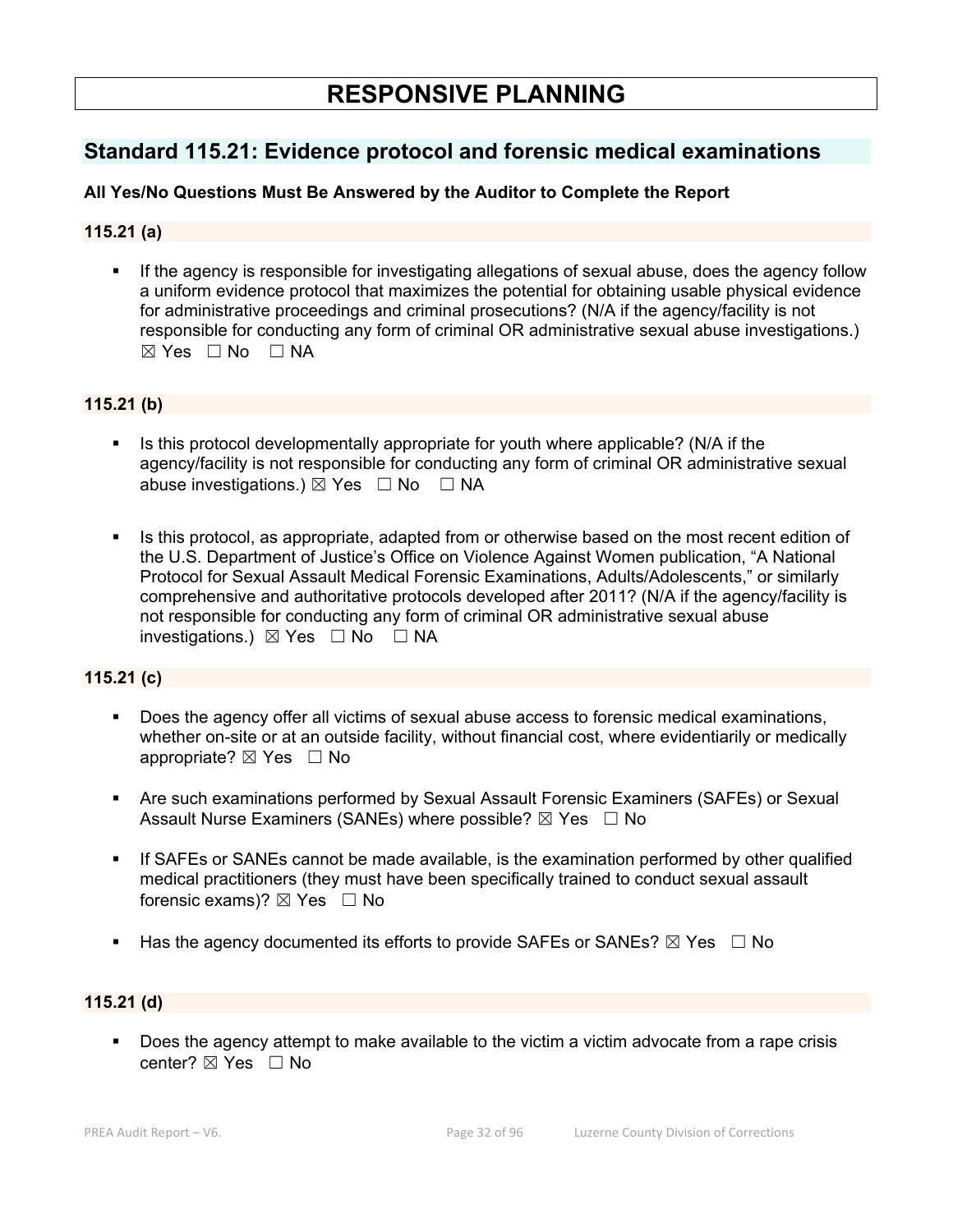- If a rape crisis center is not available to provide victim advocate services, does the agency make available to provide these services a qualified staff member from a community-based organization, or a qualified agency staff member? (N/A if the agency *always* makes a victim advocate from a rape crisis center available to victims.)  $\Box$  Yes  $\Box$  No  $\boxtimes$  NA
- Has the agency documented its efforts to secure services from rape crisis centers?  $\boxtimes$  Yes  $\Box$  No

# **115.21 (e)**

- As requested by the victim, does the victim advocate, qualified agency staff member, or qualified community-based organization staff member accompany and support the victim through the forensic medical examination process and investigatory interviews?  $\boxtimes$  Yes  $\Box$  No
- As requested by the victim, does this person provide emotional support, crisis intervention, information, and referrals?  $\boxtimes$  Yes  $\Box$  No

# **115.21 (f)**

 If the agency itself is not responsible for investigating allegations of sexual abuse, has the agency requested that the investigating agency follow the requirements of paragraphs (a) through (e) of this section? (N/A if the agency/facility is responsible for conducting criminal AND administrative sexual abuse investigations.)  $\Box$  Yes  $\Box$  No  $\boxtimes$  NA

# **115.21 (g)**

Auditor is not required to audit this provision.

#### **115.21 (h)**

 If the agency uses a qualified agency staff member or a qualified community-based staff member for the purposes of this section, has the individual been screened for appropriateness to serve in this role and received education concerning sexual assault and forensic examination issues in general? (N/A if agency *always* makes a victim advocate from a rape crisis center available to victims.)  $\Box$  Yes  $\Box$  No  $\boxtimes$  NA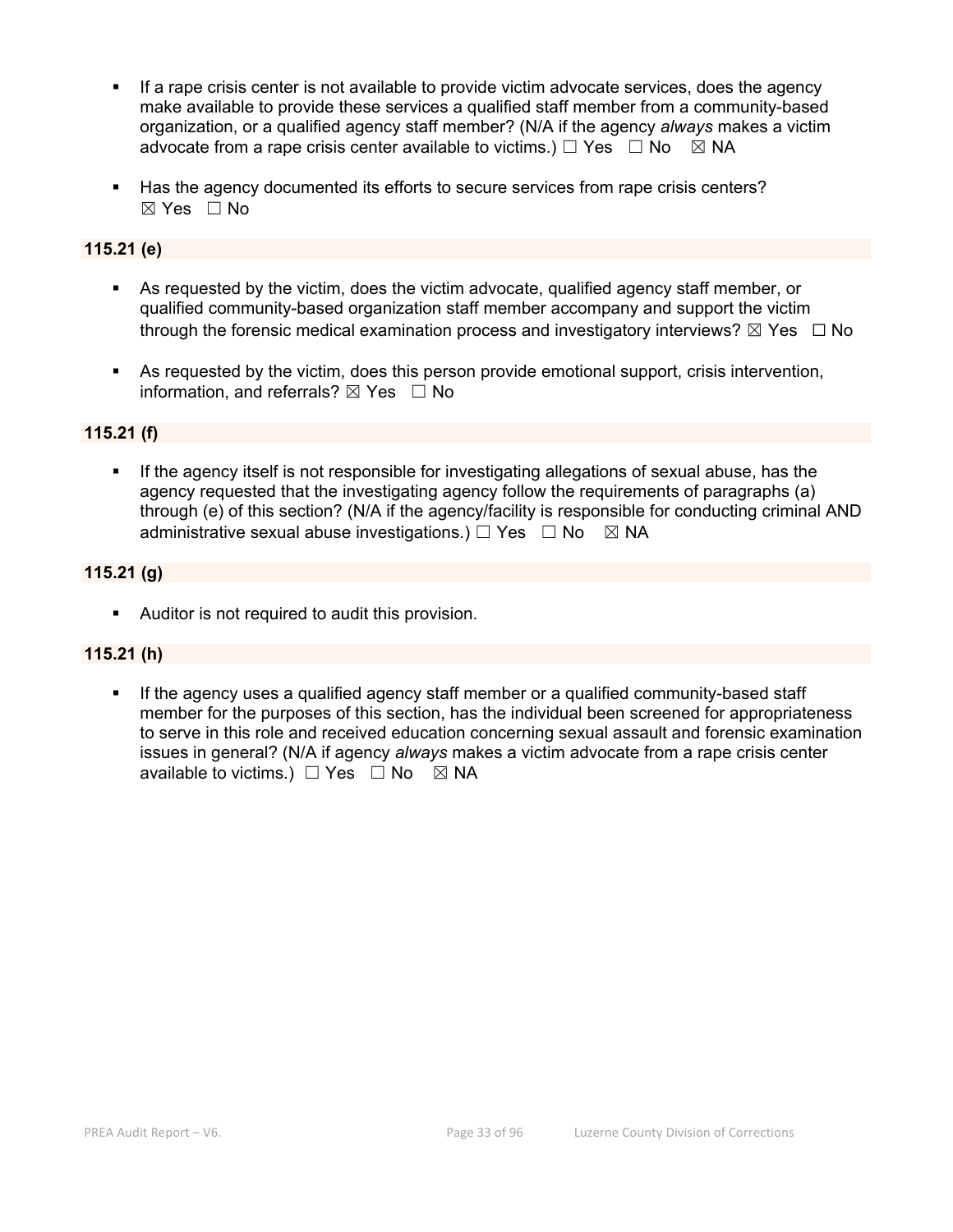#### **Auditor Overall Compliance Determination**

☒ **Exceeds Standard** (*Substantially exceeds requirement of standards*)

☐ **Meets Standard** (*Substantial compliance; complies in all material ways with the standard for the relevant review period*)

☐ **Does Not Meet Standard** (*Requires Corrective Action*)

#### **EVIDENCE OF COMPLIANCE:**

All incidents are immediately responded to by the trained facility investigators, they are further trained in evidence identification and collection.

The agency conducts administrative investigations, all criminal investigations are conducted by the Luzerne County District Attorney's Detectives. The agency follows a uniform evidence protocol that maximizes the potential for obtaining usable physical evidence for both administrative proceedings and criminal prosecutions. The protocol is developmentally appropriate for youthful inmates. The Luzerne County DOC investigators work hand in hand with the Luzerne County Detectives during the investigations. The County Detectives have also received training in evidence identification and collection.

These protocols are outlined in the above policy, all staff interviewed understood these protocols.

The Luzerne County DOC has established a procedure with the Luzerne County Sexual Assault Response Team to have the SART respond to all allegations of sexual abuse in the facilities. The established county SART was expanded to include a specific team that responds to facility allegations.

The facility transports all victims to Wilkes-Barre General Hospital for forensic examinations, this hospital is equipped with Sexual Assault Nurse Examiners. These examinations are provided at no cost to the victim.

Staff of the Victims Resource Center is part of the SART. They will immediately respond with any activation of the team. If requested by the victim, the victim advocate, will accompany and support the victim through the forensic medical examination process and investigatory interviews, providing emotional support, crisis intervention, information, and referrals. This was verified through staff interviews and interviews with the Victims Resource Center personnel.

These above procedures were further confirmed during the interviews with the facility investigators, and during the review of the investigations, all offers of examinations and victim advocacy are documented. The aforementioned victim advocates are available to the victim during the forensic medical examination process, the investigatory interviews and they provide emotional support, crisis intervention, information, and referrals.

It should be noted that the facility has not had any incidents within the past 12 months where these services were utilized.

After a careful review of all documentation, and the information received during interviews, I found that the agency has substantially exceeded the requirements of this standard, and all provisions. This decision was based on the agency's overall commitment to sexual safety in the facility.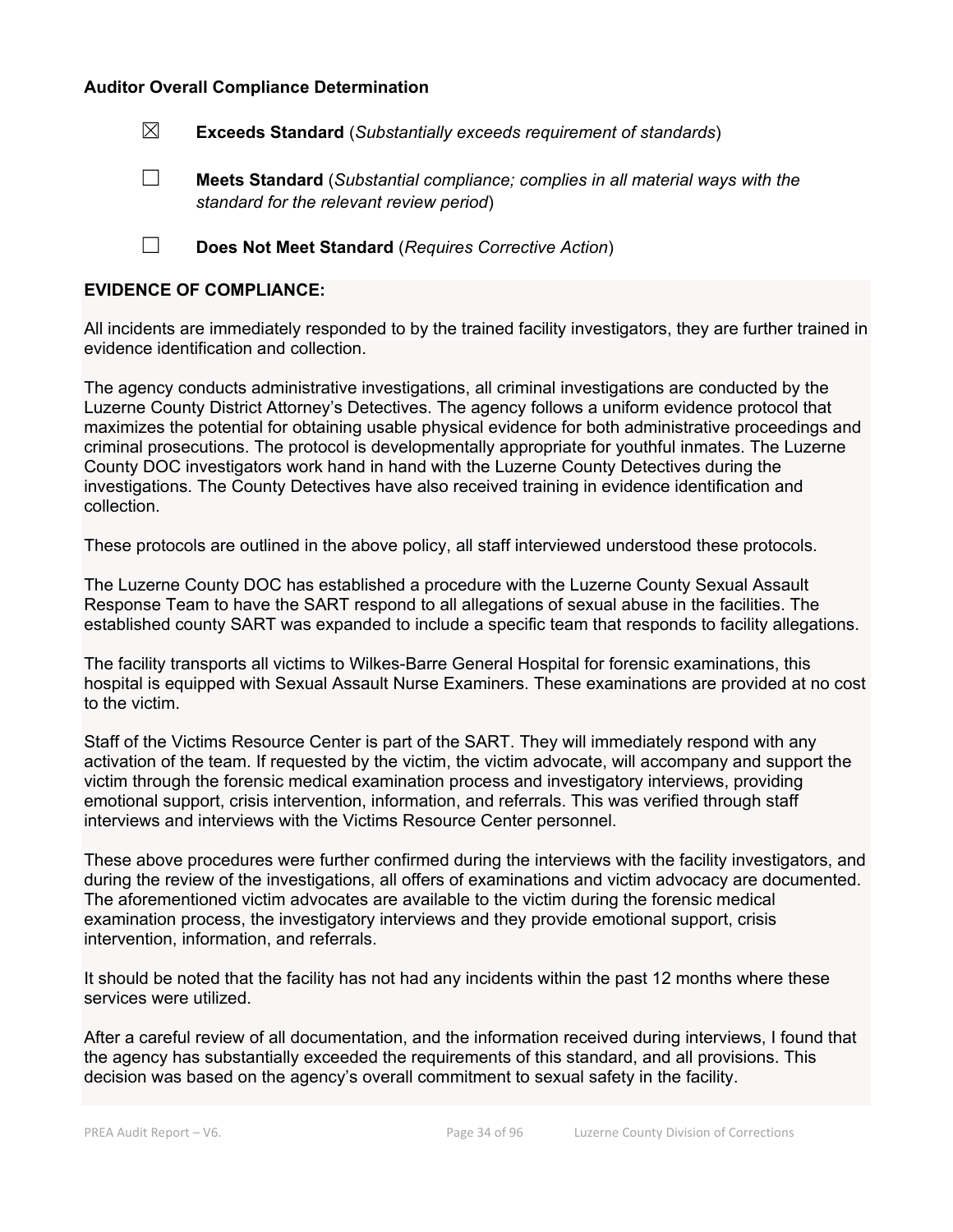# **Standard 115.22: Policies to ensure referrals of allegations for investigations**

# **All Yes/No Questions Must Be Answered by the Auditor to Complete the Report**

# **115.22 (a)**

- Does the agency ensure an administrative or criminal investigation is completed for all allegations of sexual abuse?  $\boxtimes$  Yes  $\Box$  No
- **Does the agency ensure an administrative or criminal investigation is completed for all** allegations of sexual harassment?  $\boxtimes$  Yes  $\Box$  No

# **115.22 (b)**

- **Does the agency have a policy and practice in place to ensure that allegations of sexual abuse** or sexual harassment are referred for investigation to an agency with the legal authority to conduct criminal investigations, unless the allegation does not involve potentially criminal behavior? **⊠** Yes □ No
- Has the agency published such policy on its website or, if it does not have one, made the policy available through other means?  $\boxtimes$  Yes  $\Box$  No
- Does the agency document all such referrals?  $\boxtimes$  Yes  $\Box$  No

#### **115.22 (c)**

 If a separate entity is responsible for conducting criminal investigations, does the policy describe the responsibilities of both the agency and the investigating entity? (N/A if the agency/facility is responsible for criminal investigations. See 115.21(a).)  $\Box$  Yes  $\Box$  No  $\boxtimes$  NA

#### **115.22 (d)**

Auditor is not required to audit this provision.

#### **115.22 (e)**

Auditor is not required to audit this provision.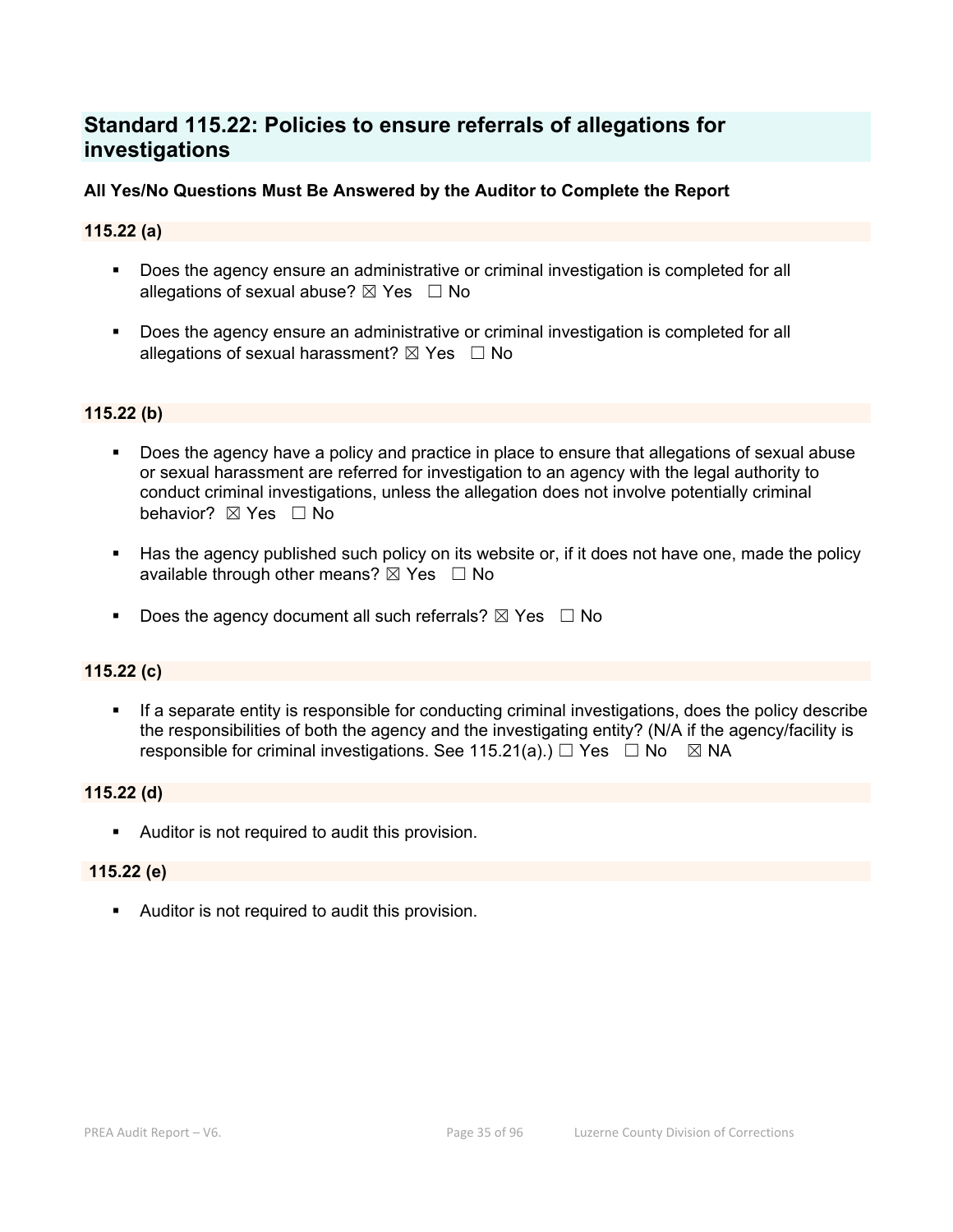# **Auditor Overall Compliance Determination**

| $\boxtimes$ | <b>Exceeds Standard</b> (Substantially exceeds requirement of standards)                                                          |
|-------------|-----------------------------------------------------------------------------------------------------------------------------------|
|             | <b>Meets Standard</b> (Substantial compliance; complies in all material ways with the<br>standard for the relevant review period) |
|             | Does Not Meet Standard (Requires Corrective Action)                                                                               |

#### **EVIDENCE OF COMPLIANCE:**

The agency ensures that an administrative or criminal investigation is completed for all allegations of sexual abuse and sexual harassment. This was confirmed through review of polices which outline the procedures for investigating sexual abuse and sexual harassment. I further verified all allegations are investigated during the investigator interview, staff interviews, and review of the agency investigative reports.

I verified that the investigative procedure is published on the agency's website.

The agency has policies in place that govern the investigative process. This was confirmed during policy review and investigator interviews.

The investigative procedure at the facility includes the SART Team, which will spearhead any investigation of sexual abuse. The PREA Coordinator attends the monthly SART meeting to ensure all members are up to date on changes at the facility.

After a careful review of all documentation, and the information received during interviews, I found that the agency has substantially exceeded the requirements of this standard, and all provisions. This decision was based on the agency's overall commitment to sexual safety in the facility.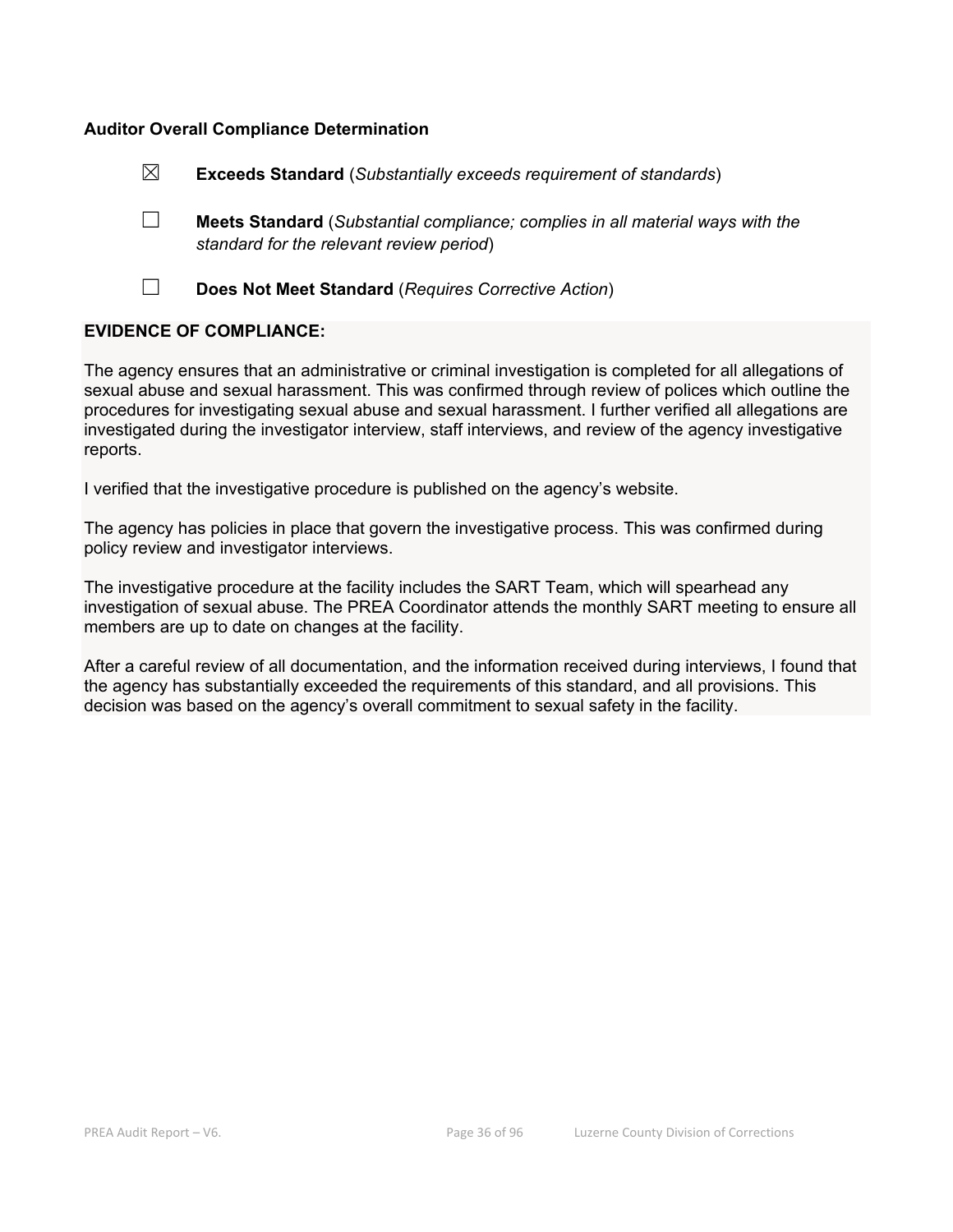# **TRAINING AND EDUCATION**

# **Standard 115.31: Employee training**

# **All Yes/No Questions Must Be Answered by the Auditor to Complete the Report**

# **115.31 (a)**

- Does the agency train all employees who may have contact with inmates on its zero-tolerance policy for sexual abuse and sexual harassment?  $\boxtimes$  Yes  $\Box$  No
- Does the agency train all employees who may have contact with inmates on how to fulfill their responsibilities under agency sexual abuse and sexual harassment prevention, detection, reporting, and response policies and procedures?  $\boxtimes$  Yes  $\Box$  No
- Does the agency train all employees who may have contact with inmates on inmates' right to be free from sexual abuse and sexual harassment  $\boxtimes$  Yes  $\Box$  No
- Does the agency train all employees who may have contact with inmates on the right of inmates and employees to be free from retaliation for reporting sexual abuse and sexual harassment?  $\boxtimes$  Yes  $\Box$  No
- Does the agency train all employees who may have contact with inmates on the dynamics of sexual abuse and sexual harassment in confinement?  $\boxtimes$  Yes  $\Box$  No
- Does the agency train all employees who may have contact with inmates on the common reactions of sexual abuse and sexual harassment victims?  $\boxtimes$  Yes  $\Box$  No
- Does the agency train all employees who may have contact with inmates on how to detect and respond to signs of threatened and actual sexual abuse?  $\boxtimes$  Yes  $\Box$  No
- Does the agency train all employees who may have contact with inmates on how to avoid inappropriate relationships with inmates?  $\boxtimes$  Yes  $\Box$  No
- Does the agency train all employees who may have contact with inmates on how to communicate effectively and professionally with inmates, including lesbian, gay, bisexual, transgender, intersex, or gender nonconforming inmates?  $\boxtimes$  Yes  $\Box$  No
- Does the agency train all employees who may have contact with inmates on how to comply with relevant laws related to mandatory reporting of sexual abuse to outside authorities?  $\boxtimes$  Yes  $\Box$  No

# **115.31 (b)**

- Is such training tailored to the gender of the inmates at the employee's facility?  $\boxtimes$  Yes  $\Box$  No
- Have employees received additional training if reassigned from a facility that houses only male inmates to a facility that houses only female inmates, or vice versa?  $\boxtimes$  Yes  $\Box$  No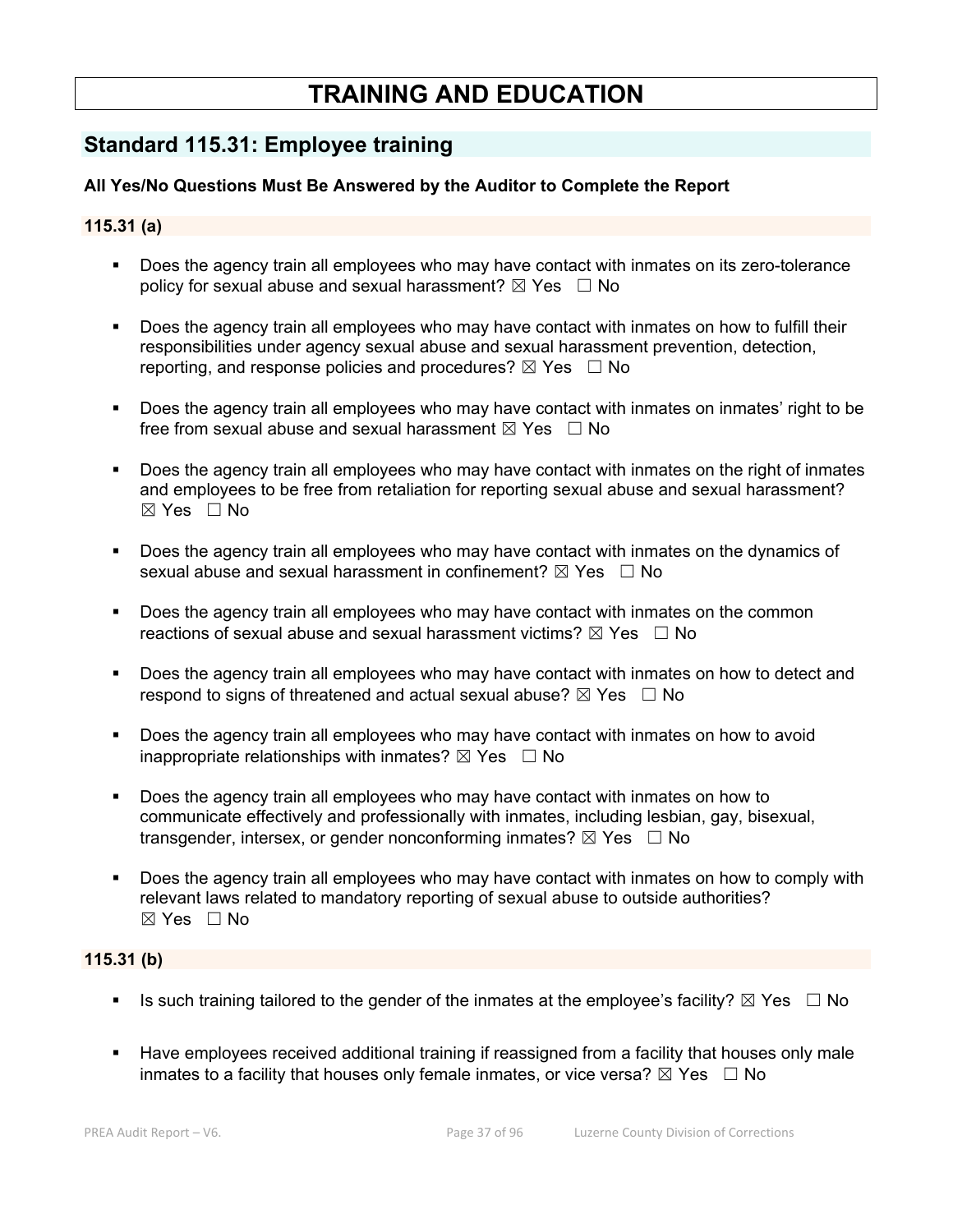# **115.31 (c)**

- Have all current employees who may have contact with inmates received such training? ☒ Yes ☐ No
- Does the agency provide each employee with refresher training every two years to ensure that all employees know the agency's current sexual abuse and sexual harassment policies and procedures?  $\boxtimes$  Yes  $\Box$  No
- In years in which an employee does not receive refresher training, does the agency provide refresher information on current sexual abuse and sexual harassment policies?  $\boxtimes$  Yes  $\Box$  No

#### **115.31 (d)**

**Does the agency document, through employee signature or electronic verification, that** employees understand the training they have received?  $\boxtimes$  Yes  $\Box$  No

#### **Auditor Overall Compliance Determination**

- ☒ **Exceeds Standard** (*Substantially exceeds requirement of standards*)
- ☐ **Meets Standard** (*Substantial compliance; complies in all material ways with the standard for the relevant review period*)
- ☐ **Does Not Meet Standard** (*Requires Corrective Action*)

# **EVIDENCE OF COMPLIANCE:**

The agency provides yearly training to all employees on the areas enumerated in this standard. I reviewed the training curriculum and materials, I found that they address all areas. I further confirmed the training during the staff interviews and the review of training records. The employees receive the initial training and annual updates. It was confirmed during staff interviews that they also receive updates during roll calls.

All employees receive training on interacting with males, females, intersex, gay, bisexual and transgender inmates. This was confirmed during review of training materials and during staff interviews.

The employees are verifying the receipt of the training through a signature, this was verified during the review of the sample signature logs.

The training provided by the agency is created yearly by the training department. During the interviews they confirmed they are constantly updating the training to provide the most current information to the staff and constantly improving on the training materials.

The agency is providing PREA training on a yearly basis, this far exceeds the provisions of the standard.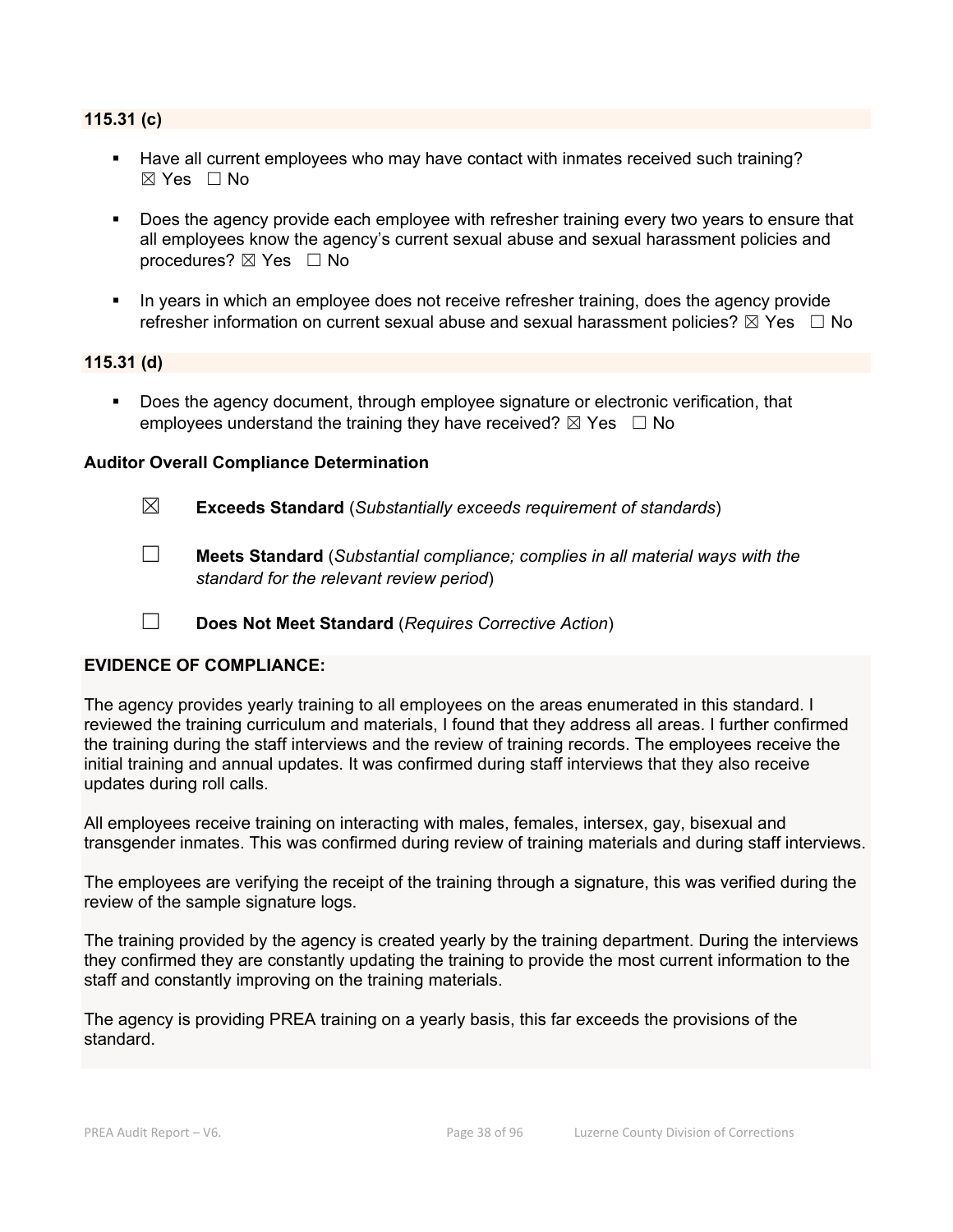After a careful review of all documentation, and the information received during interviews, I found that the agency has substantially exceeded the requirements of this standard, and all provisions. This decision was based on the agency's overall commitment to sexual safety in the facility.

# **Standard 115.32: Volunteer and contractor training**

# **All Yes/No Questions Must Be Answered by the Auditor to Complete the Report**

# **115.32 (a)**

 Has the agency ensured that all volunteers and contractors who have contact with inmates have been trained on their responsibilities under the agency's sexual abuse and sexual harassment prevention, detection, and response policies and procedures?  $\boxtimes$  Yes  $\Box$  No

# **115.32 (b)**

 Have all volunteers and contractors who have contact with inmates been notified of the agency's zero-tolerance policy regarding sexual abuse and sexual harassment and informed how to report such incidents (the level and type of training provided to volunteers and contractors shall be based on the services they provide and level of contact they have with inmates)?  $\boxtimes$  Yes  $\Box$  No

# **115.32 (c)**

**Does the agency maintain documentation confirming that volunteers and contractors** understand the training they have received?  $\boxtimes$  Yes  $\Box$  No

# **Auditor Overall Compliance Determination**

- ☒ **Exceeds Standard** (*Substantially exceeds requirement of standards*)
- ☐ **Meets Standard** (*Substantial compliance; complies in all material ways with the standard for the relevant review period*)
- ☐ **Does Not Meet Standard** (*Requires Corrective Action*)

# **EVIDENCE OF COMPLIANCE:**

The agency has trained all volunteers and contractors who have contact with inmates on their responsibilities under the agency's sexual abuse and sexual harassment prevention, detection, and response policies and procedures. The level and type of training provided to volunteers and contractors is based on the services they provide and level of contact they have with inmates. At a minimum they are notified of the agency's zero-tolerance policy regarding sexual abuse and sexual harassment and informed how to report such incidents. No volunteers were available during the audit due to the facility lockdown resulting from the Covid 19 pandemic. I interviewed contracted medical and mental health staff. They confirmed they are receiving yearly training on PREA.

The agency maintains all documentation confirming that volunteers and contractors understand the training they have received. This documentation is maintained at the facility, this was confirmed during review of the volunteer and contractor acknowledgment forms.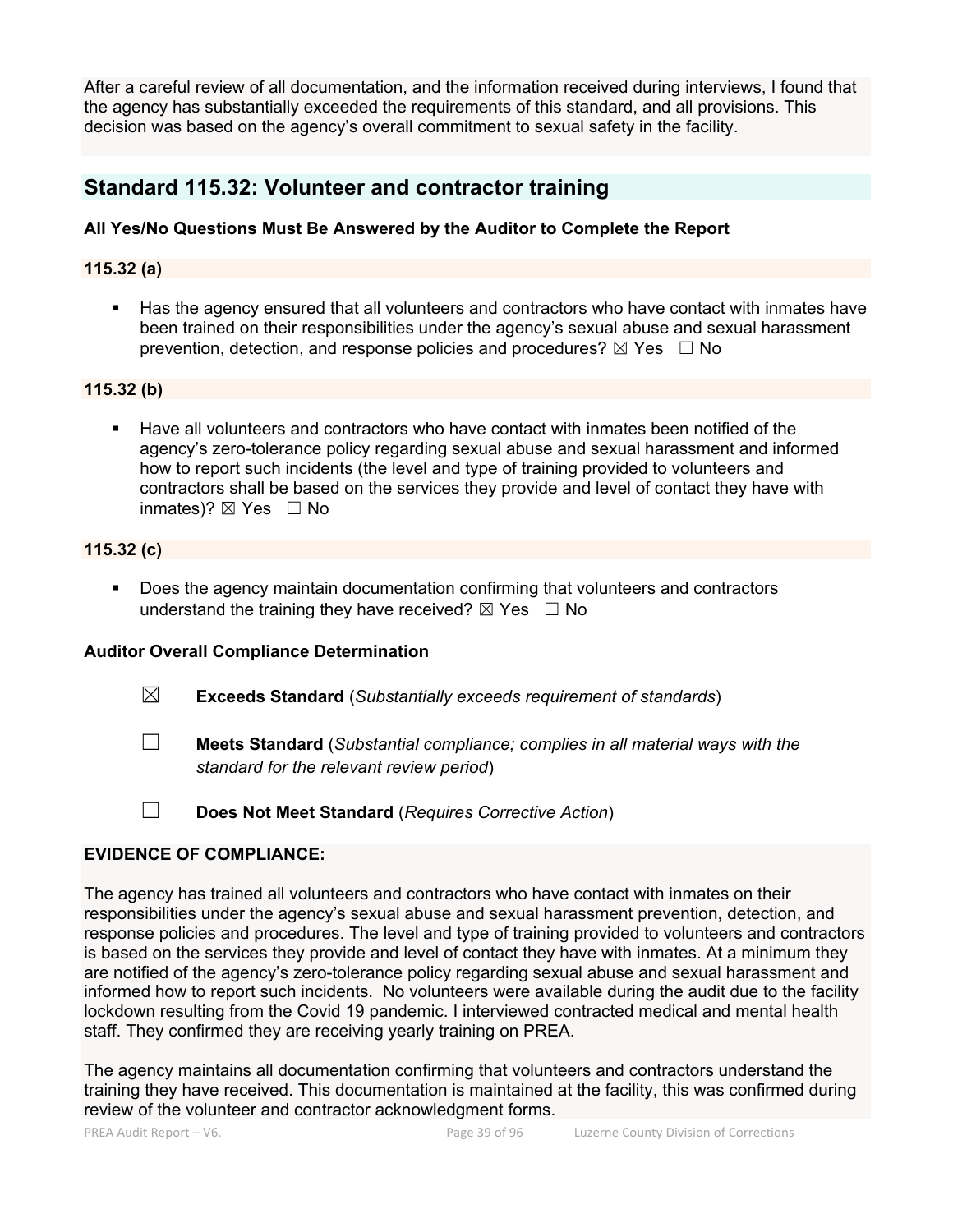The agency is far exceeding the expectations of the standard. They are providing yearly training and updates to volunteers and contractors to ensure they are aware of the zero-tolerance policy and PREA.

After a careful review of all documentation, and the information received during the interviews, I found that the agency has substantially exceeded the requirements of this standard, and all provisions. This decision was based on the agency's overall commitment to sexual safety in the facility.

# **Standard 115.33: Inmate education**

# **All Yes/No Questions Must Be Answered by the Auditor to Complete the Report**

#### **115.33 (a)**

- **During intake, do inmates receive information explaining the agency's zero-tolerance policy** regarding sexual abuse and sexual harassment?  $\boxtimes$  Yes  $\Box$  No
- During intake, do inmates receive information explaining how to report incidents or suspicions of sexual abuse or sexual harassment?  $\boxtimes$  Yes  $\Box$  No

#### **115.33 (b)**

- Within 30 days of intake, does the agency provide comprehensive education to inmates either in person or through video regarding: Their rights to be free from sexual abuse and sexual harassment?  $\boxtimes$  Yes  $\Box$  No
- Within 30 days of intake, does the agency provide comprehensive education to inmates either in person or through video regarding: Their rights to be free from retaliation for reporting such incidents?  $\boxtimes$  Yes  $\Box$  No
- Within 30 days of intake, does the agency provide comprehensive education to inmates either in person or through video regarding: Agency policies and procedures for responding to such incidents?  $\boxtimes$  Yes  $\Box$  No

# **115.33 (c)**

- Have all inmates received the comprehensive education referenced in 115.33(b)?  $\boxtimes$  Yes  $\Box$ No
- Do inmates receive education upon transfer to a different facility to the extent that the policies and procedures of the inmate's new facility differ from those of the previous facility? ☒ Yes ☐ No

### **115.33 (d)**

**Does the agency provide inmate education in formats accessible to all inmates including those** who are limited English proficient?  $\boxtimes$  Yes  $\Box$  No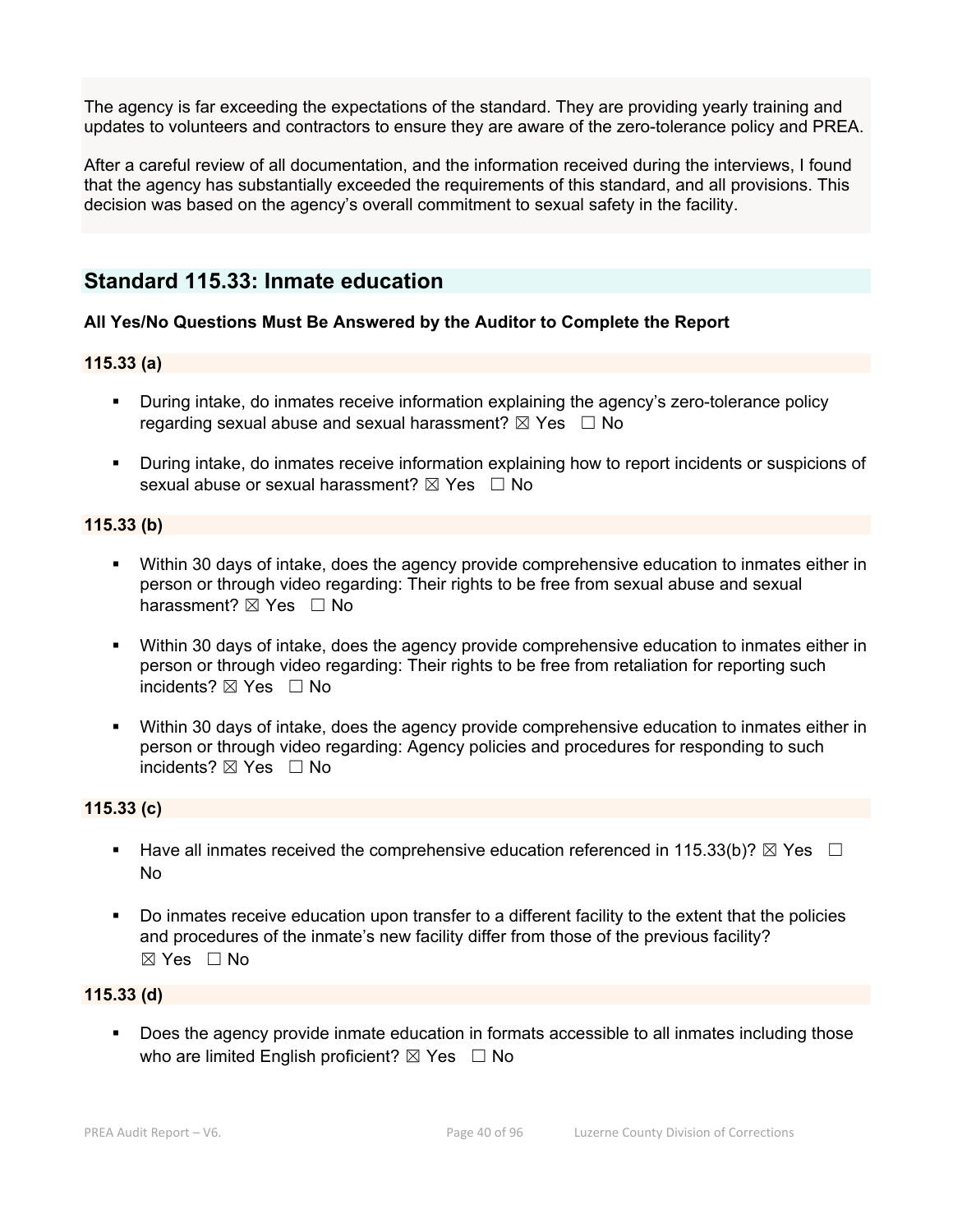- Does the agency provide inmate education in formats accessible to all inmates including those who are deaf?  $\boxtimes$  Yes  $\Box$  No
- **Does the agency provide inmate education in formats accessible to all inmates including those** who are visually impaired?  $\boxtimes$  Yes  $\Box$  No
- Does the agency provide inmate education in formats accessible to all inmates including those who are otherwise disabled?  $\boxtimes$  Yes  $\Box$  No
- Does the agency provide inmate education in formats accessible to all inmates including those who have limited reading skills?  $\boxtimes$  Yes  $\Box$  No

# **115.33 (e)**

 Does the agency maintain documentation of inmate participation in these education sessions?  $\boxtimes$  Yes  $\Box$  No

# **115.33 (f)**

 In addition to providing such education, does the agency ensure that key information is continuously and readily available or visible to inmates through posters, inmate handbooks, or other written formats?  $\boxtimes$  Yes  $\Box$  No

#### **Auditor Overall Compliance Determination**

- ☐ **Exceeds Standard** (*Substantially exceeds requirement of standards*)
- ☒ **Meets Standard** (*Substantial compliance; complies in all material ways with the standard for the relevant review period*)
- ☐ **Does Not Meet Standard** (*Requires Corrective Action*)

#### **EVIDENCE OF COMPLIANCE:**

During the intake process inmates receive information explaining the agency's zero tolerance policy regarding sexual abuse and sexual harassment and how to report incidents or suspicions of sexual abuse or sexual harassment, this information is located in the inmate handbook and in a pamphlet form. This was confirmed during the inmate and staff interviews, I further confirmed this by reviewing inmate electronic files and ensuring that the acknowledgment forms were in the files and signed by the inmates. The signatures are captured electronically. During the intake process the inmates will view a video on the Prison Rape Elimination Act and utilize the electronic signature described above to acknowledge viewing the video.

The inmates also receive an in-depth orientation during classification where a second screening takes place. At this time the inmates receive additional information on the agency's zero tolerance policy regarding sexual abuse and sexual harassment. This was confirmed during the staff interviews and the inmate interviews. This orientation takes place within seven to fourteen days of arriving at the facility.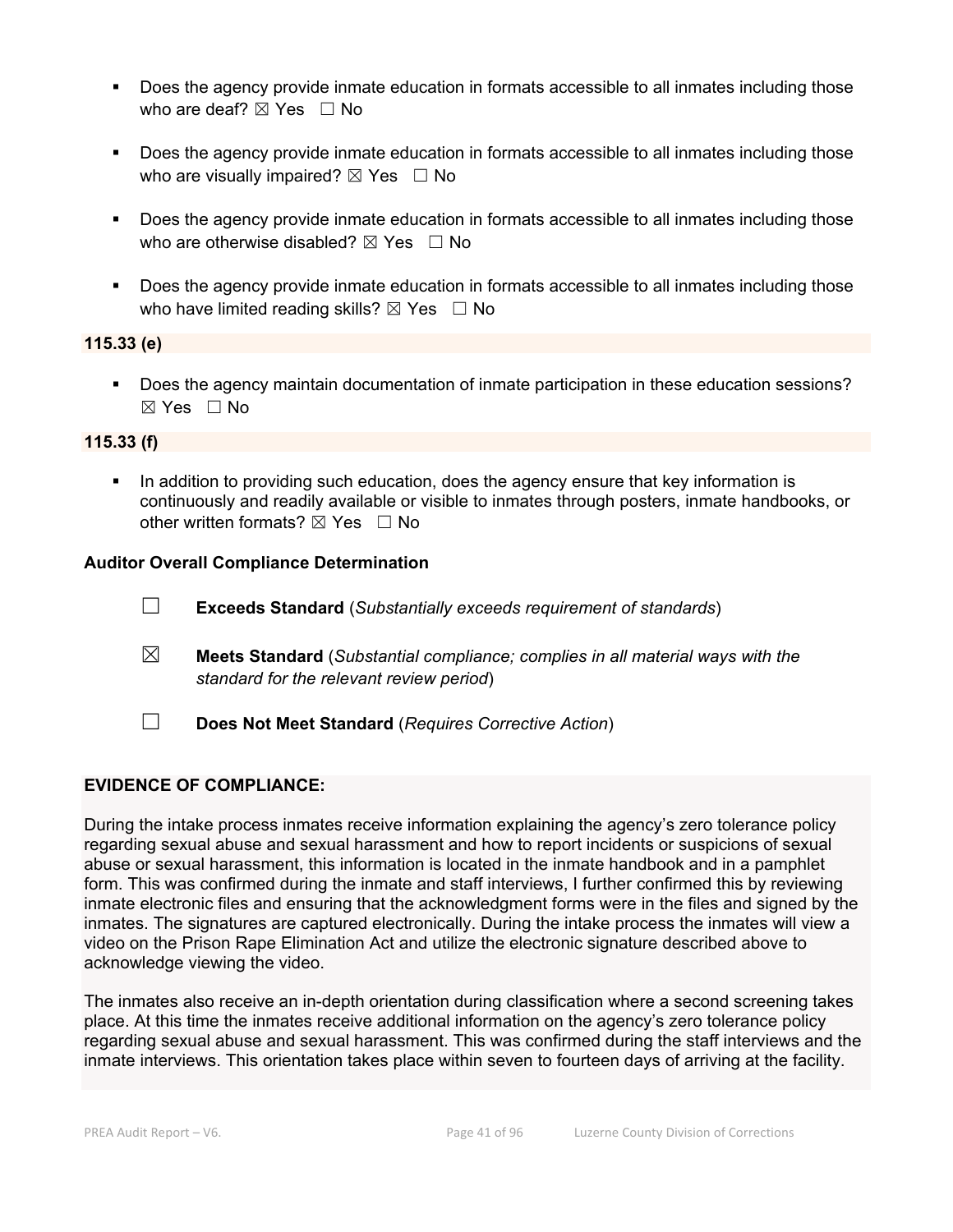The facility provides inmate education in formats accessible to all inmates, this includes inmates who are limited English proficient, deaf, visually impaired, or otherwise disabled, as well as to inmates who have limited reading skills. The facility provides materials to inmates in Spanish, they also have designated staff who can provide interpretation of other languages. The Case Mangers confirmed they would provide education to other individuals if needed.

The facility has all key information on the zero-tolerance policy and reporting avenues provided through signage placed throughout the facility. I viewed this signage during the facility tour. I further confirmed that the signage has been in place during the inmate and staff interviews.

After a careful review of all documentation, and the information received during interviews, I found that the agency is substantially compliant with the requirements of this standard, and all provisions.

# **Standard 115.34: Specialized training: Investigations**

# **All Yes/No Questions Must Be Answered by the Auditor to Complete the Report**

#### **115.34 (a)**

 In addition to the general training provided to all employees pursuant to §115.31, does the agency ensure that, to the extent the agency itself conducts sexual abuse investigations, its investigators receive training in conducting such investigations in confinement settings? (N/A if the agency does not conduct any form of administrative or criminal sexual abuse investigations. See 115.21(a).)  $\boxtimes$  Yes  $\Box$  No  $\Box$  NA

### **115.34 (b)**

- Does this specialized training include techniques for interviewing sexual abuse victims? (N/A if the agency does not conduct any form of administrative or criminal sexual abuse investigations. See 115.21(a).)  $\boxtimes$  Yes  $\Box$  No  $\Box$  NA
- Does this specialized training include proper use of Miranda and Garrity warnings? (N/A if the agency does not conduct any form of administrative or criminal sexual abuse investigations. See 115.21(a).)  $\boxtimes$  Yes  $\Box$  No  $\Box$  NA
- Does this specialized training include sexual abuse evidence collection in confinement settings? (N/A if the agency does not conduct any form of administrative or criminal sexual abuse investigations. See 115.21(a).)  $\boxtimes$  Yes  $\Box$  No  $\Box$  NA
- Does this specialized training include the criteria and evidence required to substantiate a case for administrative action or prosecution referral? (N/A if the agency does not conduct any form of administrative or criminal sexual abuse investigations. See 115.21(a).) ☒ Yes ☐ No ☐ NA

#### **115.34 (c)**

 Does the agency maintain documentation that agency investigators have completed the required specialized training in conducting sexual abuse investigations? (N/A if the agency does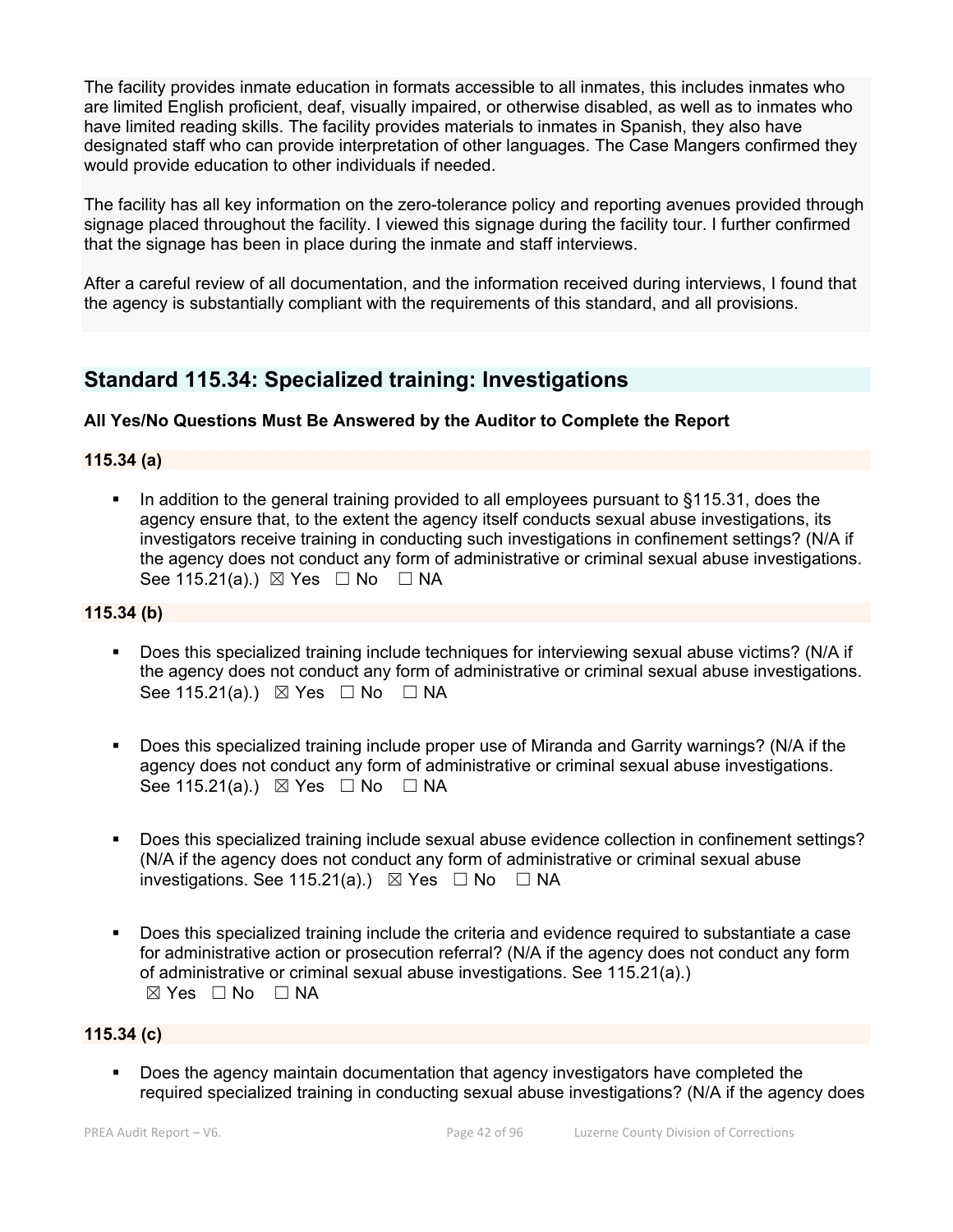not conduct any form of administrative or criminal sexual abuse investigations. See 115.21(a).)  $\boxtimes$  Yes  $\Box$  No  $\Box$  NA

# **115.34 (d)**

Auditor is not required to audit this provision.

### **Auditor Overall Compliance Determination**

- ☒ **Exceeds Standard** (*Substantially exceeds requirement of standards*)
- ☐ **Meets Standard** (*Substantial compliance; complies in all material ways with the standard for the relevant review period*)
- ☐ **Does Not Meet Standard** (*Requires Corrective Action*)

#### **EVIDENCE OF COMPLIANCE:**

The agency is responsible for both the administrative and criminal investigations of all sexual abuse and sexual harassment incidents. These investigations are conducted by the agency investigator. The investigator is a sworn law enforcement officer and is trained in conducting criminal investigations. The training he has received includes the use of Miranda and Garrity warnings, techniques for interviewing sexual abuse victims, sexual abuse evidence collection in confinement settings, and the criteria and evidence required to substantiate a case for administrative action or prosecution referral. This was confirmed during the investigator interview, investigation review, and policy review.

The agency documents all training attended by the investigators. This was confirmed during the interview with the investigator, as well as review of the training records.

After a careful review of all documentation, and the information received during interviews, I found that the agency substantially exceeds the requirements of this standard, and all provisions.

# **Standard 115.35: Specialized training: Medical and mental health care**

# **All Yes/No Questions Must Be Answered by the Auditor to Complete the Report**

#### **115.35 (a)**

- Does the agency ensure that all full- and part-time medical and mental health care practitioners who work regularly in its facilities have been trained in how to detect and assess signs of sexual abuse and sexual harassment? (N/A if the agency does not have any full- or part-time medical or mental health care practitioners who work regularly in its facilities.)  $\boxtimes$  Yes  $\Box$  No  $\Box$  NA
- Does the agency ensure that all full- and part-time medical and mental health care practitioners who work regularly in its facilities have been trained in how to preserve physical evidence of sexual abuse? (N/A if the agency does not have any full- or part-time medical or mental health care practitioners who work regularly in its facilities.)  $\boxtimes$  Yes  $\Box$  No  $\Box$  NA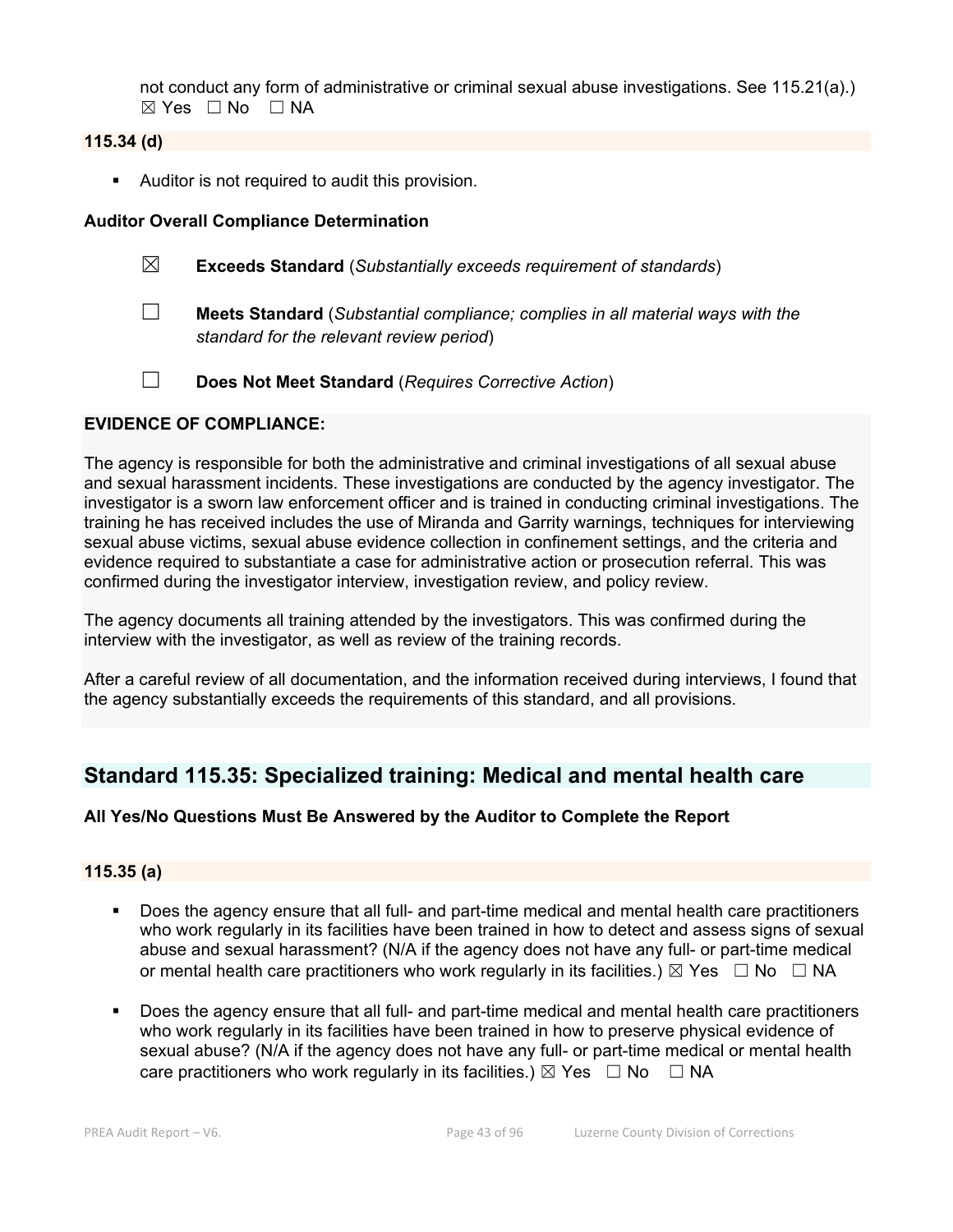- Does the agency ensure that all full- and part-time medical and mental health care practitioners who work regularly in its facilities have been trained in how to respond effectively and professionally to victims of sexual abuse and sexual harassment? (N/A if the agency does not have any full- or part-time medical or mental health care practitioners who work regularly in its facilities.)  $\boxtimes$  Yes  $\Box$  No  $\Box$  NA
- Does the agency ensure that all full- and part-time medical and mental health care practitioners who work regularly in its facilities have been trained in how and to whom to report allegations or suspicions of sexual abuse and sexual harassment? (N/A if the agency does not have any fullor part-time medical or mental health care practitioners who work regularly in its facilities.)  $\boxtimes$  Yes  $\Box$  No  $\Box$  NA

# **115.35 (b)**

 If medical staff employed by the agency conduct forensic examinations, do such medical staff receive appropriate training to conduct such examinations? (N/A if agency medical staff at the facility do not conduct forensic exams *or* the agency does not employ medical staff.)  $\Box$  Yes  $\Box$  No  $\boxtimes$  NA

#### **115.35 (c)**

 Does the agency maintain documentation that medical and mental health practitioners have received the training referenced in this standard either from the agency or elsewhere? (N/A if the agency does not have any full- or part-time medical or mental health care practitioners who work regularly in its facilities.)  $\boxtimes$  Yes  $\Box$  No  $\Box$  NA

### **115.35 (d)**

- Do medical and mental health care practitioners employed by the agency also receive training mandated for employees by §115.31? (N/A if the agency does not have any full- or part-time medical or mental health care practitioners employed by the agency.)  $\boxtimes$  Yes  $\Box$  No  $\Box$  NA
- Do medical and mental health care practitioners contracted by or volunteering for the agency also receive training mandated for contractors and volunteers by §115.32? (N/A if the agency does not have any full- or part-time medical or mental health care practitioners contracted by or volunteering for the agency.)  $\boxtimes$  Yes  $\Box$  No  $\Box$  NA

#### **Auditor Overall Compliance Determination**

- ☒ **Exceeds Standard** (*Substantially exceeds requirement of standards*)
- 

☐ **Meets Standard** (*Substantial compliance; complies in all material ways with the standard for the relevant review period*)

☐ **Does Not Meet Standard** (*Requires Corrective Action*)

#### **EVIDENCE OF COMPLIANCE:**

All full and part-time medical and mental health care practitioners have been trained on the following: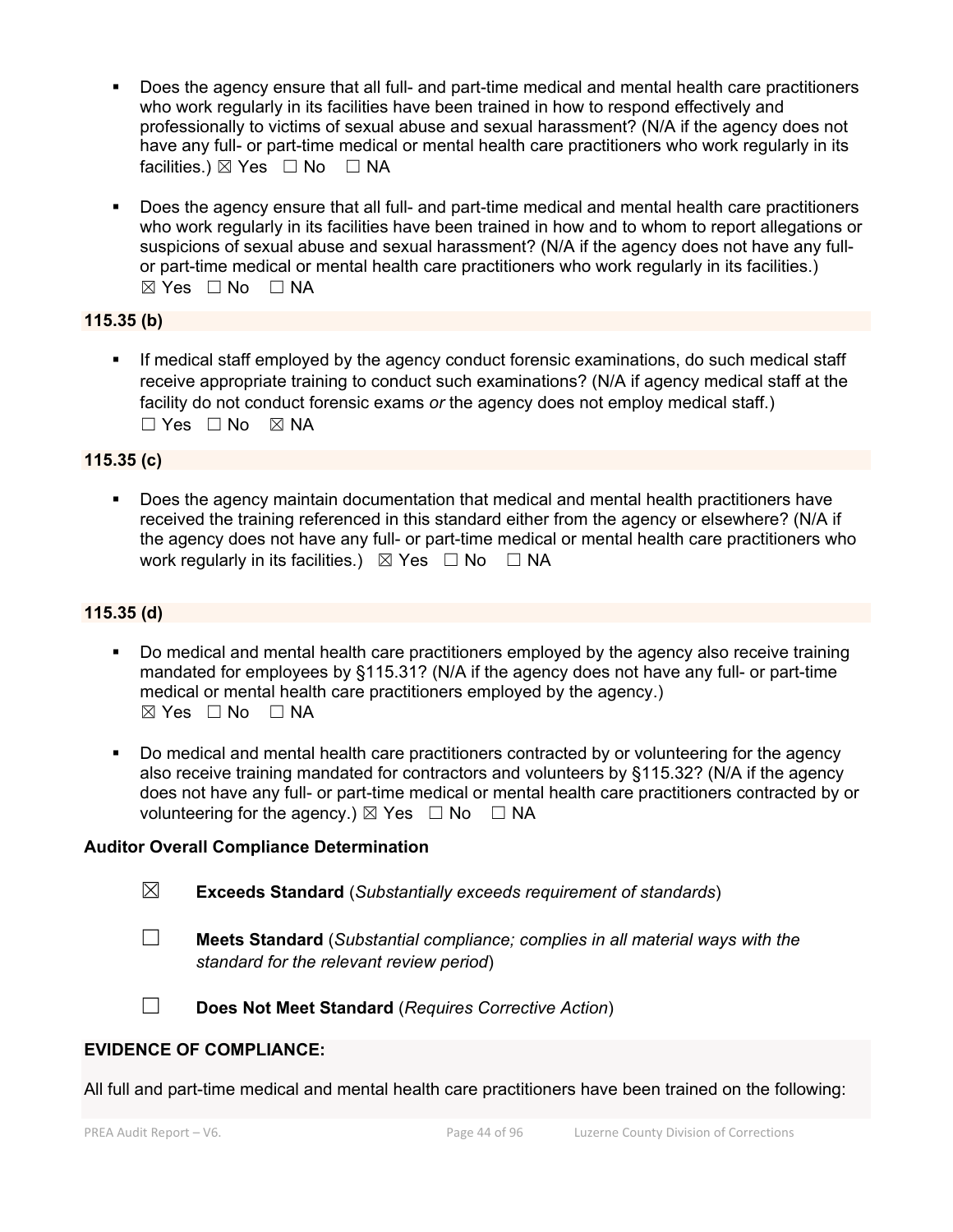- How to detect and assess signs of sexual abuse and sexual harassment;
- How to preserve physical evidence of sexual abuse;
- How to respond effectively and professionally to victims of sexual abuse and sexual harassment; and
- How and to whom to report allegations or suspicions of sexual abuse and sexual harassment. This was confirmed by reviewing the training materials utilized by the facility. I also confirmed this training with the medical and mental health staff during interviews.

The medical staff at the facility does not conduct sexual assault examinations.

The medical and mental health care practitioners also receive the training mandated for employees under § 115.31 or for contractors and volunteers under § 115.32, depending upon the practitioner's status at the agency. This was confirmed during the review of training rosters at the facility. I also confirmed this training with the medical and mental health staff during interviews.

The facility is providing this training on a yearly basis to all medical and mental health care practitioners. This practice far exceeds the requirement of the standard.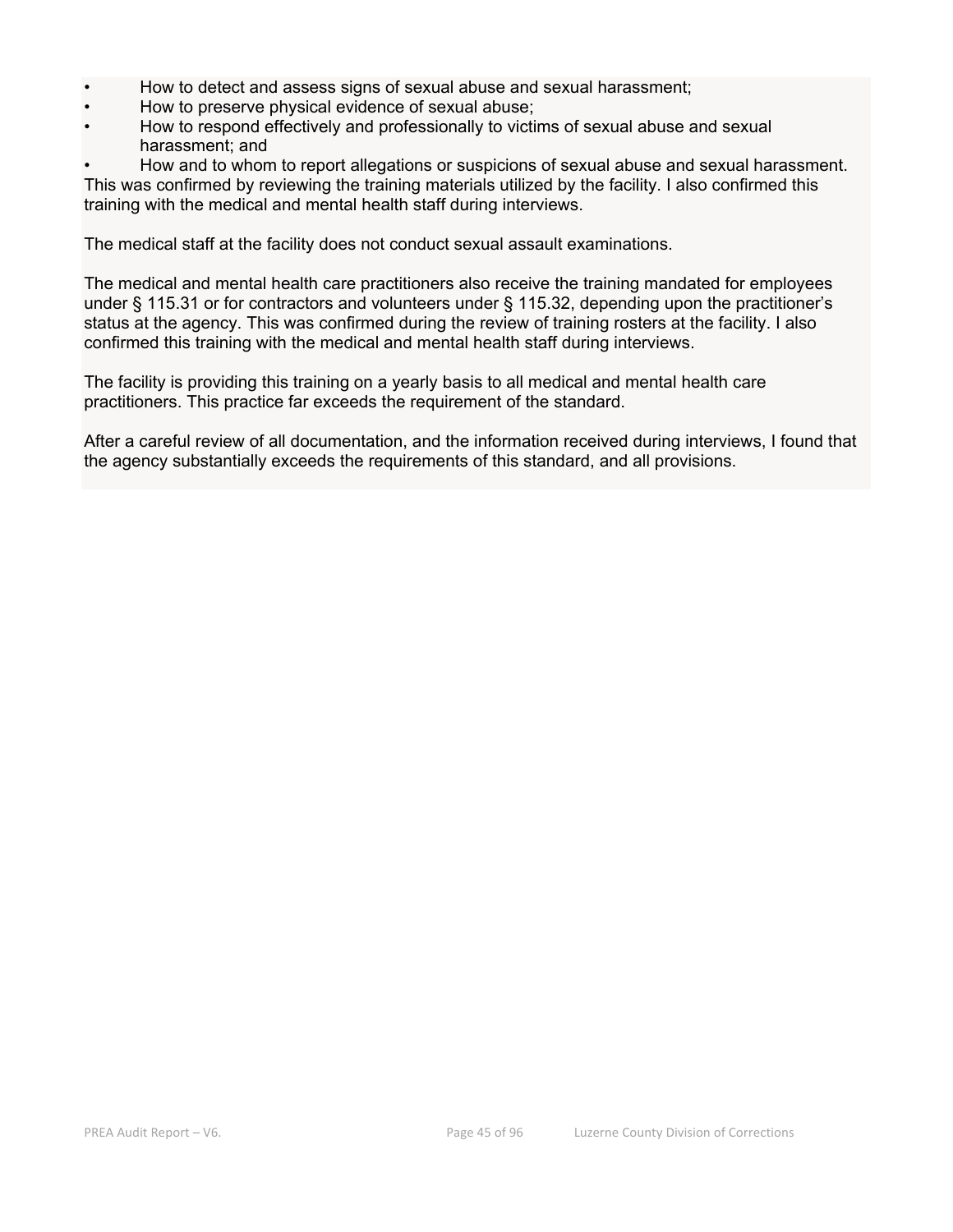# **SCREENING FOR RISK OF SEXUAL VICTIMIZATION AND ABUSIVENESS**

# **Standard 115.41: Screening for risk of victimization and abusiveness**

# **All Yes/No Questions Must Be Answered by the Auditor to Complete the Report**

# **115.41 (a)**

- Are all inmates assessed during an intake screening for their risk of being sexually abused by other inmates or sexually abusive toward other inmates?  $\boxtimes$  Yes  $\Box$  No
- Are all inmates assessed upon transfer to another facility for their risk of being sexually abused by other inmates or sexually abusive toward other inmates?  $\boxtimes$  Yes  $\Box$  No

# **115.41 (b)**

 Do intake screenings ordinarily take place within 72 hours of arrival at the facility? ☒ Yes ☐ No

# **115.41 (c)**

 Are all PREA screening assessments conducted using an objective screening instrument? ☒ Yes ☐ No

# **115.41 (d)**

- Does the intake screening consider, at a minimum, the following criteria to assess inmates for risk of sexual victimization: (1) Whether the inmate has a mental, physical, or developmental disability? ⊠ Yes □ No
- Does the intake screening consider, at a minimum, the following criteria to assess inmates for risk of sexual victimization: (2) The age of the inmate?  $\boxtimes$  Yes  $\Box$  No
- Does the intake screening consider, at a minimum, the following criteria to assess inmates for risk of sexual victimization: (3) The physical build of the inmate?  $\boxtimes$  Yes  $\Box$  No
- Does the intake screening consider, at a minimum, the following criteria to assess inmates for risk of sexual victimization: (4) Whether the inmate has previously been incarcerated?  $\boxtimes$  Yes  $\Box$  No
- Does the intake screening consider, at a minimum, the following criteria to assess inmates for risk of sexual victimization: (5) Whether the inmate's criminal history is exclusively nonviolent? ☒ Yes ☐ No
- Does the intake screening consider, at a minimum, the following criteria to assess inmates for risk of sexual victimization: (6) Whether the inmate has prior convictions for sex offenses against an adult or child?  $\boxtimes$  Yes  $\Box$  No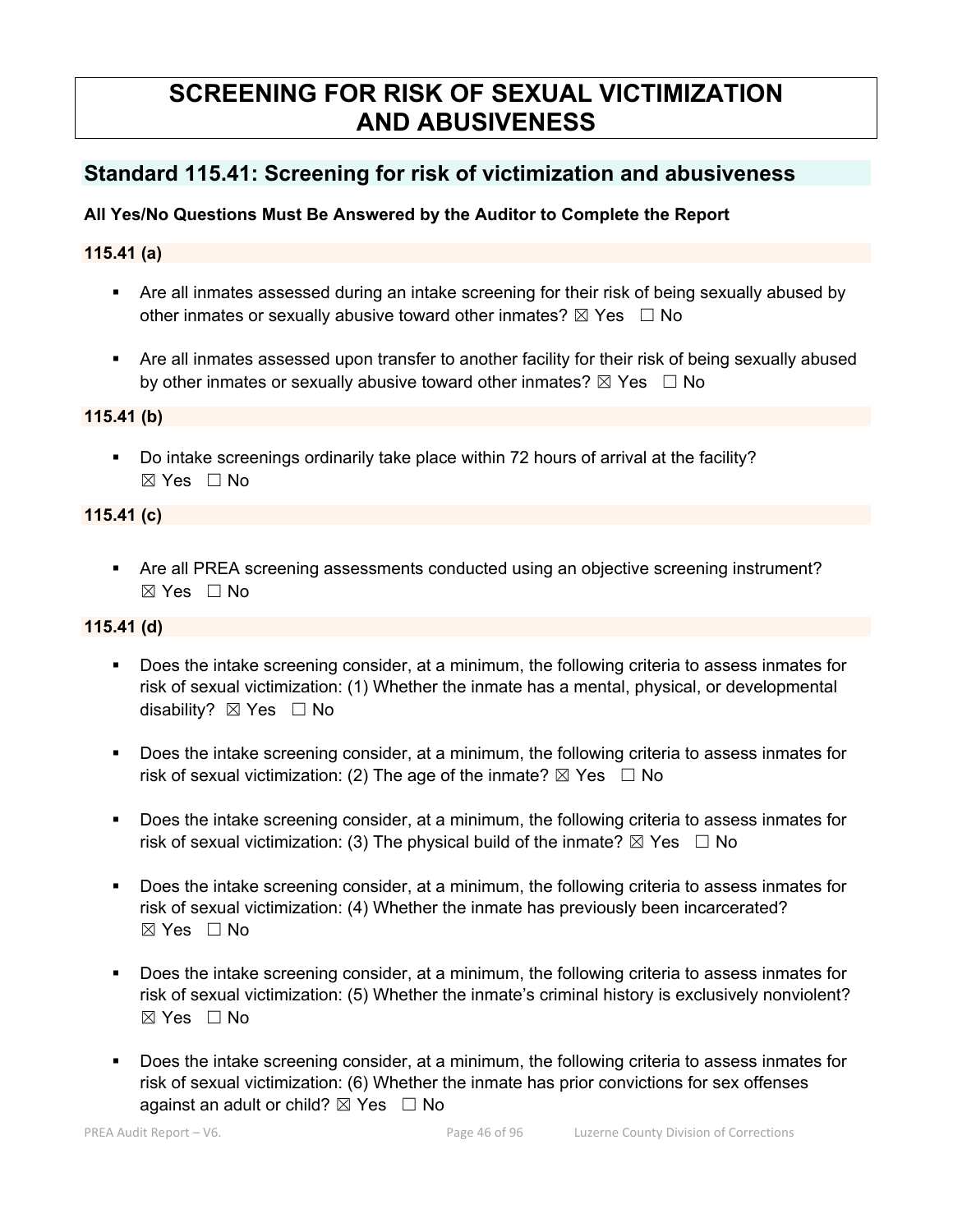- Does the intake screening consider, at a minimum, the following criteria to assess inmates for risk of sexual victimization: (7) Whether the inmate is or is perceived to be gay, lesbian, bisexual, transgender, intersex, or gender nonconforming (the facility affirmatively asks the inmate about his/her sexual orientation and gender identity AND makes a subjective determination based on the screener's perception whether the inmate is gender non-conforming or otherwise may be perceived to be LGBTI)?  $\boxtimes$  Yes  $\Box$  No
- Does the intake screening consider, at a minimum, the following criteria to assess inmates for risk of sexual victimization: (8) Whether the inmate has previously experienced sexual victimization? **⊠** Yes □ No
- Does the intake screening consider, at a minimum, the following criteria to assess inmates for risk of sexual victimization: (9) The inmate's own perception of vulnerability?  $\boxtimes$  Yes  $\Box$  No
- Does the intake screening consider, at a minimum, the following criteria to assess inmates for risk of sexual victimization: (10) Whether the inmate is detained solely for civil immigration purposes? ⊠ Yes □ No

#### **115.41 (e)**

- In assessing inmates for risk of being sexually abusive, does the initial PREA risk screening consider, as known to the agency, prior acts of sexual abuse?  $\boxtimes$  Yes  $\Box$  No
- **In assessing inmates for risk of being sexually abusive, does the initial PREA risk screening** consider, as known to the agency, prior convictions for violent offenses?  $\boxtimes$  Yes  $\Box$  No
- In assessing inmates for risk of being sexually abusive, does the initial PREA risk screening consider, as known to the agency, history of prior institutional violence or sexual abuse?  $\boxtimes$  Yes  $\Box$  No

# **115.41 (f)**

 Within a set time period not more than 30 days from the inmate's arrival at the facility, does the facility reassess the inmate's risk of victimization or abusiveness based upon any additional, relevant information received by the facility since the intake screening?  $\boxtimes$  Yes  $\Box$  No

# **115.41 (g)**

- Does the facility reassess an inmate's risk level when warranted due to a referral? ☒ Yes ☐ No
- Does the facility reassess an inmate's risk level when warranted due to a request?  $\boxtimes$  Yes  $\Box$  No
- Does the facility reassess an inmate's risk level when warranted due to an incident of sexual abuse? ☒ Yes ☐ No
- Does the facility reassess an inmate's risk level when warranted due to receipt of additional information that bears on the inmate's risk of sexual victimization or abusiveness?  $\boxtimes$  Yes  $\Box$  No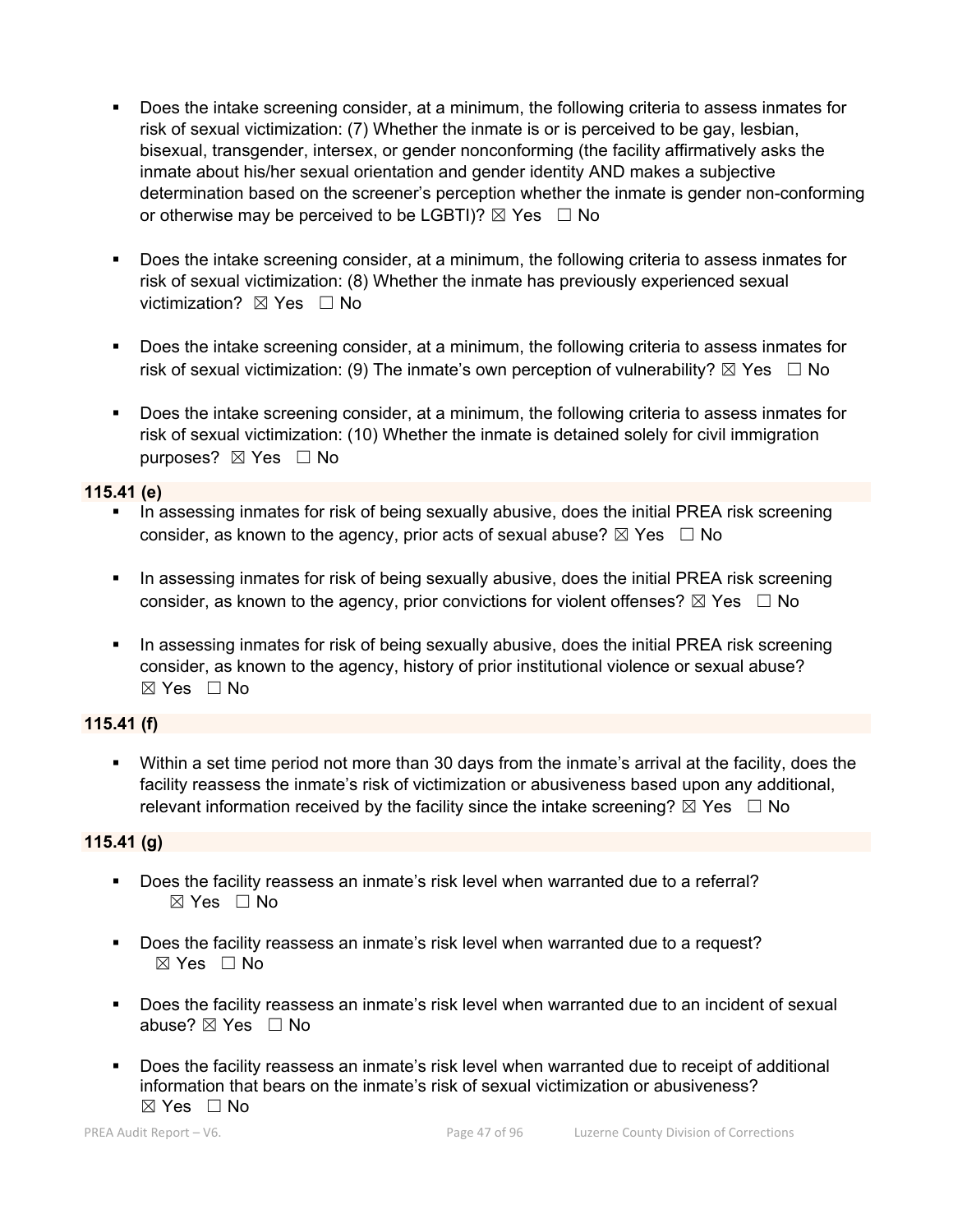#### **115.41 (h)**

Is it the case that inmates are not ever disciplined for refusing to answer, or for not disclosing complete information in response to, questions asked pursuant to paragraphs  $(d)(1)$ ,  $(d)(7)$ , (d)(8), or (d)(9) of this section?  $\boxtimes$  Yes  $\Box$  No

#### **115.41 (i)**

 Has the agency implemented appropriate controls on the dissemination within the facility of responses to questions asked pursuant to this standard in order to ensure that sensitive information is not exploited to the inmate's detriment by staff or other inmates?  $\boxtimes$  Yes  $\Box$  No

#### **Auditor Overall Compliance Determination**

- ☒ **Exceeds Standard** (*Substantially exceeds requirement of standards*)
- ☐ **Meets Standard** (*Substantial compliance; complies in all material ways with the standard for the relevant review period*)
- ☐ **Does Not Meet Standard** (*Requires Corrective Action*)

#### **EVIDENCE OF COMPLIANCE:**

All inmates are assessed during the intake process, which is completed upon arrival at the facility. This screening is conducted utilizing the screening form in the X Jail system. This instrument identifies all areas of victimization and abusiveness enumerated in this standard. This was verified through interviews with staff and inmates, as well as review of the completed instruments. The screening is being conducted by trained staff.

The inmates are also screened during the medical intake which takes place upon arrival at the facility. During the medical intake they ask about prior victimization, they have the ability to task a mental health follow up for the inmate. This was confirmed through interviews with inmates who had reported prior victimization.

The initial screening for risk of being sexually abusive considers any known prior acts of sexual abuse, prior convictions for violent offenses, and history of prior institutional violence or sexual abuse. This was confirmed during review of the screening tool and interviews with both staff and inmates.

The facility is reassessing all inmates within 30 days of arrival, this reassessment is being conducted by the treatment staff, and they are taking into considerations all information available to them at the time of reassessment. This was confirmed by reviewing the reassessment documentation and staff interviews.

The facility would reassess an inmate's risk level when warranted due to a referral, request, incident of sexual abuse, or receipt of additional information that may change the inmate's risk of sexual victimization or abusiveness. This was confirmed during the staff interviews.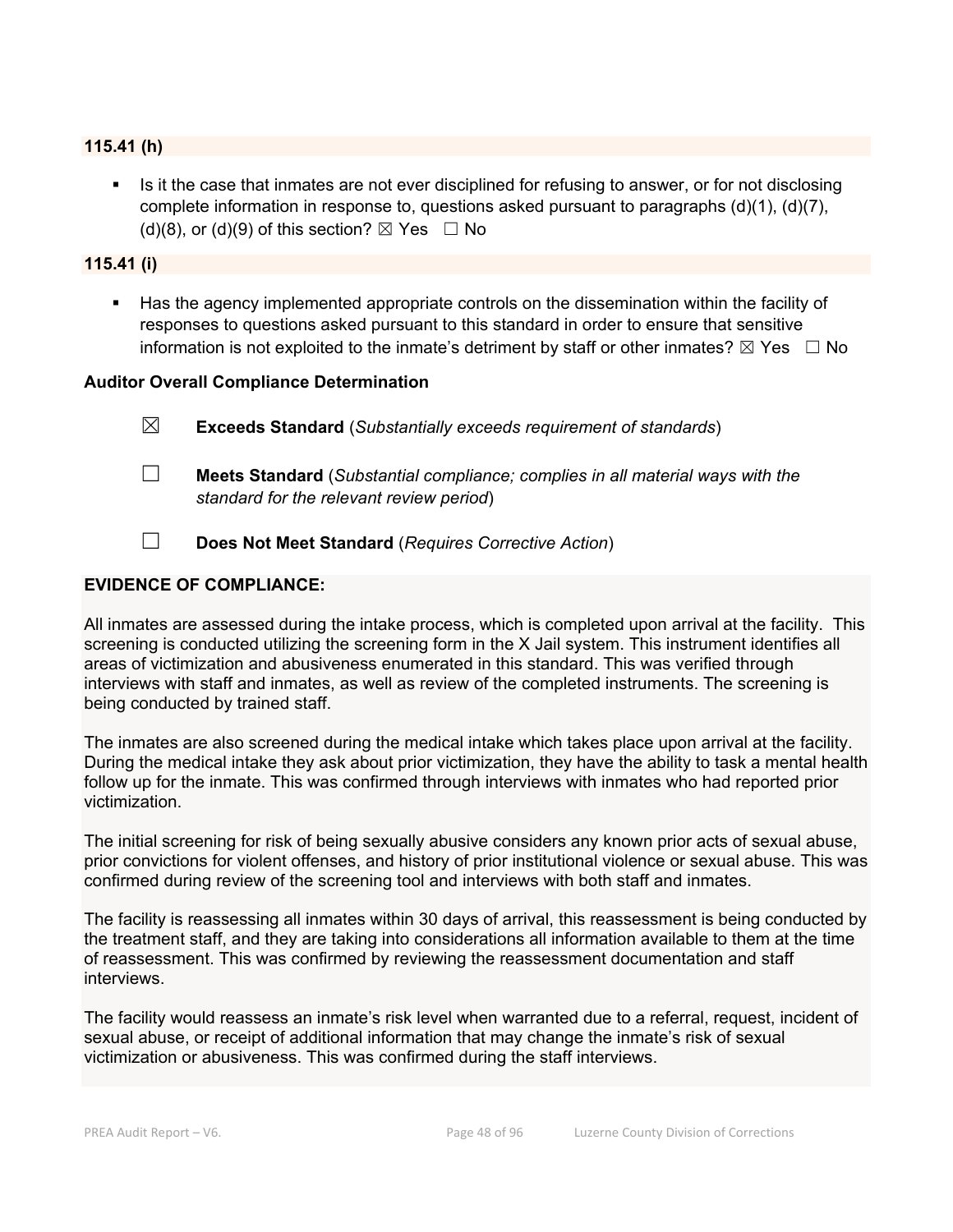Inmates are informed during the screening process that they will not be disciplined for refusing to answer, or for not disclosing complete information. This was confirmed during review of the screening tools, and during the staff and inmate interviews.

The agency implements control on the dissemination of screening information at the facility level. The information from the screening tools is only available to treatment staff, medical if needed, and administration. The screening information is stored in the inmate's file.

The agency further screens all inmate through medical, where they again ask questions relative to sexual victimization, this was confirmed by reviewing the medical screening forms and interviews. The inmates are constantly being reassessed by their assigned Case Managers. The Case Managers meet with each inmate on and make case notes in the Offender Management System. This was confirmed through interviews and watching the interaction between inmates and the Case Managers.

The interviewed Case Managers stated that they meet with the new arrival inmates within 72 hours. During this meeting they review all intake documentation with the inmates. They all related that they feel the inmates may be more comfortable offering sensitive information to them since they are not in uniform. This practice shows the commitment of the Case Managers to the overall safety at the facility.

After a careful review of all documentation, and the information received during interviews, I found that the agency substantially exceeds the requirements of this standard, and all provisions.

# **Standard 115.42: Use of screening information**

# **All Yes/No Questions Must Be Answered by the Auditor to Complete the Report**

#### **115.42 (a)**

- Does the agency use information from the risk screening required by § 115.41, with the goal of keeping separate those inmates at high risk of being sexually victimized from those at high risk of being sexually abusive, to inform: Housing Assignments?  $\boxtimes$  Yes  $\Box$  No
- Does the agency use information from the risk screening required by § 115.41, with the goal of keeping separate those inmates at high risk of being sexually victimized from those at high risk of being sexually abusive, to inform: Bed assignments?  $\boxtimes$  Yes  $\Box$  No
- Does the agency use information from the risk screening required by § 115.41, with the goal of keeping separate those inmates at high risk of being sexually victimized from those at high risk of being sexually abusive, to inform: Work Assignments?  $\boxtimes$  Yes  $\Box$  No
- Does the agency use information from the risk screening required by § 115.41, with the goal of keeping separate those inmates at high risk of being sexually victimized from those at high risk of being sexually abusive, to inform: Education Assignments?  $\boxtimes$  Yes  $\Box$  No
- Does the agency use information from the risk screening required by § 115.41, with the goal of keeping separate those inmates at high risk of being sexually victimized from those at high risk of being sexually abusive, to inform: Program Assignments?  $\boxtimes$  Yes  $\Box$  No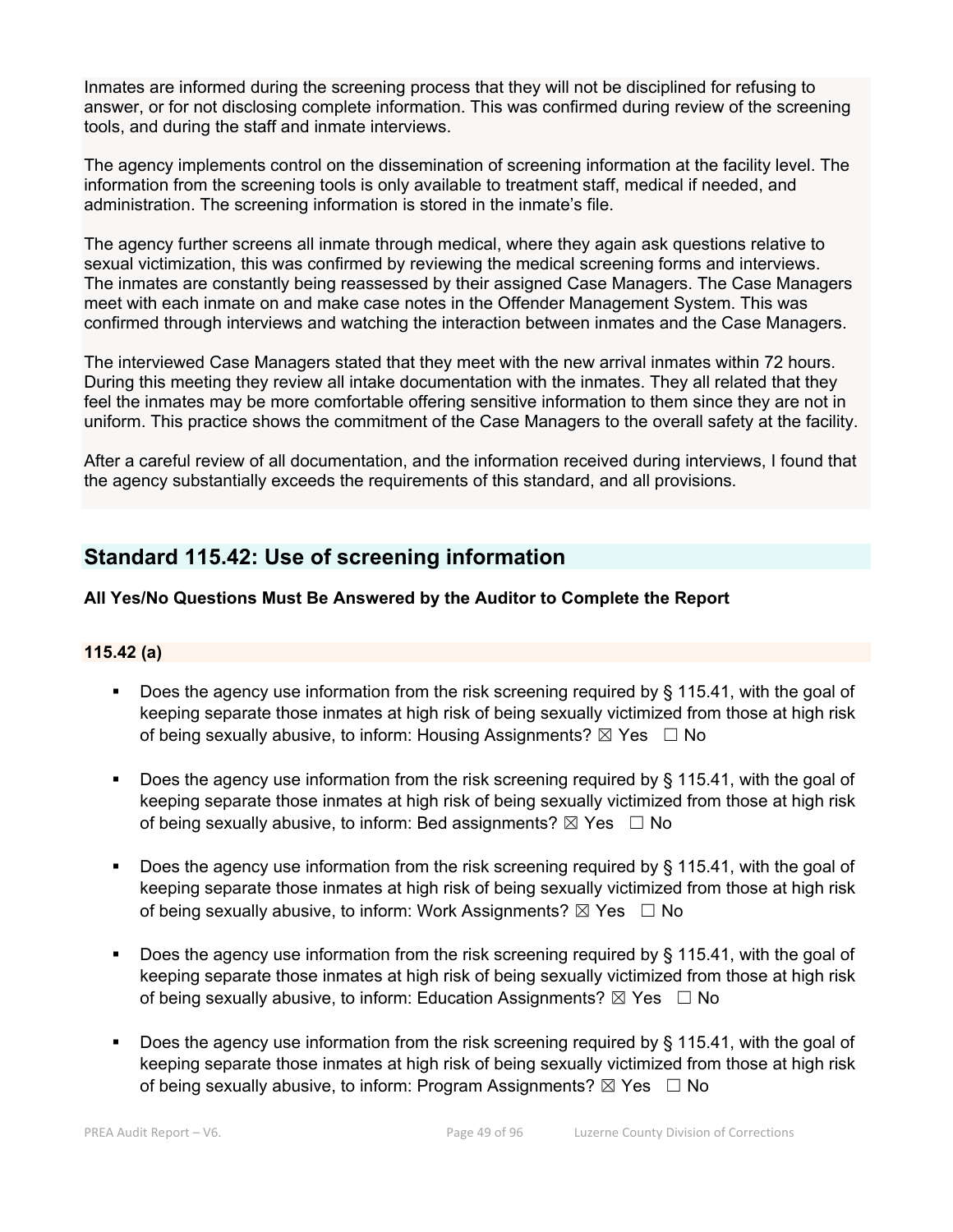# **115.42 (b)**

 Does the agency make individualized determinations about how to ensure the safety of each inmate? ☒ Yes ☐ No

# **115.42 (c)**

- When deciding whether to assign a transgender or intersex inmate to a facility for male or female inmates, does the **agency** consider, on a case-by-case basis whether a placement would ensure the inmate's health and safety, and whether a placement would present management or security problems (NOTE: if an agency by policy or practice assigns inmates to a male or female facility on the basis of anatomy alone, that agency is not in compliance with this standard)?  $\boxtimes$  Yes  $\Box$  No
- When making housing or other program assignments for transgender or intersex inmates, does the agency consider on a case-by-case basis whether a placement would ensure the inmate's health and safety, and whether a placement would present management or security problems? ☒ Yes ☐ No

#### **115.42 (d)**

 Are placement and programming assignments for each transgender or intersex inmate reassessed at least twice each year to review any threats to safety experienced by the inmate?  $\boxtimes$  Yes  $\Box$  No

# **115.42 (e)**

 Are each transgender or intersex inmate's own views with respect to his or her own safety given serious consideration when making facility and housing placement decisions and programming assignments?  $\boxtimes$  Yes  $\Box$  No

#### **115.42 (f)**

 Are transgender and intersex inmates given the opportunity to shower separately from other inmates?  $\boxtimes$  Yes  $\Box$  No

#### **115.42 (g)**

- Unless placement is in a dedicated facility, unit, or wing established in connection with a consent decree, legal settlement, or legal judgment for the purpose of protecting lesbian, gay, bisexual, transgender, or intersex inmates, does the agency always refrain from placing: lesbian, gay, and bisexual inmates in dedicated facilities, units, or wings solely on the basis of such identification or status? (N/A if the agency has a dedicated facility, unit, or wing solely for the placement of LGBT or I inmates pursuant to a consent decree, legal settlement, or legal judgement.)  $\boxtimes$  Yes  $\Box$  No  $\Box$  NA
- Unless placement is in a dedicated facility, unit, or wing established in connection with a consent decree, legal settlement, or legal judgment for the purpose of protecting lesbian, gay, bisexual, transgender, or intersex inmates, does the agency always refrain from placing: transgender inmates in dedicated facilities, units, or wings solely on the basis of such identification or status? (N/A if the agency has a dedicated facility, unit, or wing solely for the placement of LGBT or I inmates pursuant to a consent decree, legal settlement, or legal iudgement.)  $\boxtimes$  Yes  $\Box$  No  $\Box$  NA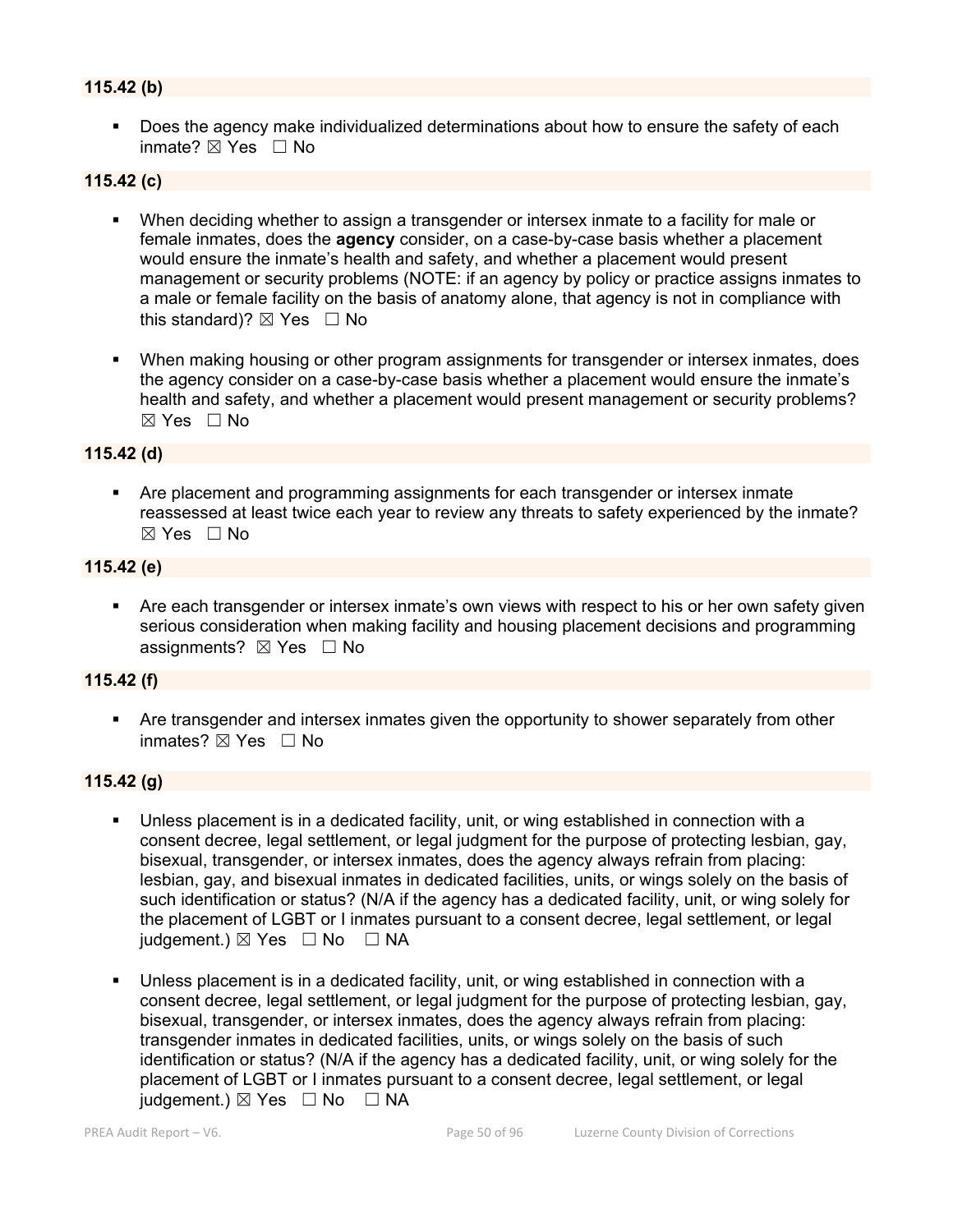Unless placement is in a dedicated facility, unit, or wing established in connection with a consent decree, legal settlement, or legal judgment for the purpose of protecting lesbian, gay, bisexual, transgender, or intersex inmates, does the agency always refrain from placing: intersex inmates in dedicated facilities, units, or wings solely on the basis of such identification or status? (N/A if the agency has a dedicated facility, unit, or wing solely for the placement of LGBT or I inmates pursuant to a consent decree, legal settlement, or legal judgement.)  $\boxtimes$  Yes ☐ No ☐ NA

#### **Auditor Overall Compliance Determination**

☐ **Exceeds Standard** (*Substantially exceeds requirement of standards*)

☒ **Meets Standard** (*Substantial compliance; complies in all material ways with the standard for the relevant review period*)

☐ **Does Not Meet Standard** (*Requires Corrective Action*)

#### **EVIDENCE OF COMPLIANCE:**

The agency utilizes the information from the screening and reassessment to inform housing, bed, work, education, and program assignments with the goal of keeping separate those inmates at high risk of being sexually victimized from those at high risk of being sexually abusive. This was confirmed during review of the policy and I confirmed these procedures during staff and inmate interviews.

The agency makes all of these determinations on an individualized basis, this ensures the safety of each inmate. This was confirmed during policy review, and staff and inmate interviews.

I confirmed during policy review and interviews that when deciding whether to assign a transgender or intersex inmate to a facility for male or female inmates, and in making other housing and programming assignments, the agency considers on a case-by-case basis whether a placement would ensure the inmate's health and safety, and whether the placement would present management or security problems. I also confirmed that the inmates own views would be taken into consideration during these decisions. Through policy and interviews I confirmed that a transgender inmate would be given the opportunity to shower separately from other inmates.

I confirmed during interviews with the Case Managers that placement and programming assignments for each transgender or intersex inmate would be reassessed at least twice each year. This is also addressed in policy.

Neither the agency nor facility place lesbian, gay, bisexual, transgender, or intersex inmates in dedicated facilities, units, or wings solely on the basis of such identification or status. This was confirmed during interviews, as well as inmate interviews, several inmates interviewed at the facility identified as gay, and bisexual.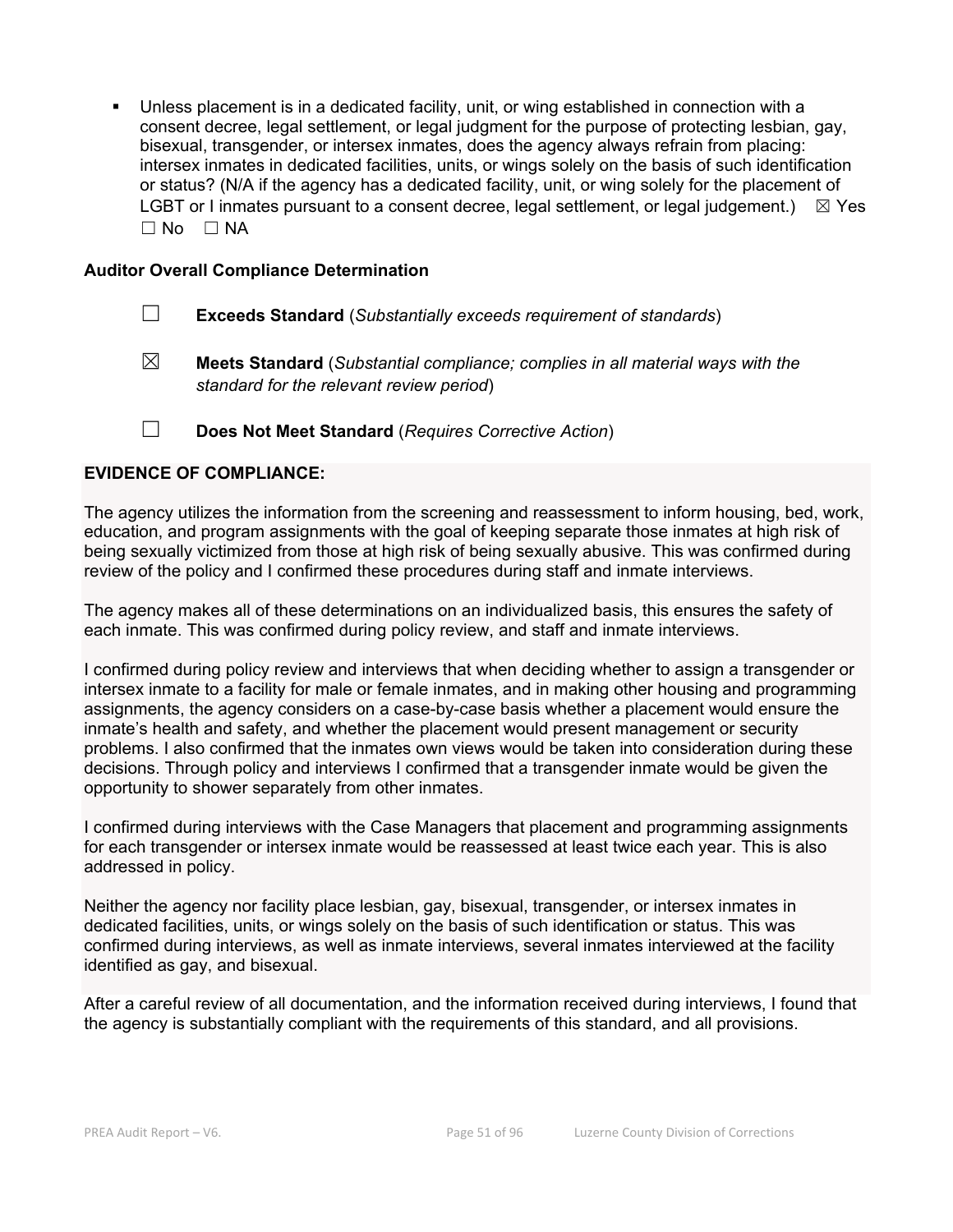# **Standard 115.43: Protective Custody**

### **All Yes/No Questions Must Be Answered by the Auditor to Complete the Report**

#### **115.43 (a)**

- Does the facility always refrain from placing inmates at high risk for sexual victimization in involuntary segregated housing unless an assessment of all available alternatives has been made, and a determination has been made that there is no available alternative means of separation from likely abusers?  $\boxtimes$  Yes  $\Box$  No
- If a facility cannot conduct such an assessment immediately, does the facility hold the inmate in involuntary segregated housing for less than 24 hours while completing the assessment?  $\boxtimes$  Yes  $\Box$  No

#### **115.43 (b)**

- Do inmates who are placed in segregated housing because they are at high risk of sexual victimization have access to: Programs to the extent possible?  $\boxtimes$  Yes  $\Box$  No
- Do inmates who are placed in segregated housing because they are at high risk of sexual victimization have access to: Privileges to the extent possible?  $\boxtimes$  Yes  $\Box$  No
- Do inmates who are placed in segregated housing because they are at high risk of sexual victimization have access to: Education to the extent possible?  $\boxtimes$  Yes  $\Box$  No
- Do inmates who are placed in segregated housing because they are at high risk of sexual victimization have access to: Work opportunities to the extent possible?  $\boxtimes$  Yes  $\Box$  No
- If the facility restricts any access to programs, privileges, education, or work opportunities, does the facility document the opportunities that have been limited? (N/A if the facility *never* restricts access to programs, privileges, education, or work opportunities.)  $\Box$  Yes  $\Box$  No  $\Box$  NA
- If the facility restricts any access to programs, privileges, education, or work opportunities, does the facility document the duration of the limitation? (N/A if the facility *never* restricts access to programs, privileges, education, or work opportunities.)  $\Box$  Yes  $\Box$  No  $\Box$  NA
- If the facility restricts any access to programs, privileges, education, or work opportunities, does the facility document the reasons for such limitations? (N/A if the facility *never* restricts access to programs, privileges, education, or work opportunities.)  $\Box$  Yes  $\Box$  No  $\boxtimes$  NA

# **115.43 (c)**

- Does the facility assign inmates at high risk of sexual victimization to involuntary segregated housing only until an alternative means of separation from likely abusers can be arranged? ☐ Yes ☒ No
- Does such an assignment not ordinarily exceed a period of 30 days?  $\Box$  Yes  $\boxtimes$  No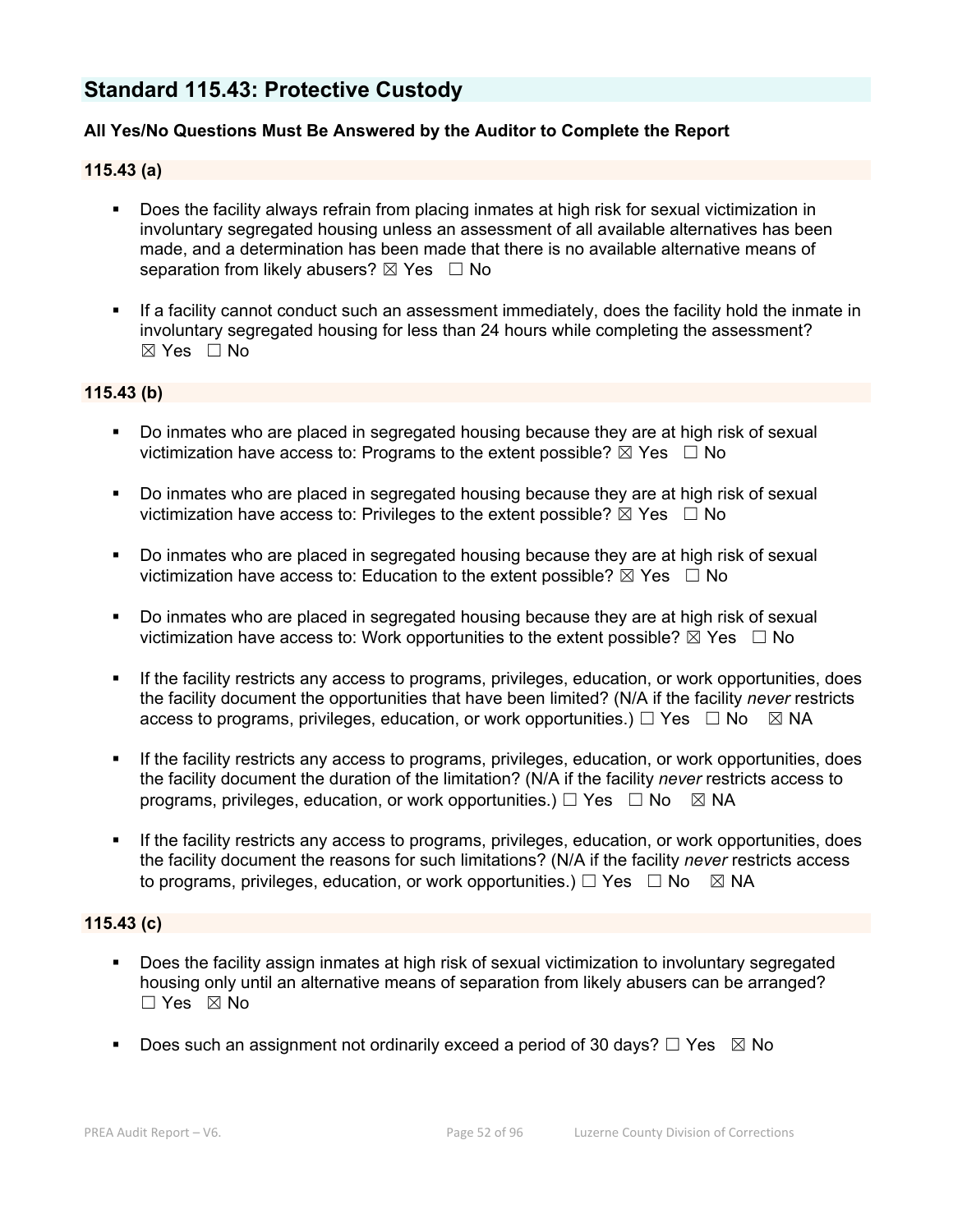#### **115.43 (d)**

- If an involuntary segregated housing assignment is made pursuant to paragraph (a) of this section, does the facility clearly document the basis for the facility's concern for the inmate's safety? ⊠ Yes □ No
- If an involuntary segregated housing assignment is made pursuant to paragraph (a) of this section, does the facility clearly document the reason why no alternative means of separation can be arranged?  $\boxtimes$  Yes  $\Box$  No

#### **115.43 (e)**

 In the case of each inmate who is placed in involuntary segregation because he/she is at high risk of sexual victimization, does the facility afford a review to determine whether there is a continuing need for separation from the general population EVERY 30 DAYS?  $\boxtimes$  Yes  $\Box$  No

#### **Auditor Overall Compliance Determination**

- ☐ **Exceeds Standard** (*Substantially exceeds requirement of standards*)
- ☒ **Meets Standard** (*Substantial compliance; complies in all material ways with the standard for the relevant review period*)
- ☐ **Does Not Meet Standard** (*Requires Corrective Action*)

### **EVIDENCE OF COMPLAINCE:**

The agency has a policy prohibiting the placement of inmates at high risk for sexual victimization in involuntary segregated housing unless an assessment of all available alternatives has been made. This policy addresses all provisions in the standard, the language in the policy meets all aspects of the standard.

This facility has had no incident where they have segregated an inmate due to being at high risk of sexual victimization. The facility is a minimum-security facility and does not have a segregated housing unit, nor do they have the ability to segregate inmates in this manner.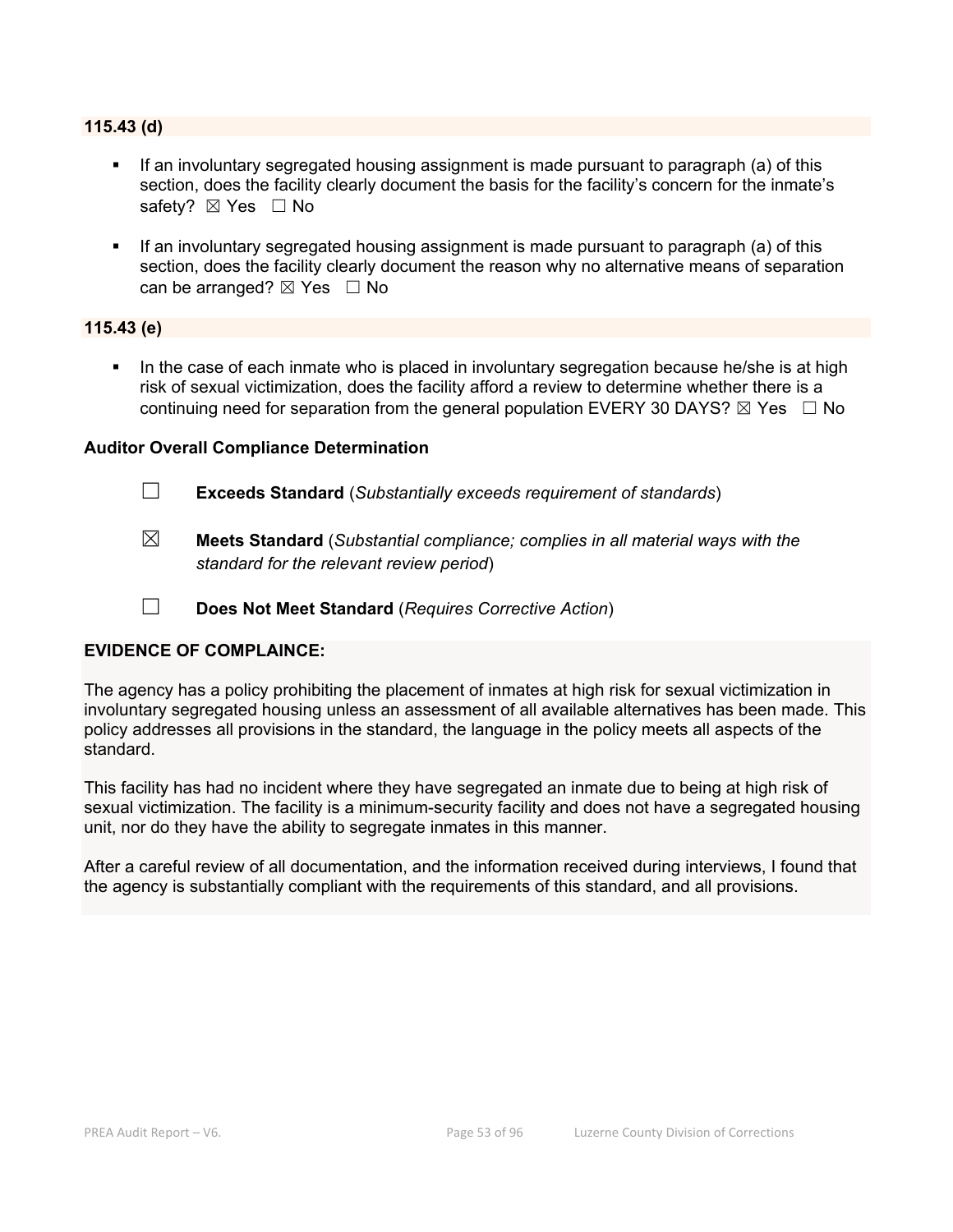# **REPORTING**

# **Standard 115.51: Inmate reporting**

# **All Yes/No Questions Must Be Answered by the Auditor to Complete the Report**

### **115.51 (a)**

- Does the agency provide multiple internal ways for inmates to privately report sexual abuse and sexual harassment? ⊠ Yes □ No
- Does the agency provide multiple internal ways for inmates to privately report retaliation by other inmates or staff for reporting sexual abuse and sexual harassment?  $\boxtimes$  Yes  $\Box$  No
- Does the agency provide multiple internal ways for inmates to privately report staff neglect or violation of responsibilities that may have contributed to such incidents?  $\boxtimes$  Yes  $\Box$  No

#### **115.51 (b)**

- Does the agency also provide at least one way for inmates to report sexual abuse or sexual harassment to a public or private entity or office that is not part of the agency?  $\boxtimes$  Yes  $\Box$  No
- Is that private entity or office able to receive and immediately forward inmate reports of sexual abuse and sexual harassment to agency officials?  $\boxtimes$  Yes  $\Box$  No
- Does that private entity or office allow the inmate to remain anonymous upon request?  $\boxtimes$  Yes  $\Box$  No
- Are inmates detained solely for civil immigration purposes provided information on how to contact relevant consular officials and relevant officials at the Department of Homeland Security? (N/A if the facility *never* houses inmates detained solely for civil immigration purposes)  $\Box$  Yes  $\Box$  No  $\boxtimes$  NA

# **115.51 (c)**

- Does staff accept reports of sexual abuse and sexual harassment made verbally, in writing, anonymously, and from third parties?  $\boxtimes$  Yes  $\Box$  No
- Does staff promptly document any verbal reports of sexual abuse and sexual harassment?  $\boxtimes$  Yes  $\Box$  No

#### **115.51 (d)**

 Does the agency provide a method for staff to privately report sexual abuse and sexual harassment of inmates?  $\boxtimes$  Yes  $\Box$  No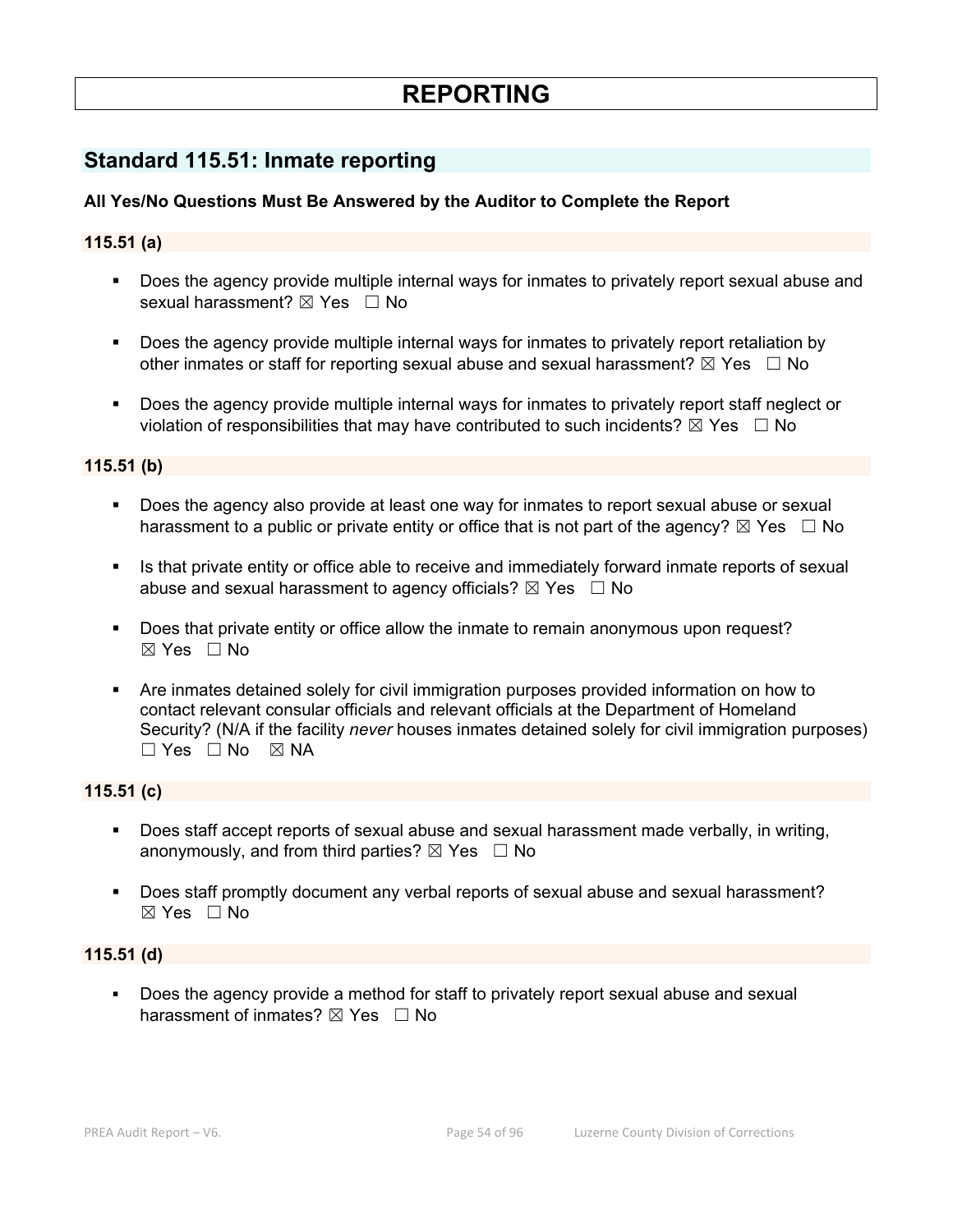#### **Auditor Overall Compliance Determination**

- ☐ **Exceeds Standard** (*Substantially exceeds requirement of standards*)
- ☒ **Meets Standard** (*Substantial compliance; complies in all material ways with the standard for the relevant review period*)
- 
- ☐ **Does Not Meet Standard** (*Requires Corrective Action*)

#### **EVIDENCE OF COMPLIANCE:**

The facility provides the inmates the information on reporting in the inmate handbook and pamphlet provided at intake and through signage throughout the facility. The inmates can report directly to any staff, through medical, or through the PREA reporting hotline. During the interviews with both staff and inmates I confirmed that they were aware of the reporting avenues.

The agency provides a hotline through the Pennsylvania Department of Corrections. This is provided in the inmate pamphlets and through signage throughout the facility. The inmates interviewed related that they understood they could remain anonymous.

The staff interviews related that they understood the agency policy that states that staff shall accept reports made verbally, in writing, anonymously, and from third parties and shall promptly document any verbal reports.

The agency provides in policy a method for staff to privately report sexual abuse and sexual harassment of inmates. The policy allows the staff to go outside their immediate chain of command.

As previously stated the inmates also have access to the Kiosk system to make any notification.

The agencies website further instructs third parties on how to report. This was confirmed by viewing the agencies website.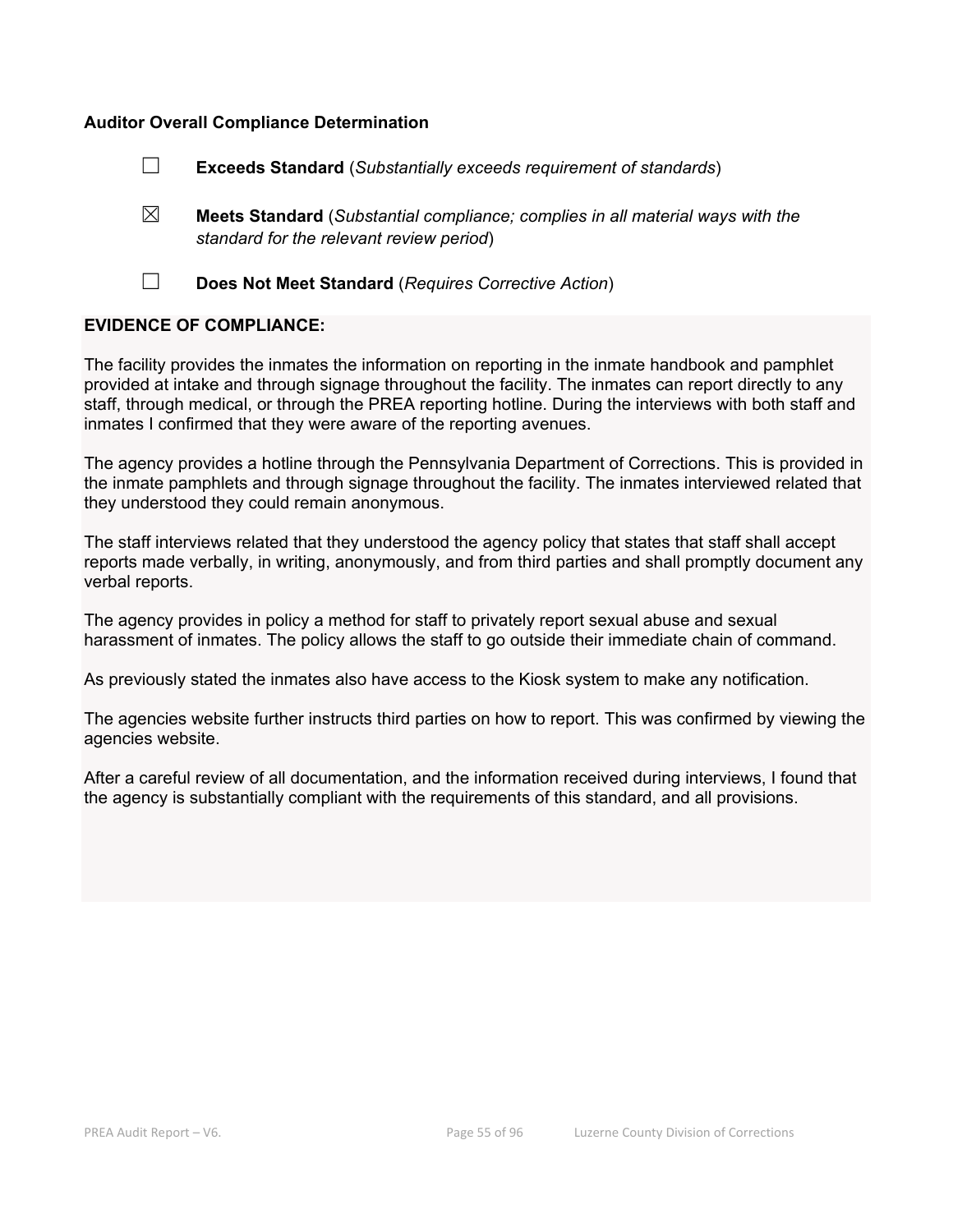# **Standard 115.52: Exhaustion of administrative remedies**

# **All Yes/No Questions Must Be Answered by the Auditor to Complete the Report**

#### **115.52 (a)**

 Is the agency exempt from this standard? NOTE: The agency is exempt ONLY if it does not have administrative procedures to address inmate grievances regarding sexual abuse. This does not mean the agency is exempt simply because an inmate does not have to or is not ordinarily expected to submit a grievance to report sexual abuse. This means that as a matter of explicit policy, the agency does not have an administrative remedies process to address sexual abuse. ☒ Yes ☐ No

#### **115.52 (b)**

- Does the agency permit inmates to submit a grievance regarding an allegation of sexual abuse without any type of time limits? (The agency may apply otherwise-applicable time limits to any portion of a grievance that does not allege an incident of sexual abuse.) (N/A if agency is exempt from this standard.)  $\Box$  Yes  $\Box$  No  $\boxtimes$  NA
- Does the agency always refrain from requiring an inmate to use any informal grievance process, or to otherwise attempt to resolve with staff, an alleged incident of sexual abuse? (N/A if agency is exempt from this standard.)  $\Box$  Yes  $\Box$  No  $\boxtimes$  NA

#### **115.52 (c)**

- Does the agency ensure that: An inmate who alleges sexual abuse may submit a grievance without submitting it to a staff member who is the subject of the complaint? (N/A if agency is exempt from this standard.)  $\Box$  Yes  $\Box$  No  $\boxtimes$  NA
- Does the agency ensure that: Such grievance is not referred to a staff member who is the subject of the complaint? (N/A if agency is exempt from this standard.)  $\Box$  Yes  $\Box$  No  $\boxtimes$  NA

#### **115.52 (d)**

- Does the agency issue a final agency decision on the merits of any portion of a grievance alleging sexual abuse within 90 days of the initial filing of the grievance? (Computation of the 90-day time period does not include time consumed by inmates in preparing any administrative appeal.) (N/A if agency is exempt from this standard.)  $\Box$  Yes  $\Box$  No  $\Box$  NA
- If the agency claims the maximum allowable extension of time to respond of up to 70 days per 115.52(d)(3) when the normal time period for response is insufficient to make an appropriate decision, does the agency notify the inmate in writing of any such extension and provide a date by which a decision will be made? (N/A if agency is exempt from this standard.)  $\square$  Yes  $\square$  No  $\square$  NA
- At any level of the administrative process, including the final level, if the inmate does not receive a response within the time allotted for reply, including any properly noticed extension, may an inmate consider the absence of a response to be a denial at that level? (N/A if agency is exempt from this standard.)  $\Box$  Yes  $\Box$  No  $\boxtimes$  NA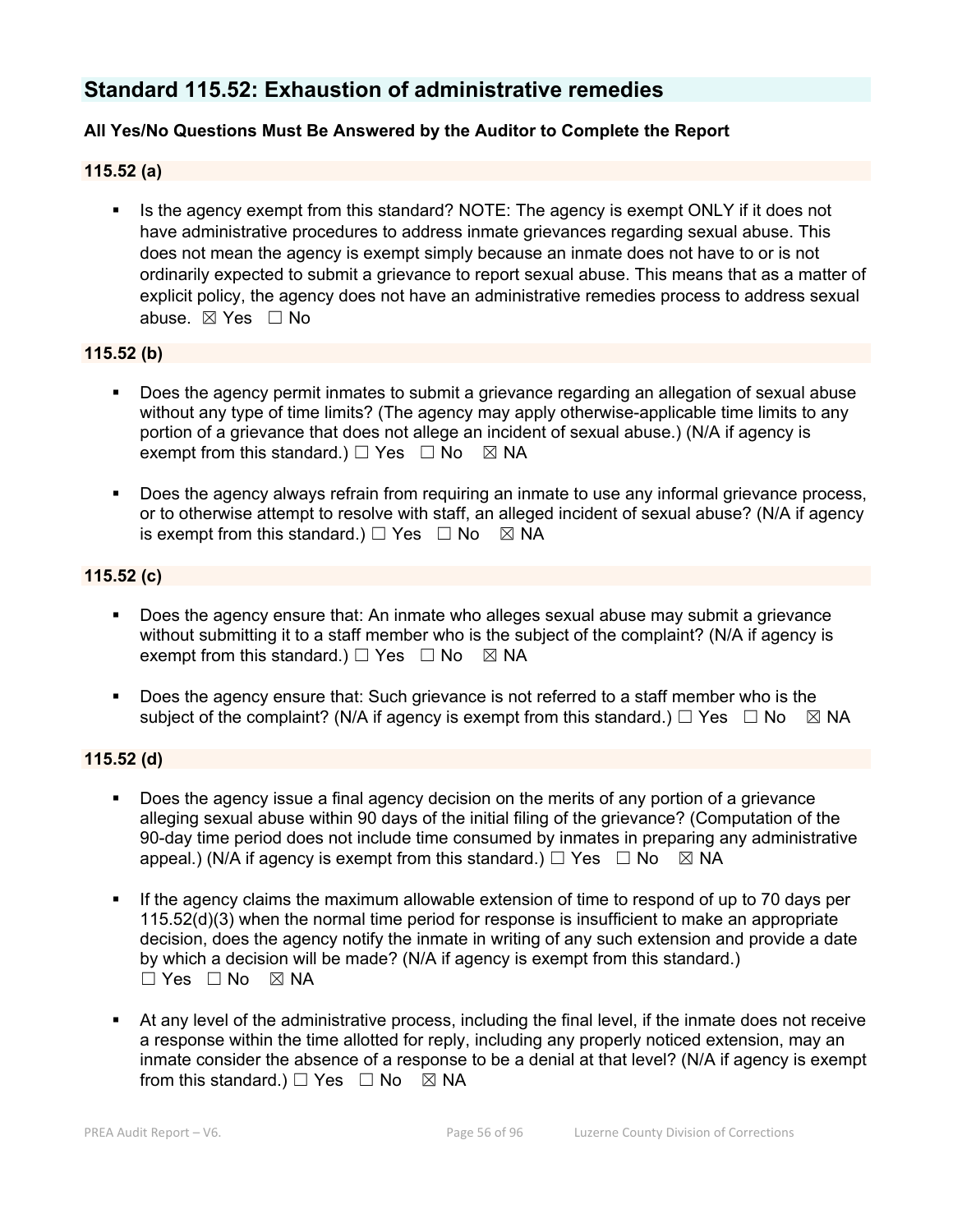# **115.52 (e)**

- Are third parties, including fellow inmates, staff members, family members, attorneys, and outside advocates, permitted to assist inmates in filing requests for administrative remedies relating to allegations of sexual abuse? (N/A if agency is exempt from this standard.)  $\Box$  Yes  $\Box$  No  $\boxtimes$  NA
- Are those third parties also permitted to file such requests on behalf of inmates? (If a third-party files such a request on behalf of an inmate, the facility may require as a condition of processing the request that the alleged victim agree to have the request filed on his or her behalf, and may also require the alleged victim to personally pursue any subsequent steps in the administrative remedy process.) (N/A if agency is exempt from this standard.)  $\Box$  Yes  $\Box$  No  $\boxtimes$  NA
- If the inmate declines to have the request processed on his or her behalf, does the agency document the inmate's decision? (N/A if agency is exempt from this standard.) ☐ Yes ☐ No ☒ NA

#### **115.52 (f)**

- Has the agency established procedures for the filing of an emergency grievance alleging that an inmate is subject to a substantial risk of imminent sexual abuse? (N/A if agency is exempt from this standard.)  $\Box$  Yes  $\Box$  No  $\boxtimes$  NA
- After receiving an emergency grievance alleging an inmate is subject to a substantial risk of imminent sexual abuse, does the agency immediately forward the grievance (or any portion thereof that alleges the substantial risk of imminent sexual abuse) to a level of review at which immediate corrective action may be taken? (N/A if agency is exempt from this standard.).  $\Box$  Yes  $\Box$  No  $\boxtimes$  NA
- After receiving an emergency grievance described above, does the agency provide an initial response within 48 hours? (N/A if agency is exempt from this standard.)  $\Box$  Yes  $\Box$  No  $\boxtimes$  NA
- After receiving an emergency grievance described above, does the agency issue a final agency decision within 5 calendar days? (N/A if agency is exempt from this standard.)  $\square$  Yes  $\square$  No  $\square$  NA
- Does the initial response and final agency decision document the agency's determination whether the inmate is in substantial risk of imminent sexual abuse? (N/A if agency is exempt from this standard.)  $\Box$  Yes  $\Box$  No  $\boxtimes$  NA
- Does the initial response document the agency's action(s) taken in response to the emergency grievance? (N/A if agency is exempt from this standard.)  $\Box$  Yes  $\Box$  No  $\boxtimes$  NA
- Does the agency's final decision document the agency's action(s) taken in response to the emergency grievance? (N/A if agency is exempt from this standard.)  $\Box$  Yes  $\Box$  No  $\boxtimes$  NA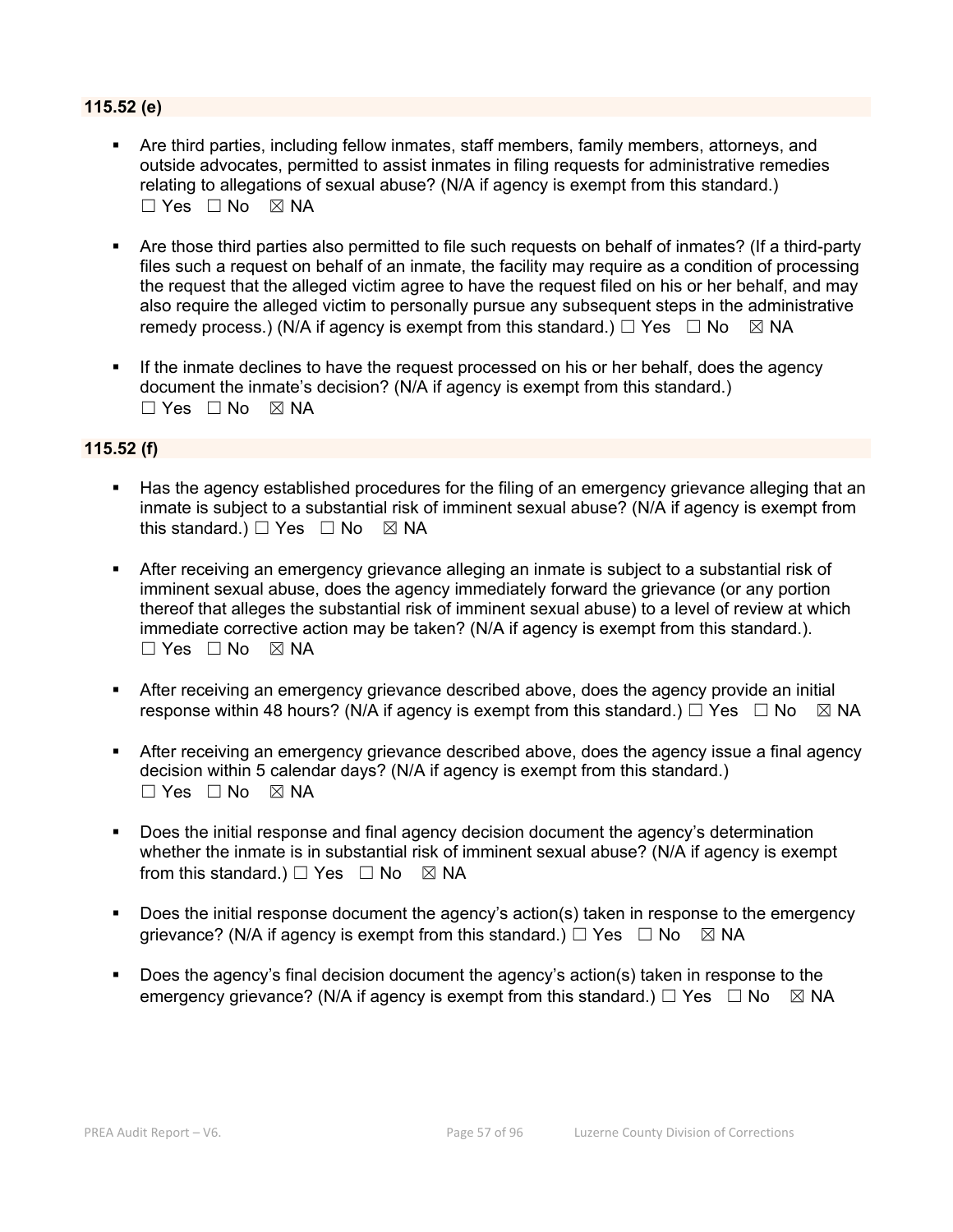# **115.52 (g)**

 If the agency disciplines an inmate for filing a grievance related to alleged sexual abuse, does it do so ONLY where the agency demonstrates that the inmate filed the grievance in bad faith? (N/A if agency is exempt from this standard.)  $\Box$  Yes  $\Box$  No  $\boxtimes$  NA

#### **Auditor Overall Compliance Determination**

- ☐ **Exceeds Standard** (*Substantially exceeds requirement of standards*)
- ☒ **Meets Standard** (*Substantial compliance; complies in all material ways with the standard for the relevant review period*)
- 
- ☐ **Does Not Meet Standard** (*Requires Corrective Action*)

#### **EVIDENCE OF COMPLIANCE:**

The audited facility is exempt from this standard, it does not have administrative procedures to address inmate grievances regarding sexual abuse.

After a careful review of all documentation, and the information received during interviews, I found that the agency is substantially compliant with the requirements of this standard, and all provisions.

# **Standard 115.53: Inmate access to outside confidential support services**

#### **All Yes/No Questions Must Be Answered by the Auditor to Complete the Report**

#### **115.53 (a)**

- Does the facility provide inmates with access to outside victim advocates for emotional support services related to sexual abuse by giving inmates mailing addresses and telephone numbers, including toll-free hotline numbers where available, of local, State, or national victim advocacy or rape crisis organizations?  $\boxtimes$  Yes  $\Box$  No
- **Does the facility provide persons detained solely for civil immigration purposes mailing** addresses and telephone numbers, including toll-free hotline numbers where available of local, State, or national immigrant services agencies? (N/A if the facility *never* has persons detained solely for civil immigration purposes.)  $\Box$  Yes  $\Box$  No  $\boxtimes$  NA
- Does the facility enable reasonable communication between inmates and these organizations and agencies, in as confidential a manner as possible?  $\boxtimes$  Yes  $\Box$  No

#### **115.53 (b)**

 Does the facility inform inmates, prior to giving them access, of the extent to which such communications will be monitored and the extent to which reports of abuse will be forwarded to authorities in accordance with mandatory reporting laws?  $\boxtimes$  Yes  $\Box$  No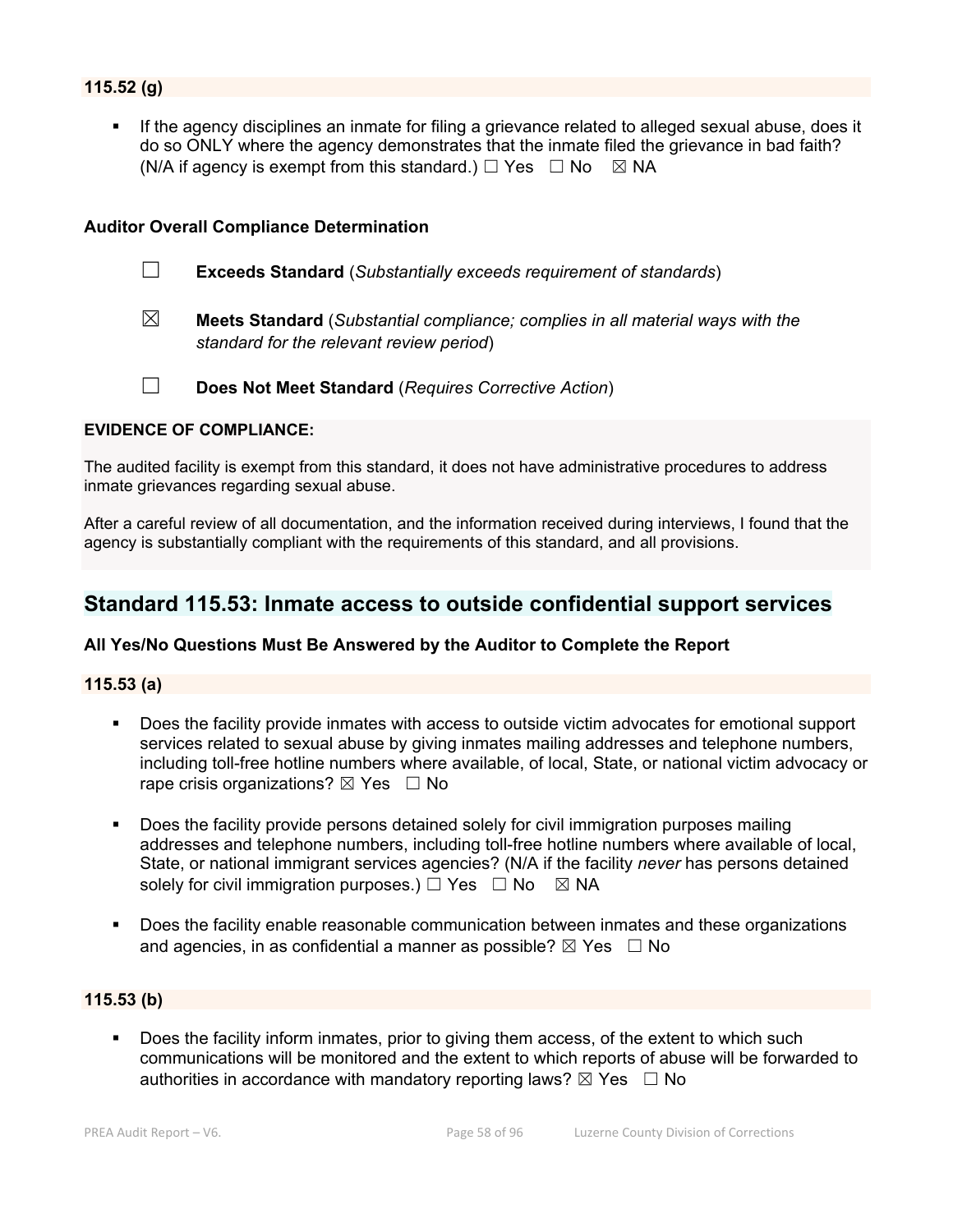#### **115.53 (c)**

- Does the agency maintain or attempt to enter into memoranda of understanding or other agreements with community service providers that are able to provide inmates with confidential emotional support services related to sexual abuse?  $\boxtimes$  Yes  $\Box$  No
- Does the agency maintain copies of agreements or documentation showing attempts to enter into such agreements?  $\boxtimes$  Yes  $\Box$  No

#### **Auditor Overall Compliance Determination**

- ☐ **Exceeds Standard** (*Substantially exceeds requirement of standards*)
- ☒ **Meets Standard** (*Substantial compliance; complies in all material ways with the standard for the relevant review period*)
- ☐ **Does Not Meet Standard** (*Requires Corrective Action*)

#### **EVIDENCE OF COMPLIANCE:**

Access to outside confidential support services is outlined in the agencies policies and procedures. The inmate would have the ability to utilize the services provided through Luzerne County Victims Resource Center. These services are outlined in the inmate handbook, and would be provided to inmates involved in an incident. The services that the inmates would receive are the same as the level received in the community, this was confirmed with the supervisor at the Luzerne County Victims Resource Center.

Through interviews I further established that follow up mental health care would be provided by the facility for any inmate victim or abuser who was involved in an incident.

The PREA Coordinator would inform inmates, prior to giving them access, of the extent to which such communications will be monitored and the extent to which reports of abuse will be forwarded to authorities in accordance with mandatory reporting laws. This was confirmed during interviews.

The facility has provided the contact information for Luzerne County Victims Resource Center to inmates involved in incidents, it is unknown if they contacted the agency due to confidentiality. This was confirmed through interviews.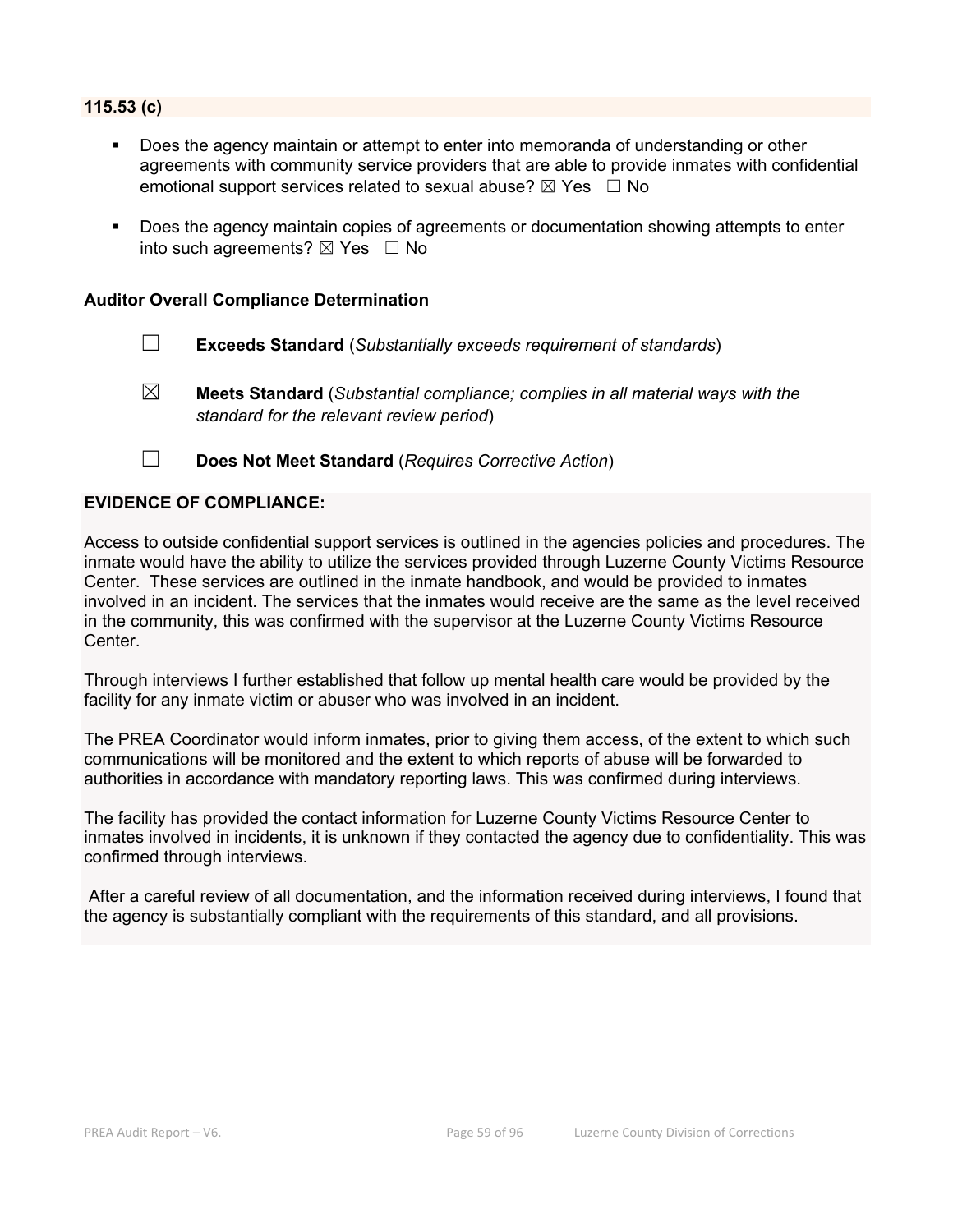# **Standard 115.54: Third-party reporting**

# **All Yes/No Questions Must Be Answered by the Auditor to Complete the Report**

#### **115.54 (a)**

- Has the agency established a method to receive third-party reports of sexual abuse and sexual harassment? ⊠ Yes □ No
- Has the agency distributed publicly information on how to report sexual abuse and sexual harassment on behalf of an inmate?  $\boxtimes$  Yes  $\Box$  No

#### **Auditor Overall Compliance Determination**

- ☐ **Exceeds Standard** (*Substantially exceeds requirement of standards*)
- ☒ **Meets Standard** (*Substantial compliance; complies in all material ways with the standard for the relevant review period*)
- ☐ **Does Not Meet Standard** (*Requires Corrective Action*)

#### **EVIDENCE OF COMPLIANCE:**

The agency has established third party reporting methods in policy, these methods allow inmates to report for other inmates and outside individuals to report. The agencies website outlines the third party reporting avenues, this was confirmed through review of the agency website. The reporting avenue is an email directed to the PREA Coordinator.

The The facility has third party reporting avenues posted in areas in the facility where they can be viewed by visitors.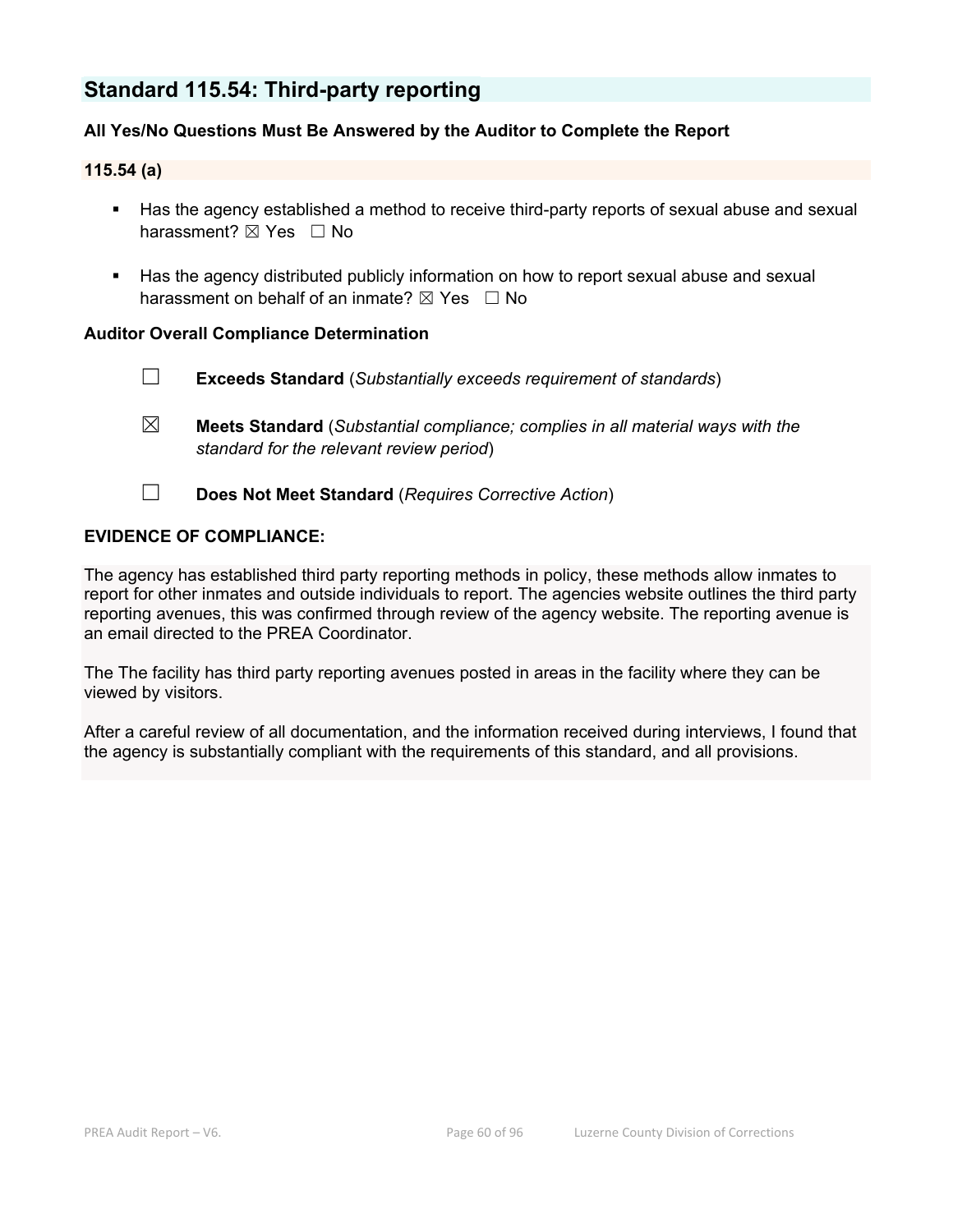# **OFFICIAL RESPONSE FOLLOWING AN INMATE REPORT**

# **Standard 115.61: Staff and agency reporting duties**

# **All Yes/No Questions Must Be Answered by the Auditor to Complete the Report**

# **115.61 (a)**

- Does the agency require all staff to report immediately and according to agency policy any knowledge, suspicion, or information regarding an incident of sexual abuse or sexual harassment that occurred in a facility, whether or not it is part of the agency?  $\boxtimes$  Yes  $\Box$  No
- Does the agency require all staff to report immediately and according to agency policy any knowledge, suspicion, or information regarding retaliation against inmates or staff who reported an incident of sexual abuse or sexual harassment?  $\boxtimes$  Yes  $\Box$  No
- Does the agency require all staff to report immediately and according to agency policy any knowledge, suspicion, or information regarding any staff neglect or violation of responsibilities that may have contributed to an incident of sexual abuse or sexual harassment or retaliation?  $\boxtimes$  Yes  $\Box$  No

# **115.61 (b)**

 Apart from reporting to designated supervisors or officials, does staff always refrain from revealing any information related to a sexual abuse report to anyone other than to the extent necessary, as specified in agency policy, to make treatment, investigation, and other security and management decisions?  $\boxtimes$  Yes  $\Box$  No

#### **115.61 (c)**

- Unless otherwise precluded by Federal, State, or local law, are medical and mental health practitioners required to report sexual abuse pursuant to paragraph (a) of this section?  $\boxtimes$  Yes  $\Box$  No
- Are medical and mental health practitioners required to inform inmates of the practitioner's duty to report, and the limitations of confidentiality, at the initiation of services?  $\boxtimes$  Yes  $\Box$  No

# **115.61 (d)**

 If the alleged victim is under the age of 18 or considered a vulnerable adult under a State or local vulnerable persons statute, does the agency report the allegation to the designated State or local services agency under applicable mandatory reporting laws?  $\boxtimes$  Yes  $\Box$  No

#### **115.61 (e)**

 Does the facility report all allegations of sexual abuse and sexual harassment, including thirdparty and anonymous reports, to the facility's designated investigators?  $\boxtimes$  Yes  $\Box$  No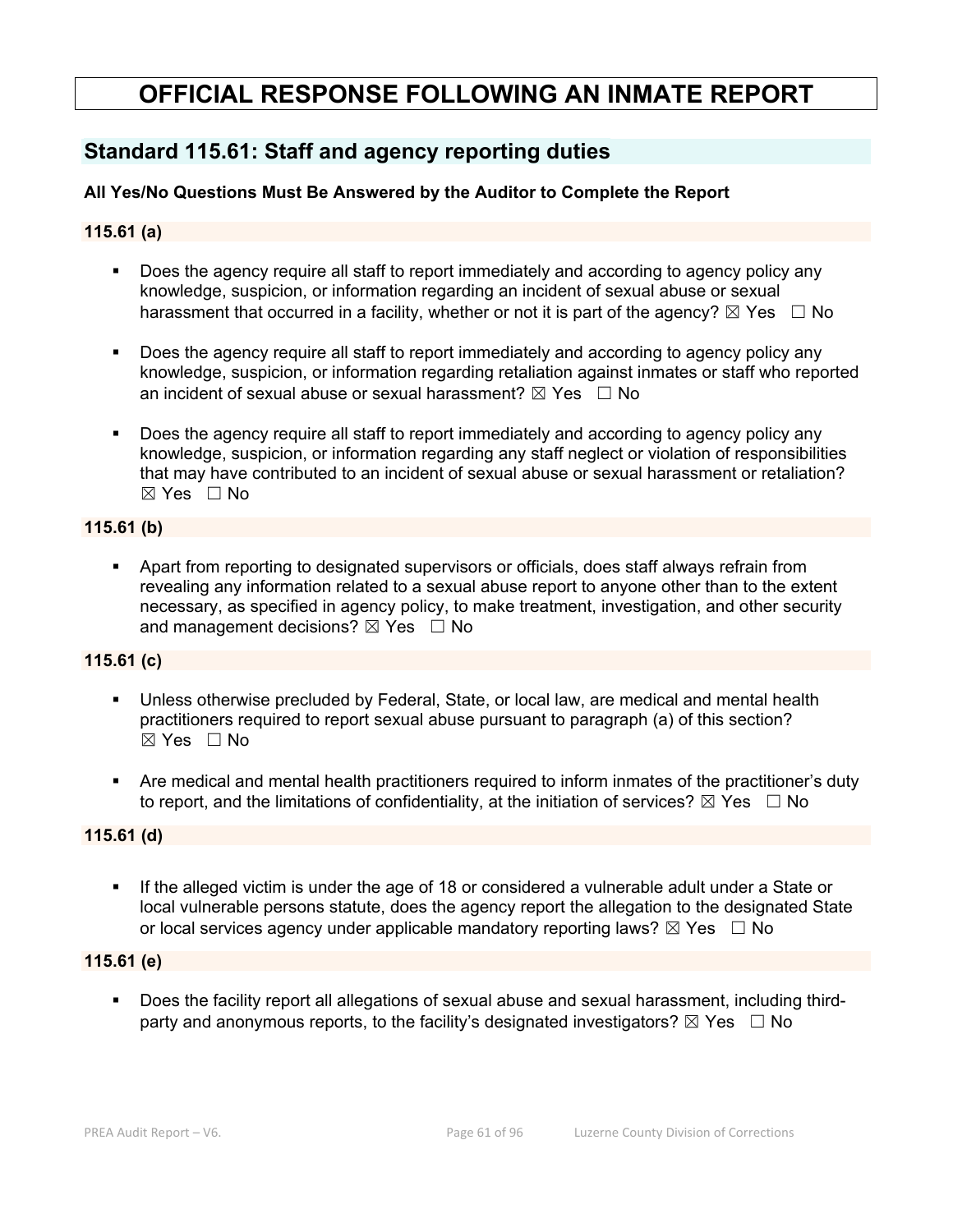#### **Auditor Overall Compliance Determination**

- ☐ **Exceeds Standard** (*Substantially exceeds requirement of standards*)
- ☒ **Meets Standard** (*Substantial compliance; complies in all material ways with the standard for the relevant review period*)
- 

☐ **Does Not Meet Standard** (*Requires Corrective Action*)

#### **EVIDENCE OF COMPLIANCE:**

The agency policy states the following:

Staff must report incidents of sexual assault, sexual harassment, or sexual abuse to their supervisor immediately. All reports of sexual abuse, sexual assault, or sexual harassment will be reported regardless of whether they were made verbally, in writing, or anonymously from third-parties. Staff will maintain inmate's privacy by reporting and addressing all incidents or accusations privately and professionally.

The staff interviewed understood their responsibilities under this policy. During interviews with staff who reported an allegation I verified that they followed the policy.

The policy further states that information concerning a complaint of alleged sexual misconduct is confidential and may only be available to individuals who have an established role in the reporting, processing, investigating, and resolving the alleged sexual misconduct and immediate and continued care of the victim. All staff interviewed understood this requirement.

During the interviews of medical and mental health staff I confirmed their duty to report, they understood their obligations to report an incident to security staff. They utilize a limits of confidentiality form that is signed by the inmate.

All allegations are being reported to the PREA Coordinator for investigation. This was confirmed during staff interviews and review of the investigations.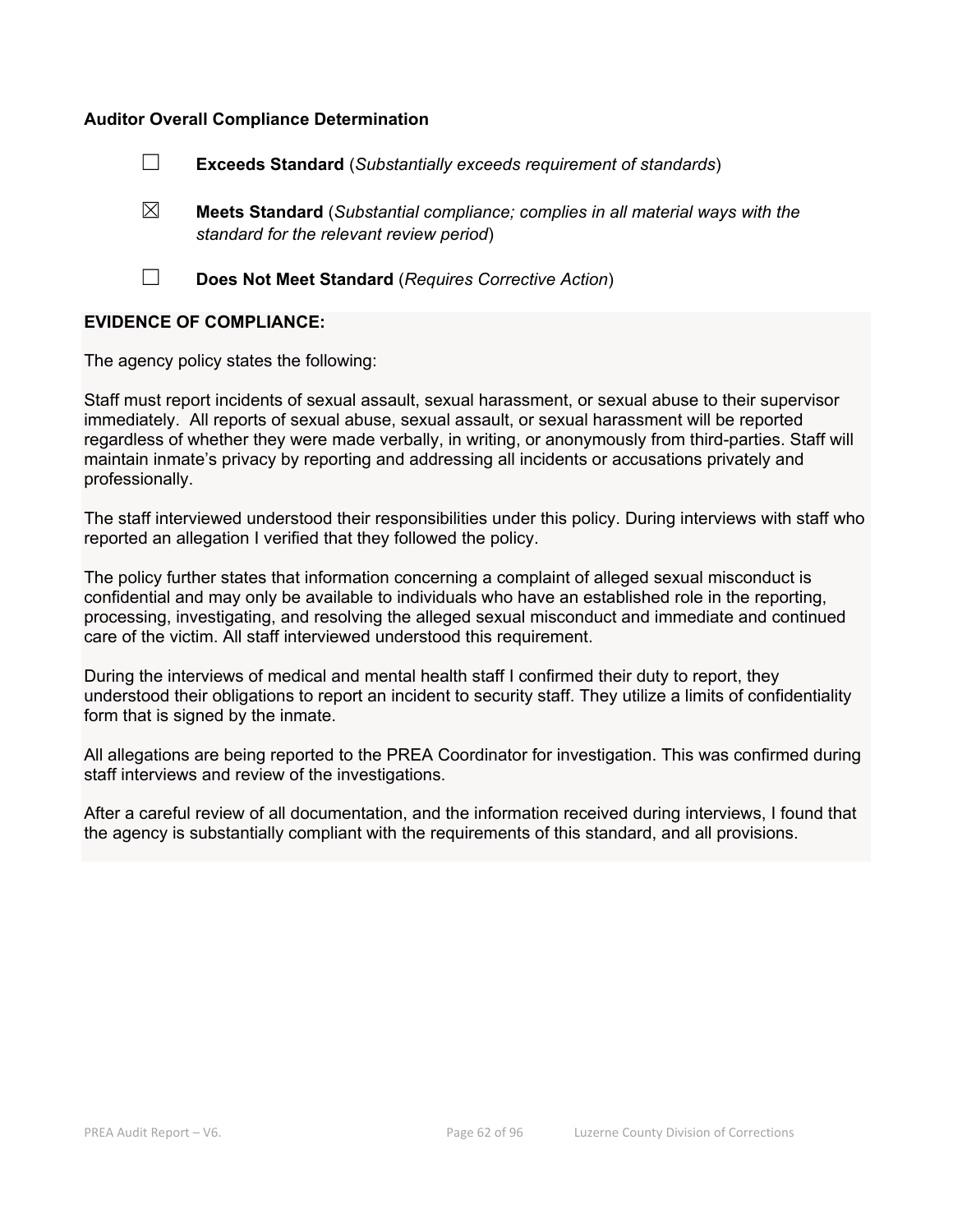# **Standard 115.62: Agency protection duties**

### **All Yes/No Questions Must Be Answered by the Auditor to Complete the Report**

#### **115.62 (a)**

 When the agency learns that an inmate is subject to a substantial risk of imminent sexual abuse, does it take immediate action to protect the inmate?  $\boxtimes$  Yes  $\Box$  No

#### **Auditor Overall Compliance Determination**

- ☐ **Exceeds Standard** (*Substantially exceeds requirement of standards*)
- ☒ **Meets Standard** (*Substantial compliance; complies in all material ways with the standard for the relevant review period*)
- ☐ **Does Not Meet Standard** (*Requires Corrective Action*)

### **EVIDENCE OF COMPLIANCE:**

The agencies policies dictates that in any instance the staff member who received the report will immediately ensure the inmate victim is safe and kept separated from the staff perpetrator, and notify the Supervisor. The staff interviewed understood their responsibility and all responded that they would immediately take appropriate steps to protect the inmate.

After a careful review of all documentation, and the information received during interviews, I found that the agency is substantially compliant with the requirements of this standard, and all provisions.

# **Standard 115.63: Reporting to other confinement facilities**

#### **All Yes/No Questions Must Be Answered by the Auditor to Complete the Report**

#### **115.63 (a)**

 Upon receiving an allegation that an inmate was sexually abused while confined at another facility, does the head of the facility that received the allegation notify the head of the facility or appropriate office of the agency where the alleged abuse occurred?  $\boxtimes$  Yes  $\Box$  No

### **115.63 (b)**

 Is such notification provided as soon as possible, but no later than 72 hours after receiving the allegation? ⊠ Yes □ No

# **115.63 (c)**

Does the agency document that it has provided such notification?  $\boxtimes$  Yes  $\Box$  No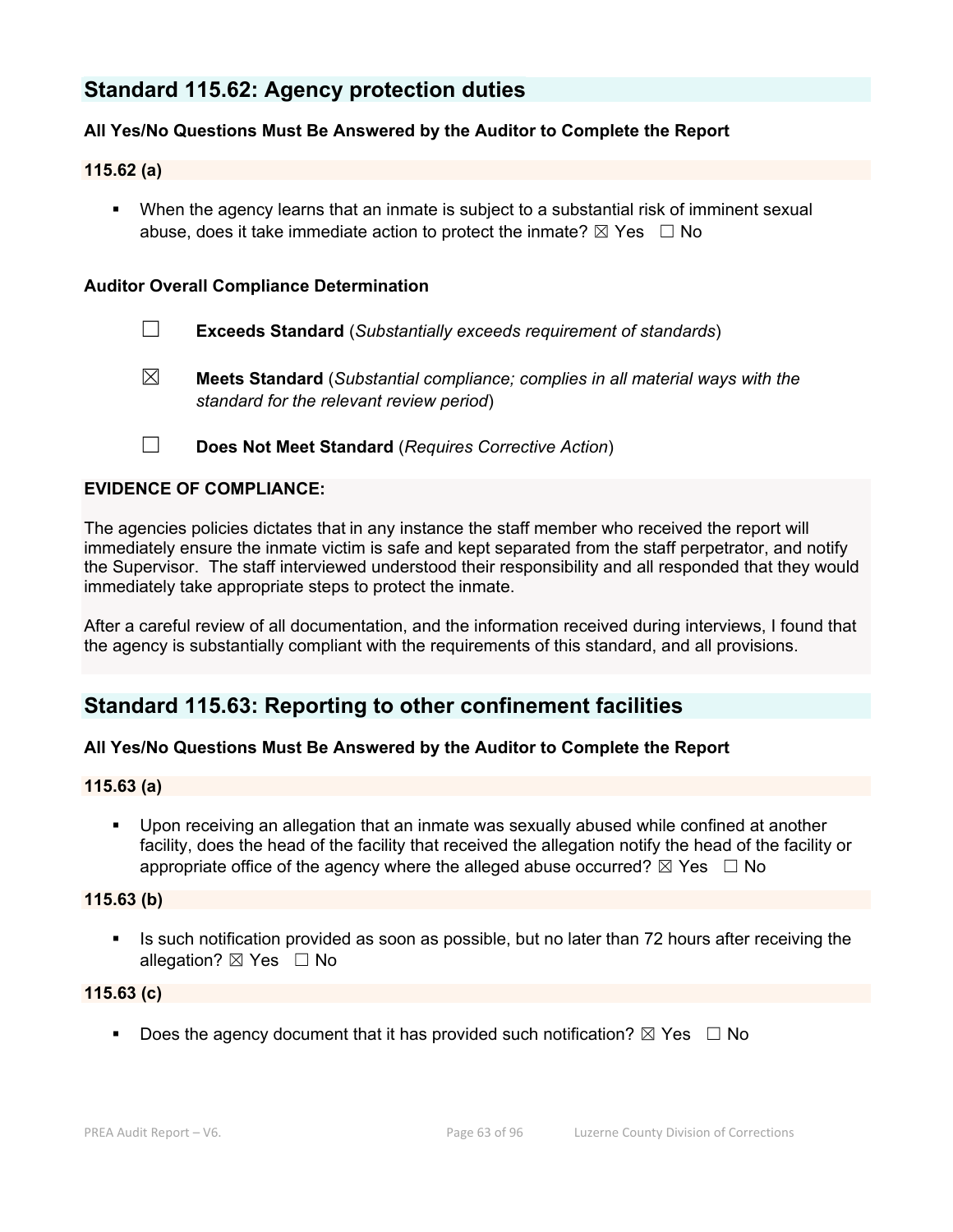#### **115.63 (d)**

 Does the facility head or agency office that receives such notification ensure that the allegation is investigated in accordance with these standards?  $\boxtimes$  Yes  $\Box$  No

#### **Auditor Overall Compliance Determination**

- ☐ **Exceeds Standard** (*Substantially exceeds requirement of standards*)
- ☒ **Meets Standard** (*Substantial compliance; complies in all material ways with the standard for the relevant review period*)
- ☐ **Does Not Meet Standard** (*Requires Corrective Action*)

#### **EVIDENCE OF COMPLAINCE:**

Through policy the agency has established procedures and practices that meet all of the requirements of the standard and provision. These include notification by the facility head to the head of the facility where the allegation allegedly took place within 72 hours, as well as documentation of the information received and notification. The policy further states that if an allegation is received in such a manner the facility needs to notify the PREA Coordinator and Investigator. I confirmed these policies and practices through documentation review of forwarded investigations at other facilities, as well as through staff interviews.

After a careful review of all documentation, and the information received during interviews, I found that the agency is substantially compliant with the requirements of this standard, and all provisions.

# **Standard 115.64: Staff first responder duties**

# **All Yes/No Questions Must Be Answered by the Auditor to Complete the Report**

#### **115.64 (a)**

- Upon learning of an allegation that an inmate was sexually abused, is the first security staff member to respond to the report required to: Separate the alleged victim and abuser?  $\boxtimes$  Yes  $\Box$  No
- Upon learning of an allegation that an inmate was sexually abused, is the first security staff member to respond to the report required to: Preserve and protect any crime scene until appropriate steps can be taken to collect any evidence?  $\boxtimes$  Yes  $\Box$  No
- Upon learning of an allegation that an inmate was sexually abused, is the first security staff member to respond to the report required to: Request that the alleged victim not take any actions that could destroy physical evidence, including, as appropriate, washing, brushing teeth, changing clothes, urinating, defecating, smoking, drinking, or eating, if the abuse occurred within a time period that still allows for the collection of physical evidence?  $\boxtimes$  Yes  $\Box$  No
- Upon learning of an allegation that an inmate was sexually abused, is the first security staff member to respond to the report required to: Ensure that the alleged abuser does not take any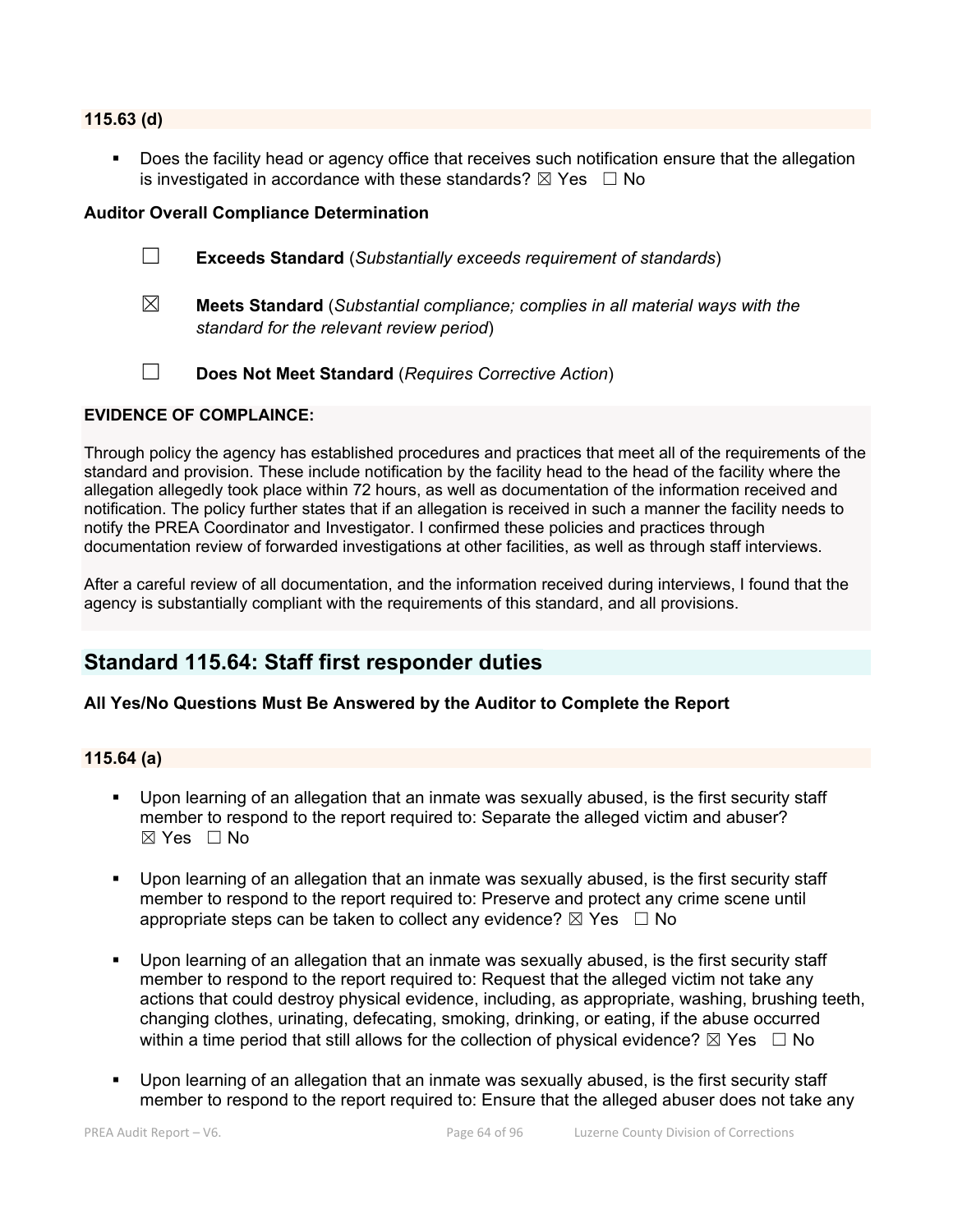actions that could destroy physical evidence, including, as appropriate, washing, brushing teeth, changing clothes, urinating, defecating, smoking, drinking, or eating, if the abuse occurred within a time period that still allows for the collection of physical evidence?  $\boxtimes$  Yes  $\Box$  No

#### **115.64 (b)**

 If the first staff responder is not a security staff member, is the responder required to request that the alleged victim not take any actions that could destroy physical evidence, and then notify security staff? ⊠ Yes □ No

#### **Auditor Overall Compliance Determination**

- ☐ **Exceeds Standard** (*Substantially exceeds requirement of standards*)
- ☒ **Meets Standard** (*Substantial compliance; complies in all material ways with the standard for the relevant review period*)
- ☐ **Does Not Meet Standard** (*Requires Corrective Action*)

#### **EVIDENCE OF COMPLIANCE:**

The agency policies outline the initial response by staff. These policies include all of the provisions of the standard. The staff interviewed understood their responsibilities if they were the first responder to an allegation.

I verified compliance during the interview process, as well as policy and investigation review.

After a careful review of all documentation, and the information received during interviews, I found that the agency is substantially compliant with the requirements of this standard, and all provisions.

# **Standard 115.65: Coordinated response**

#### **All Yes/No Questions Must Be Answered by the Auditor to Complete the Report**

#### **115.65 (a)**

 Has the facility developed a written institutional plan to coordinate actions among staff first responders, medical and mental health practitioners, investigators, and facility leadership taken in response to an incident of sexual abuse?  $\boxtimes$  Yes  $\Box$  No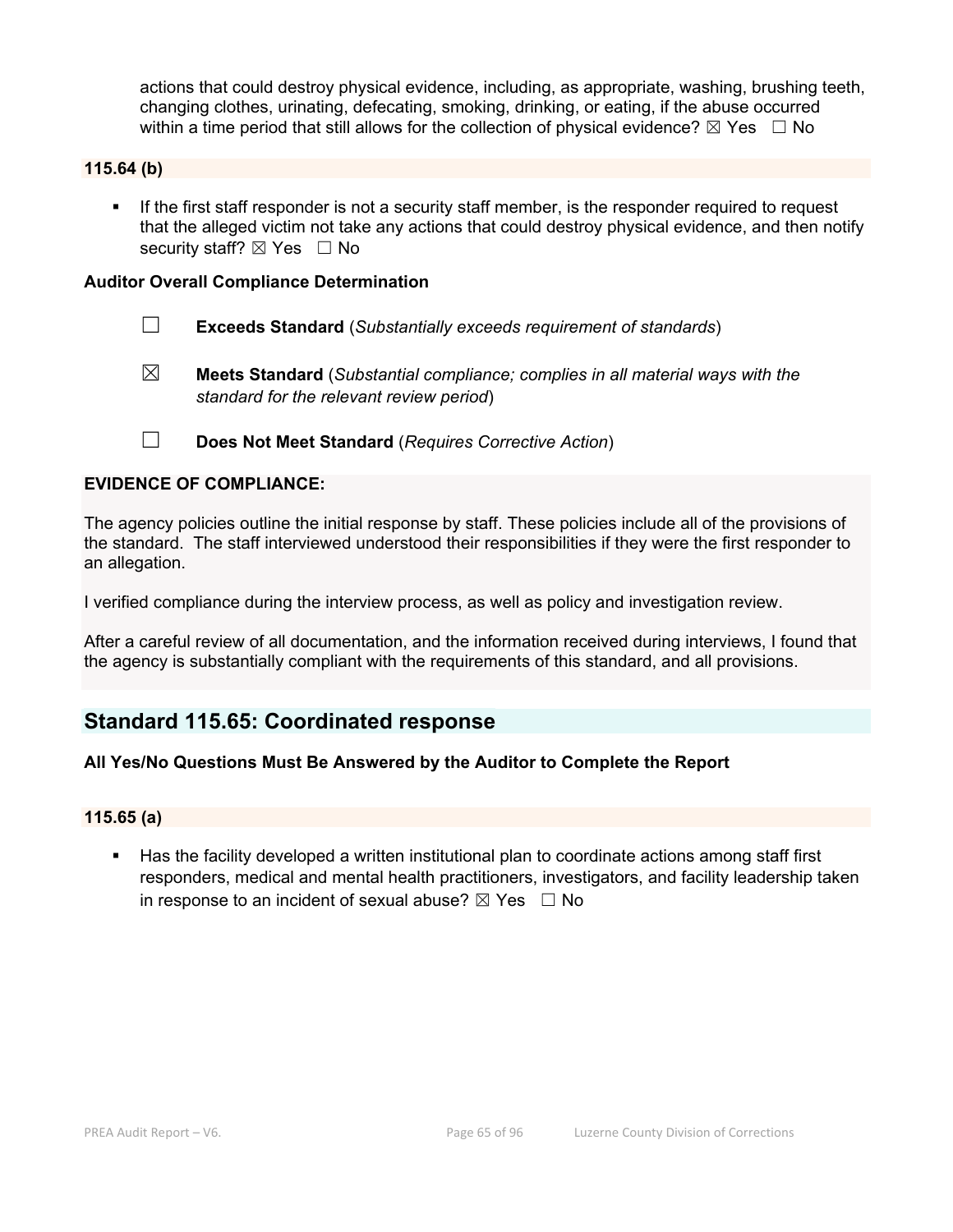#### **Auditor Overall Compliance Determination**

☒ **Exceeds Standard** (*Substantially exceeds requirement of standards*)

☐ **Meets Standard** (*Substantial compliance; complies in all material ways with the standard for the relevant review period*)

☐ **Does Not Meet Standard** (*Requires Corrective Action*)

#### **EVIDENCE OF COMPLIANCE:**

The agreement with SART outlines the coordinated response by all parties, this is documented as reads as follows:

Services shall be provided to the Luzerne County DOC sites below by the Sexual Assault Response Team (SART) Protocol. The Protocol steps are as follows; 1) Sexual assault is reported, 2) PREA Coordinator/Investigators respond and assess the report of the alleged assault, 3) Law Enforcement, Victim's Resource Center and SANE are contacted and 4) All services are provided throughout.

The Mission of SART at Luzerne County DOC is listed below:

- To work in collaboration with community resources and law enforcement to improve and enhance response, reporting, and treatment to victims of sexual assault who are in the care, custody, and control of Luzerne County Division of Corrections.
- To establish and maintain a zero tolerance policy for sexual assault within Luzerne County Division of Corrections.
- To provide comprehensive, compassionate, and competent care to sexual assault victims who are in the care, custody and control of Luzerne County Division of Corrections.

The Core Values of the Luzerne County Division of Corrections SART are listed below:

- Upholding victim's privacy and confidentiality.
- Maintaining professionalism.
- Honoring cultural, physical, mental, emotional and language needs of victims.
- Committing to sexual assault prevention, detection, investigation and response education.
- Valuing victim's voice within the criminal justice system.
- Treating everyone with respect.
- Working openly and collaboratively.
- Working to improve the response to sexual violence.

The Objectives of Luzerne County Division of Corrections SART are listed below:

- Implement PREA Standards within one year.
- Maintain SART.
- Train a SANE.
- Train all staff, volunteers, and contracted service providers of PREA Standards and sexual assault reporting, response and prevention.

Luzerne County Division of Corrections' sites are listed below:

- Main Facility
- Minimal Offenders (MO) and Work Release Building
- Female Work Release Trailer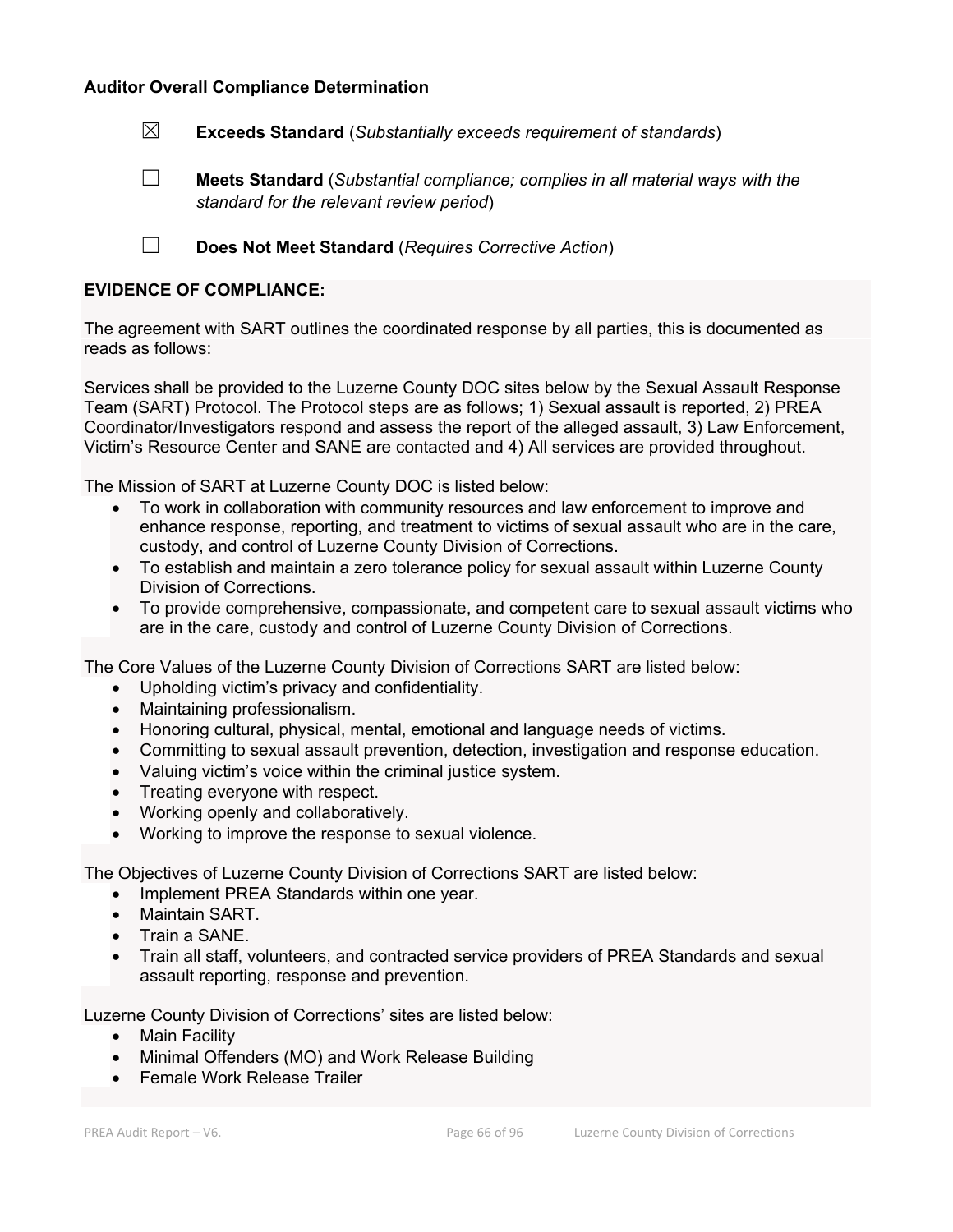Victim's Resource Center agrees to:

- 1. Act as liaison among the team agencies on behalf of victims.
- 2. Work collaboratively with team members to ensure quality services.
- 3. Protect and Promote victims' rights to confidentiality.
- 4. Educate the team on issues of diverse populations.
- 5. Work with the team to develop innovative practices.
- 6. Ensure that victims' follow-up support and services are addressed.
- 7. Resolve problems that may impede victims' receipt of timely and accurate case notification.
- 8. Help implement initiatives aimed at educating the inmate population about preventing sexual assault.

Correct Care Solutions agrees to:

- 1. Educate the team about posttraumatic stress disorder and counterintuitive behaviors.
- 2. Provide information about mental health treatment.
- 3. Educate the team on risk factors for suicide among victims.
- 4. Bridge services to ensure that mental health support is provided to victims and their families.
- 5. Educate the team on vicarious trauma and debriefing techniques.
- 6. Help implement initiatives aimed at teaching the inmate population how to prevent sexual assault.

Sexual Assault Nurse Examiner (SANE) agrees to:

- 1. Serve as liaison with the medical community.
- 2. Provide the team with current information from medical literature pertinent to sexual assault.
- 3. Assist in case reviews.
- 4. Educate the team on the elements and procedures of sexual assault nurse exams.
- 5. Educate the team on medical issue including sexually transmitted diseases, HIV prophylaxis, and emergency contraception.
- 6. Help implement initiatives aimed at teaching the staff how to prevent sexual assault.
- 7. Provide victims physical examinations to aid in the investigation and prosecution of sexual assaults.

\*Note- Current SANE, who is Joshua Perry, RN, is in training. All exams should be sent to Wilkes Barre General Hospital for examination by a SANE.

The Luzerne County Division of Corrections agrees to:

- 1. Establish and maintain a zero tolerance policy for sexual assault within the facility.
- 2. To reduce the occurrence and risk of sexual assault within the facility.
- 3. Create various reporting methods for sexual assaults which encourage inmates to come forward.
- 4. Improve communication at all levels in regard to response and sexual assault awareness.
- 5. Provide all-inclusive services to victims of sexual assault.
- 6. Take measures to protect victims who have reported a sexual assault from retaliation.

Luzerne County Division of Corrections Chaplain's Office provided by Jubilee Ministries, agrees to:

- 1. Identify barriers that impede victims from seeking services.
- 2. Inform the team about victims' spiritual needs.
- 3. Bridge service gaps between community service agencies and faith-based organizations.
- 4. Act as liaison between the team and faith-based organizations.
- 5. Provide faith-based prevention education.

Luzerne County Division of Corrections Infirmary, SANE, & PREA Coordinator agrees:

- 1. To provide the team with medical information related to emergency procedures in response to sexual assaults.
- 2. Give detailed explanations of infirmary procedures and protocols.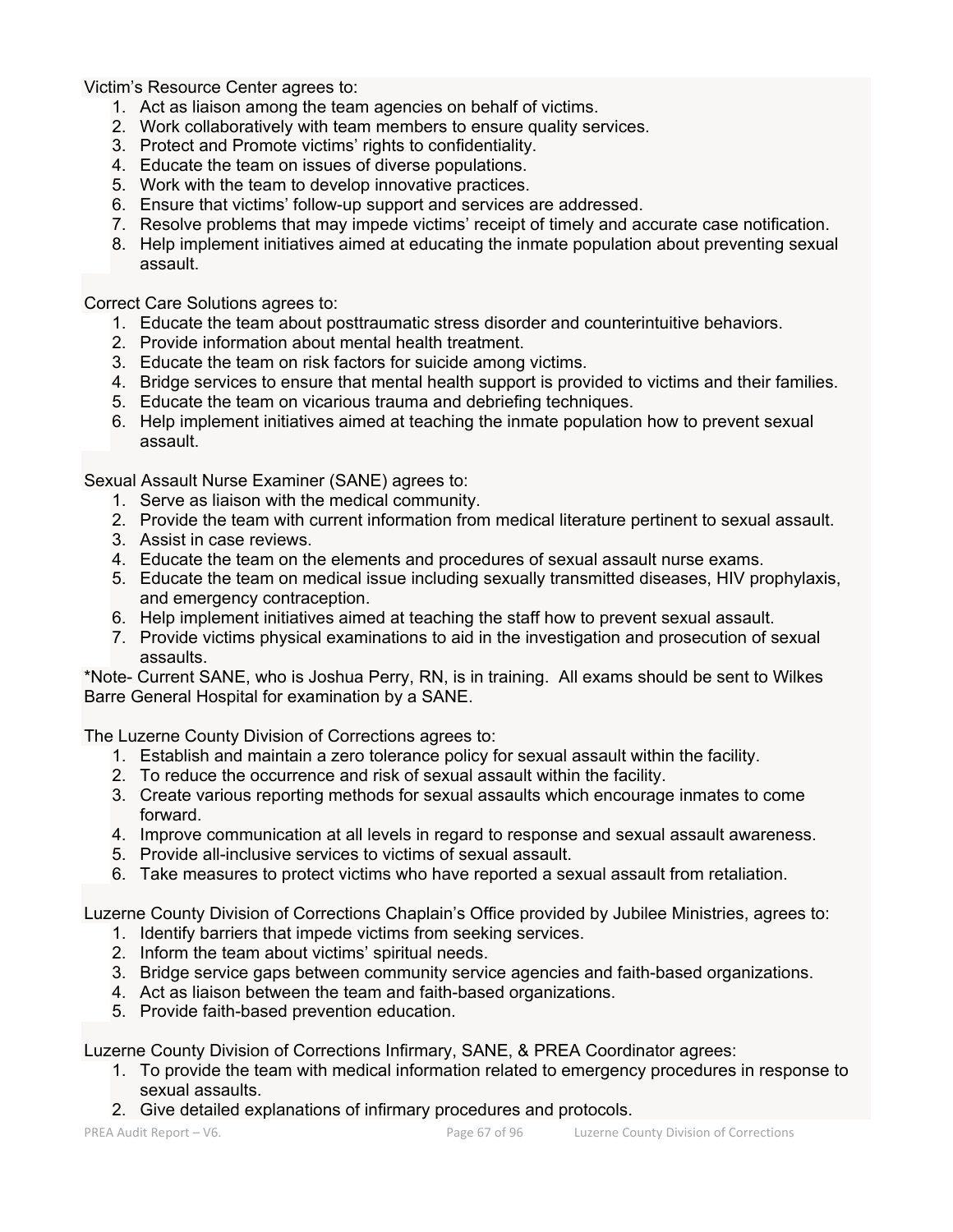- 3. Address issues regarding evidence preservation practices.
- 4. Assist the team with general crime scene and evidence preservation practices.
- 5. Provide testimony in court.
- 6. Help implement initiatives aimed at teaching the inmate population how to prevent sexual assaults.

Luzerne County Division of Corrections in collaboration with the Luzerne County District Attorney's Office agrees to:

- 1. Provide case status information.
- 2. Train team members on law enforcement policies and practices.
- 3. Act as liaison between the team and the District Attorney's Office.
- 4. Educate the team about how to improve coordination with law enforcement agencies.
- 5. Update the team on emerging criminal justice issues.
- 6. Provide background information for the team case reviews.
- 7. Help implement initiatives aimed at teaching the staff and inmates how to prevent sexual assault.
- 8. Investigate accusations of sexual assault at all Luzerne County DOC sites.

Luzerne County District Attorney's Office agrees:

- 1. To alert the team when cases can or cannot be prosecuted
- 2. Educate the team about prosecutorial policies and practices
- 3. Provide legal definitions and explanations
- 4. Assist in developing and implementing strategies to enhance prosecution of sexual assault
- 5. Provide training on pertinent legal issues
- 6. Serve as liaison with other legal offices
- 7. Assist with case reviews
- 8. Provide updates on case dispositions
- 9. Help implement initiatives aimed at teaching the staff & inmates how to prevent sexual assault

Wilkes Barre Health Department and Wyoming Valley Aids Council agrees to:

- 1. Provide information and assistance on data collection and analysis
- 2. Access information from other health professionals who provide services to victims
- 3. Join with statisticians and epidemiologists to assist in data collection and analysis
- 4. Educate the team about general health issues
- 5. Integrate strategies for sexual assault interventions and prevention
- 6. Provide information on the development and implementation of public health prevention activities and programs
- 7. Act as liaison between the team and the community's other health care providers
- 8. Help implement initiatives aimed at teaching the staff and inmates how to prevent sexual assault and sexually transmitted disease.

This plan dictates the actions and coordination between first responders, supervisors, administration, medical, mental health and investigator. I confirmed the institutional plan through review of the plan, as well as during staff interviews. The facility has not had any investigations related to sexual abuse, but has had investigations of sexual harassment.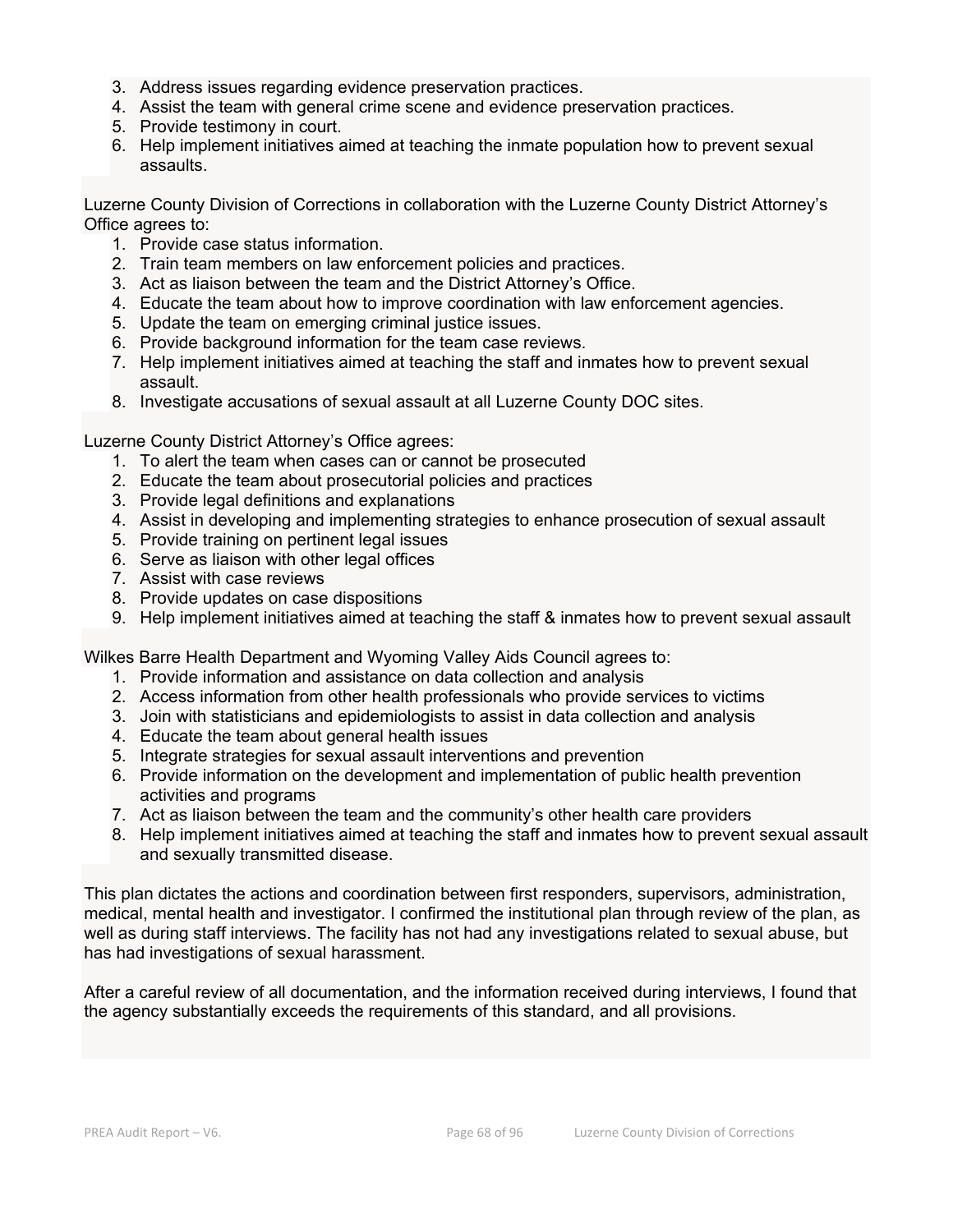# **Standard 115.66: Preservation of ability to protect inmates from contact with abusers**

### **All Yes/No Questions Must Be Answered by the Auditor to Complete the Report**

#### **115.66 (a)**

 Are both the agency and any other governmental entities responsible for collective bargaining on the agency's behalf prohibited from entering into or renewing any collective bargaining agreement or other agreement that limits the agency's ability to remove alleged staff sexual abusers from contact with any inmates pending the outcome of an investigation or of a determination of whether and to what extent discipline is warranted?  $\boxtimes$  Yes  $\Box$  No

#### **115.66 (b)**

Auditor is not required to audit this provision.

#### **Auditor Overall Compliance Determination**

- ☐ **Exceeds Standard** (*Substantially exceeds requirement of standards*)
- ☒ **Meets Standard** (*Substantial compliance; complies in all material ways with the standard for the relevant review period*)
- ☐ **Does Not Meet Standard** (*Requires Corrective Action*)

#### **EVIDENCE OF COMPLIANCE:**

I reviewed Laborers International Union of North America, Local 1310 Contract. The contract does not limit the agency's ability to remove alleged staff sexual abusers from contact with any inmates pending the outcome of an investigation or of a determination of whether and to what extent discipline is warranted. This was further confirmed during the interview with the Union Steward.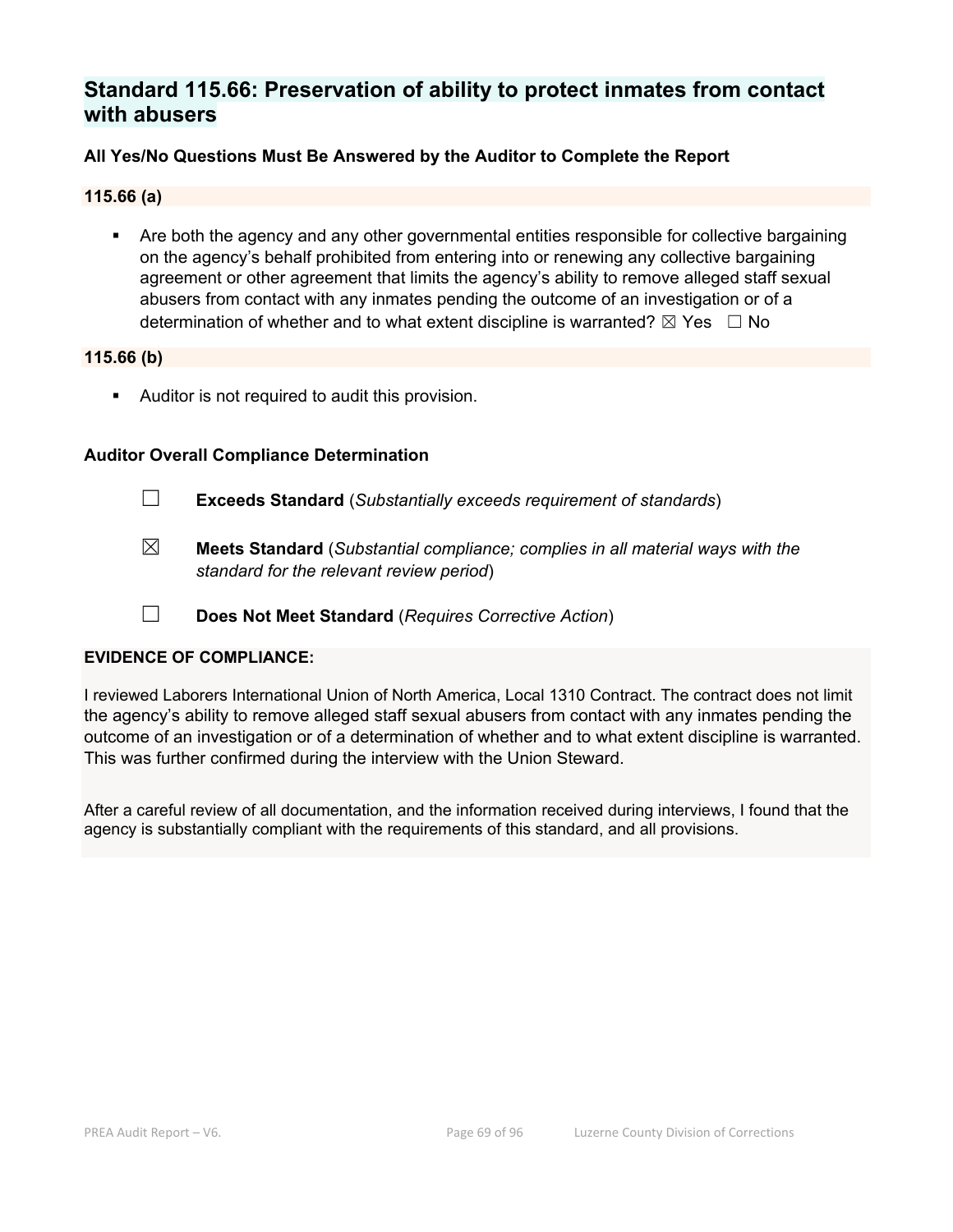# **Standard 115.67: Agency protection against retaliation**

# **All Yes/No Questions Must Be Answered by the Auditor to Complete the Report**

#### **115.67 (a)**

- Has the agency established a policy to protect all inmates and staff who report sexual abuse or sexual harassment or cooperate with sexual abuse or sexual harassment investigations from retaliation by other inmates or staff?  $\boxtimes$  Yes  $\Box$  No
- Has the agency designated which staff members or departments are charged with monitoring retaliation?  $\boxtimes$  Yes  $\Box$  No

#### **115.67 (b)**

 Does the agency employ multiple protection measures, such as housing changes or transfers for inmate victims or abusers, removal of alleged staff or inmate abusers from contact with victims, and emotional support services, for inmates or staff who fear retaliation for reporting sexual abuse or sexual harassment or for cooperating with investigations?  $\boxtimes$  Yes  $\Box$  No

#### **115.67 (c)**

- **Except in instances where the agency determines that a report of sexual abuse is unfounded,** for at least 90 days following a report of sexual abuse, does the agency: Monitor the conduct and treatment of inmates or staff who reported the sexual abuse to see if there are changes that may suggest possible retaliation by inmates or staff?  $\boxtimes$  Yes  $\Box$  No
- Except in instances where the agency determines that a report of sexual abuse is unfounded, for at least 90 days following a report of sexual abuse, does the agency: Monitor the conduct and treatment of inmates who were reported to have suffered sexual abuse to see if there are changes that may suggest possible retaliation by inmates or staff?  $\boxtimes$  Yes  $\Box$  No
- Except in instances where the agency determines that a report of sexual abuse is unfounded, for at least 90 days following a report of sexual abuse, does the agency: Act promptly to remedy any such retaliation?  $\boxtimes$  Yes  $\Box$  No
- Except in instances where the agency determines that a report of sexual abuse is unfounded, for at least 90 days following a report of sexual abuse, does the agency: Monitor any inmate disciplinary reports?  $\boxtimes$  Yes  $\Box$  No
- Except in instances where the agency determines that a report of sexual abuse is unfounded, for at least 90 days following a report of sexual abuse, does the agency: Monitor inmate housing changes? ⊠ Yes □ No
- Except in instances where the agency determines that a report of sexual abuse is unfounded, for at least 90 days following a report of sexual abuse, does the agency: Monitor inmate program changes?  $\boxtimes$  Yes  $\Box$  No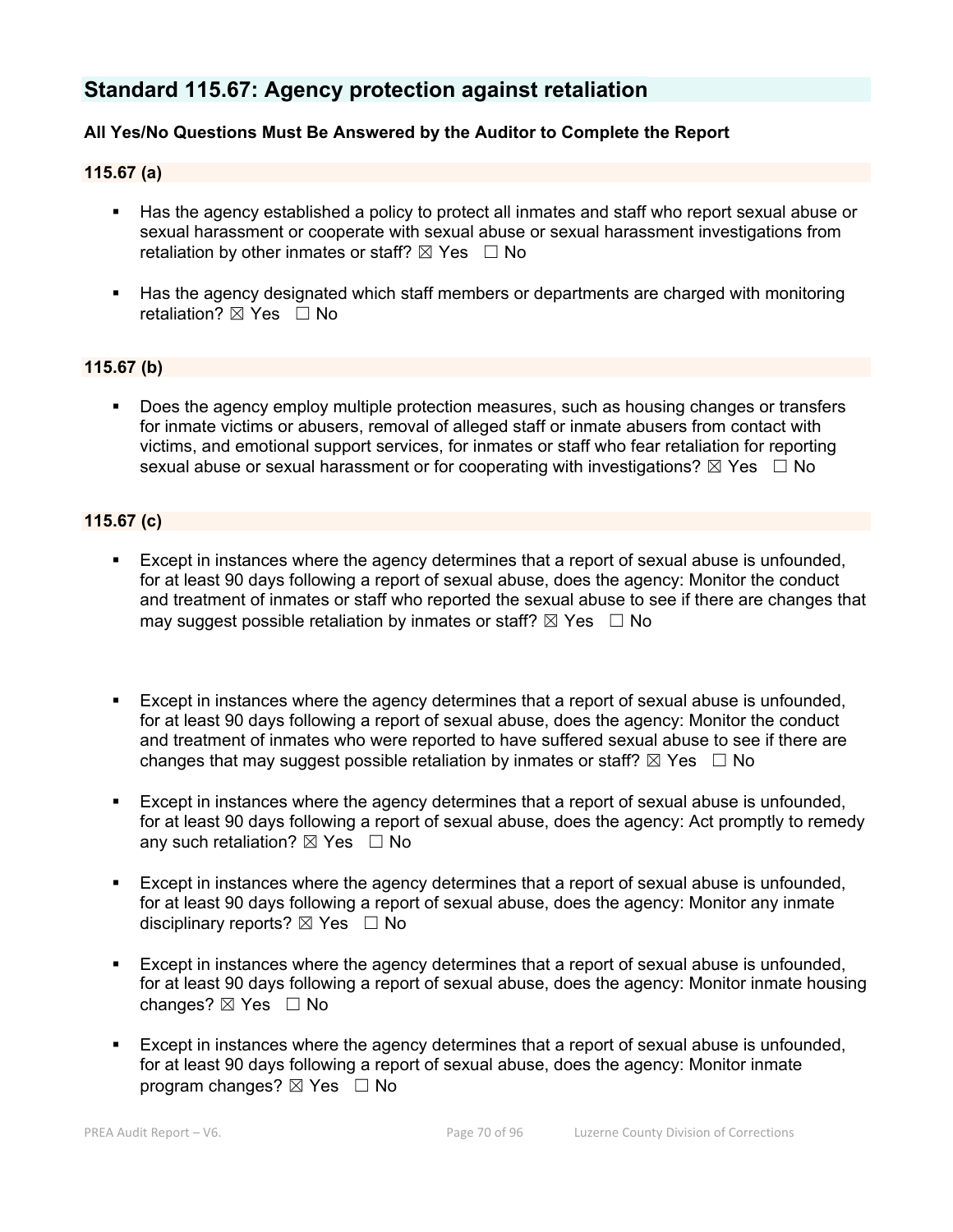- Except in instances where the agency determines that a report of sexual abuse is unfounded, for at least 90 days following a report of sexual abuse, does the agency: Monitor negative performance reviews of staff?  $\boxtimes$  Yes  $\Box$  No
- Except in instances where the agency determines that a report of sexual abuse is unfounded, for at least 90 days following a report of sexual abuse, does the agency: Monitor reassignments of staff?  $\boxtimes$  Yes  $\Box$  No
- Does the agency continue such monitoring beyond 90 days if the initial monitoring indicates a continuing need? ⊠ Yes □ No

### **115.67 (d)**

In the case of inmates, does such monitoring also include periodic status checks?  $\boxtimes$  Yes  $\Box$  No

#### **115.67 (e)**

 If any other individual who cooperates with an investigation expresses a fear of retaliation, does the agency take appropriate measures to protect that individual against retaliation?  $\boxtimes$  Yes  $\Box$  No

#### **115.67 (f)**

Auditor is not required to audit this provision.

#### **Auditor Overall Compliance Determination**

- ☐ **Exceeds Standard** (*Substantially exceeds requirement of standards*)
- ☒ **Meets Standard** (*Substantial compliance; complies in all material ways with the standard for the relevant review period*)
- ☐ **Does Not Meet Standard** (*Requires Corrective Action*)

#### **EVIDENCE OF COMPLIANCE:**

The agency has established a policy that meets the provisions of this standard. The agency has identified the PREA Coordinator to monitor the inmate or staff member for alleged retaliation.

The agency has established through past incidents that they utilize housing transfers, as well as facility transfers of perpetrators to protect the victim in an incident. This was confirmed during review of investigations and through staff interviews.

I reviewed completed monitoring documentation that show the monitoring of the inmates. All staff interviewed understood their obligation under the policy.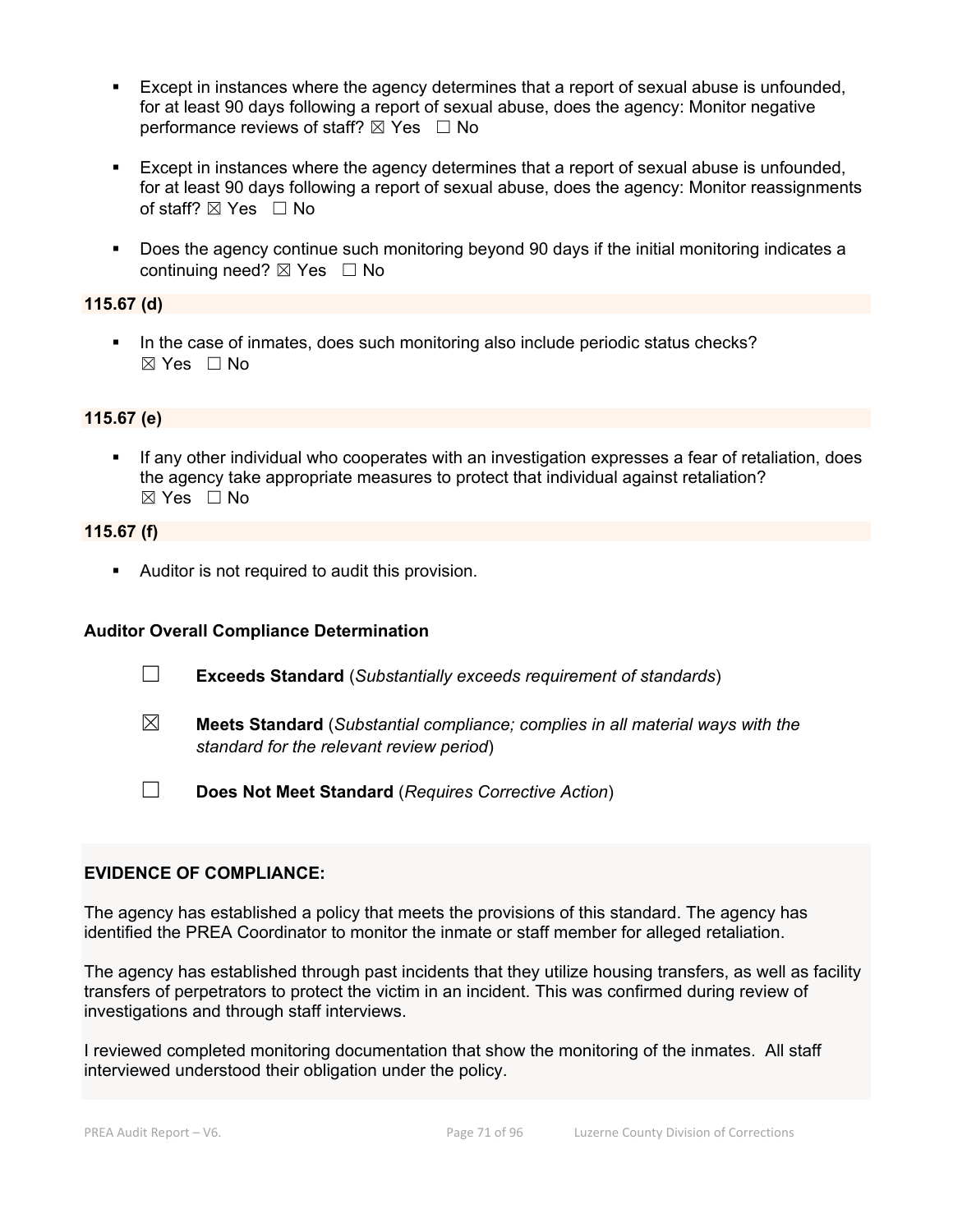After a careful review of all documentation, and the information received during interviews, I found that the agency is substantially compliant with the requirements of this standard, and all provisions.

# **Standard 115.68: Post-allegation protective custody**

# **All Yes/No Questions Must Be Answered by the Auditor to Complete the Report**

#### **115.68 (a)**

 Is any and all use of segregated housing to protect an inmate who is alleged to have suffered sexual abuse subject to the requirements of § 115.43?  $\boxtimes$  Yes  $\Box$  No

#### **Auditor Overall Compliance Determination**

- ☐ **Exceeds Standard** (*Substantially exceeds requirement of standards*)
- ☒ **Meets Standard** (*Substantial compliance; complies in all material ways with the standard for the relevant review period*)
- ☐ **Does Not Meet Standard** (*Requires Corrective Action*)

# **EVIDENCE OF COMPLIANCE**:

The facility has established a policy that states any inmate who is alleged to have suffered sexual abuse is subject to the requirements of standard 115.43. This was confirmed through review of the policy. The audited facility did not have any inmates who suffered sexual abuse who were put into segregated housing.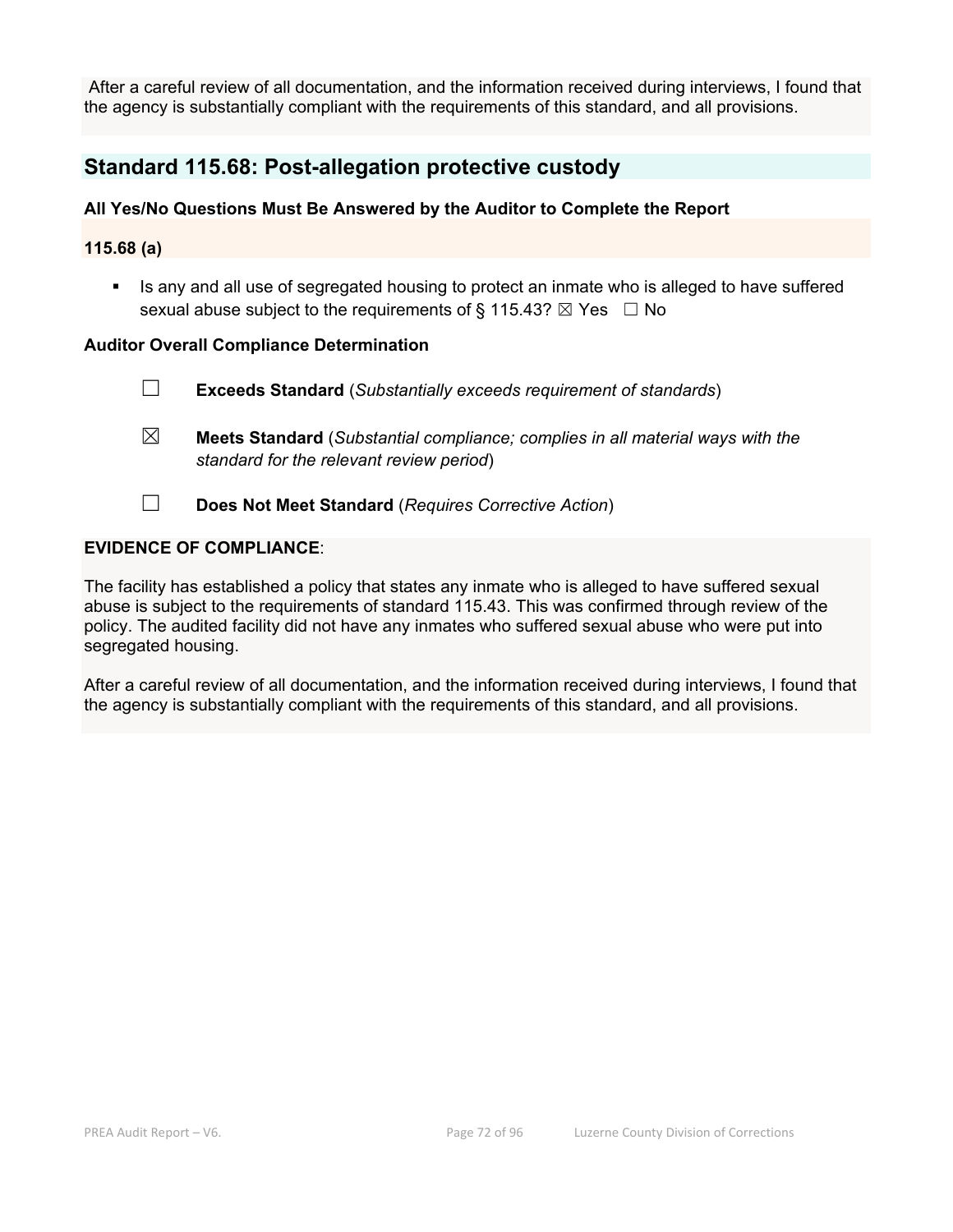# **Standard 115.71: Criminal and administrative agency investigations**

# **All Yes/No Questions Must Be Answered by the Auditor to Complete the Report**

# **115.71 (a)**

- When the agency conducts its own investigations into allegations of sexual abuse and sexual harassment, does it do so promptly, thoroughly, and objectively? [N/A if the agency/facility is not responsible for conducting any form of criminal OR administrative sexual abuse investigations. See 115.21(a).]  $\boxtimes$  Yes  $\Box$  No  $\Box$  NA
- Does the agency conduct such investigations for all allegations, including third party and anonymous reports? [N/A if the agency/facility is not responsible for conducting any form of criminal OR administrative sexual abuse investigations. See 115.21(a).]  $\boxtimes$  Yes  $\Box$  No  $\Box$  NA

#### **115.71 (b)**

 Where sexual abuse is alleged, does the agency use investigators who have received specialized training in sexual abuse investigations as required by 115.34?  $\boxtimes$  Yes  $\Box$  No

## **115.71 (c)**

- Do investigators gather and preserve direct and circumstantial evidence, including any available physical and DNA evidence and any available electronic monitoring data?  $\boxtimes$  Yes  $\Box$  No
- Do investigators interview alleged victims, suspected perpetrators, and witnesses?  $\boxtimes$  Yes  $\Box$  No
- Do investigators review prior reports and complaints of sexual abuse involving the suspected perpetrator?  $\boxtimes$  Yes  $\Box$  No

#### **115.71 (d)**

 When the quality of evidence appears to support criminal prosecution, does the agency conduct compelled interviews only after consulting with prosecutors as to whether compelled interviews may be an obstacle for subsequent criminal prosecution?  $\boxtimes$  Yes  $\Box$  No

# **115.71 (e)**

- Do agency investigators assess the credibility of an alleged victim, suspect, or witness on an individual basis and not on the basis of that individual's status as inmate or staff?  $\boxtimes$  Yes  $\Box$  No
- Does the agency investigate allegations of sexual abuse without requiring an inmate who alleges sexual abuse to submit to a polygraph examination or other truth-telling device as a condition for proceeding?  $\boxtimes$  Yes  $\Box$  No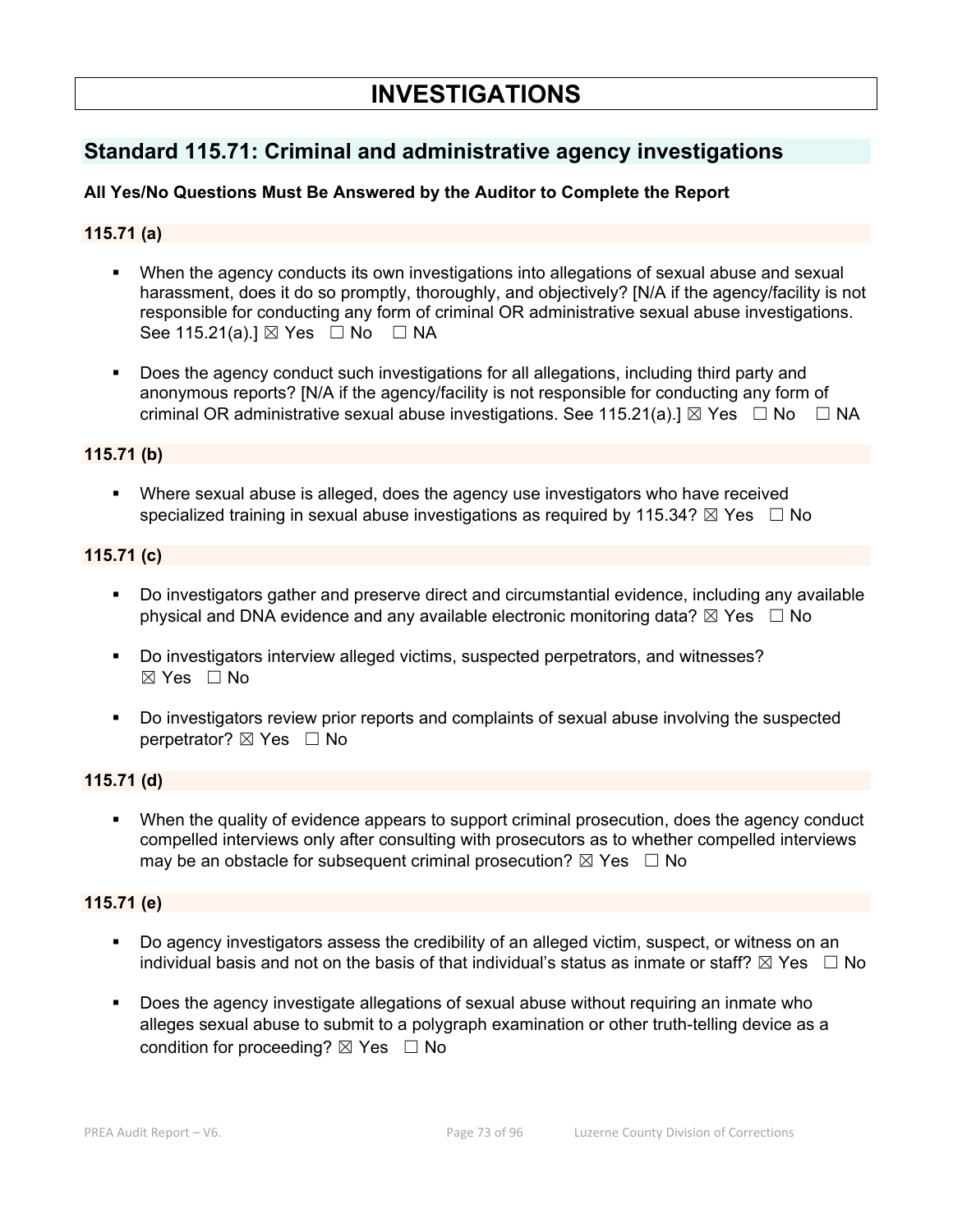# **115.71 (f)**

- Do administrative investigations include an effort to determine whether staff actions or failures to act contributed to the abuse?  $\boxtimes$  Yes  $\Box$  No
- Are administrative investigations documented in written reports that include a description of the physical evidence and testimonial evidence, the reasoning behind credibility assessments, and investigative facts and findings?  $\boxtimes$  Yes  $\Box$  No

# **115.71 (g)**

 Are criminal investigations documented in a written report that contains a thorough description of the physical, testimonial, and documentary evidence and attaches copies of all documentary evidence where feasible?  $\boxtimes$  Yes  $\Box$  No

#### **115.71 (h)**

 Are all substantiated allegations of conduct that appears to be criminal referred for prosecution?  $\boxtimes$  Yes  $\Box$  No

#### **115.71 (i)**

 Does the agency retain all written reports referenced in 115.71(f) and (g) for as long as the alleged abuser is incarcerated or employed by the agency, plus five years?  $\boxtimes$  Yes  $\Box$  No

#### **115.71 (j)**

 Does the agency ensure that the departure of an alleged abuser or victim from the employment or control of the agency does not provide a basis for terminating an investigation? ☒ Yes ☐ No

#### **115.71 (k)**

Auditor is not required to audit this provision.

#### **115.71 (l)**

 When an outside entity investigates sexual abuse, does the facility cooperate with outside investigators and endeavor to remain informed about the progress of the investigation? (N/A if an outside agency does not conduct administrative or criminal sexual abuse investigations. See 115.21(a).) □ Yes □ No ⊠ NA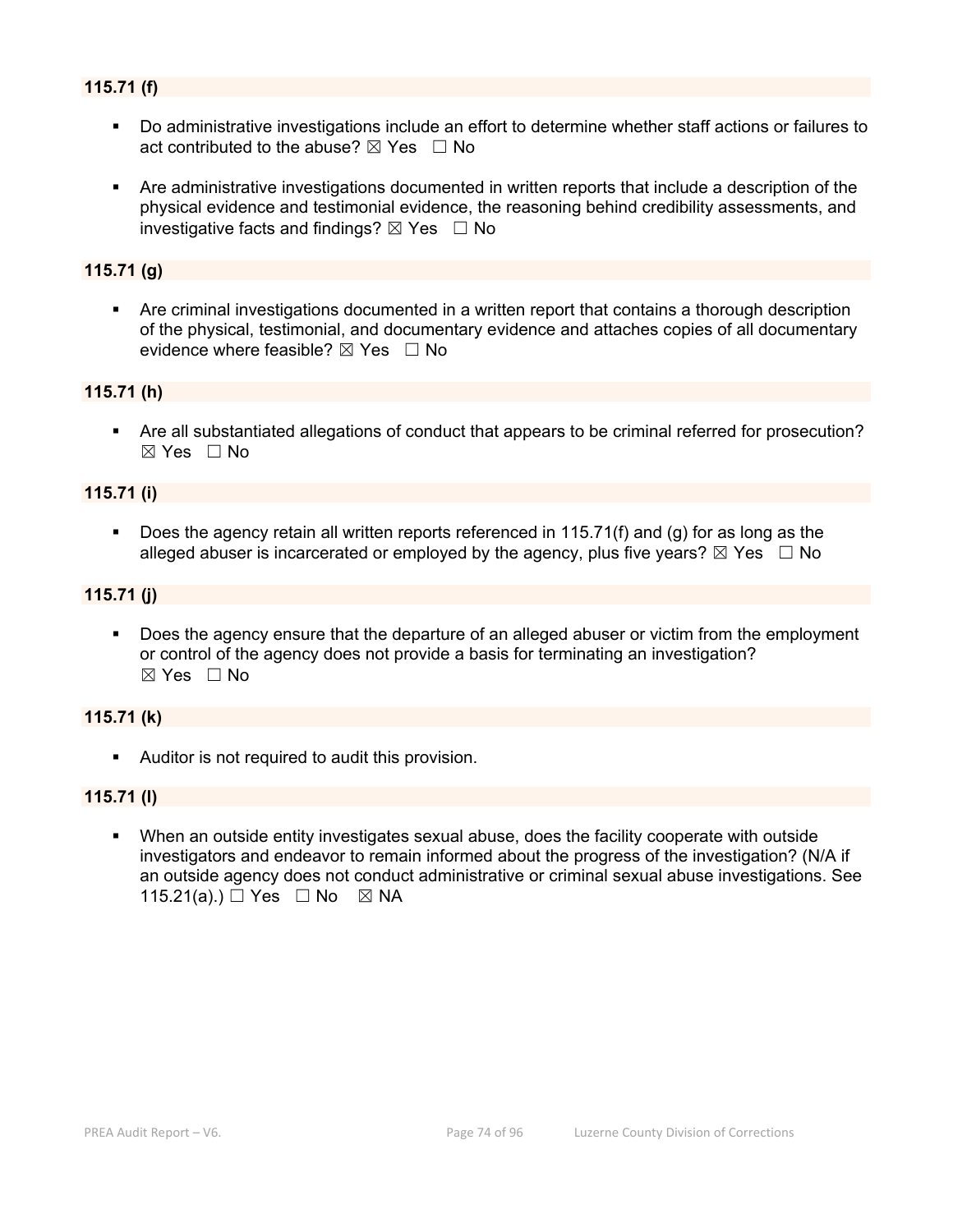☒ **Exceeds Standard** (*Substantially exceeds requirement of standards*)

☐ **Meets Standard** (*Substantial compliance; complies in all material ways with the standard for the relevant review period*)

☐ **Does Not Meet Standard** (*Requires Corrective Action*)

#### **EVIDENCE OF COMPLIANCE:**

During the policy review I established that the agency has policies in place that address all provisions of this standard. More importantly during the review of agency investigations, and staff interviews I found they understand the provisions of the standard and are applying them throughout their investigations.

The facility administarive investigators have received training on how to conduct the investigations at the facility level. They work closely with the Criminal Investigators from the Luzerne County District Attorney's Office. These investigators are highly trained sworn law enforcement officers who conducts in depth criminal investigations. After reviewing investigations, I was impressed with the consistency of the overall investigation process.

During interviews and the review of the investigation reports I found that all substantiated allegations that violated criminal law were sent for a prosecutorial decision.

After a careful review of all documentation, and the information received during interviews, I found that the agency substantially exceeds the requirements of this standard, and all provisions.

# **Standard 115.72: Evidentiary standard for administrative investigations**

#### **All Yes/No Questions Must Be Answered by the Auditor to Complete the Report**

**115.72 (a)** 

 Is it true that the agency does not impose a standard higher than a preponderance of the evidence in determining whether allegations of sexual abuse or sexual harassment are substantiated? ⊠ Yes □ No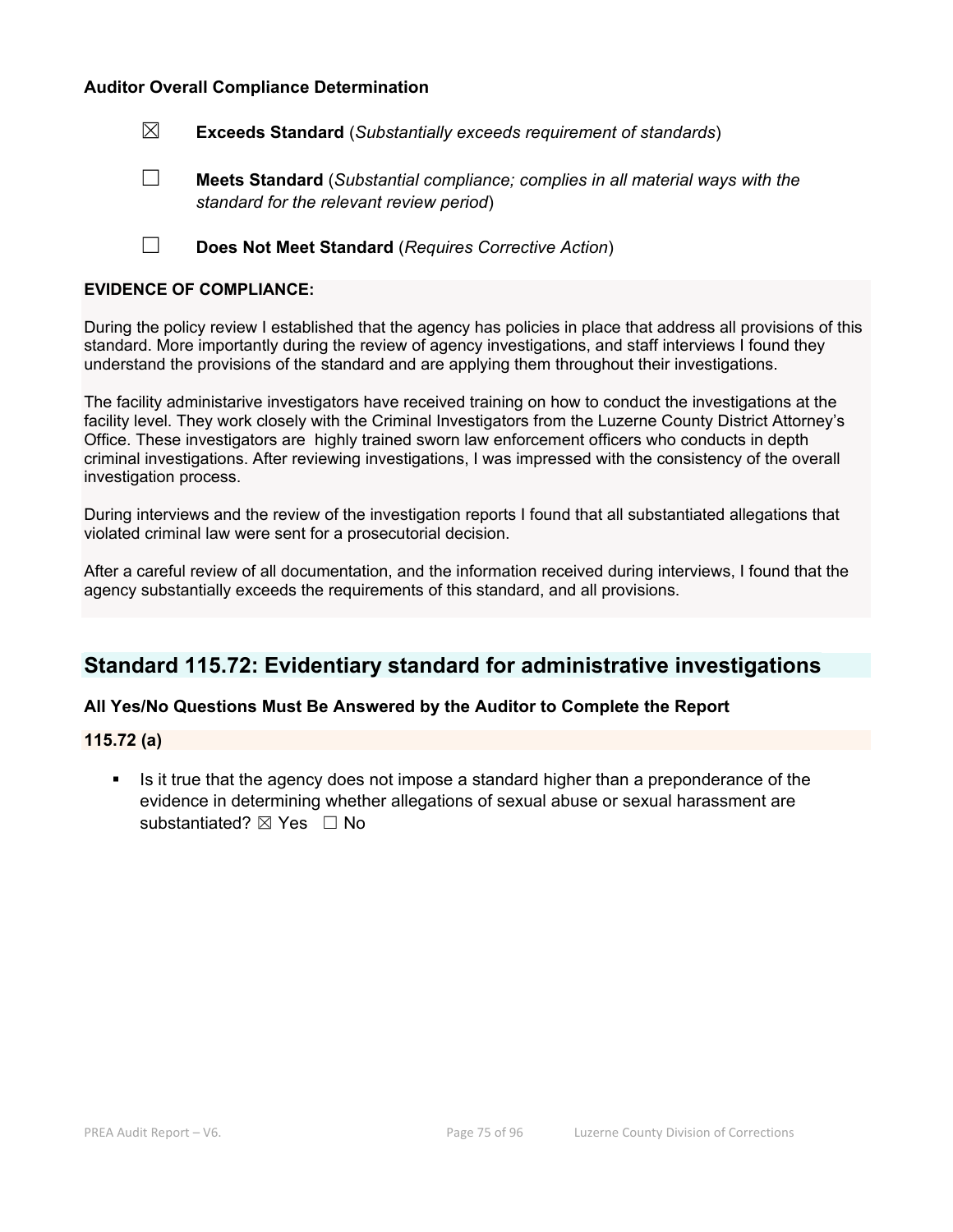☐ **Exceeds Standard** (*Substantially exceeds requirement of standards*)

- ☒ **Meets Standard** (*Substantial compliance; complies in all material ways with the standard for the relevant review period*)
- ☐ **Does Not Meet Standard** (*Requires Corrective Action*)

#### **EVIDENCE OF COMPLIANCE:**

The agency has policies that states there shall not be any standard higher than a preponderance of the evidence in determining whether allegations of sexual abuse or sexual harassment are substantiated. During the agency investigation review and investigator interview I verified that they are applying preponderance of evidence to make a determination.

After a careful review of all documentation, and the information received during interviews, I found that the agency is substantially compliant with the requirements of this standard and all provisions.

# **Standard 115.73: Reporting to inmates**

## **All Yes/No Questions Must Be Answered by the Auditor to Complete the Report**

#### **115.73 (a)**

 Following an investigation into an inmate's allegation that he or she suffered sexual abuse in an agency facility, does the agency inform the inmate as to whether the allegation has been determined to be substantiated, unsubstantiated, or unfounded?  $\boxtimes$  Yes  $\Box$  No

#### **115.73 (b)**

If the agency did not conduct the investigation into an inmate's allegation of sexual abuse in an agency facility, does the agency request the relevant information from the investigative agency in order to inform the inmate? (N/A if the agency/facility is responsible for conducting administrative and criminal investigations.)  $\Box$  Yes  $\Box$  No  $\boxtimes$  NA

#### **115.73 (c)**

- Following an inmate's allegation that a staff member has committed sexual abuse against the inmate, unless the agency has determined that the allegation is unfounded, or unless the inmate has been released from custody, does the agency subsequently inform the inmate whenever: The staff member is no longer posted within the inmate's unit?  $\boxtimes$  Yes  $\Box$  No
- Following an inmate's allegation that a staff member has committed sexual abuse against the inmate, unless the agency has determined that the allegation is unfounded, or unless the inmate has been released from custody, does the agency subsequently inform the inmate whenever: The staff member is no longer employed at the facility?  $\boxtimes$  Yes  $\Box$  No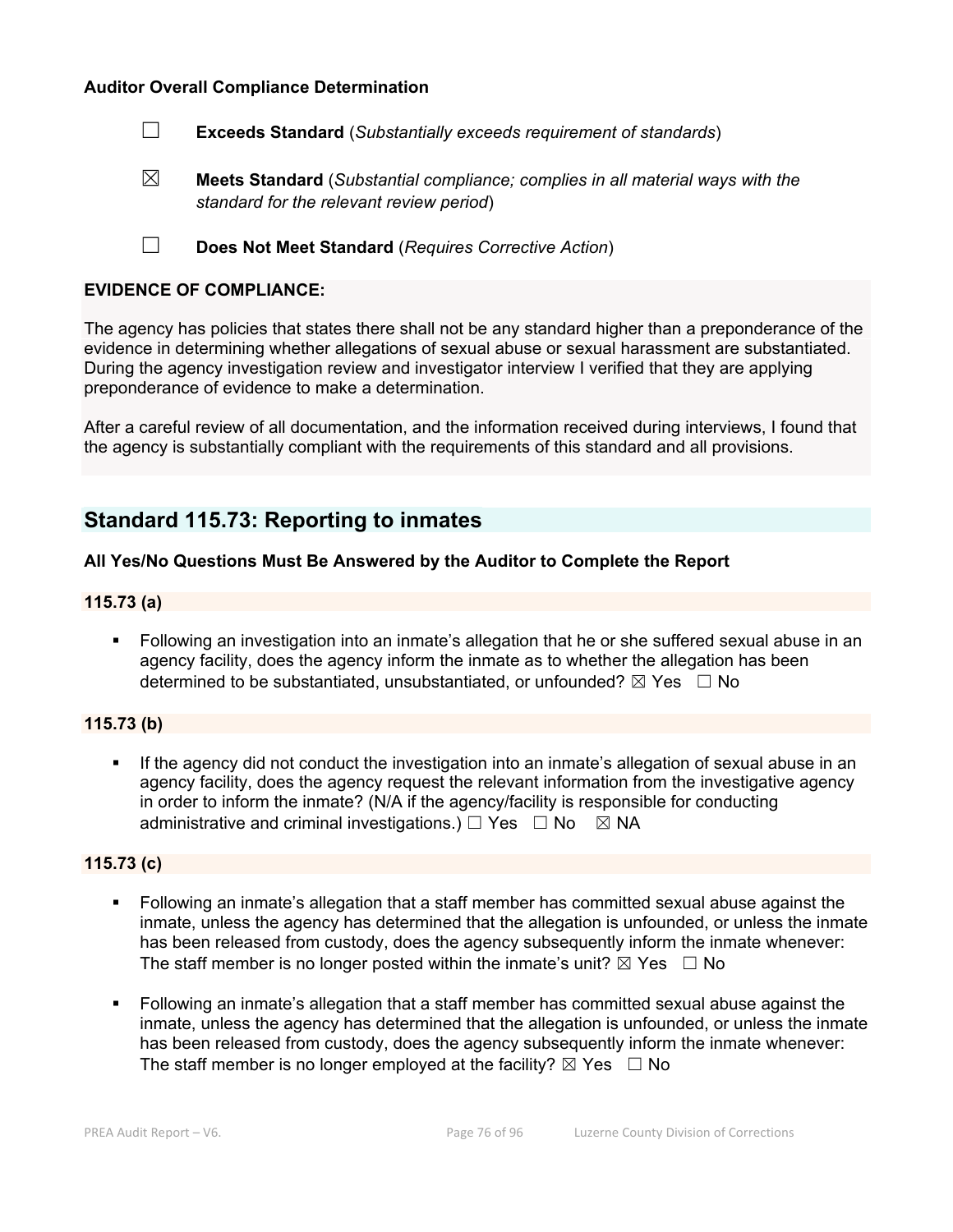- Following an inmate's allegation that a staff member has committed sexual abuse against the inmate, unless the agency has determined that the allegation is unfounded, or unless the inmate has been released from custody, does the agency subsequently inform the inmate whenever: The agency learns that the staff member has been indicted on a charge related to sexual abuse in the facility?  $\boxtimes$  Yes  $\Box$  No
- Following an inmate's allegation that a staff member has committed sexual abuse against the inmate, unless the agency has determined that the allegation is unfounded, or unless the inmate has been released from custody, does the agency subsequently inform the inmate whenever: The agency learns that the staff member has been convicted on a charge related to sexual abuse within the facility?  $\boxtimes$  Yes  $\Box$  No

# **115.73 (d)**

- Following an inmate's allegation that he or she has been sexually abused by another inmate, does the agency subsequently inform the alleged victim whenever: The agency learns that the alleged abuser has been indicted on a charge related to sexual abuse within the facility?  $\boxtimes$  Yes  $\Box$  No
- Following an inmate's allegation that he or she has been sexually abused by another inmate, does the agency subsequently inform the alleged victim whenever: The agency learns that the alleged abuser has been convicted on a charge related to sexual abuse within the facility? ☒ Yes ☐ No

# **115.73 (e)**

Does the agency document all such notifications or attempted notifications?  $\boxtimes$  Yes  $\Box$  No

#### **115.73 (f)**

Auditor is not required to audit this provision.

#### **Auditor Overall Compliance Determination**

- ☐ **Exceeds Standard** (*Substantially exceeds requirement of standards*)
- ☒ **Meets Standard** (*Substantial compliance; complies in all material ways with the standard for the relevant review period*)
- ☐ **Does Not Meet Standard** (*Requires Corrective Action*)

#### **EVIDENCE OF COMPLIANCE:**

The agency has policies in place that address all provisions of this standard. The agency utilizes a letter to notify the inmate of the status of the investigation. I confirmed this through policy review, staff interviews, inmate interviews, and review of notification letters.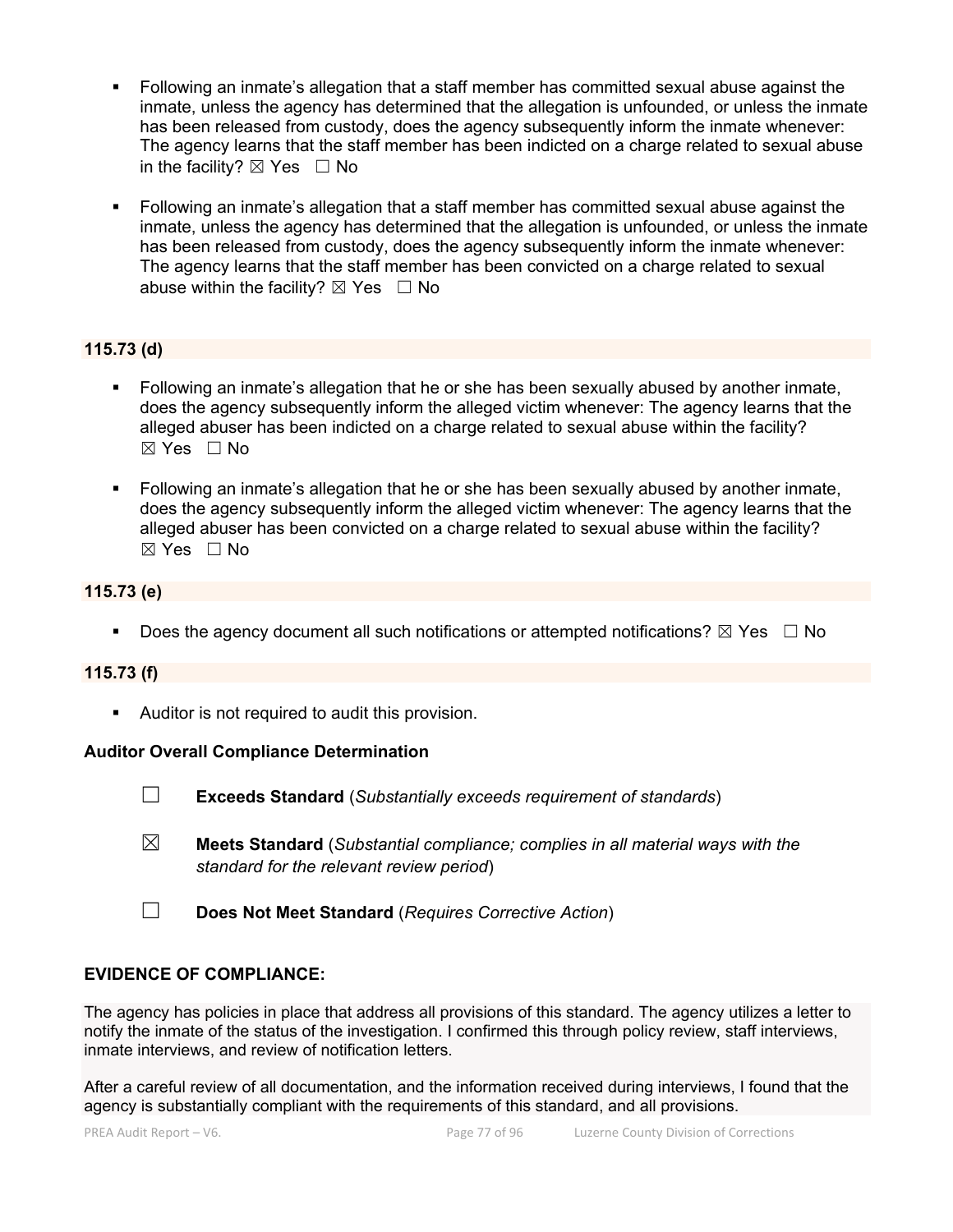# **DISCIPLINE**

# **Standard 115.76: Disciplinary sanctions for staff**

# **All Yes/No Questions Must Be Answered by the Auditor to Complete the Report**

# **115.76 (a)**

 Are staff subject to disciplinary sanctions up to and including termination for violating agency sexual abuse or sexual harassment policies?  $\boxtimes$  Yes  $\Box$  No

## **115.76 (b)**

 Is termination the presumptive disciplinary sanction for staff who have engaged in sexual abuse? ⊠ Yes □ No

## **115.76 (c)**

 Are disciplinary sanctions for violations of agency policies relating to sexual abuse or sexual harassment (other than actually engaging in sexual abuse) commensurate with the nature and circumstances of the acts committed, the staff member's disciplinary history, and the sanctions imposed for comparable offenses by other staff with similar histories?  $\boxtimes$  Yes  $\Box$  No

# **115.76 (d)**

- Are all terminations for violations of agency sexual abuse or sexual harassment policies, or resignations by staff who would have been terminated if not for their resignation, reported to: Law enforcement agencies (unless the activity was clearly not criminal)?  $\boxtimes$  Yes  $\Box$  No
- Are all terminations for violations of agency sexual abuse or sexual harassment policies, or resignations by staff who would have been terminated if not for their resignation, reported to: Relevant licensing bodies?  $\boxtimes$  Yes  $\Box$  No

#### **Auditor Overall Compliance Determination**

- ☐ **Exceeds Standard** (*Substantially exceeds requirement of standards*)
- ☒ **Meets Standard** (*Substantial compliance; complies in all material ways with the standard for the relevant review period*)
- ☐ **Does Not Meet Standard** (*Requires Corrective Action*)

#### **EVIDENCE OF COMPLIANCE:**

The agency has policy in place that address staff discipline for a violation of any provision of their Prison Rape Elimination Act policy, as well as any other policy that governs staff conduct. I confirmed the utilization of the discipline through review of the agency investigations, and staff interviews.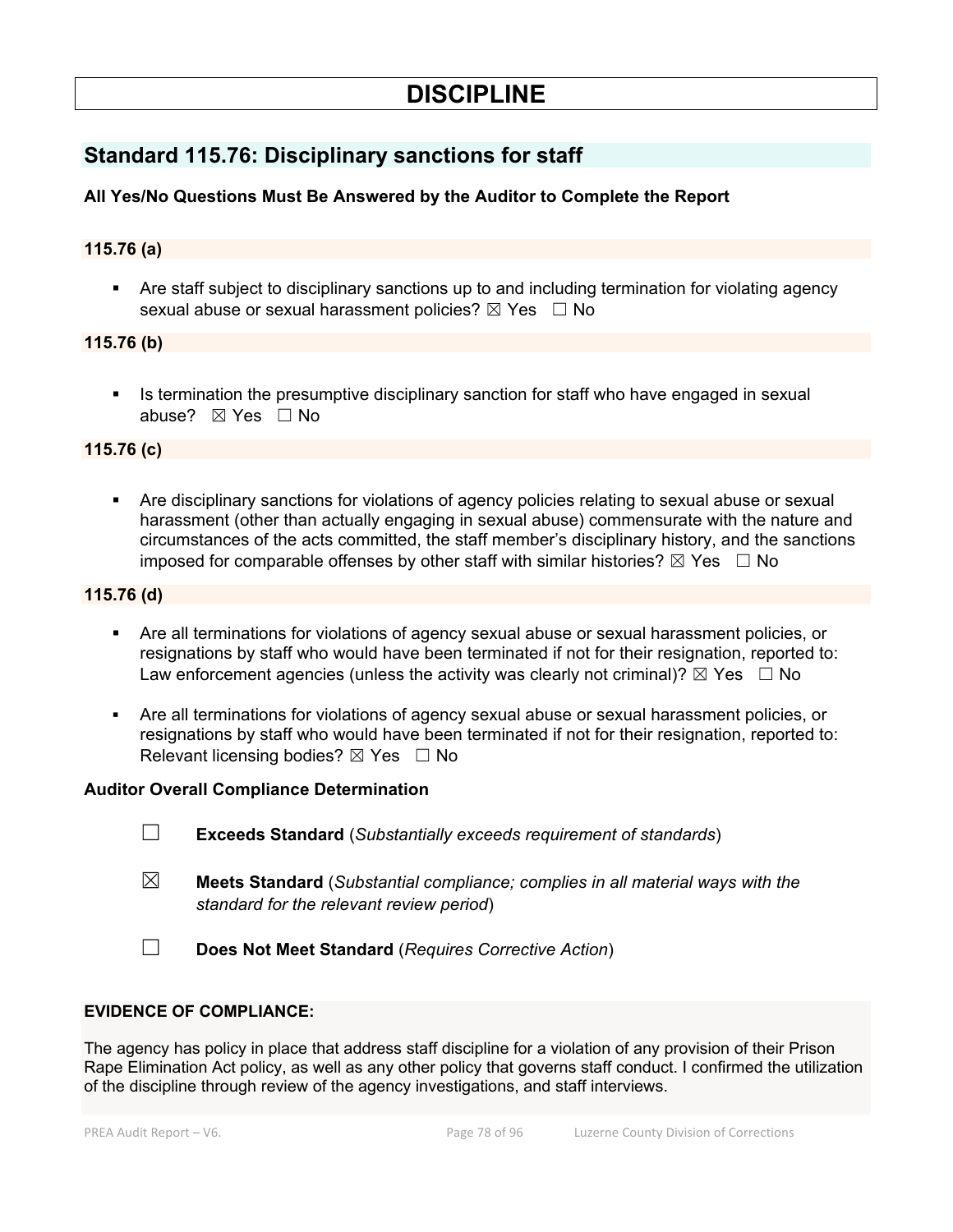The audited facility has disciplined two staff members within the last 12 months for a violation of these policies. This investigation were also forwarded for a prosecutorial decision.

 After a careful review of all documentation, and the information received during interviews, I found that the agency is substantially compliant with the requirements of this standard, and all provisions.

# **Standard 115.77: Corrective action for contractors and volunteers**

# **All Yes/No Questions Must Be Answered by the Auditor to Complete the Report**

**115.77 (a)** 

- Is any contractor or volunteer who engages in sexual abuse prohibited from contact with inmates? ⊠ Yes □ No
- Is any contractor or volunteer who engages in sexual abuse reported to: Law enforcement agencies (unless the activity was clearly not criminal)?  $\boxtimes$  Yes  $\Box$  No
- Is any contractor or volunteer who engages in sexual abuse reported to: Relevant licensing bodies? ☒ Yes ☐ No

## **115.77 (b)**

 In the case of any other violation of agency sexual abuse or sexual harassment policies by a contractor or volunteer, does the facility take appropriate remedial measures, and consider whether to prohibit further contact with inmates?  $\boxtimes$  Yes  $\Box$  No

# **Auditor Overall Compliance Determination**

- ☐ **Exceeds Standard** (*Substantially exceeds requirement of standards*)
- ☒ **Meets Standard** (*Substantial compliance; complies in all material ways with the standard for the relevant review period*)
- ☐ **Does Not Meet Standard** (*Requires Corrective Action*)

#### **EVIDENCE OF COMPLIANCE:**

The agency has policy in place that addresses corrective action for volunteers and contractors who violate of any provision of their Prison Rape Elimination Act policy, as well as any other policy that governs conduct. I confirmed the utilization of the discipline through review of the agency investigations and staff interviews.

The audited facility has disciplined one volunteers and/or contractor within the last 12 months for a violation of these policies.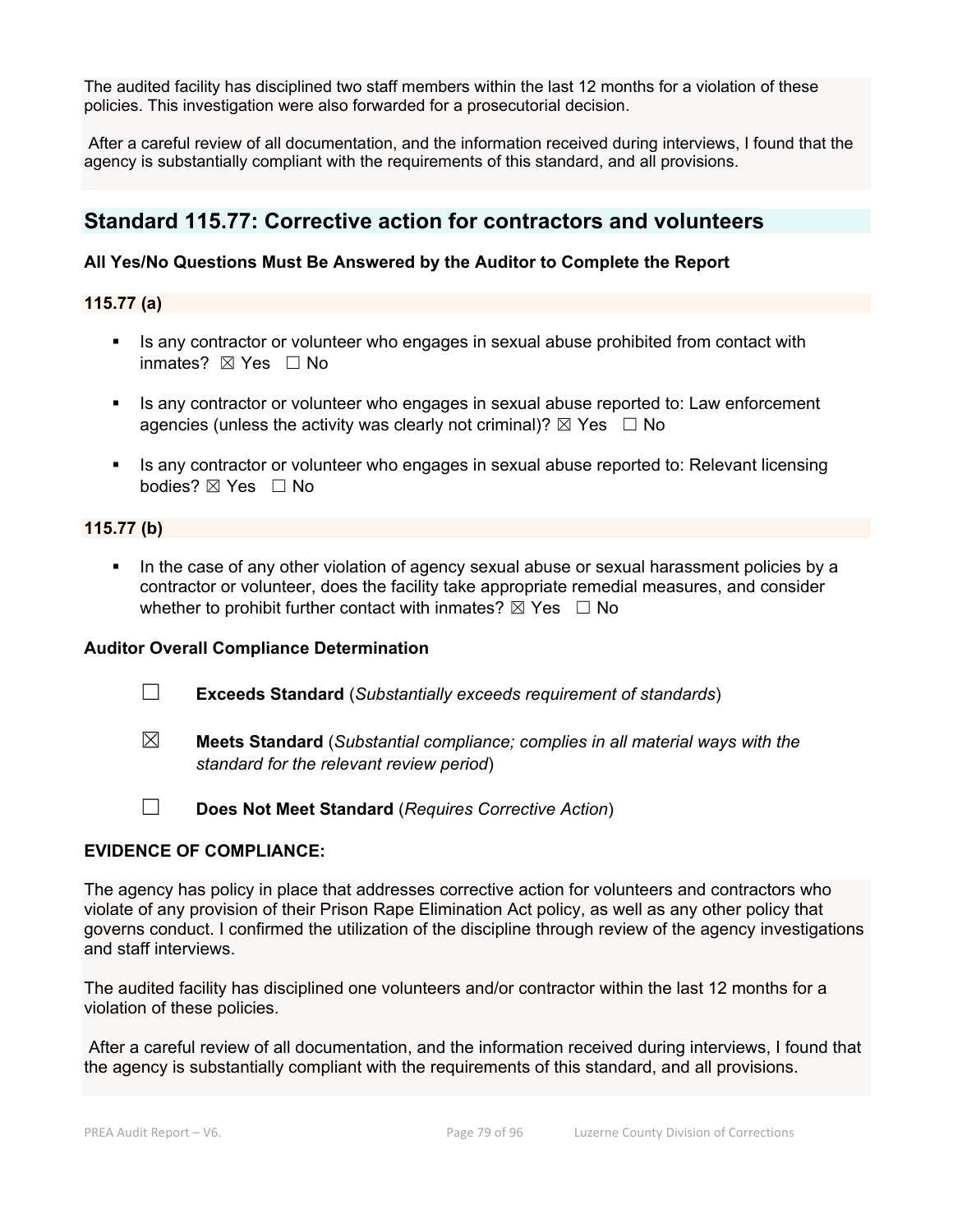# **Standard 115.78: Disciplinary sanctions for inmates**

# **All Yes/No Questions Must Be Answered by the Auditor to Complete the Report**

# **115.78 (a)**

 Following an administrative finding that an inmate engaged in inmate-on-inmate sexual abuse, or following a criminal finding of guilt for inmate-on-inmate sexual abuse, are inmates subject to disciplinary sanctions pursuant to a formal disciplinary process?  $\boxtimes$  Yes  $\Box$  No

## **115.78 (b)**

 Are sanctions commensurate with the nature and circumstances of the abuse committed, the inmate's disciplinary history, and the sanctions imposed for comparable offenses by other inmates with similar histories?  $\boxtimes$  Yes  $\Box$  No

## **115.78 (c)**

 When determining what types of sanction, if any, should be imposed, does the disciplinary process consider whether an inmate's mental disabilities or mental illness contributed to his or her behavior? ⊠ Yes □ No

## **115.78 (d)**

 If the facility offers therapy, counseling, or other interventions designed to address and correct underlying reasons or motivations for the abuse, does the facility consider whether to require the offending inmate to participate in such interventions as a condition of access to programming and other benefits?  $\boxtimes$  Yes  $\Box$  No

#### **115.78 (e)**

Does the agency discipline an inmate for sexual contact with staff only upon a finding that the staff member did not consent to such contact?  $\boxtimes$  Yes  $\Box$  No

# **115.78 (f)**

• For the purpose of disciplinary action does a report of sexual abuse made in good faith based upon a reasonable belief that the alleged conduct occurred NOT constitute falsely reporting an incident or lying, even if an investigation does not establish evidence sufficient to substantiate the allegation?  $\boxtimes$  Yes  $\Box$  No

# **115.78 (g)**

 If the agency prohibits all sexual activity between inmates, does the agency always refrain from considering non-coercive sexual activity between inmates to be sexual abuse? (N/A if the agency does not prohibit all sexual activity between inmates.)  $\boxtimes$  Yes  $\Box$  No  $\Box$  NA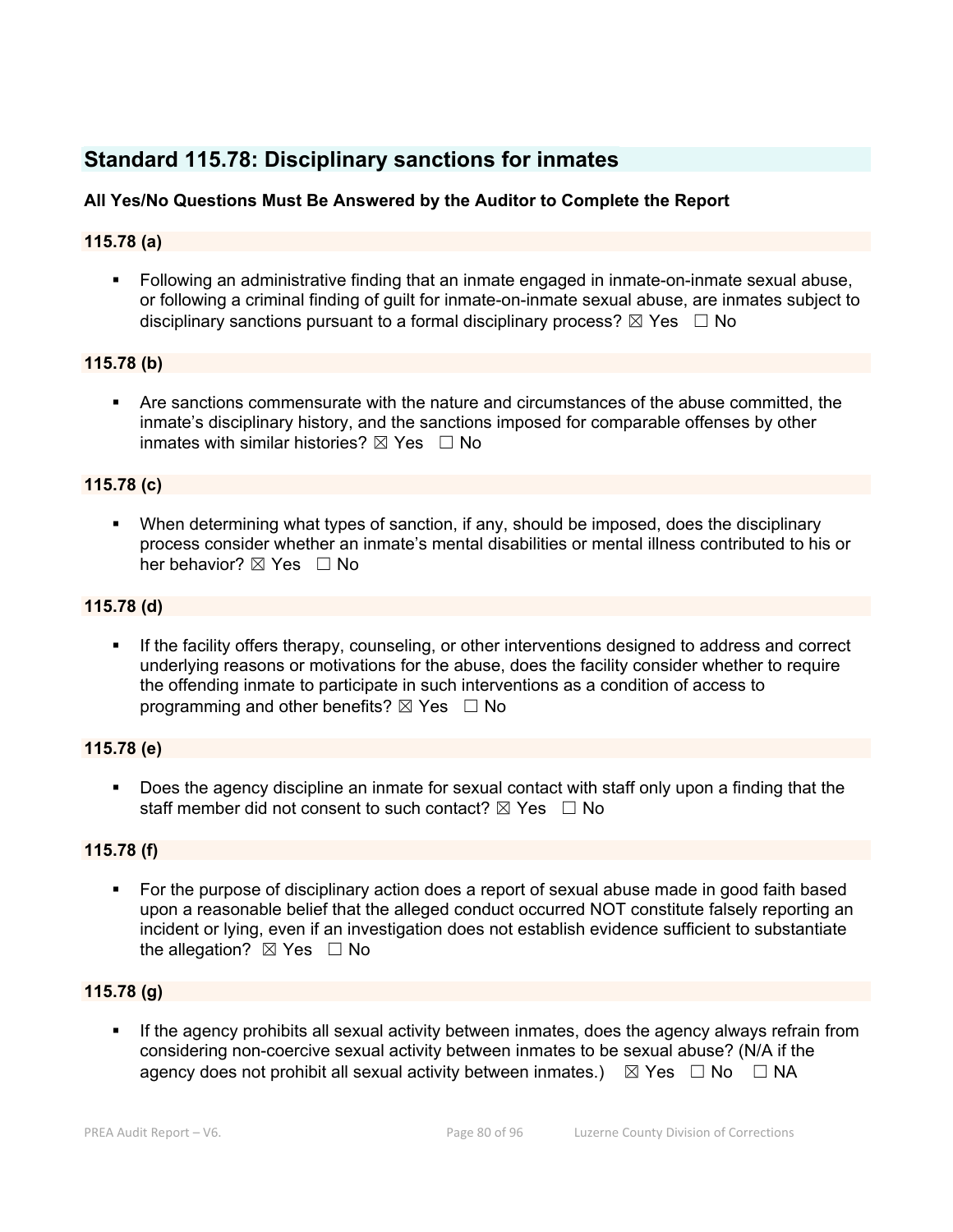- ☐ **Exceeds Standard** (*Substantially exceeds requirement of standards*)
- ☒ **Meets Standard** (*Substantial compliance; complies in all material ways with the standard for the relevant review period*)
- ☐ **Does Not Meet Standard** (*Requires Corrective Action*)

# **EVIDENCE OF COMPLIANCE:**

The agency has policy in place that addresses discipline for inmates who violate any provision of their Prison Rape Elimination Act policy, as well as any other policy that governs inmate conduct. I confirmed the utilization of the discipline through review of the agency investigations and staff interviews.

The audited facility has disciplined 12 inmates within the last 12 months for a violation of these policies. The discipline was commensurate with the nature and circumstances of the incident.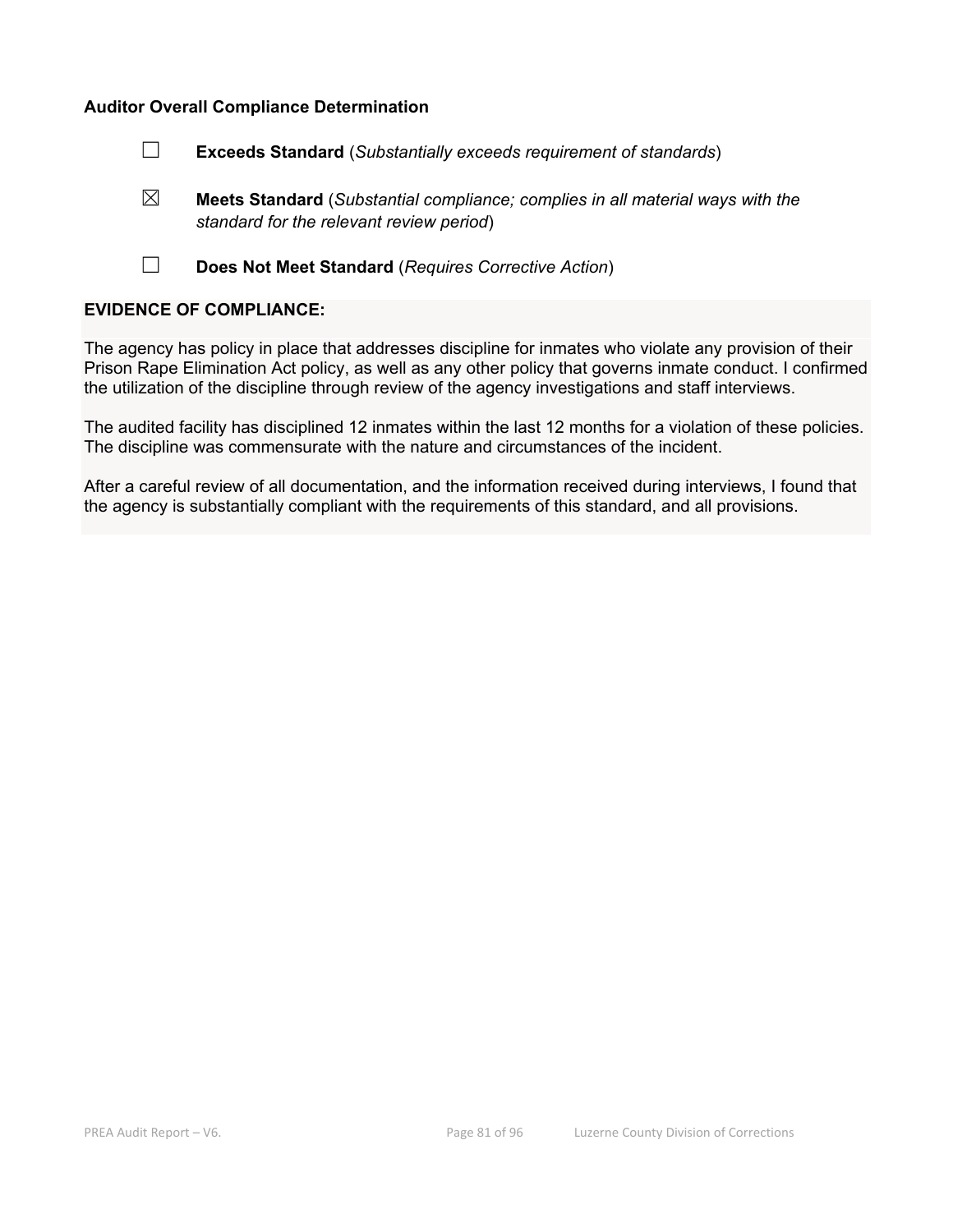# **MEDICAL AND MENTAL CARE**

# **Standard 115.81: Medical and mental health screenings; history of sexual abuse**

# **All Yes/No Questions Must Be Answered by the Auditor to Complete the Report**

# **115.81 (a)**

 If the screening pursuant to § 115.41 indicates that a prison inmate has experienced prior sexual victimization, whether it occurred in an institutional setting or in the community, do staff ensure that the inmate is offered a follow-up meeting with a medical or mental health practitioner within 14 days of the intake screening? (N/A if the facility is not a prison.)  $\boxtimes$  Yes  $\Box$  No  $\Box$  NA

## **115.81 (b)**

 If the screening pursuant to § 115.41 indicates that a prison inmate has previously perpetrated sexual abuse, whether it occurred in an institutional setting or in the community, do staff ensure that the inmate is offered a follow-up meeting with a mental health practitioner within 14 days of the intake screening? (N/A if the facility is not a prison.)  $\boxtimes$  Yes  $\Box$  No  $\Box$  NA

## **115.81 (c)**

If the screening pursuant to § 115.41 indicates that a jail inmate has experienced prior sexual victimization, whether it occurred in an institutional setting or in the community, do staff ensure that the inmate is offered a follow-up meeting with a medical or mental health practitioner within 14 days of the intake screening?  $\boxtimes$  Yes  $\Box$  No

# **115.81 (d)**

Is any information related to sexual victimization or abusiveness that occurred in an institutional setting strictly limited to medical and mental health practitioners and other staff as necessary to inform treatment plans and security management decisions, including housing, bed, work, education, and program assignments, or as otherwise required by Federal, State, or local law?  $\boxtimes$  Yes  $\Box$  No

#### **115.81 (e)**

 Do medical and mental health practitioners obtain informed consent from inmates before reporting information about prior sexual victimization that did not occur in an institutional setting, unless the inmate is under the age of 18?  $\boxtimes$  Yes  $\Box$  No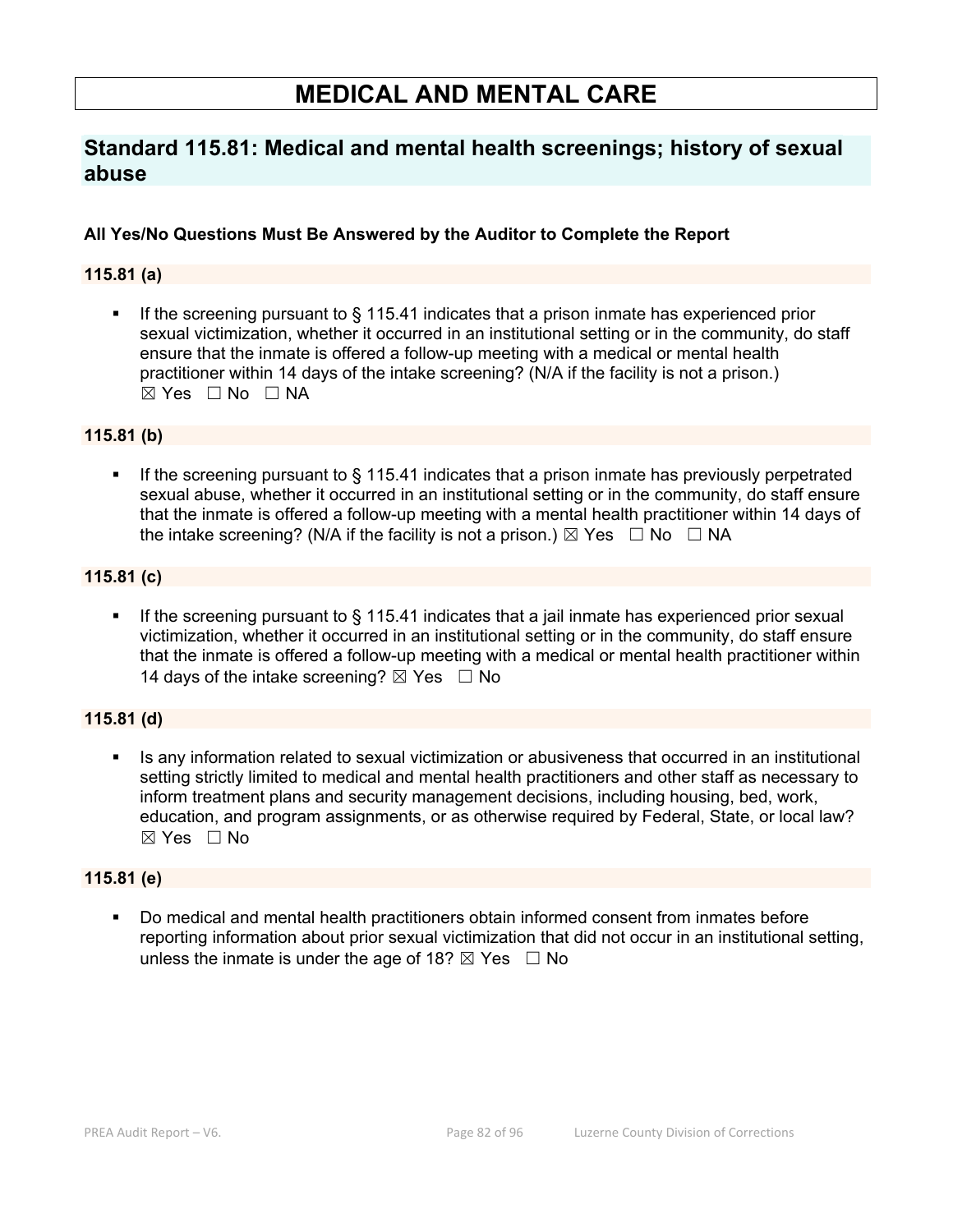☐ **Exceeds Standard** (*Substantially exceeds requirement of standards*)

☒ **Meets Standard** (*Substantial compliance; complies in all material ways with the standard for the relevant review period*)

☐ **Does Not Meet Standard** (*Requires Corrective Action*)

#### **EVIDENCE OF COMPLIANCE:**

The agency has policies in place that address the provisions of this standard. As previously stated under standard 115.41 the medical department does a second screening of the inmates and asks questions relative to sexual victimization as well as sexual abusiveness. If it is found that any inmate has experienced either they will be scheduled for an evaluation with a mental health practitioner within 14 days. I confirmed these evaluations with the medical and mental health personnel as well as during the inmate interviews.

All medical records are kept secure and are only available to medical and mental health personnel.

I confirmed compliance with the standard through the review of inmate medical files, staff interviews and inmate interviews.

After a careful review of all documentation, and the information received during interviews, I found that the agency is substantially compliant with the requirements of this standard, and all provisions.

# **Standard 115.82: Access to emergency medical and mental health services**

#### **All Yes/No Questions Must Be Answered by the Auditor to Complete the Report**

## **115.82 (a)**

 Do inmate victims of sexual abuse receive timely, unimpeded access to emergency medical treatment and crisis intervention services, the nature and scope of which are determined by medical and mental health practitioners according to their professional judgment? ☒ Yes ☐ No

#### **115.82 (b)**

- If no qualified medical or mental health practitioners are on duty at the time a report of recent sexual abuse is made, do security staff first responders take preliminary steps to protect the victim pursuant to § 115.62?  $\boxtimes$  Yes  $\Box$  No
- Do security staff first responders immediately notify the appropriate medical and mental health practitioners?  $\boxtimes$  Yes  $\Box$  No

#### **115.82 (c)**

 Are inmate victims of sexual abuse offered timely information about and timely access to emergency contraception and sexually transmitted infections prophylaxis, in accordance with professionally accepted standards of care, where medically appropriate?  $\boxtimes$  Yes  $\Box$  No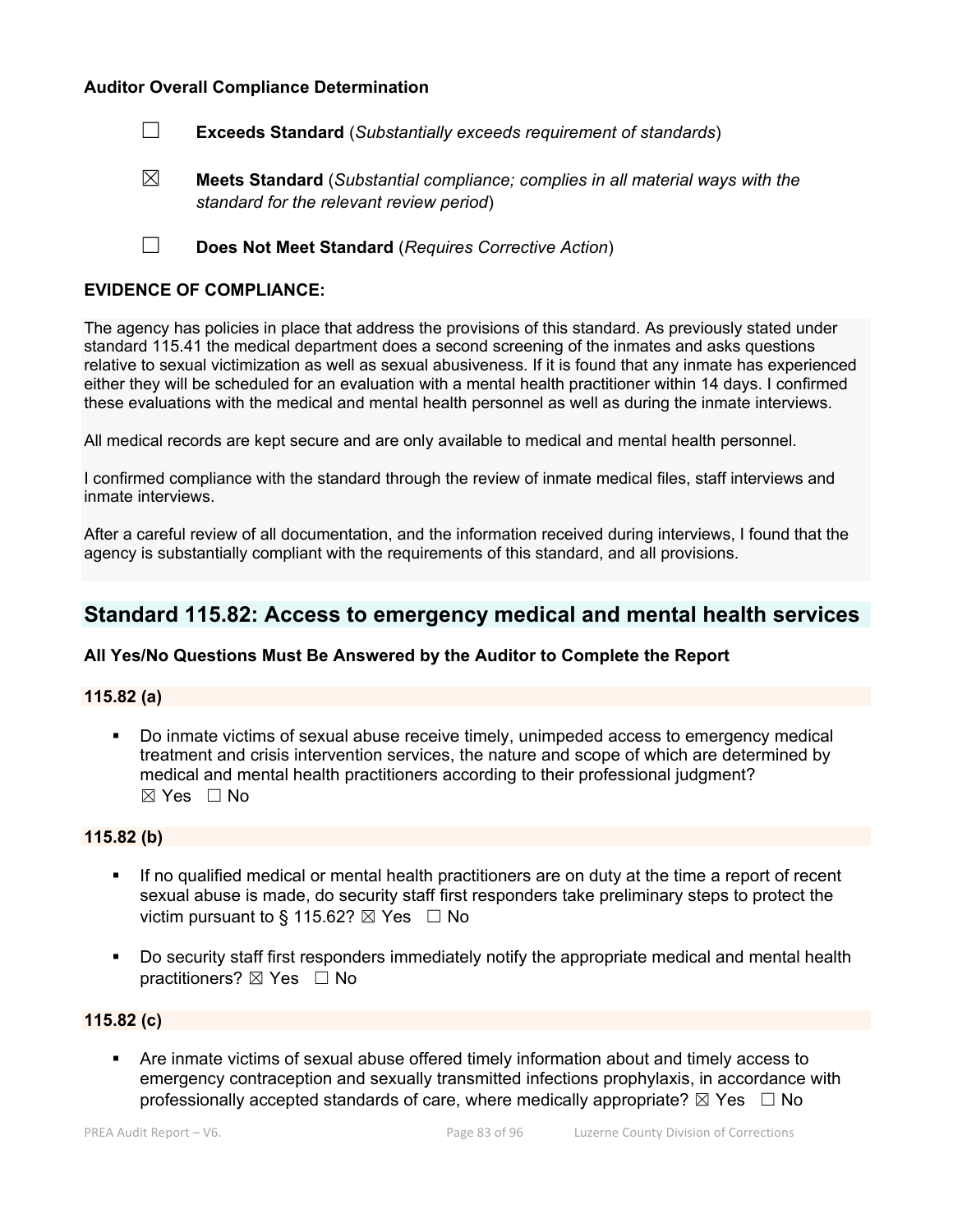# **115.82 (d)**

 Are treatment services provided to the victim without financial cost and regardless of whether the victim names the abuser or cooperates with any investigation arising out of the incident?  $\boxtimes$  Yes  $\Box$  No

#### **Auditor Overall Compliance Determination**

- ☐ **Exceeds Standard** (*Substantially exceeds requirement of standards*)
- ☒ **Meets Standard** (*Substantial compliance; complies in all material ways with the standard for the relevant review period*)
- ☐ **Does Not Meet Standard** (*Requires Corrective Action*)

#### **EVIDENCE OF COMPLAINCE**

The medical personnel ensure that victims of sexual assault receive prompt and appropriate medical intervention. The nature and scope are determined by medical and mental health practitioners according to their professional judgment.

The facility has 24 hour medical coverage.

The policy further states that prophylactic treatment and testing is offered to the patient, as well as follow up care for sexually transmitted or other communicable diseases. An evaluation by a mental health provider is completed for crisis intervention counseling and long term follow up plans.

The above services are offered at no financial cost to the inmate. These policies and procedures were confirmed with the medical and mental health staff during interviews.

After a careful review of all documentation, and the information received during interviews, I found that the agency is substantially compliant with the requirements of this standard, and all provisions.

# **Standard 115.83: Ongoing medical and mental health care for sexual abuse victims and abusers**

#### **All Yes/No Questions Must Be Answered by the Auditor to Complete the Report**

#### **115.83 (a)**

 Does the facility offer medical and mental health evaluation and, as appropriate, treatment to all inmates who have been victimized by sexual abuse in any prison, jail, lockup, or juvenile facility? ⊠ Yes □ No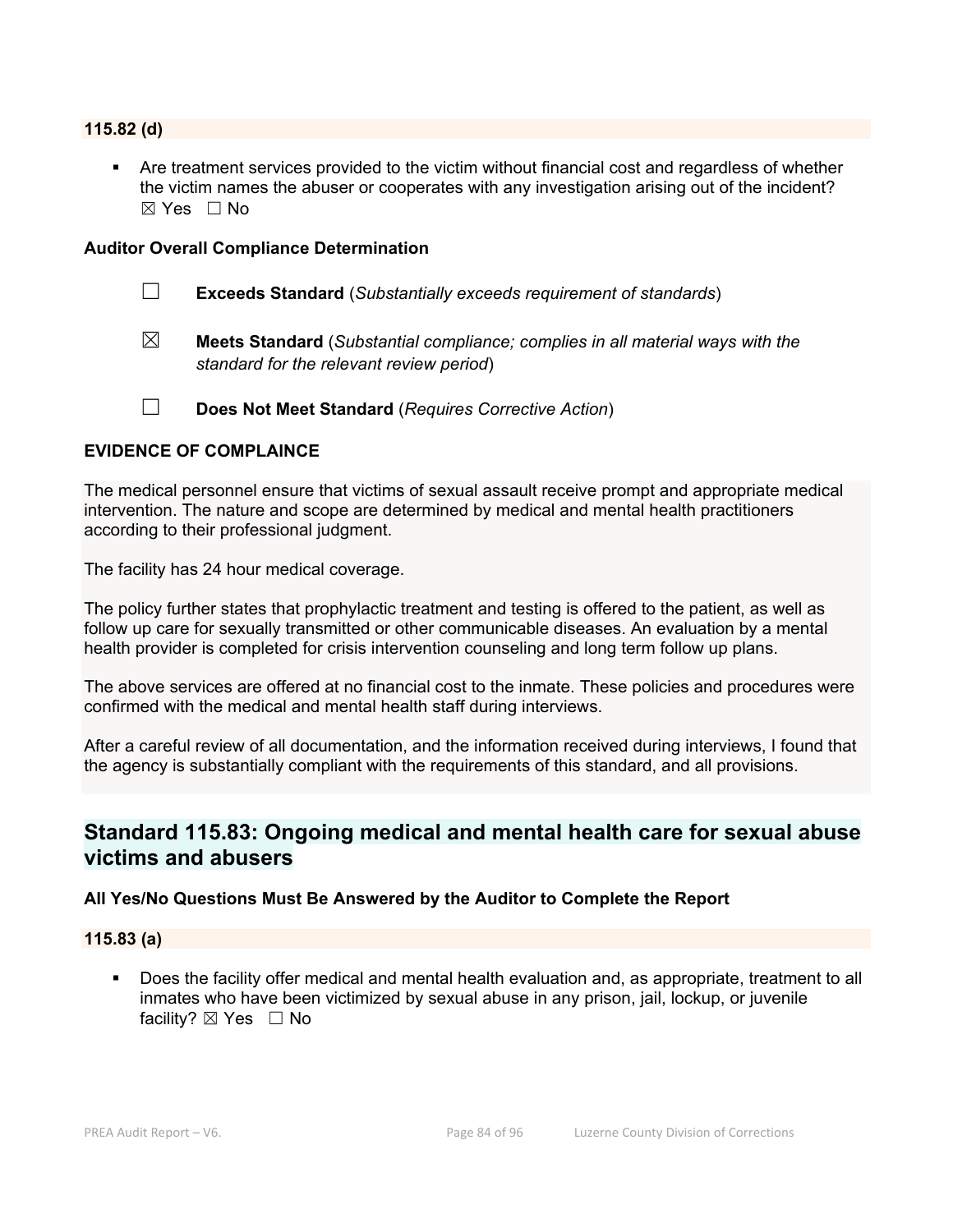# **115.83 (b)**

 Does the evaluation and treatment of such victims include, as appropriate, follow-up services, treatment plans, and, when necessary, referrals for continued care following their transfer to, or placement in, other facilities, or their release from custody?  $\boxtimes$  Yes  $\Box$  No

# **115.83 (c)**

**Does the facility provide such victims with medical and mental health services consistent with** the community level of care?  $\boxtimes$  Yes  $\Box$  No

## **115.83 (d)**

 Are inmate victims of sexually abusive vaginal penetration while incarcerated offered pregnancy tests? (N/A if "all-male" facility. *Note: in "all-male" facilities, there may be inmates who identify as transgender men who may have female genitalia. Auditors should be sure to know whether such individuals may be in the population and whether this provision may apply in specific circumstances.*) ⊠ Yes  $□$  No  $□$  NA

#### **115.83 (e)**

 If pregnancy results from the conduct described in paragraph § 115.83(d), do such victims receive timely and comprehensive information about and timely access to all lawful pregnancyrelated medical services? (N/A if "all-male" facility. *Note: in "all-male" facilities, there may be inmates who identify as transgender men who may have female genitalia. Auditors should be sure to know whether such individuals may be in the population and whether this provision may apply in specific circumstances.*) ⊠ Yes  $□$  No  $□$  NA

#### **115.83 (f)**

 Are inmate victims of sexual abuse while incarcerated offered tests for sexually transmitted infections as medically appropriate?  $\boxtimes$  Yes  $\Box$  No

# **115.83 (g)**

 Are treatment services provided to the victim without financial cost and regardless of whether the victim names the abuser or cooperates with any investigation arising out of the incident? ☒ Yes ☐ No

#### **115.83 (h)**

 If the facility is a prison, does it attempt to conduct a mental health evaluation of all known inmate-on-inmate abusers within 60 days of learning of such abuse history and offer treatment when deemed appropriate by mental health practitioners? (NA if the facility is a jail.)  $⊠ Yes ⊡ No ⊡ NA$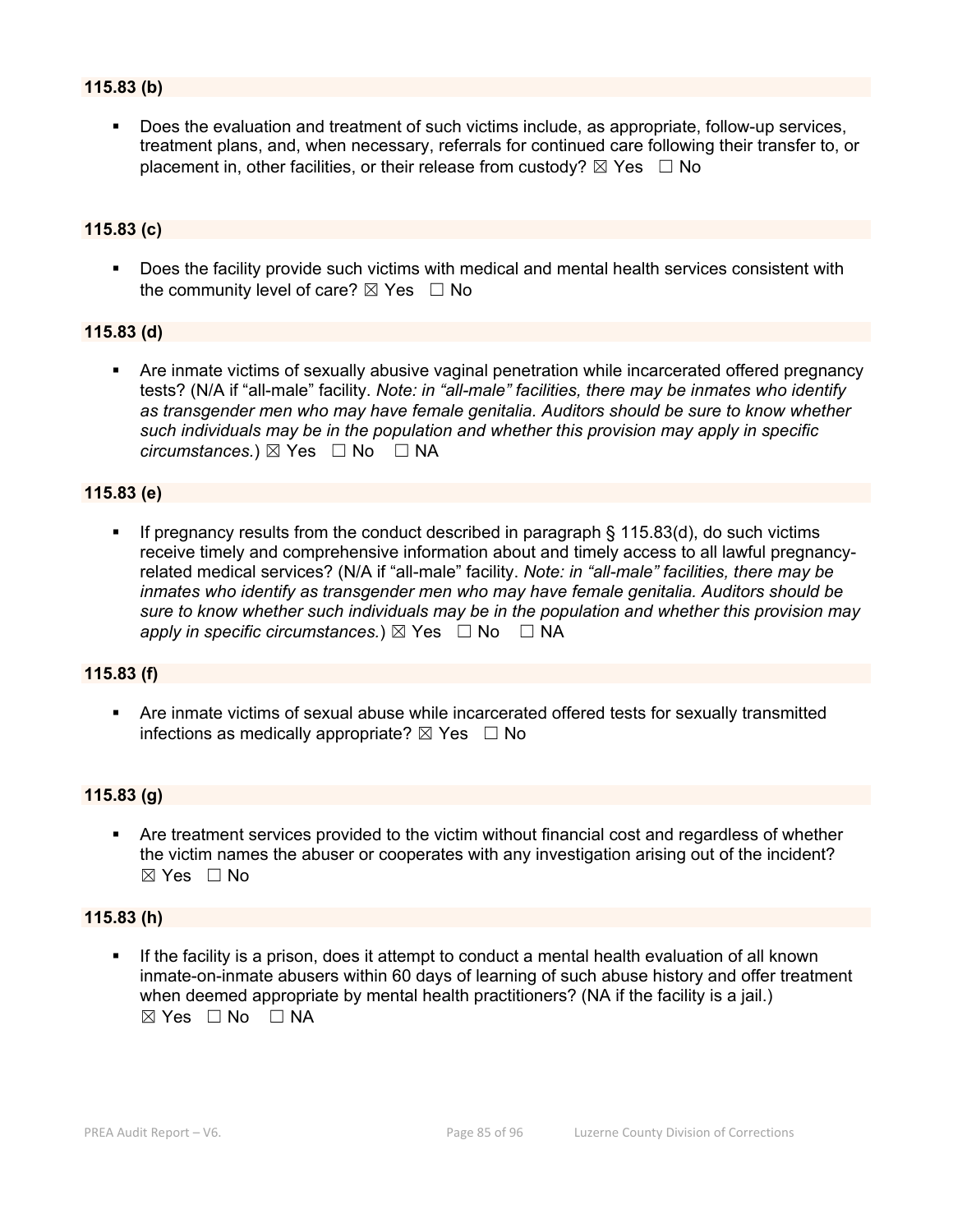- ☐ **Exceeds Standard** (*Substantially exceeds requirement of standards*)
- ☒ **Meets Standard** (*Substantial compliance; complies in all material ways with the standard for the relevant review period*)
- ☐ **Does Not Meet Standard** (*Requires Corrective Action*)

#### **EVIDENCE OF COMPLIANCE:**

The medical personnel ensure that victims of sexual assault receive prompt and appropriate medical follow up treatment. The nature and scope are determined by medical and mental health practitioners according to their professional judgment.

The facility has 24 hour medical coverage.

The policy further states that prophylactic treatment and testing is offered to the patient, as well as follow up care for sexually transmitted or other communicable diseases. An evaluation by a mental health provider is completed for crisis intervention counseling and long term follow up plans.

The above services are offered at no financial cost to the inmate. These policies and procedures were confirmed with the medical and mental health staff during interviews.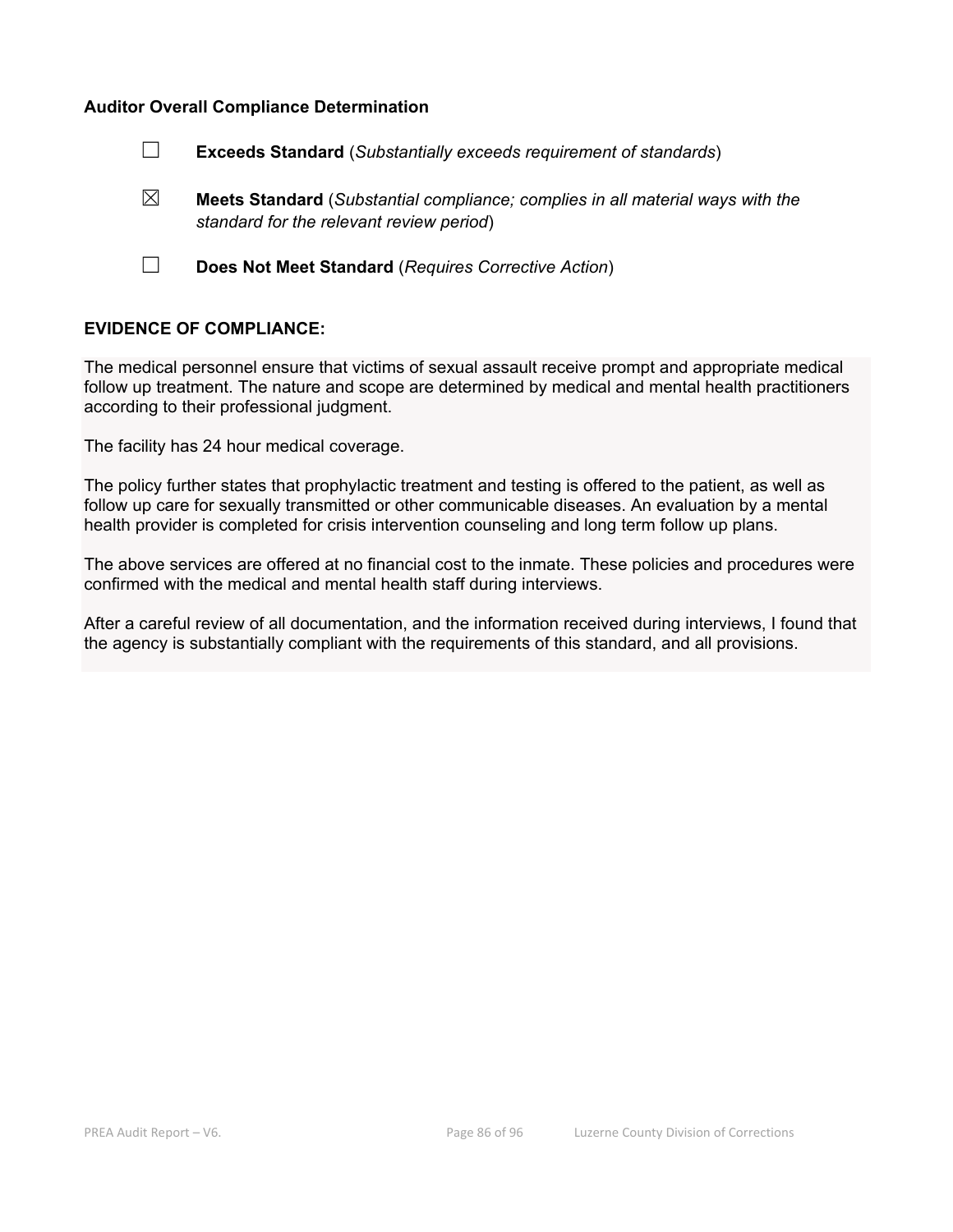# **DATA COLLECTION AND REVIEW**

# **Standard 115.86: Sexual abuse incident reviews**

# **All Yes/No Questions Must Be Answered by the Auditor to Complete the Report**

# **115.86 (a)**

 Does the facility conduct a sexual abuse incident review at the conclusion of every sexual abuse investigation, including where the allegation has not been substantiated, unless the allegation has been determined to be unfounded?  $\boxtimes$  Yes  $\Box$  No

## **115.86 (b)**

 Does such review ordinarily occur within 30 days of the conclusion of the investigation? ☒ Yes ☐ No

## **115.86 (c)**

 Does the review team include upper-level management officials, with input from line supervisors, investigators, and medical or mental health practitioners?  $\boxtimes$  Yes  $\Box$  No

# **115.86 (d)**

- Does the review team: Consider whether the allegation or investigation indicates a need to change policy or practice to better prevent, detect, or respond to sexual abuse?  $\boxtimes$  Yes  $\Box$  No
- Does the review team: Consider whether the incident or allegation was motivated by race; ethnicity; gender identity; lesbian, gay, bisexual, transgender, or intersex identification, status, or perceived status; gang affiliation; or other group dynamics at the facility?  $\boxtimes$  Yes  $\Box$  No
- Does the review team: Examine the area in the facility where the incident allegedly occurred to assess whether physical barriers in the area may enable abuse?  $\boxtimes$  Yes  $\Box$  No
- Does the review team: Assess the adequacy of staffing levels in that area during different shifts? ⊠ Yes □ No
- Does the review team: Assess whether monitoring technology should be deployed or augmented to supplement supervision by staff?  $\boxtimes$  Yes  $\Box$  No
- Does the review team: Prepare a report of its findings, including but not necessarily limited to determinations made pursuant to  $\S$ § 115.86(d)(1) - (d)(5), and any recommendations for improvement and submit such report to the facility head and PREA compliance manager?  $\boxtimes$  Yes  $\Box$  No

# **115.86 (e)**

 Does the facility implement the recommendations for improvement, or document its reasons for not doing so?  $\boxtimes$  Yes  $\Box$  No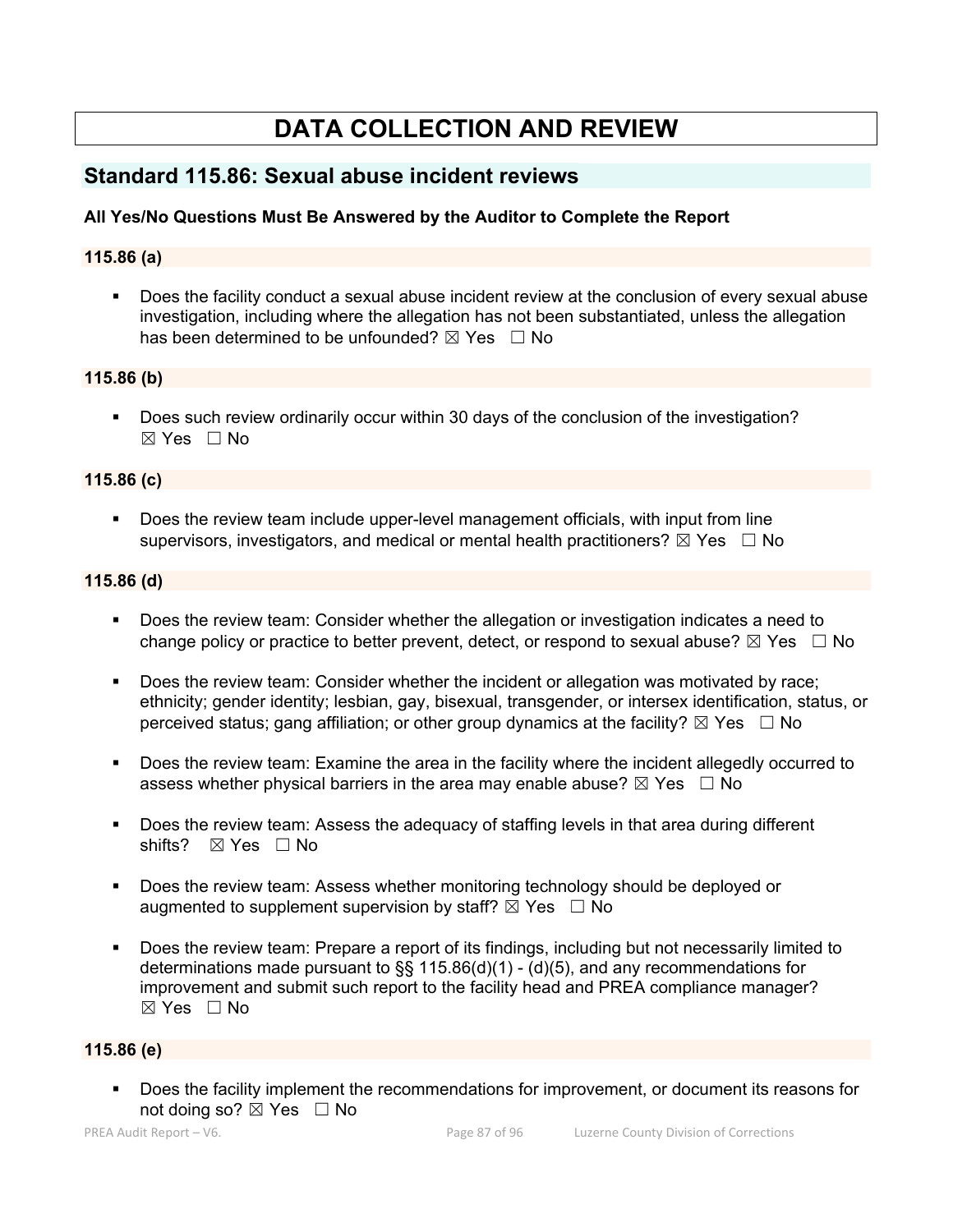|                                | <b>Exceeds Standard</b> (Substantially exceeds requirement of standards)                                                          |  |
|--------------------------------|-----------------------------------------------------------------------------------------------------------------------------------|--|
| $\boxtimes$                    | <b>Meets Standard</b> (Substantial compliance; complies in all material ways with the<br>standard for the relevant review period) |  |
|                                | Does Not Meet Standard (Requires Corrective Action)                                                                               |  |
| <b>EVIDENCE OF COMPLIANCE:</b> |                                                                                                                                   |  |

The agency has policy in place that outlines the facilities review of incidents. The policy addresses all provisions of the standard. The facility reviews the investigations and documents the outcome of the review. The review is documented by the PREA Coordinator.

I confirmed the incident review process during staff interviews and review of incident review documentation. All interviewed staff understood the process for reviewing incidents and the documentation requirements.

After a careful review of all documentation, and the information received during both the agency level and the facility level interviews, I found that the agency is substantially compliant with the requirements of this standard, and all provisions.

# **Standard 115.87: Data collection**

# **All Yes/No Questions Must Be Answered by the Auditor to Complete the Report**

# **115.87 (a)**

 Does the agency collect accurate, uniform data for every allegation of sexual abuse at facilities under its direct control using a standardized instrument and set of definitions?  $\boxtimes$  Yes  $\Box$  No

#### **115.87 (b)**

 Does the agency aggregate the incident-based sexual abuse data at least annually? ☒ Yes ☐ No

#### **115.87 (c)**

 Does the incident-based data include, at a minimum, the data necessary to answer all questions from the most recent version of the Survey of Sexual Violence conducted by the Department of Justice? ☒ Yes ☐ No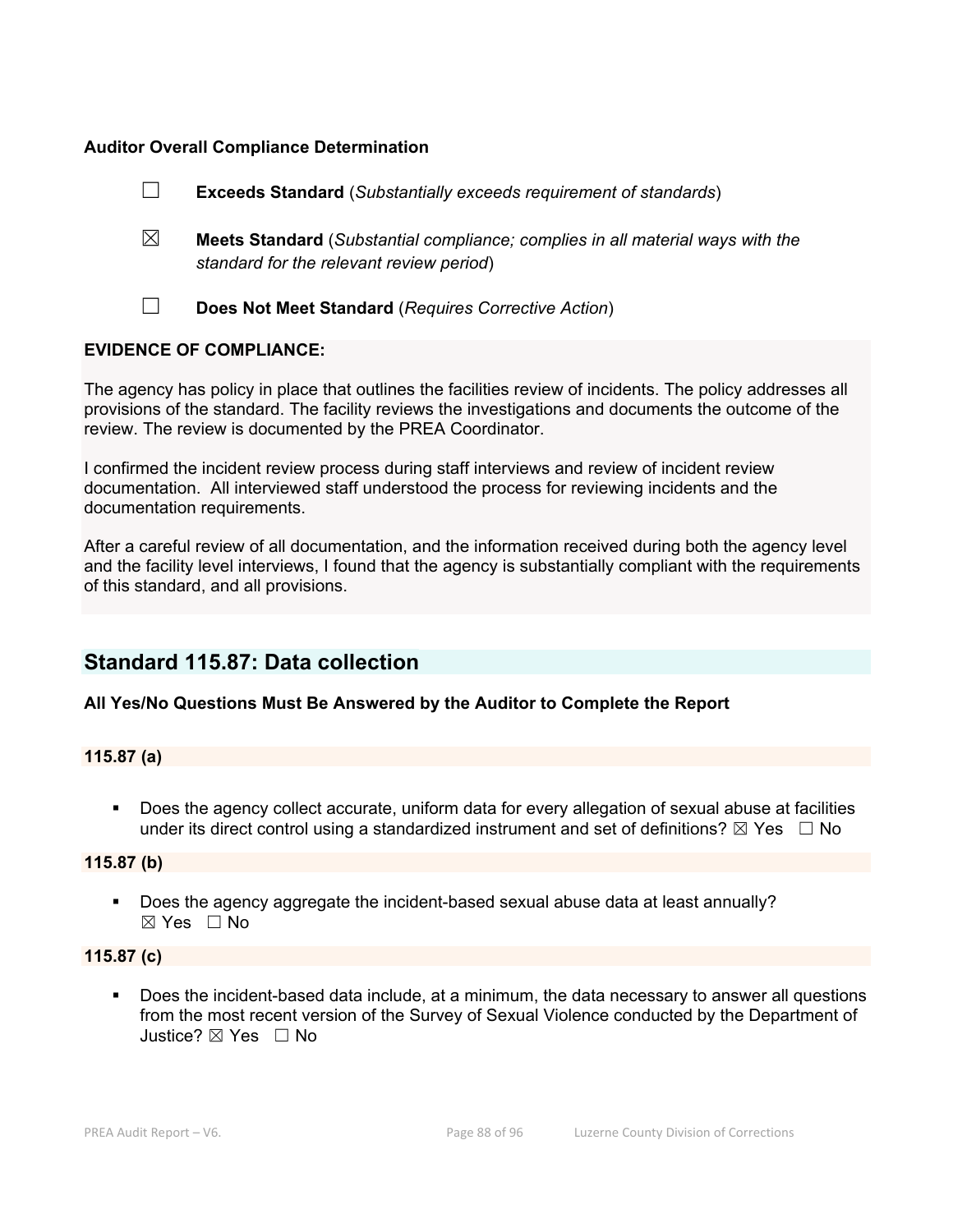# **115.87 (d)**

 Does the agency maintain, review, and collect data as needed from all available incident-based documents, including reports, investigation files, and sexual abuse incident reviews?  $\boxtimes$  Yes  $\Box$  No

# **115.87 (e)**

**Does the agency also obtain incident-based and aggregated data from every private facility with** which it contracts for the confinement of its inmates? (N/A if agency does not contract for the confinement of its inmates.)  $\Box$  Yes  $\Box$  No  $\boxtimes$  NA

#### **115.87 (f)**

 Does the agency, upon request, provide all such data from the previous calendar year to the Department of Justice no later than June 30? (N/A if DOJ has not requested agency data.)  $\Box$  Yes  $\Box$  No  $\boxtimes$  NA

#### **Auditor Overall Compliance Determination**

- ☐ **Exceeds Standard** (*Substantially exceeds requirement of standards*)
- ☒ **Meets Standard** (*Substantial compliance; complies in all material ways with the standard for the relevant review period*)
- ☐ **Does Not Meet Standard** (*Requires Corrective Action*)

#### **EVIDENCE OF COMPLIANCE:**

The agency has established policies that address all provision of this standard. The agency utilizes the Survey of Sexual Violence data collection instrument to collect all sexual abuse data.

Compliance was confirmed through review of completed data collection instruments from 2016 through 2019 and staff interviews.

After a careful review of all documentation, and the information received during interviews, I found that the agency is substantially compliant with the requirements of this standard, and all provisions.

# **Standard 115.88: Data review for corrective action**

#### **All Yes/No Questions Must Be Answered by the Auditor to Complete the Report**

#### **115.88 (a)**

 Does the agency review data collected and aggregated pursuant to § 115.87 in order to assess and improve the effectiveness of its sexual abuse prevention, detection, and response policies, practices, and training, including by: Identifying problem areas?  $\boxtimes$  Yes  $\Box$  No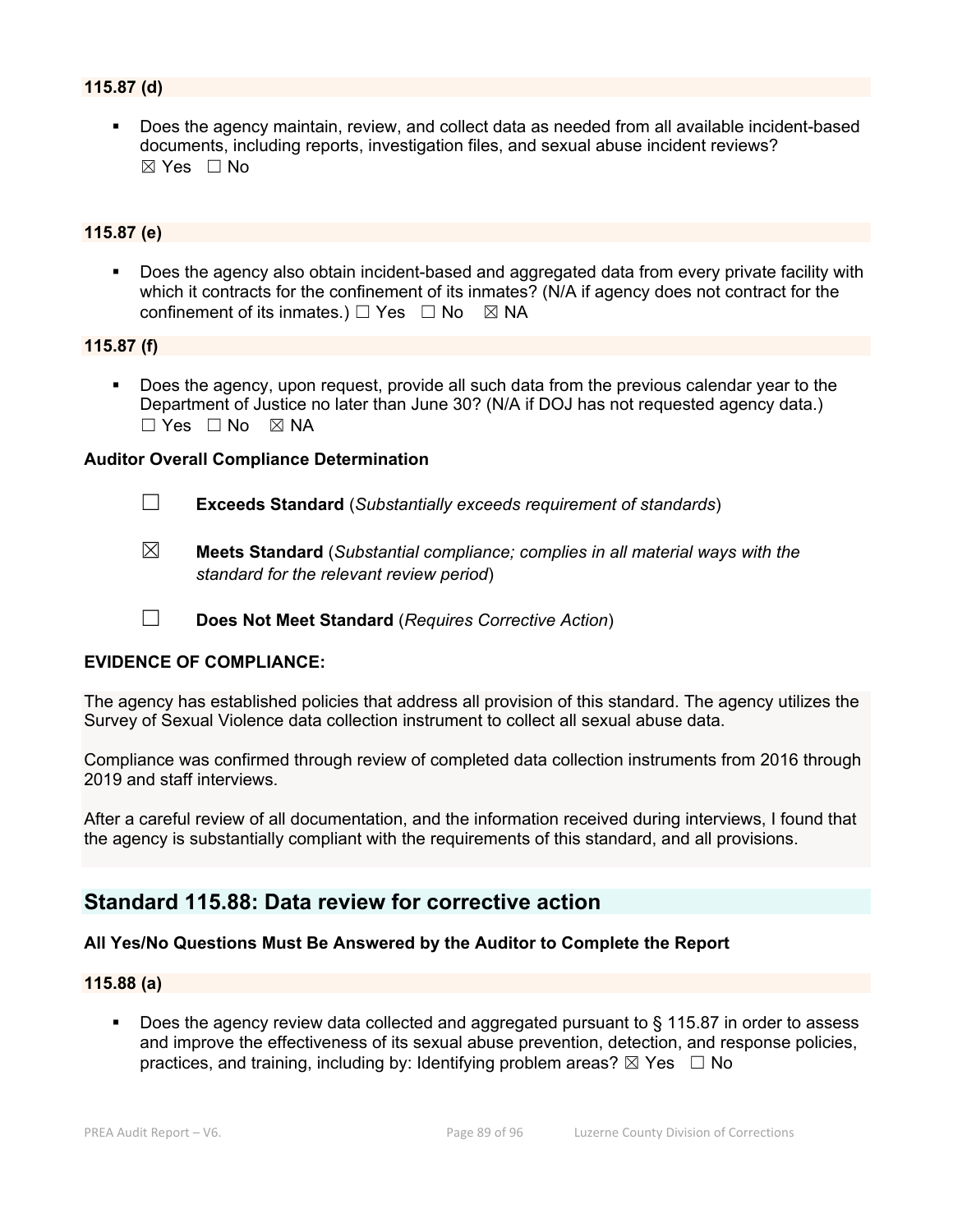- Does the agency review data collected and aggregated pursuant to § 115.87 in order to assess and improve the effectiveness of its sexual abuse prevention, detection, and response policies, practices, and training, including by: Taking corrective action on an ongoing basis? ☒ Yes ☐ No
- Does the agency review data collected and aggregated pursuant to § 115.87 in order to assess and improve the effectiveness of its sexual abuse prevention, detection, and response policies, practices, and training, including by: Preparing an annual report of its findings and corrective actions for each facility, as well as the agency as a whole?  $\boxtimes$  Yes  $\Box$  No

# **115.88 (b)**

 Does the agency's annual report include a comparison of the current year's data and corrective actions with those from prior years and provide an assessment of the agency's progress in addressing sexual abuse  $\boxtimes$  Yes  $\Box$  No

# **115.88 (c)**

 Is the agency's annual report approved by the agency head and made readily available to the public through its website or, if it does not have one, through other means?  $\boxtimes$  Yes  $\Box$  No

# **115.88 (d)**

 Does the agency indicate the nature of the material redacted where it redacts specific material from the reports when publication would present a clear and specific threat to the safety and security of a facility?  $\boxtimes$  Yes  $\Box$  No

# **Auditor Overall Compliance Determination**

- ☐ **Exceeds Standard** (*Substantially exceeds requirement of standards*)
- ☒ **Meets Standard** (*Substantial compliance; complies in all material ways with the standard for the relevant review period*)
- 
- ☐ **Does Not Meet Standard** (*Requires Corrective Action*)

# **EVIDENCE OF COMPLIANCE:**

The agency has policies in place that address all provisions of the standard.

The PREA Coordinator reviews all data collected and aggregated pursuant to § 115.87 in order to assess and improve the effectiveness of its sexual abuse prevention, detection, and response policies, practices, and training, including by:

- o Identifying problem areas;
- o Taking corrective action on an ongoing basis; and
- $\circ$  Preparing an annual report of its findings and corrective actions for each facility, and the agency

The report includes a comparison of the current year's data and corrective actions with those from prior years and provides an assessment of the agency's progress in addressing sexual abuse.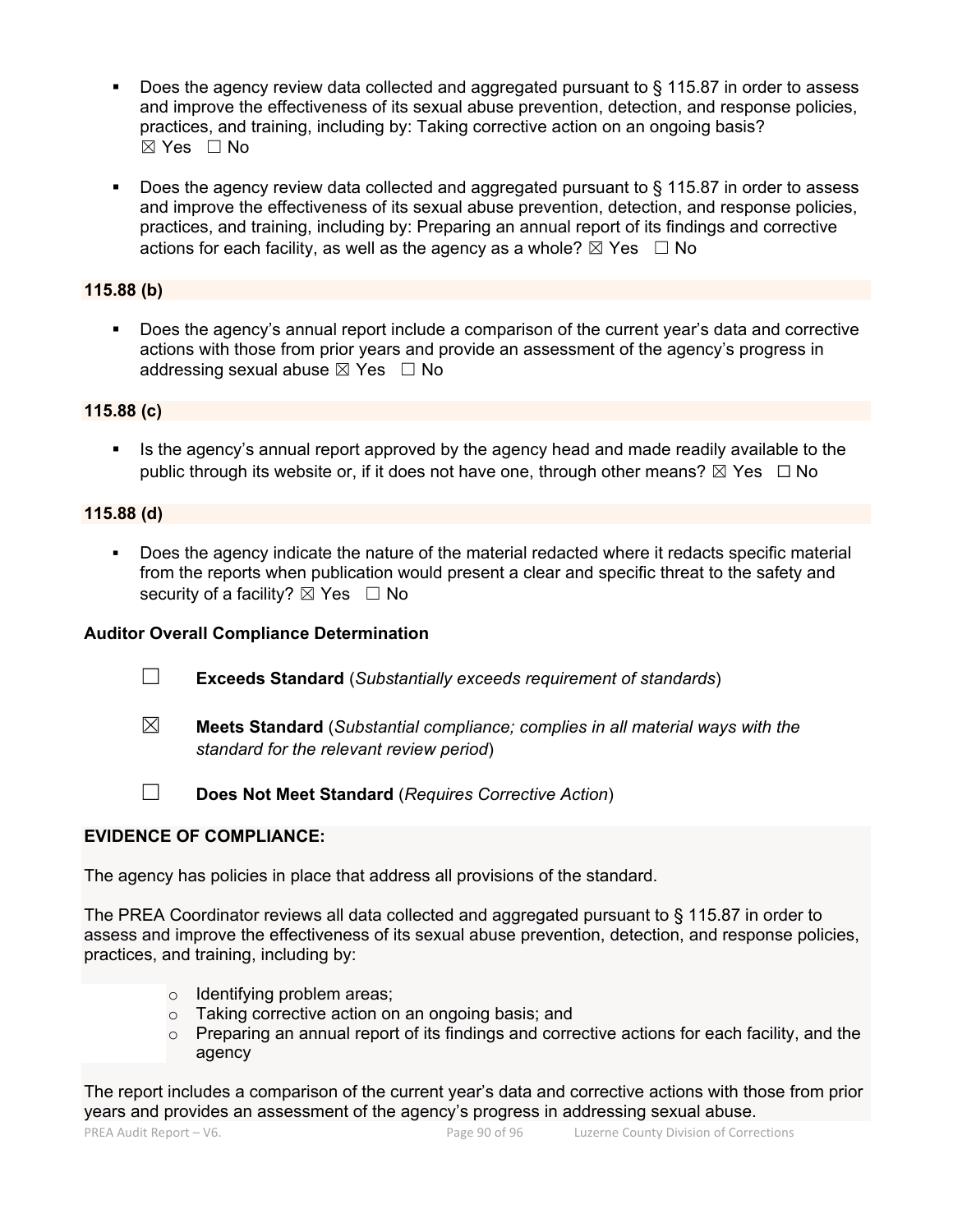The agency's report is approved by the agency head and made readily available to the public through the agency website.

The agency has redacted any material from the reports that would present a clear and specific threat to the safety and security of its facilities.

During staff interviews I confirmed that if a trend was identified while reviewing the data a corrective action plan would be developed for that facility and immediately be put into place.

After a careful review of all documentation, and the information received during interviews, I found that the agency is substantially compliant with the requirements of this standard, and all provisions.

# **Standard 115.89: Data storage, publication, and destruction**

## **All Yes/No Questions Must Be Answered by the Auditor to Complete the Report**

#### **115.89 (a)**

 Does the agency ensure that data collected pursuant to § 115.87 are securely retained?  $\boxtimes$  Yes  $\Box$  No

#### **115.89 (b)**

 Does the agency make all aggregated sexual abuse data, from facilities under its direct control and private facilities with which it contracts, readily available to the public at least annually through its website or, if it does not have one, through other means?  $\boxtimes$  Yes  $\Box$  No

#### **115.89 (c)**

**Does the agency remove all personal identifiers before making aggregated sexual abuse data** publicly available?  $\boxtimes$  Yes  $\Box$  No

#### **115.89 (d)**

 Does the agency maintain sexual abuse data collected pursuant to § 115.87 for at least 10 years after the date of the initial collection, unless Federal, State, or local law requires otherwise? ⊠ Yes □ No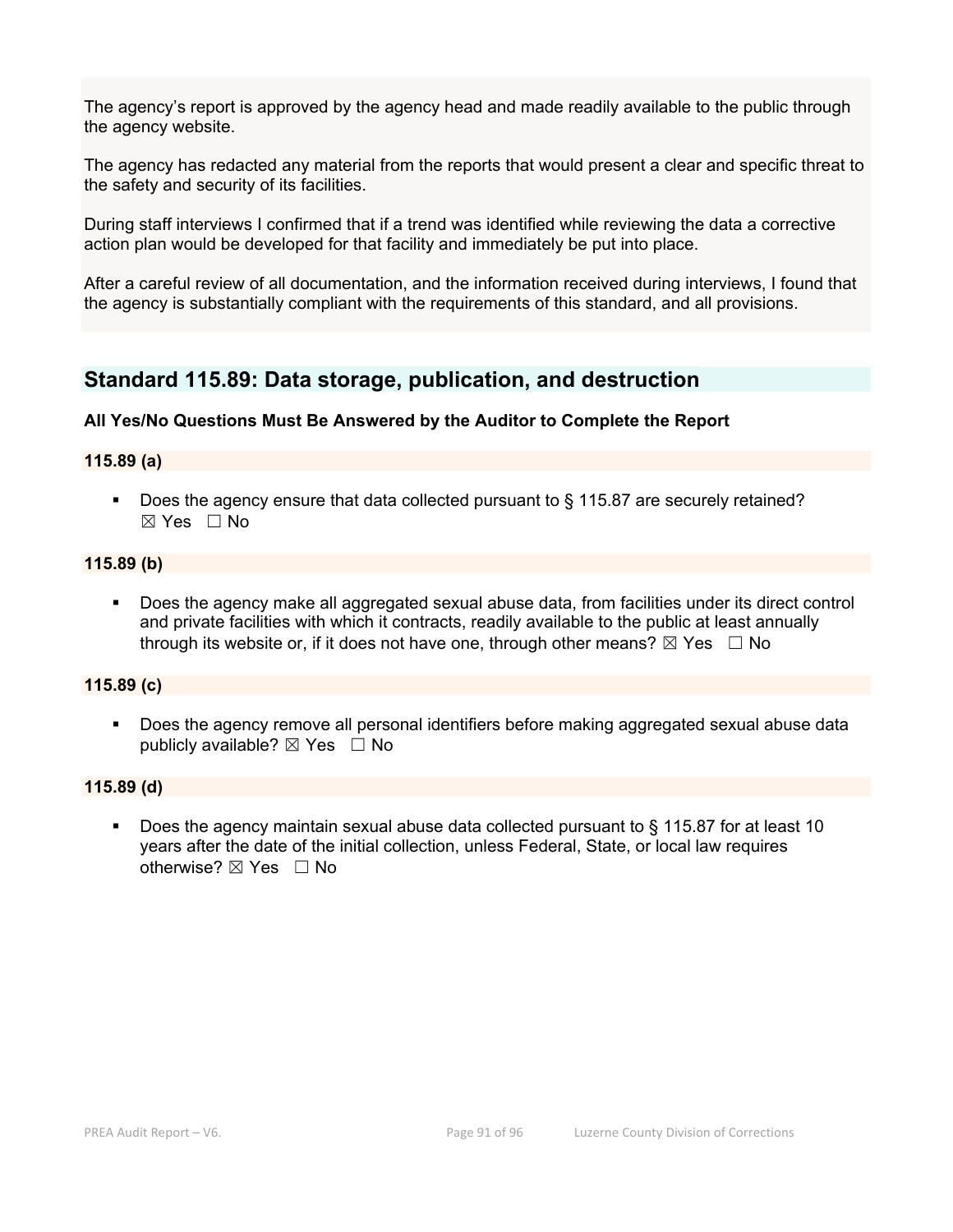☐ **Exceeds Standard** (*Substantially exceeds requirement of standards*)

☒ **Meets Standard** (*Substantial compliance; complies in all material ways with the standard for the relevant review period*)

☐ **Does Not Meet Standard** (*Requires Corrective Action*)

#### **EVIDENCE OF COMPLIANCE:**

The agency has a policy in place that addresses the provisions of this standard. I found that the agency digitally securely retains all data collected, this data is available to the public through the website.

The annual reports are published on the website. All personal identifiers have been removed from the reports.

The agency has a policy in place that maintains all sexual abuse data for at least 10 years from the date received.

Staff interviews and review of the annual reports further confirmed this procedure.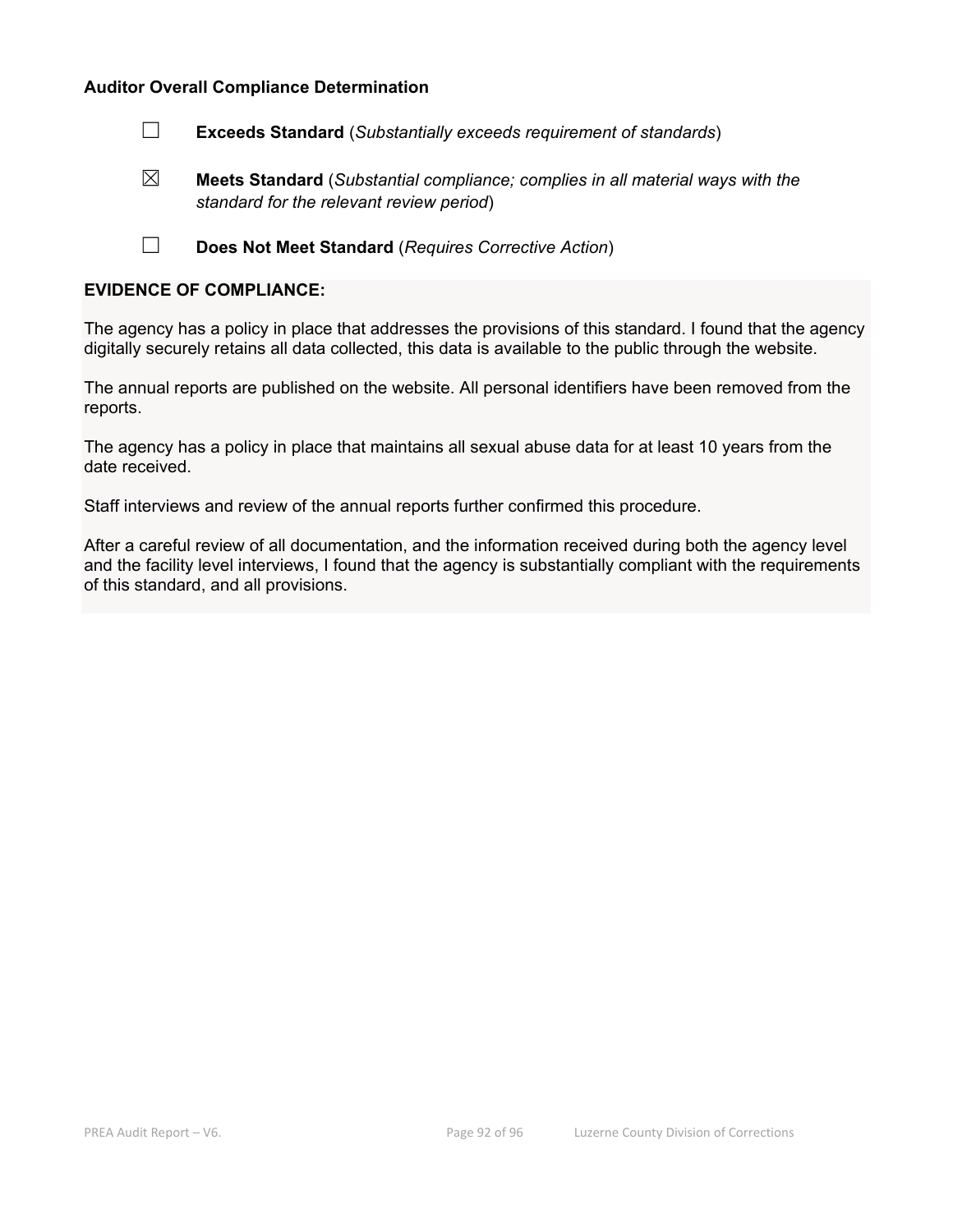# **AUDITING AND CORRECTIVE ACTION**

# **Standard 115.401: Frequency and scope of audits**

# **All Yes/No Questions Must Be Answered by the Auditor to Complete the Report**

#### **115.401 (a)**

 During the prior three-year audit period, did the agency ensure that each facility operated by the agency, or by a private organization on behalf of the agency, was audited at least once? (*Note: The response here is purely informational. A "no" response does not impact overall compliance with this standard.*)  $\boxtimes$  Yes  $\Box$  No

#### **115.401 (b)**

- Is this the first year of the current audit cycle? (*Note: a "no" response does not impact overall compliance with this standard.*)  $\boxtimes$  Yes  $\Box$  No
- If this is the second year of the current audit cycle, did the agency ensure that at least one-third of each facility type operated by the agency, or by a private organization on behalf of the agency, was audited during the first year of the current audit cycle? (N/A if this is **not** the *second* year of the current audit cycle.)  $\Box$  Yes  $\Box$  No  $\boxtimes$  NA
- If this is the third year of the current audit cycle, did the agency ensure that at least two-thirds of each facility type operated by the agency, or by a private organization on behalf of the agency, were audited during the first two years of the current audit cycle? (N/A if this is **not** the *third* year of the current audit cycle.)  $\Box$  Yes  $\Box$  No  $\boxtimes$  NA

# **115.401 (h)**

Did the auditor have access to, and the ability to observe, all areas of the audited facility?  $\boxtimes$  Yes  $\Box$  No

#### **115.401 (i)**

 Was the auditor permitted to request and receive copies of any relevant documents (including electronically stored information)?  $\boxtimes$  Yes  $\Box$  No

#### **115.401 (m)**

 Was the auditor permitted to conduct private interviews with inmates, residents, and detainees?  $\boxtimes$  Yes  $\Box$  No

## **115.401 (n)**

 Were inmates permitted to send confidential information or correspondence to the auditor in the same manner as if they were communicating with legal counsel?  $\boxtimes$  Yes  $\Box$  No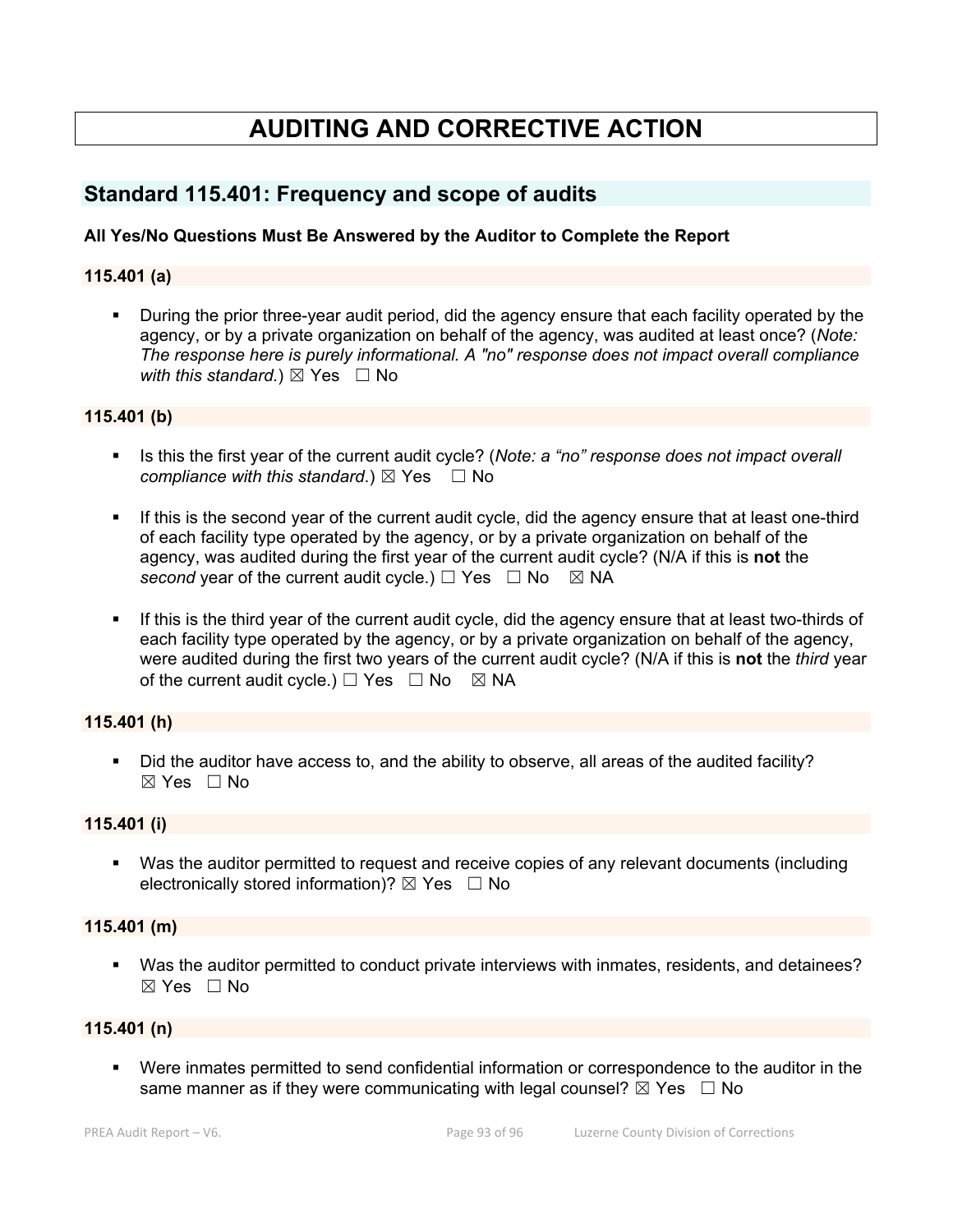|                                |             | <b>Exceeds Standard</b> (Substantially exceeds requirement of standards)                                                          |
|--------------------------------|-------------|-----------------------------------------------------------------------------------------------------------------------------------|
|                                | $\boxtimes$ | <b>Meets Standard</b> (Substantial compliance; complies in all material ways with the<br>standard for the relevant review period) |
|                                |             | Does Not Meet Standard (Requires Corrective Action)                                                                               |
| <b>EVIDENCE OF COMPLIANCE:</b> |             |                                                                                                                                   |
|                                |             |                                                                                                                                   |

The facility was audited once during the auditing cycle from August 20, 2016, and August 20, 2019. This audit report is uploaded to the agency website.

During the audit process I was able to receive copies of all relevant documentation, conduct private interviews with staff and inmates, tour the complete facility, and receive confidential correspondence from both inmates and staff.

 After a careful review of all documentation, and the information received during both the agency level and the facility level interviews, I found that the agency is substantially compliant with the requirements of this standard, and all provisions.

# **Standard 115.403: Audit contents and findings**

# **All Yes/No Questions Must Be Answered by the Auditor to Complete the Report**

## **115.403 (f)**

 The agency has published on its agency website, if it has one, or has otherwise made publicly available, all Final Audit Reports. The review period is for prior audits completed during the past three years PRECEDING THIS AUDIT. The pendency of any agency appeal pursuant to 28 C.F.R. § 115.405 does not excuse noncompliance with this provision. (N/A if there have been no Final Audit Reports issued in the past three years, or in the case of single facility agencies that there has never been a Final Audit Report issued.)  $\boxtimes$  Yes  $\Box$  No  $\Box$  NA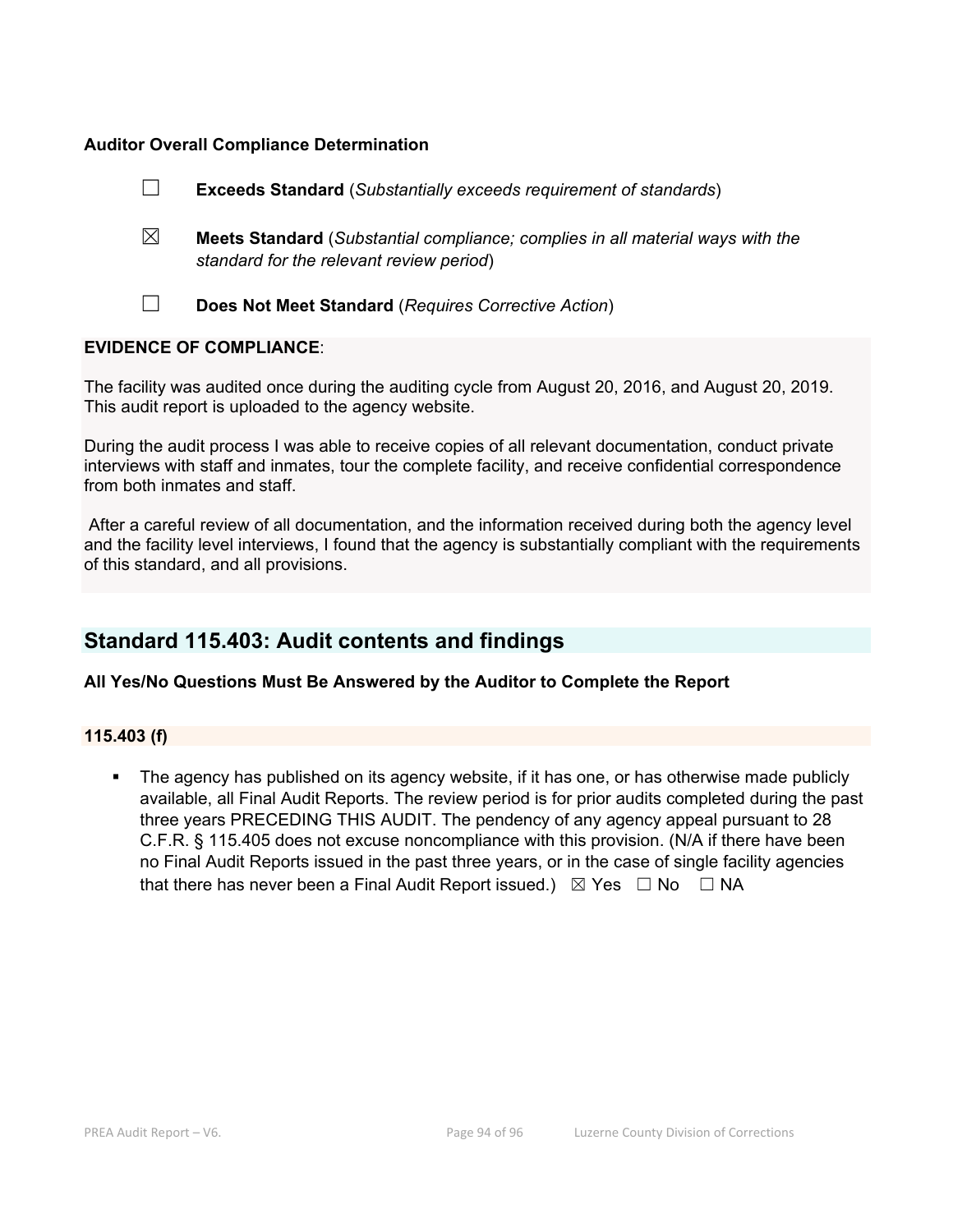| <b>Exceeds Standard</b> (Substantially exceeds requirement of standards)                                                          |
|-----------------------------------------------------------------------------------------------------------------------------------|
| <b>Meets Standard</b> (Substantial compliance; complies in all material ways with the<br>standard for the relevant review period) |
| Does Not Meet Standard (Requires Corrective Action)                                                                               |

## **EVIDENCE OF COMPLIANCE:**

The agency has published all final audit reports on their website, this was confirmed by navigating to the page on the website and reviewing all of the audit reports.